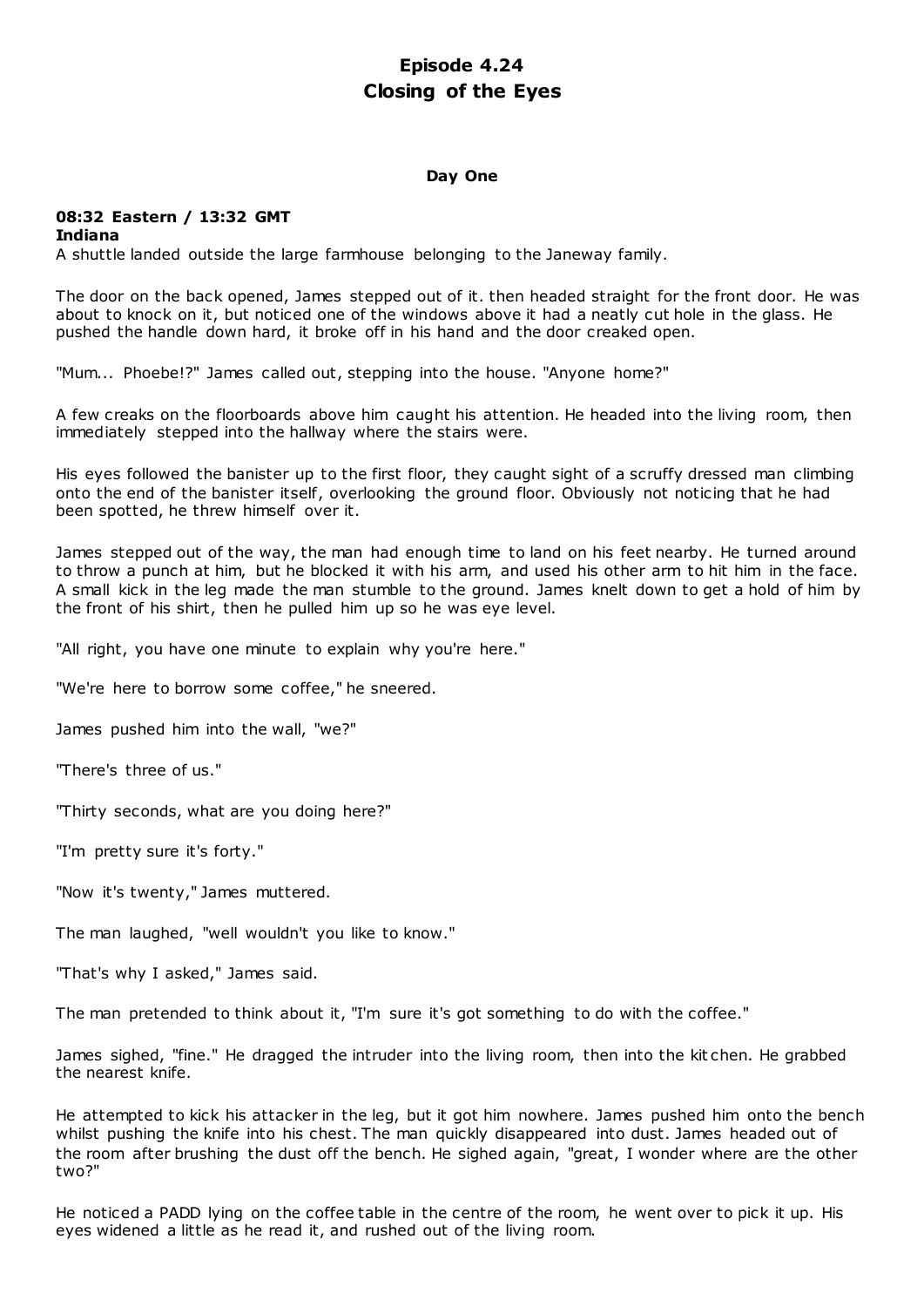"Ok vamps, you'd better have already left or staked yourselves," James said quietly, walking up the stairs. Slowly he walked towards the closest door, a little push forced it to open fully. He walked into the dark room, which was dimly lit by the sunlight shining from the small crack in the closed curtains. Next to the window there was a large bed, on one side of it lay a person sized lump under the covers.

James put the padd down on the chest of drawers on the way over to the bed. He gave the lump a gentle shake, "hey time to wake up. Mum?" He lowered the cover to reveal Kathryn's head. "I'm surprised you can sleep after that much coffee," he groaned, shaking her again. His face stiffened and turned a little pale, "mum come on."

# **00:00 Eastern / 05:00 GMT**

### **New Manchester**

The front door to Lena and Sandi's flat flew open, Sandi marched in holding a sword. "You could have just done as you were told for once."

Kevin followed her in, closing the door behind him, "that would be against my nature San."

Lena peeped her head over the back of the sofa, "hey."

Kevin jumped a mile, but Sandi didn't budge an inch. She looked over at her, "you're back, that's good."

Kevin sighed, "yeah it's cool, and I knew you were there."

"Sure you did," Lena said, climbing off the sofa.

"Where's Daniel?" Sandi asked.

"Oh you wouldn't believe me if I told you," Lena muttered.

### **Meanwhile, a few flats away:**

Daniel frowned at the open book he was reading. "Then fold over... what? Who wrote this!?" He dumped the book on the table behind him. He turned back to Scott, who was lying on the other table with what looked like a white carrier bag wrapped around him instead of a nappy. "Meh, that's good enough anyway."

## **Lena/Sandi's flat:**

"So, how's the hunt for our old Trafford residents going?" Lena asked while raiding the fridge.

"Badly. They're not back home, and there's been less around lately. They're obviously up to something," Sandi replied.

"I still don't get how they got out of Manchester," Kevin said.

Lena shrugged as she opened up a bottle, "neither do I, but it's ok, we'll get them. I mean when James and I left you killed a good percentage of them, right?"

Sandi looked over at Kevin, "hmm, about thirty percent. Most decided to nick off when we were killing the others."

"What about the other game sites then?" Lena questioned.

"No... well obviously yeah, a few, not all," Kevin muttered in response.

Lena sighed as she put the bottle back into the fridge. "Fine, I'll cover what's left. We don't want any more surprise visits."

### **00:10 Eastern / 05:10 GMT**

Chakotay walked into Kathryn's bedroom, and closed the door behind him. "Lena came back to Earth this morning."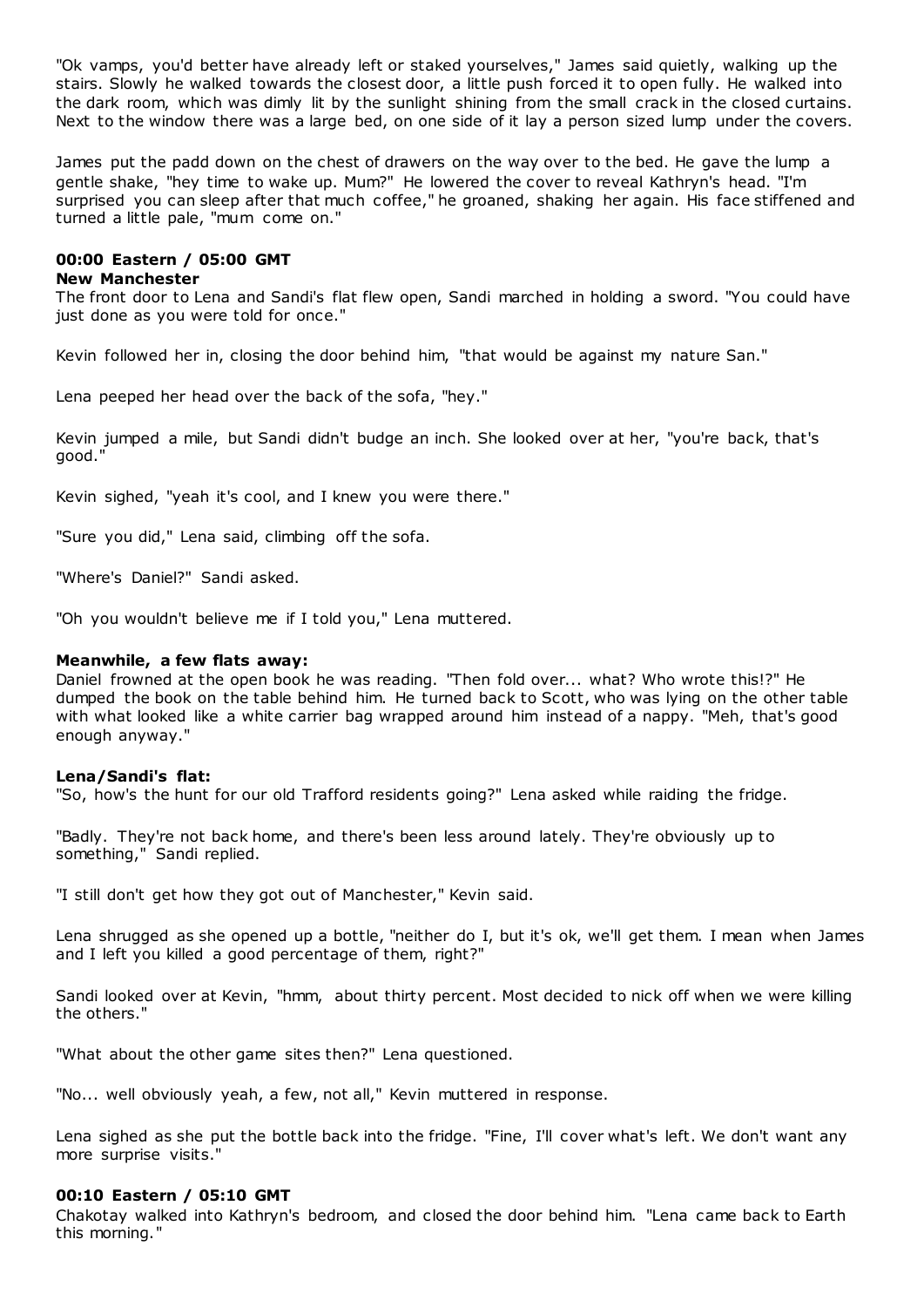"So she's coming, good. Now I just need to get James to like me again overnight, and then we'll have the whole family," Kathryn said. She smiled weakly at him, "got any miracle spells?"

Chakotay smiled as he sat down next to her, "no, I'm afraid I don't."

"I don't know," Kathryn said, looking uncomfortable. "Where are we going tomorrow?"

"It's a surprise," Chakotay replied.

"Why does that worry the hell out of me?" Kathryn muttered.

Chakotay slid his arm around her shoulders, "look I know you didn't like the idea of a family trip from day one, but it'll be fun I promise."

"It probably will be, it's just... family trips don't usually go well," Kathryn sighed.

"I guess now's not a good time to mention that Lena's bringing Daniel," Chakotay muttered.

Kathryn's eyes widened, "what!?"

"I know he's not family but she really wants you to get along with him, or at least be ok with them being together," Chakotay replied.

"Not only did he get Triah pregnant, he murdered James' step mother," Kathryn grumbled. "I'm never going to like him."

"That was Ronnie, the confusing and irritating watcher. We're talking about Daniel now," Chakotay said.

"Who's rude and thinks he's the best thing that ever happened in this century," Kathryn grumbled.

Chakotay smiled, "just give him a chance. Remember you judged Jessie just as quick, and now you're fine with her."

"Yes because she eventually became less annoying. Don't you remember what she was like when she first came aboard?" Kathryn questioned. She turned a shade paler, "and do you think she and him will stay together or something?"

Chakotay tried not to laugh, "no, I never saw Lena as the committed type."

"That's what I thought about James, once upon a time," Kathryn sighed.

"True. She's only twenty though, and he didn't start dating until twenty one, right," Chakotay smirked. "Then a year later..."

Kathryn shuddered, "I'm going to make sure she's isolated from all men during her twenty second year."

"She's not going to be exactly like James, is she? Remember she started dating at, what seventeen?" Chakotay said, trying not to laugh.

Kathryn glared in his direction, "who was she with at eighteen?"

Chakotay laughed, "I'm sure she had just broke up with Craig then, don't worry."

Kathryn sighed in relief, "that's good."

"I guess but if she finds out we were talking about her like this, our relationship with her will be just as volatile as yours and James'," Chakotay said.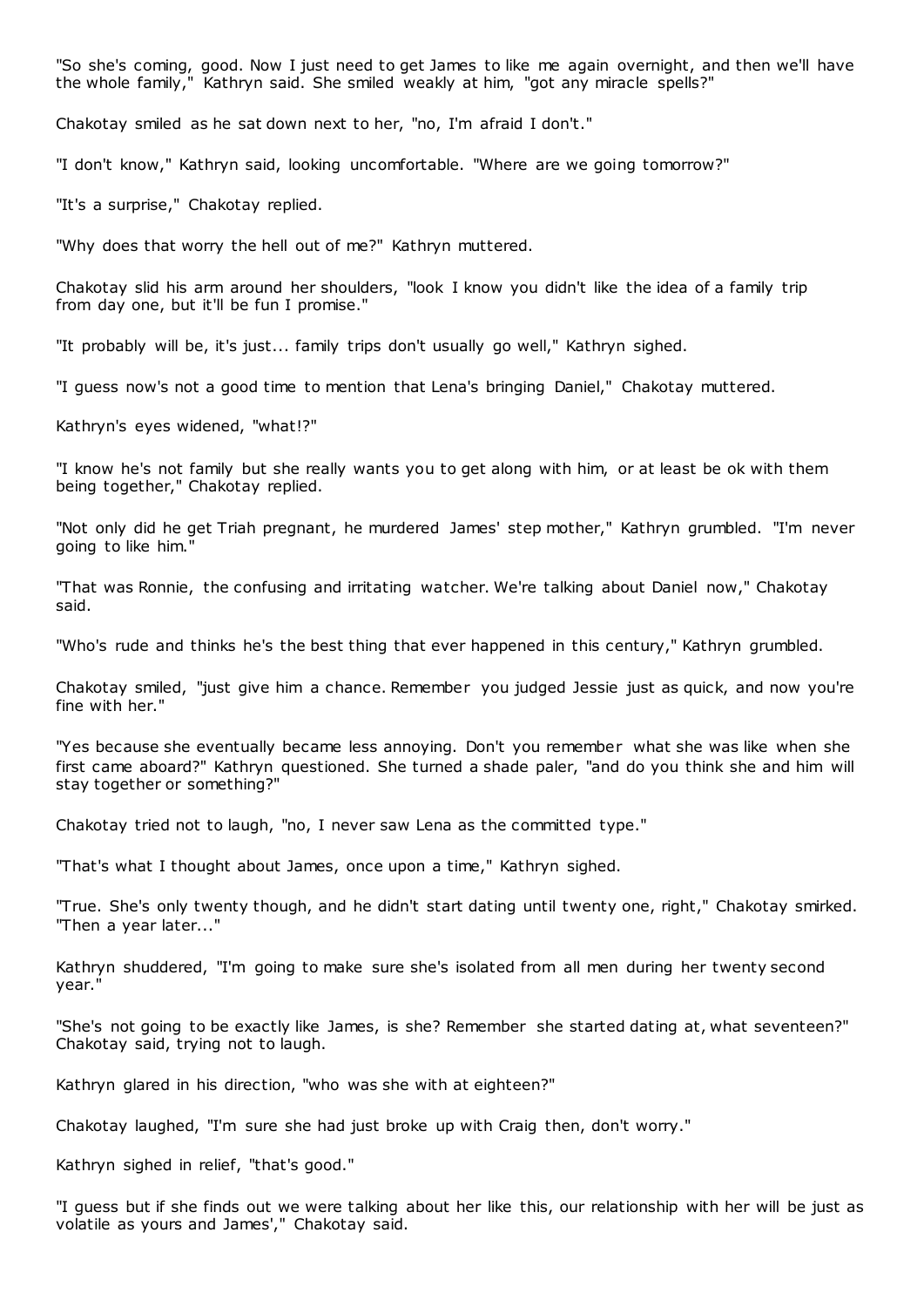"We won't ever tell her then," Kathryn said.

# **00:30 Eastern / 05:30 GMT**

### **Shield Row, England**

Jessie was sitting up in her bed, trying her best to read a book and not fall asleep. The door opened slowly as she closed her eyes. James stepped inside, "Jess?"

She opened her eyes, "yeah, I'm awake."

James closed the door quietly behind him, "it's half five, you should be asleep."

Jessie closed the book, "I wanted to wait until you got back."

"If I'd known that I would have come home sooner," James said as headed over to her. He took off the jacket he had on.

Jessie shrugged her shoulders. "I'm not tired, no biggie," she yawned. She watched him get changed. "So, did you kill anything good?"

"Not really, unless you count the drunk vamp who acted like Neelix, you know drunk," James replied. He climbed into the bed, "and he acted rather gay."

"Do I want to hear the rest?" Jessie asked, smirking slightly. She moved over to rest her head on his shoulder, she slid her arm around him.

"Not really. How was your night?" he asked.

Jessie sighed, "dull, Sarah didn't even want to argue or anything."

"I thought that was a good thing," James said.

Jessie raised her head a little so she could shake it and look at him, "not when you're bored."

James tried not to laugh, "now that's a good reason to start an argument."

"You never know, that maybe why she does it," Jessie said, resting her head on his shoulder again.

"Explains my last fight with Janeway," James muttered.

"Hmm, it must be bad if you're calling her Janeway again," Jessie commented.

"Force of habit," James muttered. "Anyway, everytime I think about it, I start to think that she was right."

"About what?" Jessie asked.

"That I was only there for a fight," James replied.

Jessie frowned, "I don't think that's true. You did have a good reason to be mad at her."

"Did I? Everyone yells at their kid at least once. That's all she did," James said.

"I know but you did nothing wrong, right... plus she lied to you again," Jessie said.

James sat up a little, "that's what I said, but hearing it sounds rather desperate."

Jessie sat up fully, resting her back on the wall, "desperate? Now you've lost me."

"You know, I said it to desperately keep the argument going. She was right," James said.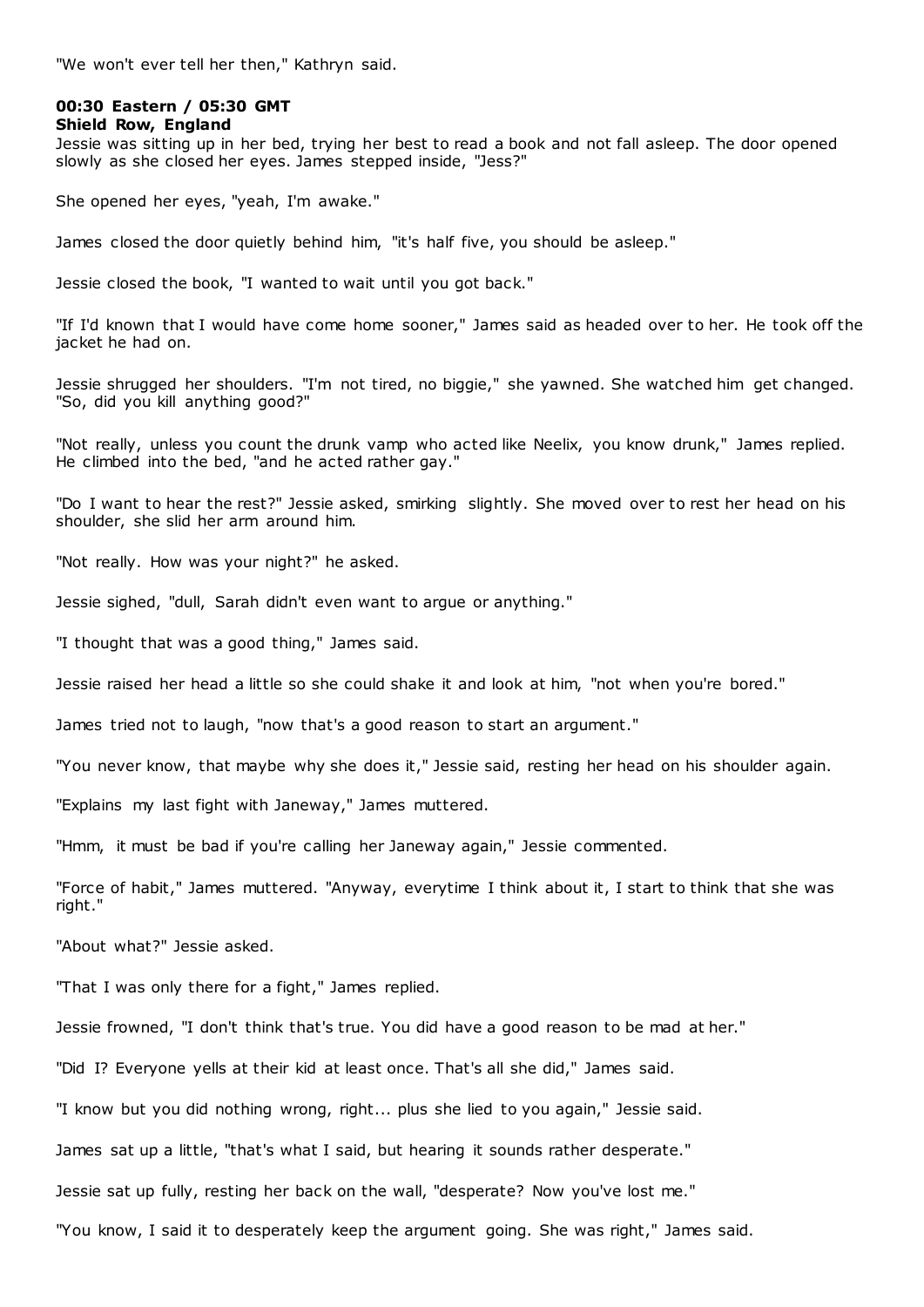"No, you recently fought with Angela, why would you want to?" Jessie questioned.

"I don't know. We were doing so well too, why did I have to mess it up?" James replied.

Jessie shook her head, "no, you didn't go in looking for a fight, I'm sure. I think you're still upset about her abandoning you."

"You're not mad at your dad, are you?" James asked.

"No but, that's different," Jessie replied.

"No it's not. He had a good excuse, so did my mother," James said.

"Yeah but the difference is she had a choice. I know I wouldn't have done the same as she did, and you're mad cos you know you wouldn't either. That's what all these arguments must come down to in the end," Jessie said.

"That's the thing, I'm not," James muttered.

Jessie looked confused, "not what?"

"Mad at her. Obviously I used to be, who wouldn't be? The thing is if she raised me, I'd be different and I would have probably lived on starships my whole life. Bottom line is, I never would have met you," James replied.

"Yeah but you always said it was the principle of the thing, and you went through a lot to get where you are now," Jessie said.

"So? If I had to choose between an 'easy' Starfleet brat life and the hard one with you in it, then I'd choose the hard one," James said.

Jessie glanced down at her hands, she slowly looked back up, "all right, but the principle's still there."

"No it's not, I'm over it," James said.

"Then tell her that. Maybe then you won't fight so much," Jessie said.

James sighed, "yeah good idea. It's her birthday tomorrow and Lena mentioned something about a family trip. They're going early morning, so I'd have to go during the lunch break."

"Hmm, it's nice of them to invite us," Jessie muttered sarcastically.

"Sorry, my fault," James commented.

Jessie shook her head, "if you say so. You know, you don't have to do this later today."

"Why not?" James questioned.

"Well if she gets mad before you get a chance, the day will be ruined," Jessie replied.

"No that's ok, I'll get her a present for the first time ever," James said.

"What, like a coffee filter machine?" Jessie said, smirking a little. "You're going to bribe her, that's cheating."

"No I'm not, it was your idea," James said. "She really wanted one, didn't she?"

"Yeah. This is a perfect plan. You'll bribe her, get her high and then tell her you want to make up again. Brilliant," Jessie giggled.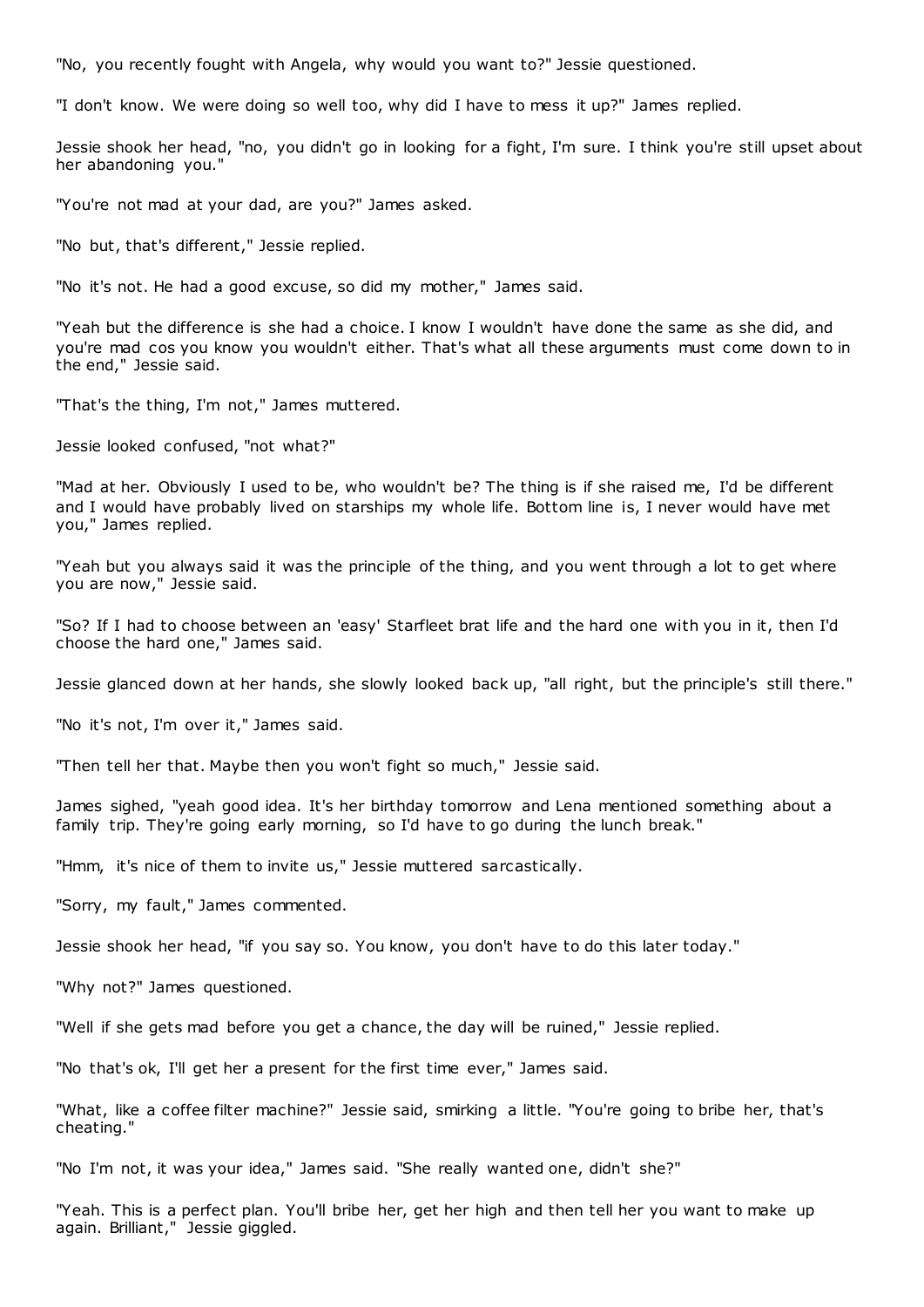"Actually, it sounds like the perfect backup plan," James said. He kissed her on the cheek. "Thanks."

She stared at him, blankly, "uh... you're not serious are you? I was joking."

James shrugged his shoulders, "maybe... maybe not."

"Well at least you won't wreck her birthday," Jessie muttered.

### **08:45 Eastern / 13:45 GMT**

### **Indiana**

James sat on the edge of the bed right next to where Kathryn lay, he placed a hand on the side of her face but pulled it away. "Cold. No... oh my god." He put two of his fingers on the side of her neck to check her pulse. Shocked, he stumbled back onto his feet, his eyes widening.

Slowly he raised his hand to see dried up blood crumble off his fingers. "No... no way," he stuttered, rushing over to the computer nearby. It switched on with a few commands. A woman close to his age appeared on the screen. "I need some people here now, my mum she's..."

"Try to stay calm, I'll check your address," the woman said. She looked to the side, "right, one shuttle will be with you in five minutes. What is the emergency, maybe I can help now."

"She's dead, I found her... in her bed, cold. I think her throat's been cut," James stuttered, glancing back at Kathryn.

"So you didn't see it happen," the woman said.

James turned back to the woman, "I said I found her. Three vamps are in this house so it must have been them."

"So she was bitten?" the woman asked calmly.

"I don't know, it felt like a cut. It doesn't matter anyway, are you going to help or not?" James snapped in response.

The woman sighed, "no this is important. If she was bitten then it's likely we cannot do anything. Is her neck still bleeding, are there any other injuries?"

"I don't know," James muttered, glancing at his hand. "It's dry."

"What is, the blood?" the woman questioned.

"The wound is, yeah but I backed away, it might be still..." James said.

"Right, have you tried CPR yet?" the woman asked.

"No, but I don't know how without..." James replied. He looked down uneasily. "Hurting her," he mumbled to himself.

"First if the neck's still bleeding, try to cover it and put a little pressure on it. If the blood is dried and she's cold there's nothing you can really do," the woman said.

James pushed the computer off the table, it smashed on impact with the ground. He headed back over to Kathryn while ripping a part of his sleeve off. After folding the material, he covered a part of her neck with it. Blood soaked straight through it and covered his hands. He closed his eyes as tears started coming down his face. After opening them back up, he looked down at his now stained hands, they started shaking. He put them both back down at his sides as he stood up fully.

The door creaked slightly, James glanced quickly at it just in time to see a teenaged girl's head briefly look around it and disappear again. He quickly marched over to it, pulling it open as hard as he could, making it come off a few of its hinges. The girl rushed to the stairway, she turned around before she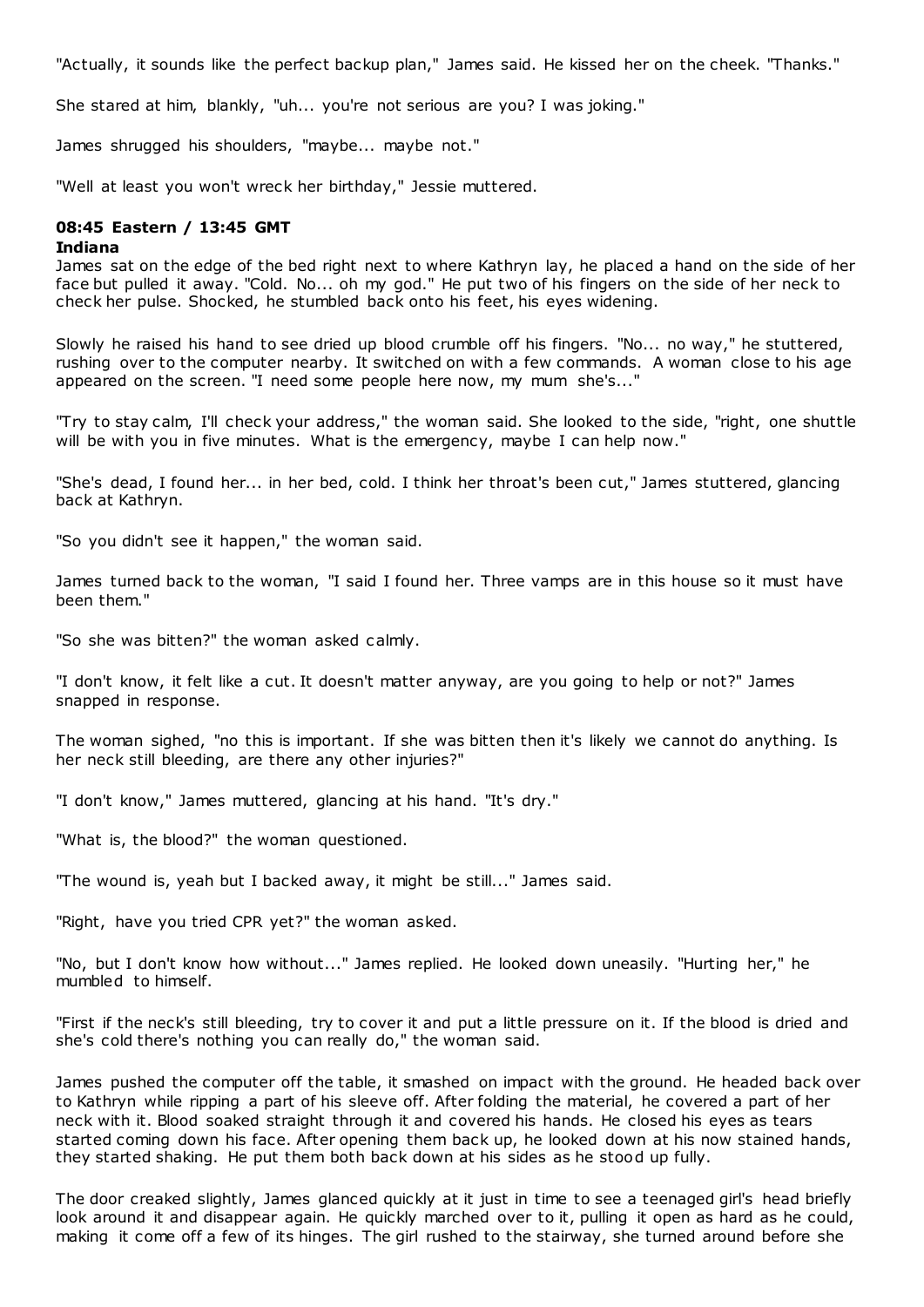got to them, "I didn't do it, I swear, it was my bro..." He almost growled at her as he grabbed a hold of her by the neck. "Really, I was covering downstairs. I swear," she stuttered.

"You know, I lost the will to care," James muttered. Then he pushed her through the wooden banister, she rolled down the stairs. He stood in the new gap between the banister and watched her get back up. He pulled a part of the banister away, then jumped down to join her.

"I told you, it wasn't me. I didn't do anything," the girl stuttered. She kicked him in the leg and ran off into the living room. James went after her, he grabbed the knife that he left on the coffee table. The girl took the time to pick up a chair, and throw it at him. He ducked, then threw a punch at her, she stumbled into the wall. He stepped closer to her, raising the knife.

"So, did you come here to kill her, or was this just a random visit?" he asked.

"I uh... we were sent here," the girl stuttered.

"By who and why?" James asked, waving the knife in front of her face.

"Frenit, he wanted to get you back by er, killing family..." the girl replied eyeing the knife. "But I was just covering, I didn't even see her or anything."

James placed the knife against her throat, "why should I believe you?"

"Um that won't kill me," the girl said carefully.

"No I won't, not yet," James muttered. "I just want to see how you like getting a knife slice open your throat." A few strokes of the knife made her gasp and put a hand over a few new cuts. "Now, where's your brother?"

"Screw you," the girl muttered, she tried to push him away. He just pushed her back into the wall.

"Where is he?" he asked more sternly.

"Not telling you even if I knew," the girl muttered.

"Fine, you're just squeaky and useless," James grumbled. He pulled her away from the wall, instead he pushed her through the closest window. All that could be heard after the glass smashing was a painful scream.

Inside a cupboard nearby a voice muttered something. James turned to face it, narrowing his eyes a little as he walked closer to it. He clenched one fist then pushed it through the cupboard door. He pulled a guy through the door with his hand around his neck.

"Well... hi," he muttered. He raised the arm that was holding a blood stained knife, and slashed his face with it. James stumbled back, he placed the palm of his hand on across the cut on his face. The blood on it spread across his face as he pulled it away. The guy snorted, "you killed my sister..."

"You killed my mother, we're nowhere near even," James muttered.

"Yeah she bugged me. She didn't even fight back, but Frenit insisted we'd get her in her sleep. You know, it was all for the effect," the guy smirked. The front door burst open. "Oh you phoned the takeaway, how..." He screamed, and fell backwards onto the floor.

"Oh my god..." one paramedic stuttered from the doorway.

James glanced over at the group, "upstairs, first bedroom door." All but one of the paramedics stared at him looking pale, with wide eyes. "Now people!" They all rushed towards the other door. He picked up the guy's knife, "making a big fuss over a vamp with a knife in his forehead... you're in the wrong line of work." He stood on the guy's neck and put all of his weight on it, he turned to dust.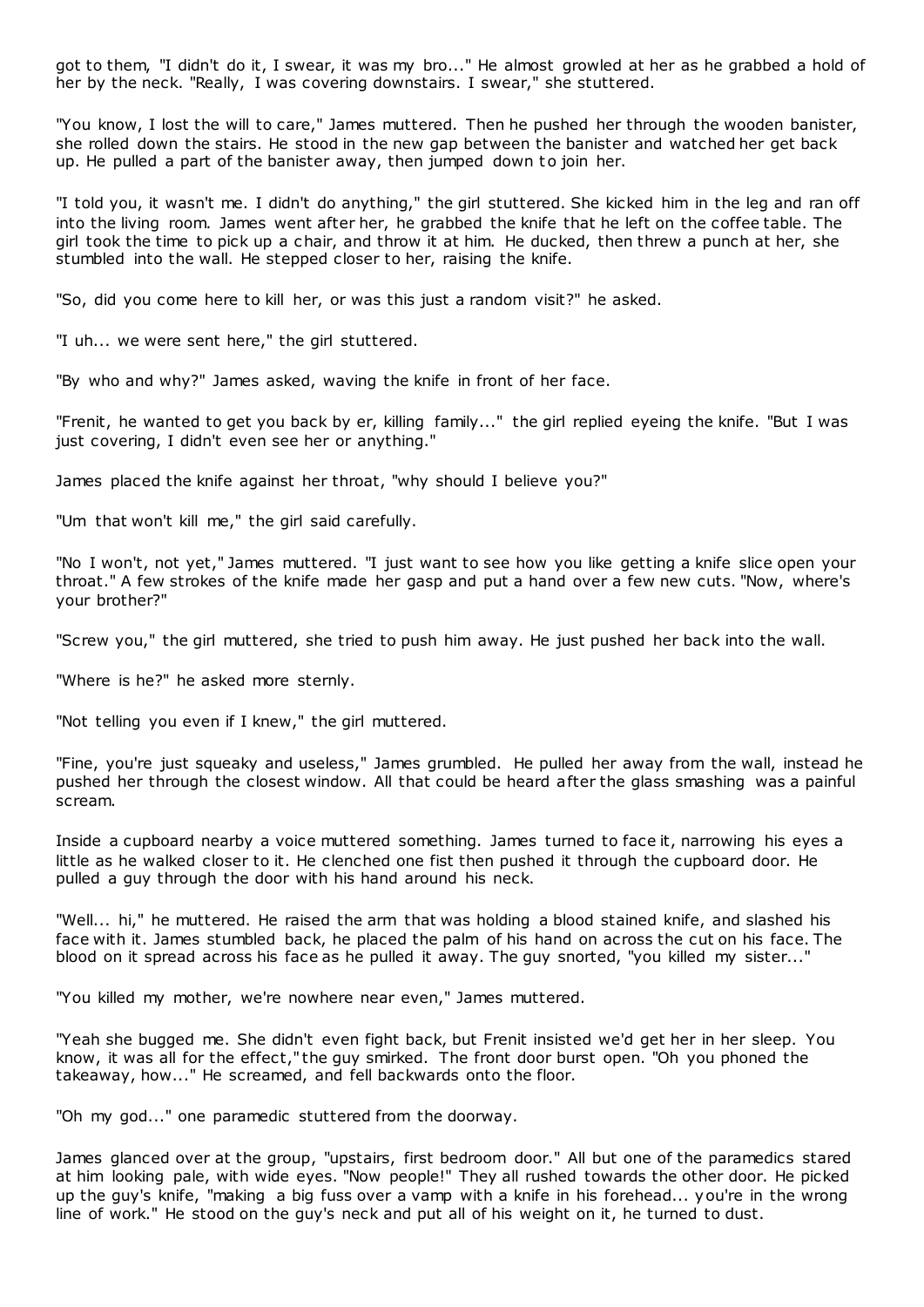The last remaining paramedic sighed, "oh vamp, good."

"Why are you still here?" James grumbled.

"Um..." the guy stuttered, he rushed out.

James dropped the knife onto the floor, followed the paramedics out of the room and up the stairs. He slowly walked into Kathryn's bedroom.

One paramedic shook his head, "she's gone, we're too late."

The only woman there sighed, "we would have had a chance if the vampire hadn't feasted."

"Are we sure that's what happened?" the first paramedic asked.

"Obviously, the guy downstairs was one," the last paramedic replied.

"Why am I relieved?" another paramedic asked as he glanced back at James.

"So, are you taking her to hospital?" he asked.

One of the paramedics stood up, he walked over to stand in front of him. "I'm afraid um, this isn't easy telling you this but your... aunt or..."

"Mother," James muttered.

The paramedic looked uncomfortable, "oh, well she must have been attacked half an hour before you found her. Even if you were there at the time, you wouldn't have been able to do anything to help her."

"But you've got to. Just regenerate the cut, get her some blood and then revive..." James stuttered.

The paramedic sighed, "she's been dead too long, I'm very sorry."

The only woman stood up, "I could treat your face for you..." James turned around to leave the room.

"Laura, call the coroner, we'd better go," the first paramedic said. They all headed out of the room, they started going down the stairs. "This is one of the reasons why I hate this job you know," one paramedic muttered.

"Coroners on the way," Laura sighed. "Don't you find it weird that this was a vampire attack."

"I know, especially at this time and place," paramedic two said. They all passed James sitting on the ground near the stairs. Laura stopped while the others continued on.

"I called the coroner. They'll pick up the body. I'm sorry, I know it's not a great comfort but..." she said.

"It was her birthday today... the family left to prepare, Chakotay's coming back for her, she slept in... don't know how..." James muttered, just staring at the ground. "He left her a note to tell her." He looked up at her, "sorry I'm muttering."

"It's ok. Do you have anyone to call like friends, girlfriend, family..." Laura questioned.

"Oh no, Chakotay will come, he's going to freak," James said.

"Who's he?" Laura asked.

"He and mum have been married for over a month," James replied. "This is going to kill him."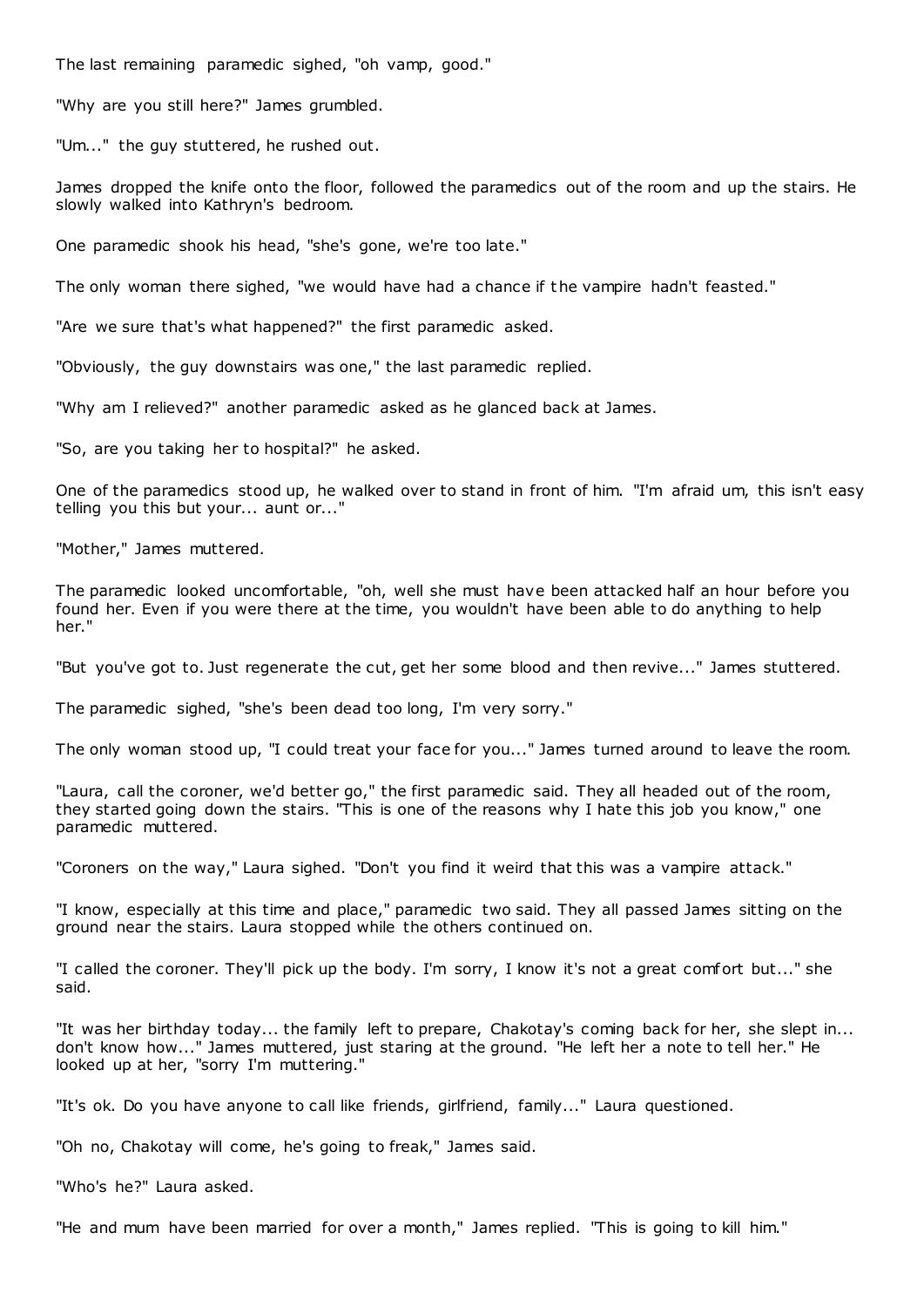"Stepdad right, do you have anyone else to call beside him?" Laura asked.

"Yeah, my wife," James muttered in response.

"Good. Once again, I'm sorry for your loss," Laura sighed, she walked away.

"Thanks," James sighed. He looked down at his hands.

"What on earth!" Chakotay's voice bellowed from the living room. He marched into the hall way, he stared at James with wide eyes. "Did you have to bring your fighting here?" He headed for the stairs.

James quickly stood up, "no, where are you going?"

"Upstairs, is your mum still not up yet?" Chakotay asked. "Clean up and make a coffee for her..."

"Oh, you don't want to go up there," James stuttered.

Chakotay stared at him, "why, what's up there? Is she up there with it?"

"I... uh, you just don't," James stuttered.

Chakotay rushed up the stairs, "why does everything have to happen when you're around."

"You don't want to go, no don't!" James yelled up the stairs, but Chakotay had already disappeared into the bedroom. He swallowed hard, "oh crap."

Chakotay reappeared looking pale, he headed back down the stairs, "what did you do?"

"I didn't, I found her," James replied.

Chakotay got to the bottom of the stairs, "she was your mother, how could you?"

"I didn't do it, I wouldn't," James said.

"Right, like you've never tried to kill her before," Chakotay grumbled.

"I was evil then, and I was still mad at her," James said.

Chakotay back handed him on the side the cut was, "you son of a rat faced b\*\*\*ard!"

"I didn't hurt her, I really wouldn't... she's my mother," James muttered.

Chakotay groaned, "she always was."

"It didn't always feel that way. She was there for me when I needed her and I slapped her, not literally, in the face..." James said.

Chakotay stared at him, "then why did you come here for, huh, to have another argument with her?"

"Actually I was here to make up with her. I mean she's my mother and I loved her... I didn't get to tell her that," James stuttered. He sat back down, then put his hands over his face.

A few people walked in. "I'm sorry sirs, where is..."

"Upstairs, first door," Chakotay muttered.

"Right," one of the people said, they all headed up the stairs.

Chakotay waited until they walked into the bedroom, "you really love her?"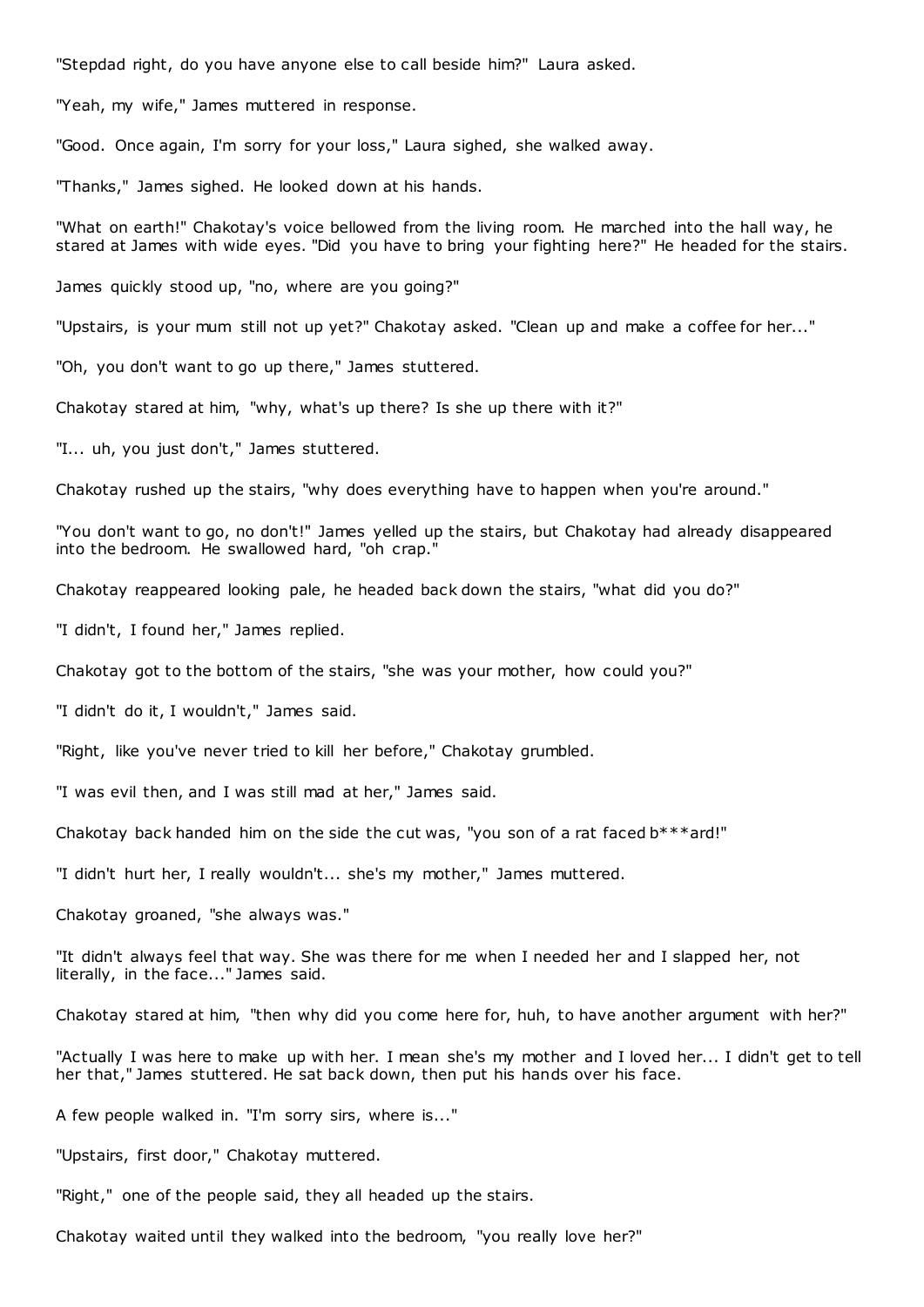"Chill, we're related," James replied. "Why is it such a surprise?"

"You... who did this then?" Chakotay asked.

"A vampire, a friend of one who's going to be dust soon," James muttered. He pulled his communicator out his pocket, "you know, I have to tell..."

"Fine, I'll go upstairs," Chakotay said, he walked back up the stairs.

Keeping the communicator in his palm, he pressed it with his thumb. "Jessie?"

In: "James hey, sorry for hanging up before..."

"No it's ok, are you able to pick up Duncan?" he asked.

In: "No, but I called the school, they'll look after him."

"It's ok, I'll probably do it," James said.

In: "Um are you all right?"

He watched as the coroners carried a body bag down the stairs. "No... no I'm not..." he crushed the communicator with his hand.

### **09:10 Eastern / 14:10 GMT**

Daniel and Lena were sitting in front of the consoles at the front of a shuttlecraft. Daniel had his feet up on the console, while Lena just then sat up to look at hers.

"We're nearly there, so let's go through the rules," Lena said.

Daniel raised his eyebrow, "rules?"

"Well I wanted you to come cos I want you and mum to get along," Lena said.

"Right," Daniel said, he put his feet back onto the ground. "Hit me, not literally."

Lena tried not to laugh, "I wouldn't do that."

"Your brother did though," Daniel muttered.

"Well look on the bright side, he took his time," Lena giggled.

Daniel narrowed his eyes mockingly, "I hope you're worth it."

"All right, I'll stop," Lena said, trying to calm down. "Ok, rule number one, don't diss coffee. If she offers you one either take it politely or say she can have it. Two, we shouldn't drink coffee together."

"Yes, I can do that," Daniel said, he took out a cigarette and lit it up. Lena eyed it.

"Oh yeah, number three, no smoking," she said uncomfortably.

"Well it's a good thing I don't do it as often now," Daniel said. "Last one, promise."

Lena watched him, "I don't know if she'd care, I'm just paranoid as Craig didn't, and she didn't like him either."

"Right and he didn't have a kid with another girl," Daniel muttered, he pressed the cigarette against the console to put it out. "Or murder somebody related to your half brother."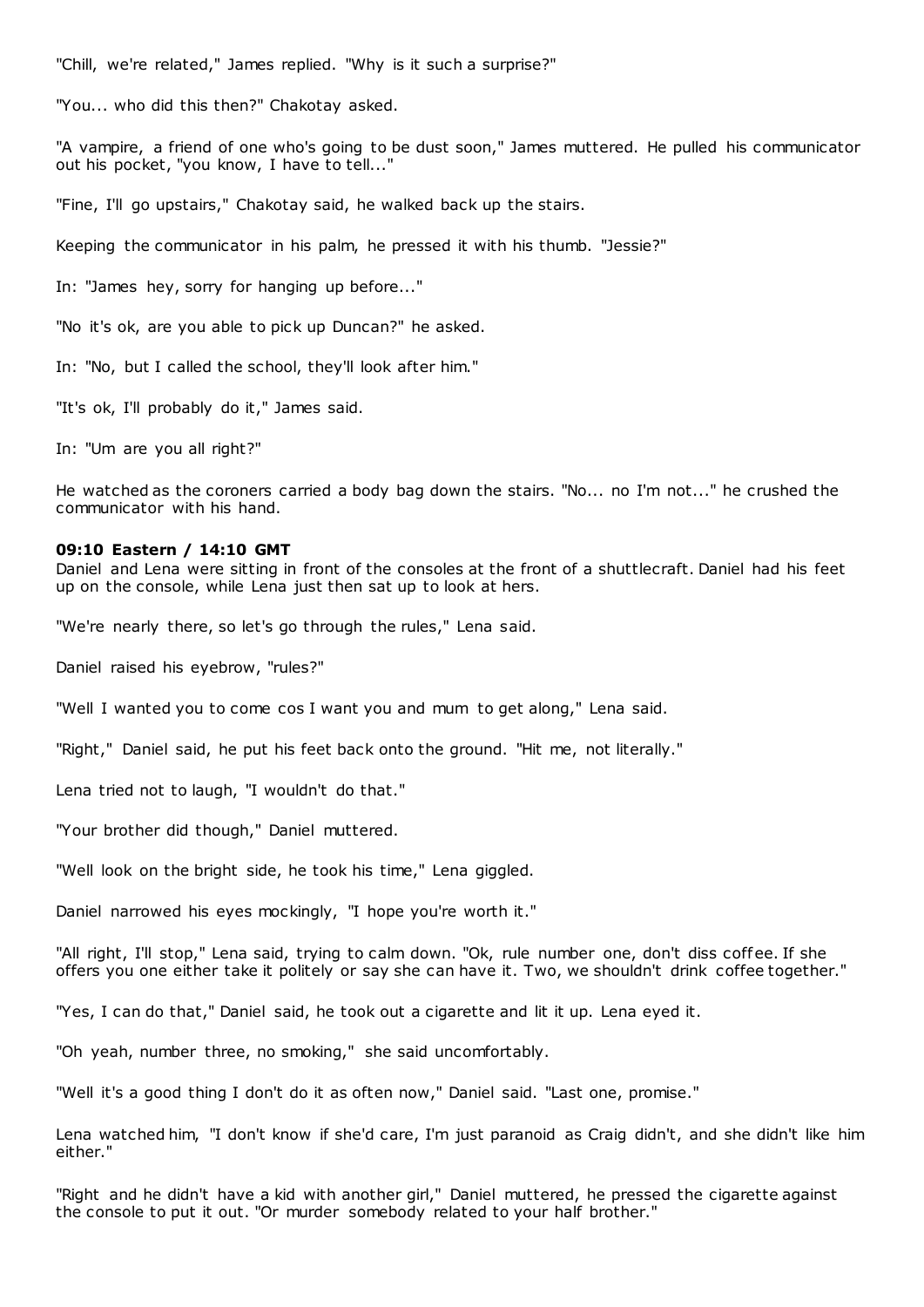"What are you doing, you just lit that," Lena questioned, frowning.

"I'll stop now, it's fine," Daniel replied.

Lena sighed, "no it's ok. Smoke all you want, mum won't give you a chance for another few years anyway."

"Oh... will I still be with you then?" Daniel asked.

"I don't know, I hope so..." Lena replied glancing down at the console. She looked back at him, "I said you can smoke remember. I don't mind as long as you get a doctor to fix you up every now and then."

"I'll get a check up when we get back, then that's it... no more smoking. I know you don't like it," Daniel said.

"So? As long as you like it, you can do it," Lena said.

Daniel reached out and took a hold of her left hand, "I don't if you don't... um." He took his hand back, "sorry."

Lena stared at him, smiling weakly, "sorry?"

"You know, for thinking I could just take your hand whenever I feel like it," Daniel replied.

"Ohno, that's fine," Lena said, she reached over to take a hold of his hand again.

#### **03:00 Eastern / 08:00 GMT**

James stepped into the landing, he glanced back at the door he walked out of. "I told you shouldn't have waited."

Jessie appeared at the doorway looking half asleep, "what, I'm fine really." She closed the door. "I'll just get a coffee."

"Since when do you drink that stuff?" James asked.

Jessie shrugged, "since I married a Janeway." She yawned and headed down the stairs.

"Second time I've been called that, not good," James muttered to himself. He walked into the bedroom opposite. He pulled the curtains open a little, the room quickly was lit up with bright sunlight.

A small groan came from the lump underneath the covers on the bed nearby, "no no, still sleep time."

"No sorry, it's get up and eat time," James said, making his way over to it.

Duncan peeped his head out of the covers, "but I'm still tired. Just five more minutes." He buried his head back under the covers.

James pulled the cover back away from his head, "five more minutes will end up being an hour."

"That's good too," Duncan muttered.

"Come on, it's nice outside and how often does that happen?" James said. He pulled the rest of the cover off of him, then gathered him up in his arms.

"They lock us up most of the day, it's not fair," Duncan groaned in response.

James lowered him to the ground, "it won't be so bad. Now get changed."

"Fine," Duncan pouted.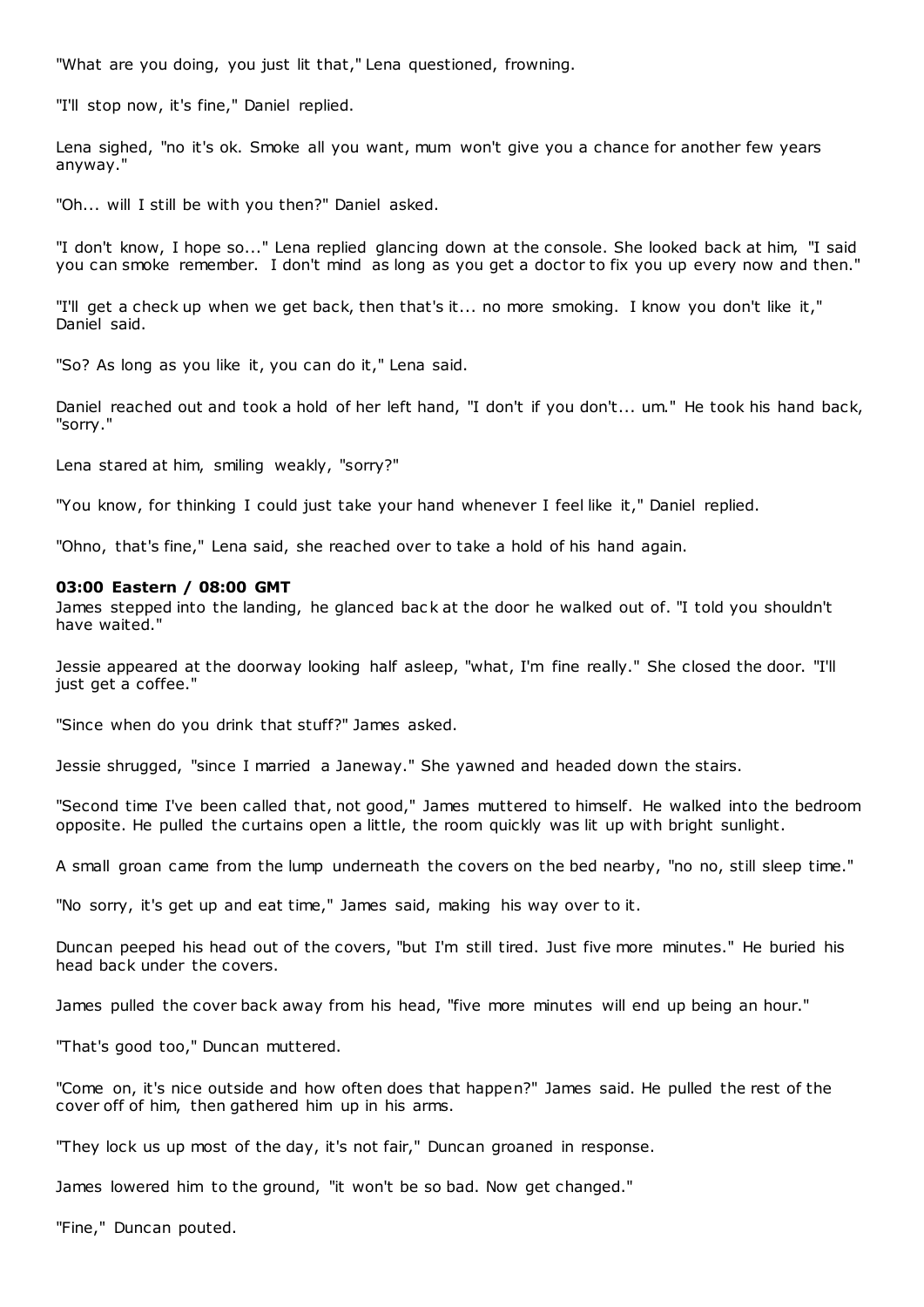Jessie walked into the room holding a cup, "Janeway lied, this isn't a quick fix."

"She really does lie a lot," James smirked. "It's ok, I'll get Sasha ready if you want."

"Nah, you go on Sarah-Amy duty, she'll probably wake up soon," Jessie said, heading over to the large crib nearby.

"Fine but it's going to have to be your turn sometime," James muttered.

"Not really, I fed her for a month or so we're not even yet," Jessie smiled sweetly.

"That's not my fault though, I couldn't do it," James said as he went back towards the door.

Jessie laughed, "I know, I'm mean."

James glanced over at Duncan, who was struggling inside a jumper. "Oh I don't know, I think I got the better part of the deal." He stepped out.

"Stupid piece of crap," Duncan grumbled from inside the jumper.

Jessie sighed, "Dunc, it's hot today, you don't need that."

"Now you tell me," he muttered. She walked over to him.

"Stay still, I'll get it off," she said, trying not to laugh. She easily pulled the jumper off him. "There is that better?"

"Yeah, does it even have a neck bit?" he asked.

"It does, you just had it on wrong," Jessie replied. "That t -shirt will be enough if you take your jacket, just in case it rains."

"Ok mum, can I have chocolate loops for breakfast again?" Duncan asked, eyes lighting up.

Jessie widened her eyes a little, "no, you're getting something sugar less."

Duncan pulled a face, "but why?"

"You know why," Jessie replied, she headed back over to the crib. "I'll see you downstairs in a minute."

"Oh, did I mention today was a day off?" Duncan said.

Jessie glanced back at him, "no, downstairs."

"But it is," Duncan said.

"Nice try," Jessie shook her head.

Duncan pouted again, "fine." He walked out.

#### **08:00 Eastern / 13:00 GMT**

For once it was a bright, sunny day in Shield Row.

Jessie and Sasha were going up a large path in the edge of the village. Jessie was pushing Sarah-Amy's pram while looking in a bag she had hanging from her shoulder.

"What you doing?" Sasha asked.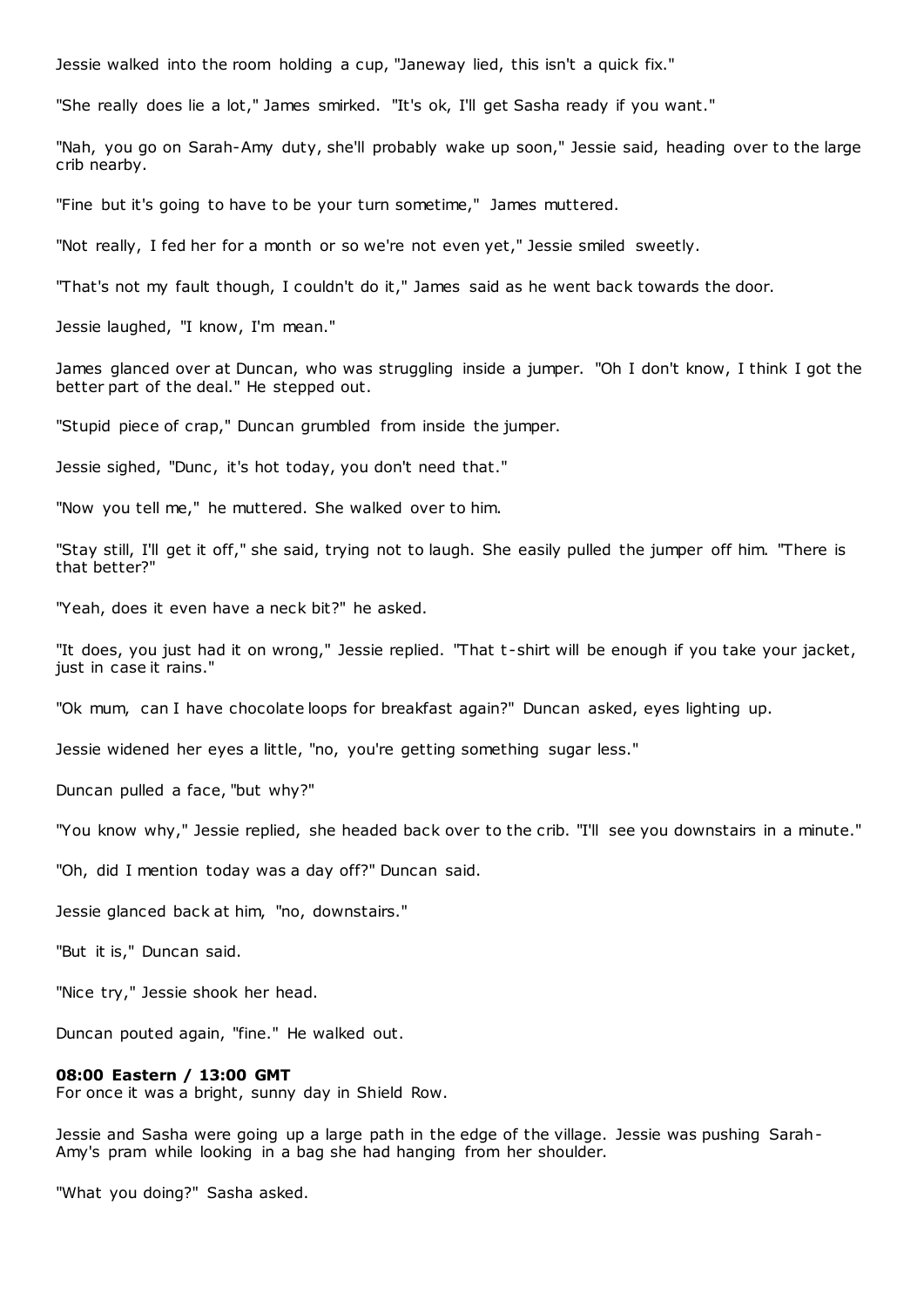"Looking for the keys," Jessie replied. She let the bag drop by her side, "I'll tell you what, I'll get you some icecream and that'll give me some time to look for them."

"Ooh, can I have strawberry?" Sasha asked, grinning.

"Great, that'll make me want one too," Jessie said. She stopped outside a shop nearby an old metal bridge, and pushed the door open. Sasha went inside, Jessie followed her in.

The man behind the counter walked around it, "can I help you ladies find anything?"

"Yeah it's been a while since I was here, where's the icecream fre..." Jessie started to ask.

"I got it mum!" Sasha yelled from the end of one of the aisles.

"Never mind," Jessie said with a little smirk on her face. "Actually maybe you could help us, I need to look for something and she can't open the freezer."

The man smiled, "that's no problem, what kind and how many?"

"Just two, the strawberry mini things. You still have them right?" Jessie replied.

"Yes I do, I'll be right back," the man said, he headed in Sasha's direction.

A little while later Jessie and Sasha came back out of the shop. They headed back the way they came, but turned at the next crossroads. "Did you find them mummy?" Sasha asked before putting the little spoon in her mouth.

"No, we'll have to sit in the garden until I do. No doubt Sarah will be out right now," Jessie replied. She opened the little gate at the front of one of the houses, Sasha walked into the garden first, she sat down on the grass nearby the door.

"This is nice, why did you not get any?" Sasha asked.

Jessie smiled as she sat down near her and in front of the pram, "maybe another time." She took the bag off her shoulder, "damn the icecream will melt before I find them..."

Sasha put down the small tub which was now empty, "I can look."

Jessie eyed the tub, "you really do like those. Ok, it's probably on the bottom anyway." She placed the bag in front of Sasha. She started to look inside it. Jessie opened the other tub they got and started feeding it to Sarah-Amy.

"I think I found them," Sasha said, she took her hand out of the bag holding a bunch of keys. "Yep I got them."

"You're a star, Sash. I'll open the door in a minute," Jessie said.

Sasha pouted slightly, "I can open it, I wanna get Duncan's ball."

"Can you reach the keyhole?" Jessie asked.

Sasha looked over at the door, "yeah."

"Do you know how to use the keys?" Jessie asked.

Sasha looked down at the grass, "no."

"Here, don't eat it," Jessie said as she handed the tub to her. She stood up, Sasha handed her the keys. She quickly opened up the door, "there you go."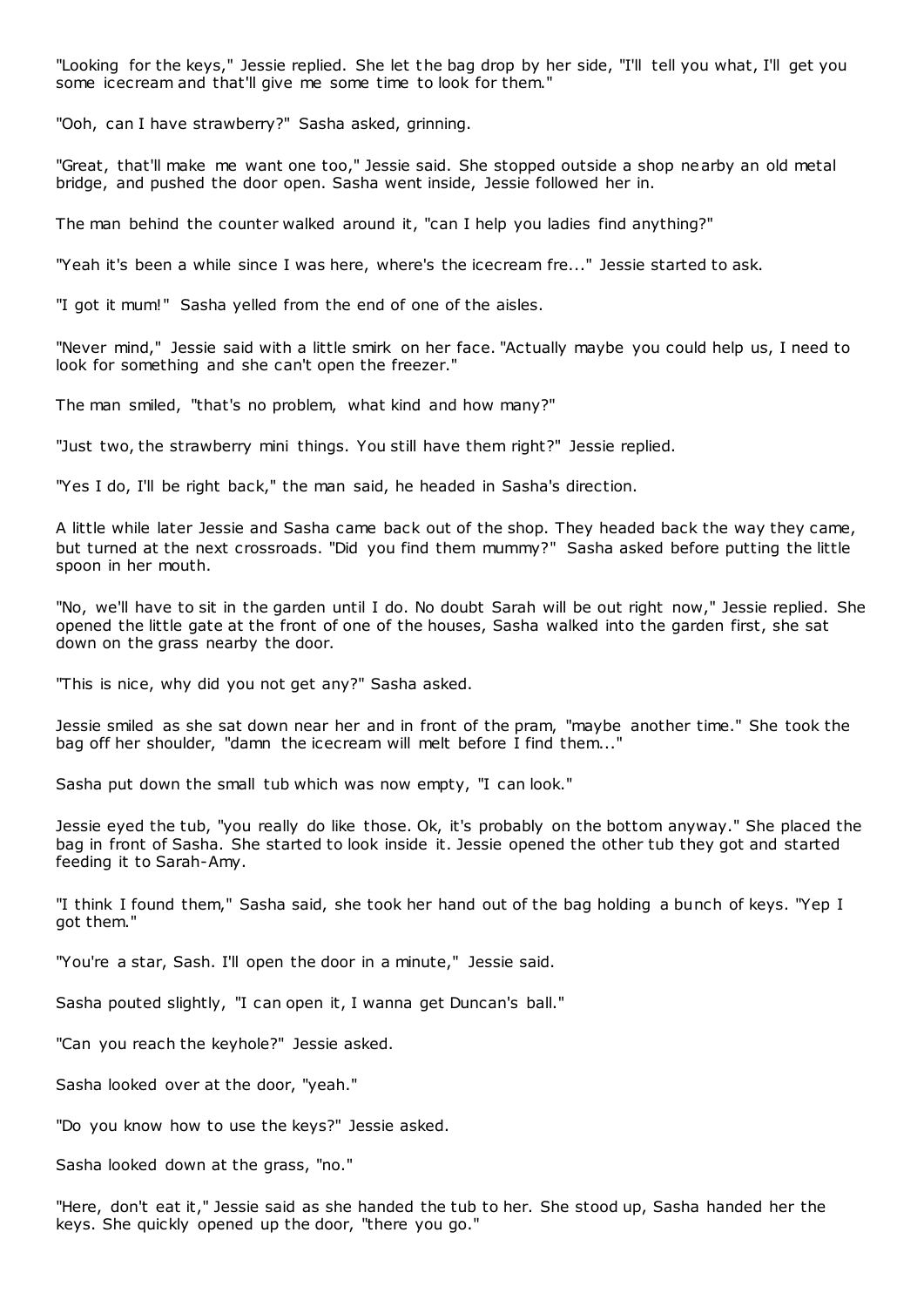"Thanks," Sasha said, she handed her the icecream back then ran into the house.

Jessie sat back down on the grass, "ok I hope you're actually allowed icecream after all this." Sarah-Amy replied with a little squeak. "Meh it's milk mainly, and sugarless, don't tell your sister ey. " She scooped up some of the icecream, then put it near her mouth.

Sasha ran back outside, "mummy."

"That was quick, what's up?" Jessie asked.

"That Sarah woman, she's on the sofa, she was pale and she hurts, I think..." Sasha stuttered in response.

"Oh," Jessie said, turning a little pale herself. "You stay here, I'll check it out." She handed her the icecream again as she got back onto her feet, then rushed into the house.

In the living room Sarah was lying on the sofa, with a hand on the lower half of her stomach. Jessie came through the main door, "hey, Sasha said..."

"I'm fine, I'm just lying down," Sarah muttered.

Jessie stepped closer to the sofa, "you don't look fine."

"No really, it's nothing," Sarah said.

Jessie sighed, "fine." She walked over to the table, "if it's nothing, you won't mind if I contact a doctor."

"There's no point in doing that," Sarah muttered as she tried to sit up.

"You stay right there," Jessie snapped as she glanced back at her. She turned back to the table which had a computer on it. A woman appeared on the screen. "Hi, can I get a doctor over here on short notice, my mother is really ill."

"I'm fine," Sarah groaned.

Jessie glanced back at her, "shhh." She turned back, "well?"

"There are two doctors available right now. What's her name please?" the woman asked.

"It's Sarah Rex, you do have the address right?" Jessie replied.

The woman nodded, "we can track the signal." She worked on the computer on her side. "I'm afraid her doctor isn't available though, do you know if it's related to the treatment she's getting?"

Jessie looked confused, "what treatment?"

Sarah groaned, "oh god no."

The woman looked confused too, "didn't you know that your mother has been getting weekly injections for years now?"

Jessie turned around to stare at Sarah, "no I didn't, what are they for?"

"Ok, I told her it was nothing and it is that. I just need another injection but I couldn't get up, the doc tried to contact me but I couldn't reach the computer. Happy?" Sarah muttered.

"What are they for?" Jessie repeated.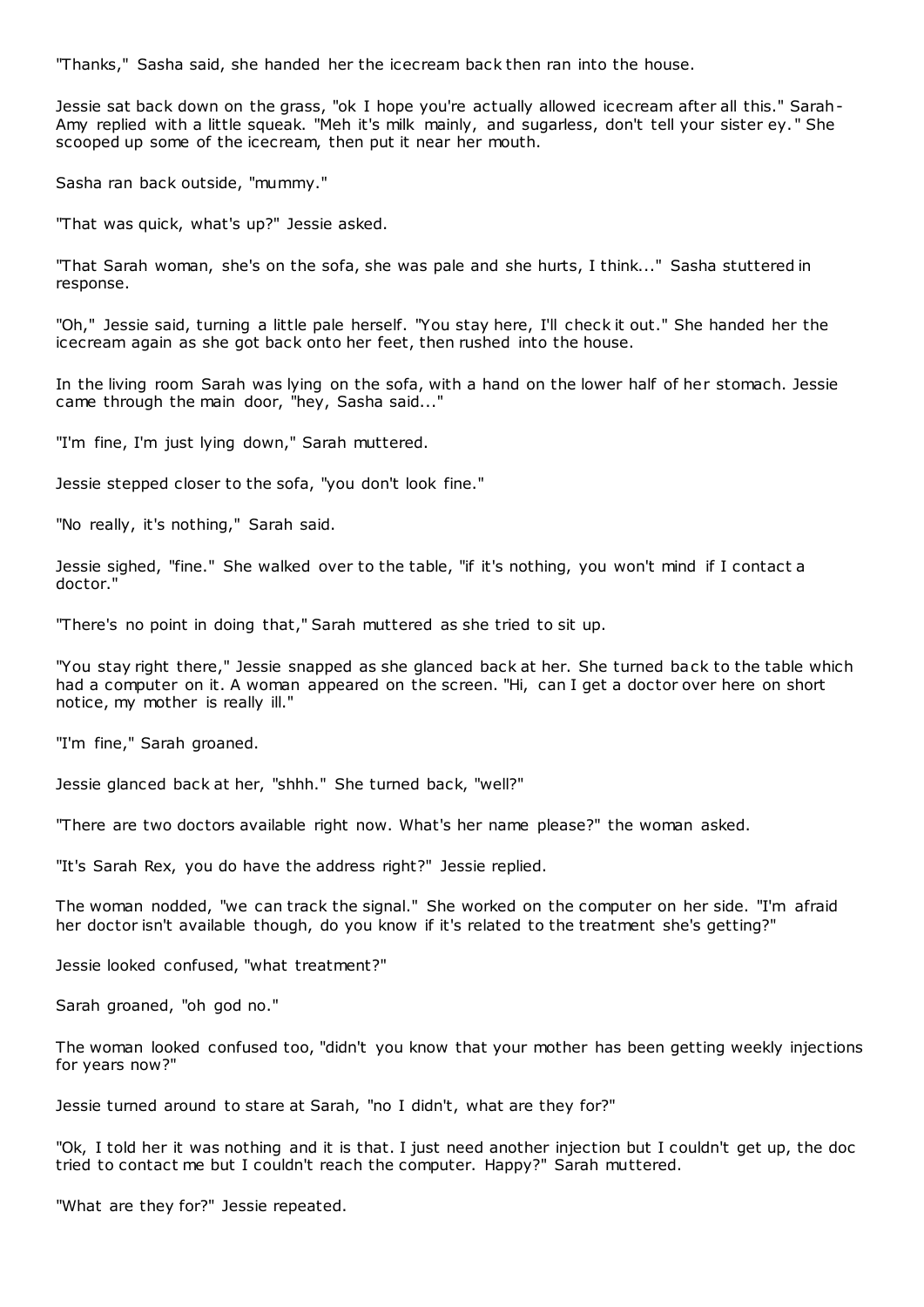"They're just painkillers Jessie, don't make a big fuss over it," Sarah said.

"I'll make a house call appointment if you wish, Miss Rex," the woman said.

"Yes thank you," Sarah sighed.

Jessie turned back to the computer, "hang on, nobody's telling me anything here, what's going on?"

"I had the same kind of infection as you did last month Jessie, that's it," Sarah replied.

"For years now, mine's gone," Jessie said.

"I know but they got to treat yours when it was still able to be, I wasn't so lucky. Now when can I have my next appointment?" Sarah asked.

"He can't go on a house call, none of them can at least for a week. You'll have to get your daughter to bring you here, or maybe get a small ambulance," the woman replied.

"Yes let's do that right now, send that ambulance," Jessie muttered.

"It's on it's way," the woman said. The computer went off.

"I thought you didn't like hospitals," Sarah said.

"You're just going for an injection, I'll be ok. I just wish I had a few Slayer babysitters, you know like an army of them," Jessie said.

"Just keep them here," Sarah said.

"No, I'd rather they were somewhere I could watch them," Jessie said. "Speaking of which, will you be ok on your own?"

"Yes, you don't need to come with me," Sarah said.

Jessie narrowed her eyes a little, "maybe one of the doctors will tell me the truth, I just don't get this." She walked out of the living room.

#### **08:20 Eastern / 13:20 GMT**

"Computer, auto pilot to the given co-ordinates," James said as he typed something on the console.

"Acknowledged, auto pilot set."

He got off the seat, then went over to the back of the shuttle. A loud beeping noise caught his attention. He turned back to the console, then pressed a couple of buttons. "Hey Jess."

In: "Hey um, are you busy?"

"Not right now, no," he replied.

### **Meanwhile**

#### **North Durham Hospital**

"All right um, can you do me a big favour," Jessie said, almost stuttering.

In: "What is it, what's wrong?"

"Well I'm kinda out at the moment, so can you pick up Duncan from school?" Jessie asked.

A nurse walked over to her, holding a small bottle of water. "Miss, you ordered a drink?"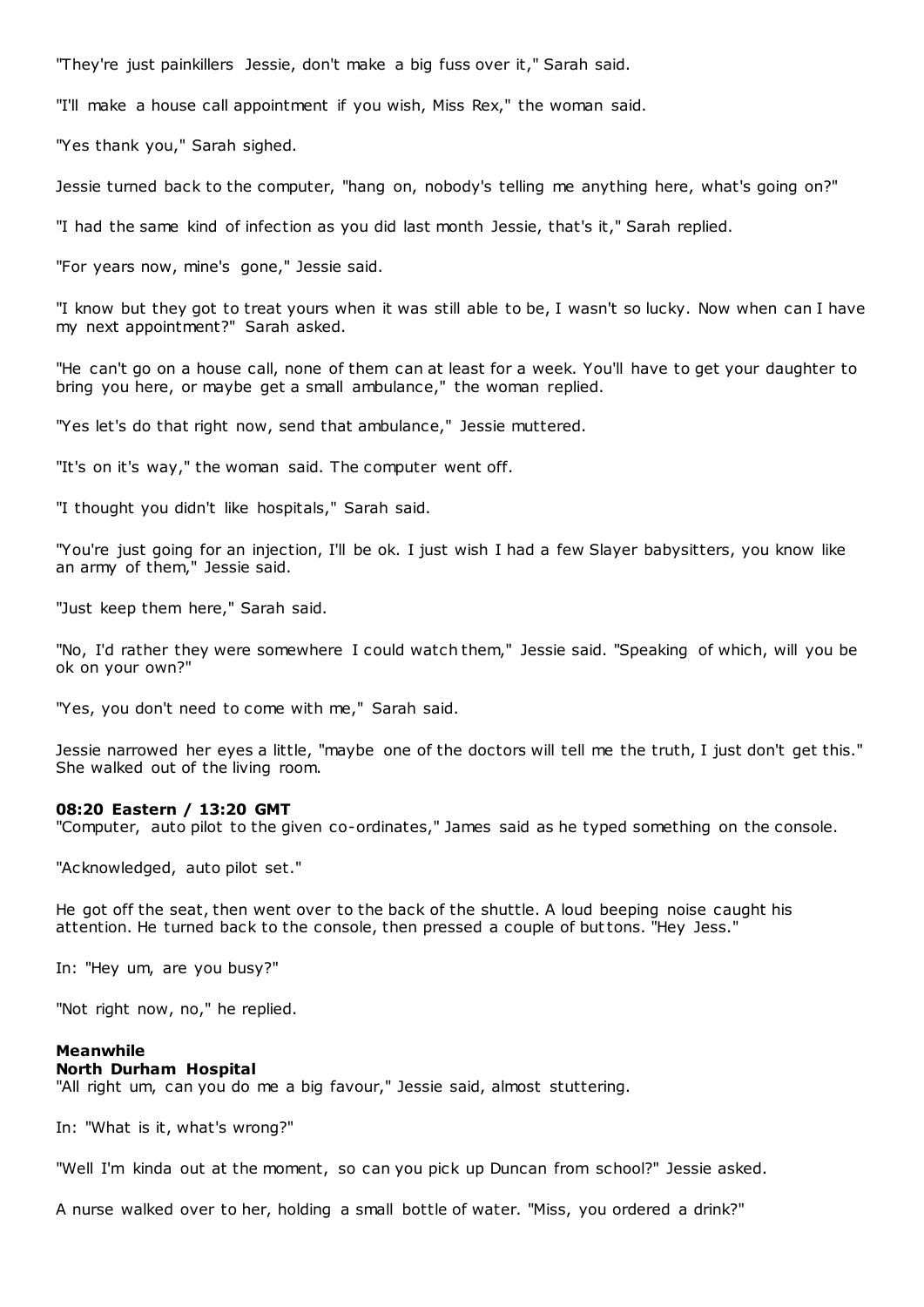"Yes um, it's for her." She pointed at Sasha, who was sitting nearby.

In: "It's oneish, you're really going to be out for that long?"

"I don't know how long I'll be out so, can you?" Jessie replied.

In: "I'll try but I've just got on my lunch break now, we're an hour late."

"Oh, well I'll tell the school to look after him until one of us gets there," Jessie said looking around the waiting room.

In: "What's going on anyway?"

An elderly doctor headed in her direction. "Sorry, I'll call you back later." She pressed her communicator. "Well?"

The doctor sighed, "it's a good thing you contacted us. She was aware that this would happen soon but she didn't want to come here when it did."

"Ok, what's wrong with her?" Jessie asked.

"I see she's been secretive with all her daughters," the doctor sighed. "Ok, Mrs Stuart your mother got an infection like you did, when she was thirteen. She only went to a now closed down doctor's surgery. The doctor she saw didn't treat it properly, or stop what was making it worse. You see every month the infection came back, and again not treated properly. She came to us only a few years ago, but the only thing we could do for her is give her pain killers on a weekly basis."

"I don't get it, mine was life threatening and it was treated," Jessie said.

"Your situation was a little different. Yours was more recent, and it had been treated in the past properly, but only arose because of a pregnancy. Your mother was stabbed at a young age, wasn't treated properly everytime, so it slowly developed over the years. We weren't able to do anything when she came to us," the doctor replied.

Jessie folded her arms, "so what is to be done about it today?"

The doctor sighed, "it's never easier to tell people this sort of news but, she's only got a few days."

"Until an operation, right?" Jessie muttered.

"No, I'm sorry," the doctor sighed.

"Oh please, it's still an infection, it's treatable," Jessie said.

"I'm afraid the only thing I can do for her is give her something for the pain," the doctor said. "If you want, you can see her now."

Jessie looked down at her hands, "I need to contact my son's school."

The doctor nodded, "I understand. She's in room twenty eight." He walked away as her communicator beeped, she quickly tapped it.

"James hey, sorry for hanging up before..."

In: "No it's ok, are you able to pick up Duncan?"

Jessie frowned at the quietness of his voice. "No, but I called the school, they'll look after him."

In: "It's ok, I'll probably do it."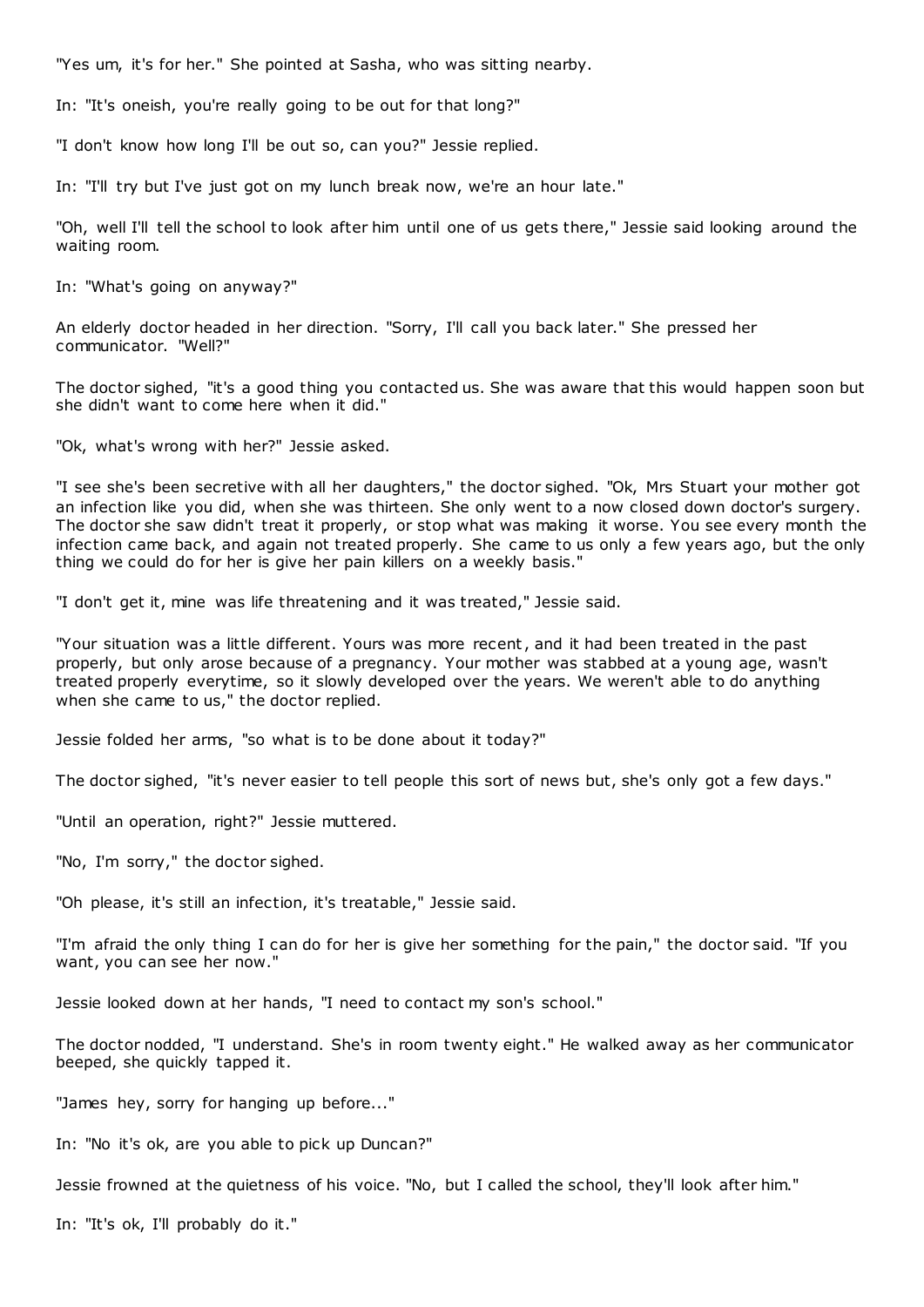"Um are you all right?" she asked.

In: "No... no I'm not..."

Jessie's face dropped as the communicator seemed to cut him off, "right."

"Mummy," Sasha called from the chair nearby. "When can we go home?"

"Um I don't know," Jessie honestly replied.

### **10:03 Eastern / 15:03 GMT**

Taiya walked out of a kitchen holding two cups. She sat down on the sofa while putting the cups down on the table nearby. "Ok, does your mother in law know yet?"

Chakotay sighed, "she and Phoebe know now, they're at the morgue."

"How did they take it?" Taiya asked.

"Doesn't matter," Chakotay shook his head.

Taiya stared at him, "what, of course it does."

"No it doesn't, everything's going to be just fine," Chakotay said.

"Ookay, you're in denial," Taiya muttered. "Anyway did Yasmin and Lena find out too?"

"No, they never have to," Chakotay replied, standing up.

"I hate to sound blunt, but their mother is dead and they'll find out eventually," Taiya said.

"Not if you help me with something," Chakotay said.

Taiya frowned, "help with what?"

Chakotay groaned, "isn't it obvious? We're going to bring her back."

Taiya turned pale, "what... what?"

"You know, we can perform one of the Lea Halalela's," Chakotay replied.

"Uh no we can't do either of them. First one needs a female member of the family, and I doubt I could do it. Plus I'm sure there's a time limit, and a small percentage of the rituals work," Taiya stuttered.

"I know that, but the second one is more likely to succeed. It can be altered to suit the situation," Chakotay said.

"I doubt it, besides you know that an evil person has to do it," Taiya said.

"Well there's James, I'm sure he'd do it," Chakotay said.

Taiya sighed, "didn't he bring back Jessie via the same ritual? You can only do that once. We're not going to do it anyway, it's crazy."

Chakotay stared stonily at her, "and why not! We've just been married a month and it wasn't her time, it's not fair."

"I know it's not, but this is wrong," Taiya said.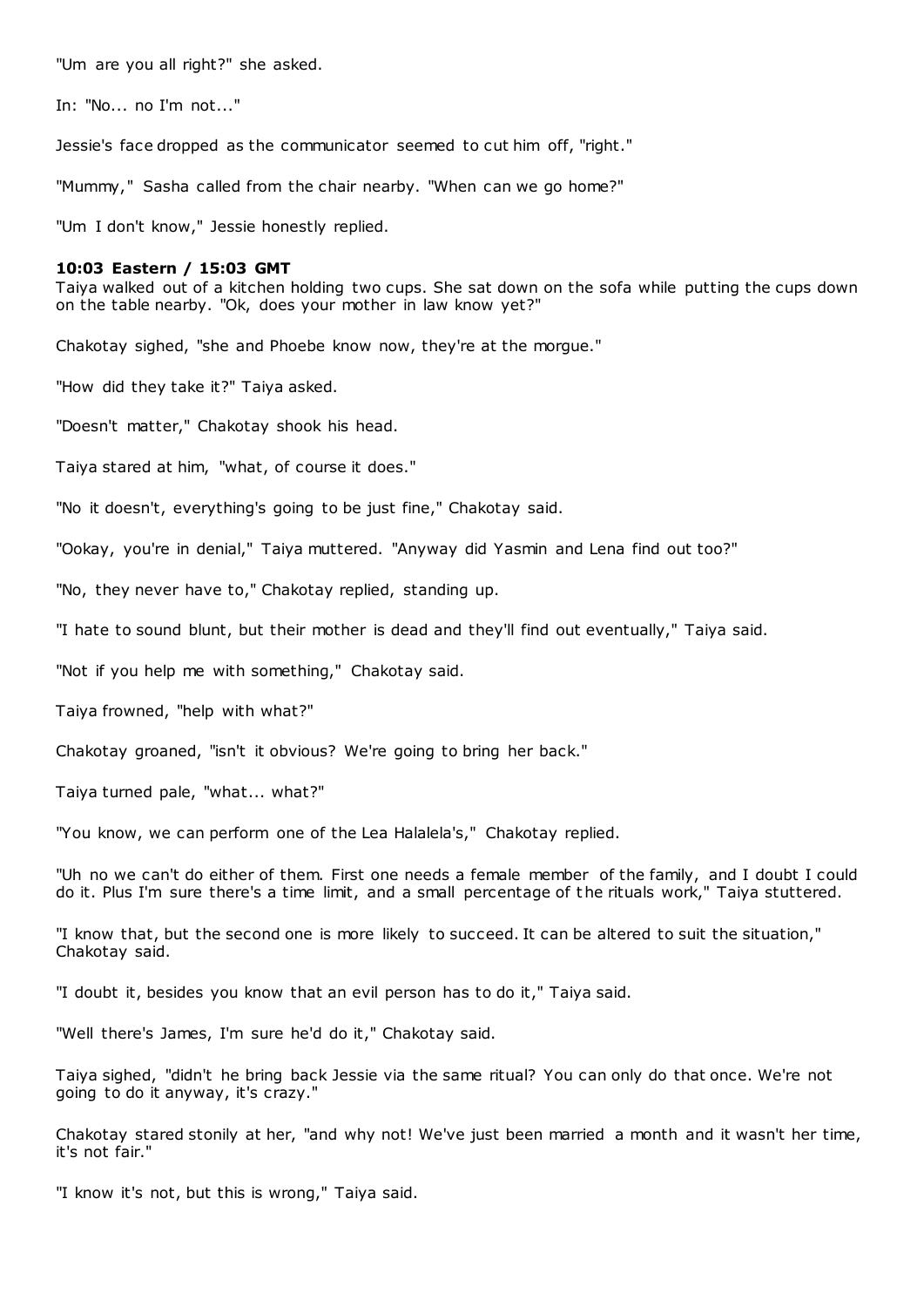"Right, so when James revived Jessie it was right," Chakotay muttered. "I should have expected that as he's sooo special, he can get away with anything including murder as it's all his upbringing's fault, not his!"

Taiya looked uncomfortable, "um..."

"I mean she could have had a normal kid like everyone else instead of psycho Slayer, who pisses off a vampire who then decides to murder her..." Chakotay grumbled.

"Ok ok, stop it. I didn't mean that when he did it, it was right," Taiya said. "Bringing back your wife is dangerous, plus no one can do the dark one for you. I doubt you being like this counts as evil."

Chakotay sat down again, "wife huh. Oh Taiya, there is someone who can do this." He looked at her, "Jessie can turn evil, its perfect."

"Oh, you've got to be kidding," Taiya groaned.

"No. She is related in a way, she's the wife of the son of my wife so it'll work," Chakotay said. "That helped the last time, although Kathryn and I were divorced when James did it. We do have a shot."

"Ok, how are you going to change the ritual, to allow it to revive someone who's only been dead for a short while? And how are you going to get Jessie evil enough and convince her to do this when you do?" Taiya questioned.

"That's what you're going to help me with. You're a spell whizz after all," Chakotay replied.

Taiya groaned, "oh no no no, this is..."

"Think of this as a favour," Chakotay said. "It won't be dangerous if you help me, and it will be if you don't."

Taiya closed her eyes, "all right, I'll help you if I can, but I hope you change your mind."

# **10:30 Eastern / 15:30 GMT**

# **Shield Row**

The living room door opened, James walked in through it. He looked around the room, his face turned a little pale as he did. "Jess, Sasha... Sarah?" he called out.

The computer next to the door started beeping. He walked over to it, then pressed a few buttons on it. Jessie's voice started coming from it, "I hope you get this before I get back or see you. I couldn't contact you, so I thought I'd try here. I couldn't tell you before, but Sasha and Sarah-Amy are with me and Sarah at North Durham Hospital.

"I don't know why I'm bothering with this as you probably won't be home until fourish, but I really want to see you. Um, I got to go, a doc's coming over. Love you."

"Love you too," James muttered, he headed back out of the living room.

# **11:02 Eastern / 16:02 GMT**

## **North Durham Hospital**

Sasha watched Jessie pace the corridor they were sitting in. "Mum, you're making me dizzy," she said.

Jessie stopped in front of her, "sorry, I can't help it. What time is it?" Sasha stared at her. "Oh right, you can't tell the time."

"You said daddy wouldn't get home until five," Sasha said.

"I know but he should pick up Duncan before then," Jessie said. She placed her hand over her face as she sat down. "It's been ages, it must be nearly four by now."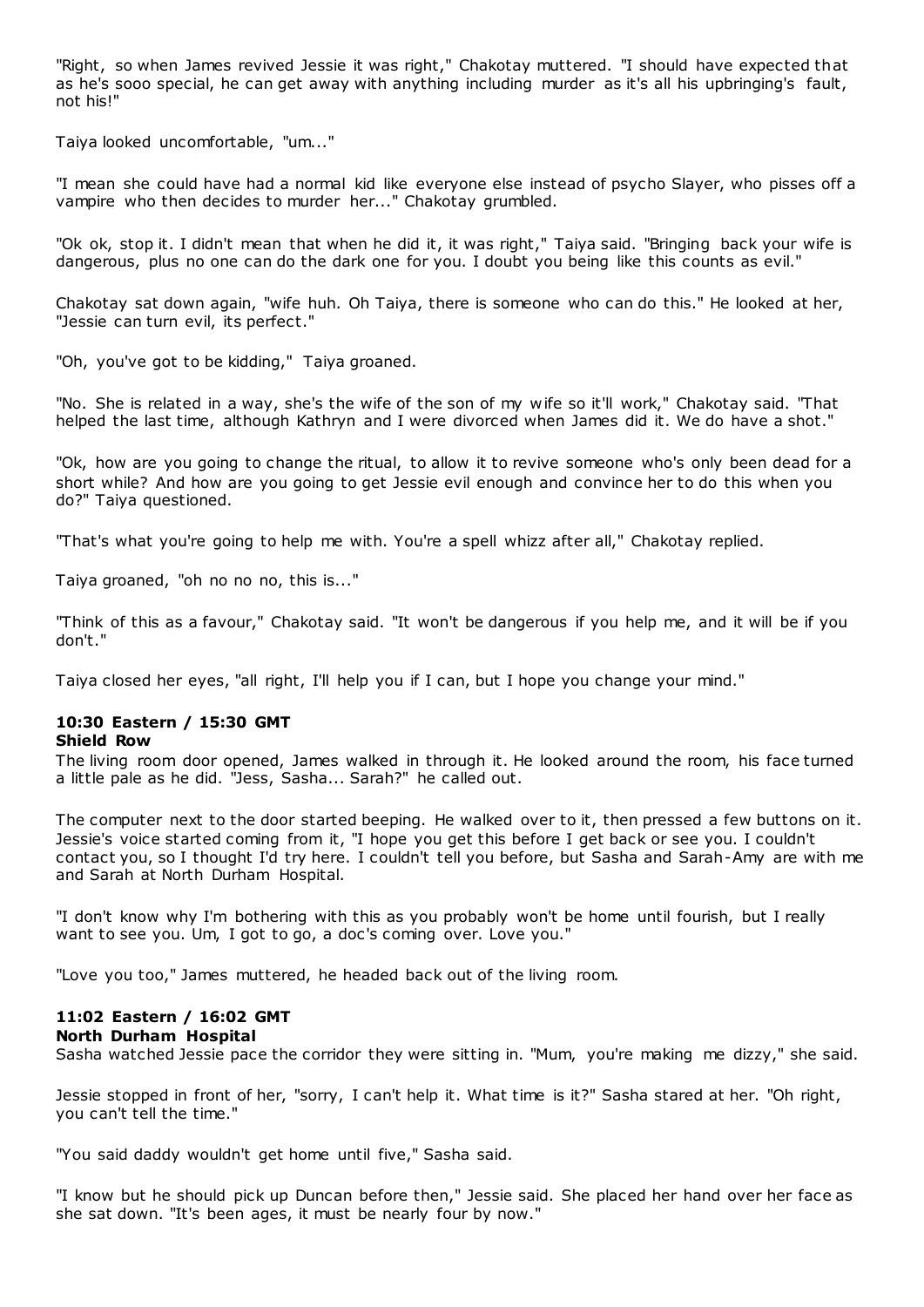"Mummy, they're here," Sasha said, glancing down the corridor.

Jessie followed her glance, she saw James coming towards them. He was a little cleaner than before, but still had a massive cut on the side of his face. She stood back up and headed over to him. "What happened to you?"

"You first, what are you doing here?" James asked.

Jessie glanced down at Duncan briefly, looking a little nervous, "um, it's Sarah." She lowered her voice, "she's dying."

James' eyes widened, "what... please mean that she's dying to do something."

"No, Sasha found her. It's something about her being stabbed as a teen," Jessie muttered.

"No no, this can't be happening," James stuttered. He turned to face the wall, Jessie put a hand on his arm.

"That was kinda my reaction," she said.

"This is a nightmare... what did I do?" James grumbled as he leaned on the wall. He looked over at Jessie, "how long?"

"A few days," Jessie replied. She stroked his arm, and held his hand with her other hand. "She's asleep right now, we can see her when she wakes up."

"I can't do this, not today..." James muttered.

Jessie moved over to stand in front of him again, "ok, your turn. What happened to you?"

James glanced around at Duncan and Sasha, then back at her, "let's talk further down here." They both walked further down the corridor. Duncan shrugged his shoulders, he climbed onto a chair next to Sasha.

"Well what happened?" Jessie asked again.

"I had a fight with three vamps," James replied. Jessie looked a little confused. "At Indiana not long before I called you. They must have snuck in and hid overnight."

"You mean at your mum's place?" Jessie questioned. "Was anyone home at the time?"

"I got there too late, it looked like everyone had gone. I noticed a hole in one of the windows, then I found a padd Chakotay left for my mum and..." James replied a little faster than usual.

Jessie stared at him with concern in her eyes, "they left without your mum, what's awfully wrong with this story?"

"He was going to come back for her," James said. "I don't know how to say it..."

Jessie turned a little pale, "I don't think you have to... did they attack her?"

James moved his hand away from the wall, put it back by his side. "They must have got some tips from Ronnie before he lost his memories."

"You can't be serious, you saw one of the vamps trying to cut her?" Jessie stuttered.

"No I didn't see it happen, I didn't stop it..." James muttered.

Jessie couldn't help but gasp as she put her hand over her mouth. "Oh no, please tell me they missed."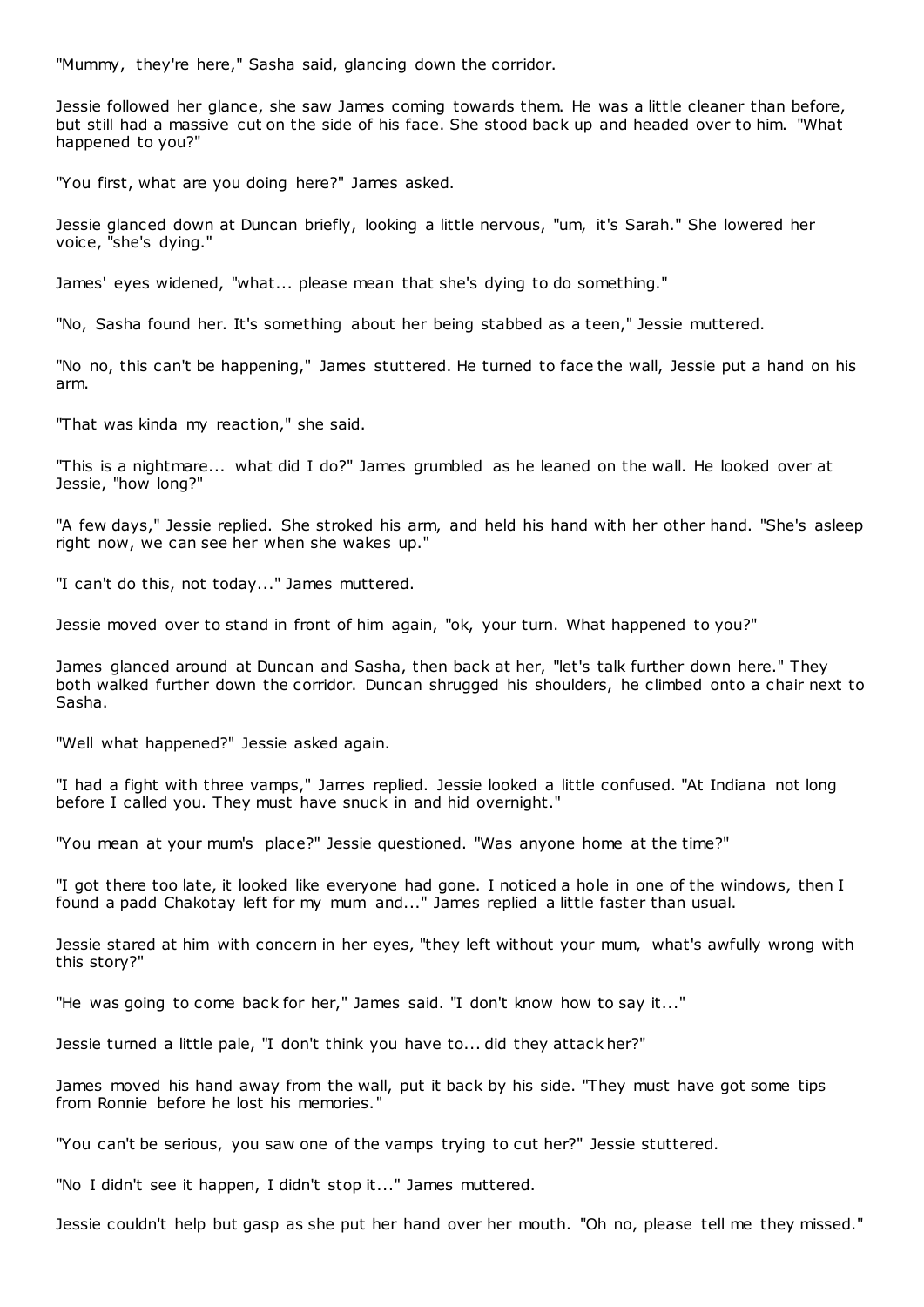James closed his eyes, "how could they, she was asleep and unaware this was happening."

Jessie continued stroking his arm, her other hand moved onto his shoulder. "This really isn't a good day, she will be ok right?"

James slammed his spare hand into the wall, it went through the plaster but he didn't pull it back. "No, was too late."

"Um," Jessie said, staring at the hand that was in the wall. "I really should stop asking stupid questions, but are you ok there?"

James looked at his hand, "no, yes... you know I can't feel it." He cringed as he pulled it out, "well at least it's my own blood this time."

"I... I don't know what to say," Jessie said. She placed the hand that was on his arm before the wall slamming, on to the unhurt side of his face. "I thought my day was crappy."

"It's ok, you don't have to..." James muttered. He stepped closer to put his arms around her. She did the same, while he buried his head in her shoulder. She moved her left arm up to stroke his hair.

"I'm so sorry," she said softly.

Duncan walked over, "uh... mum, dad, what's going on?"

They pulled away from each other, Jessie looked down at him. "James, do you want me to take them all home?"

"No we're all going together. The vamp said Frenit wanted to kill family. I can't leave you all until you're all safe at home," James replied.

"Wasn't Frenit that idiot who kidnapped me?" Duncan asked.

Jessie sighed, "yes. We can't all go, what about Sarah?"

"I have a better question. Why isn't Ali, Zoe and Trish here?" James questioned.

"Oh god, I totally forgot. It'll be easier to contact Trisha as she's part of Starfleet, I'm sure she can tell the other two," Jessie replied. She turned back to James, "I'll be right back. I'm afraid to ask if you want a coffee while I'm gone... "

"No thanks," James muttered.

"All right," Jessie said. She kissed him on the cheek, then headed down the corridor.

# **11:30 Eastern / 16:30 GMT**

## **Voyager, The Mess Hall**

Craig and Triah walked into the room, Triah was cradling Scott in her arms. They passed a few groups which were standing around, gossiping.

"I'm telling you, you can never get a decent short break when you work here," Craig said.

"Yeah true," Triah sighed. "What is it all about anyway?"

"Beats me, but it's obviously something serious... seriously interesting," Craig replied.

Triah raised her eyebrow at him. They sat down at a small table not far from one of the gossipy groups. "When is the meeting anyway?"

Craig shrugged, "Andrea said either 1100 or 1200."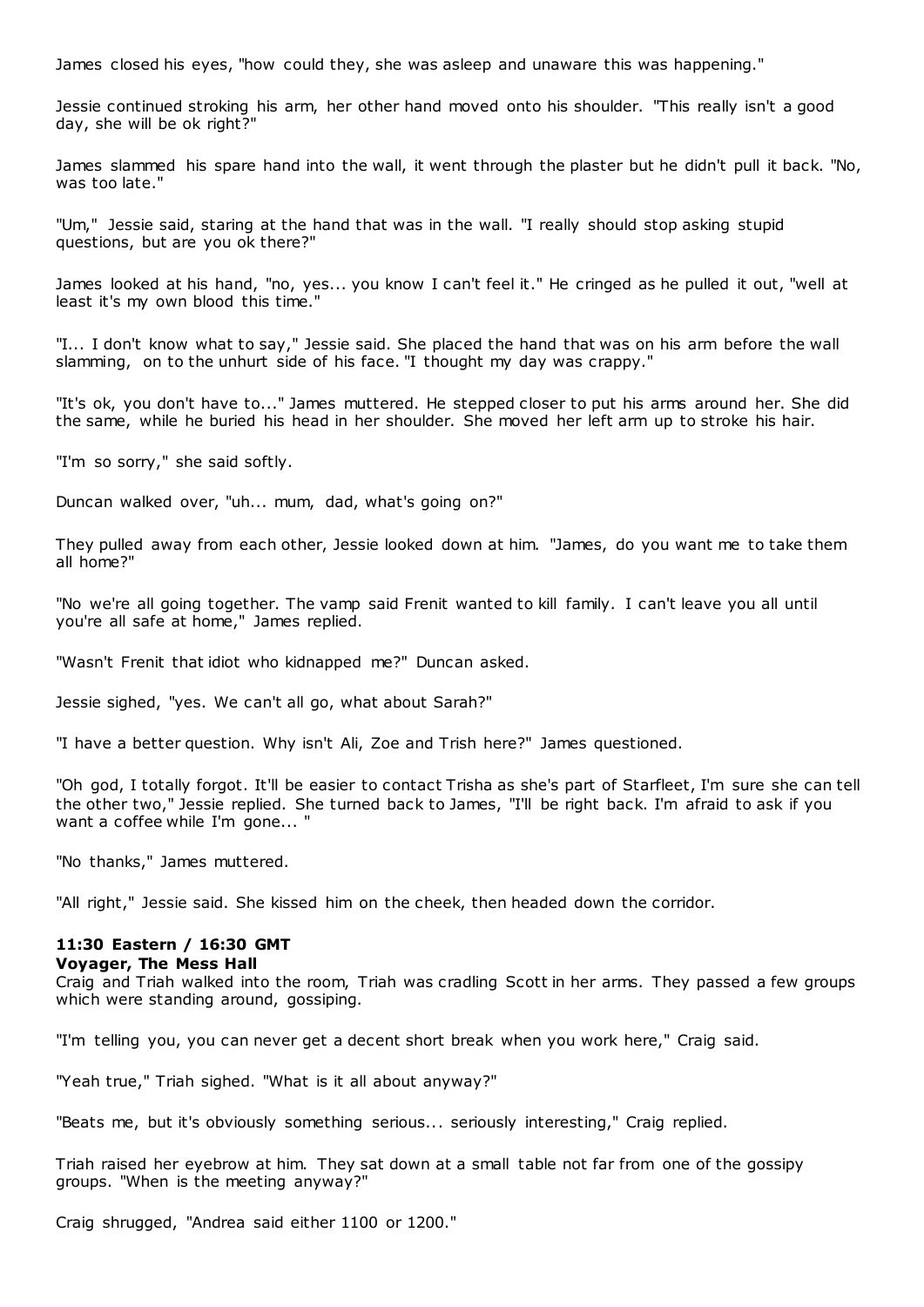Triah rolled her eyes, "oh brilliant Craig."

"Well if it were 1100 then they would have contacted us by now," Craig said.

"I guess. Well we've got half an hour to kill then," Triah sighed. He nodded looking at the group nearby. "Maybe we can get some early lunch, I'm starved."

"I'm ok, you may as well," Craig muttered.

Triah frowned, "right, you hold Scott while I get something."

"Uh huh," Craig muttered.

"Craig!" Triah snapped. He jumped a mile and turned to her. "Hold Scott."

"Oh right, sorry," Craig meekly said. She stood back up, she handed Scott to him then walked over to the replicator.

"No, you're kidding!" one guy in the group gasped.

"I'm not. Supposedly Chakotay and his step son found her," one girl in the group said.

Craig moved his chair closer, "excuse me, what?"

"Um, I said Chakotay and what's his name found her," the girl said, raising an eyebrow.

"Found who?" Craig asked.

"Wow, someone's been hiding in a jeffries tube," another guy in the group muttered.

"Hey I just found out," the first guy grumbled.

"Actually I've just come from Earth," Craig said.

The girl sighed, "some vampires murdered the Captain."

Craig's eyes widened in shock, "you mean Angela?"

"Ohno, rumour has it James would have been happy if that had happened to her," the second guy said.

The girl looked a little relieved, "that's his name, I wasn't sure."

"Ok, so which Captain are you talking about?" Craig asked, uncomfortably.

"Janeway obviously," the girl replied.

"Oh, so is there any word on her recovery yet?" Craig asked.

"No, they were too late. Blood was drained, throat slit... not pretty," the second guy said.

Craig was now white as a sheet, "and James found her... and Chakotay?"

The second guy rolled his eyes, "ignore her, it was James that found her. Chakotay came by later." The girl rolled her eyes.

"Oh crap, we're dead," Craig stuttered.

"We are, why?" the second guy questioned.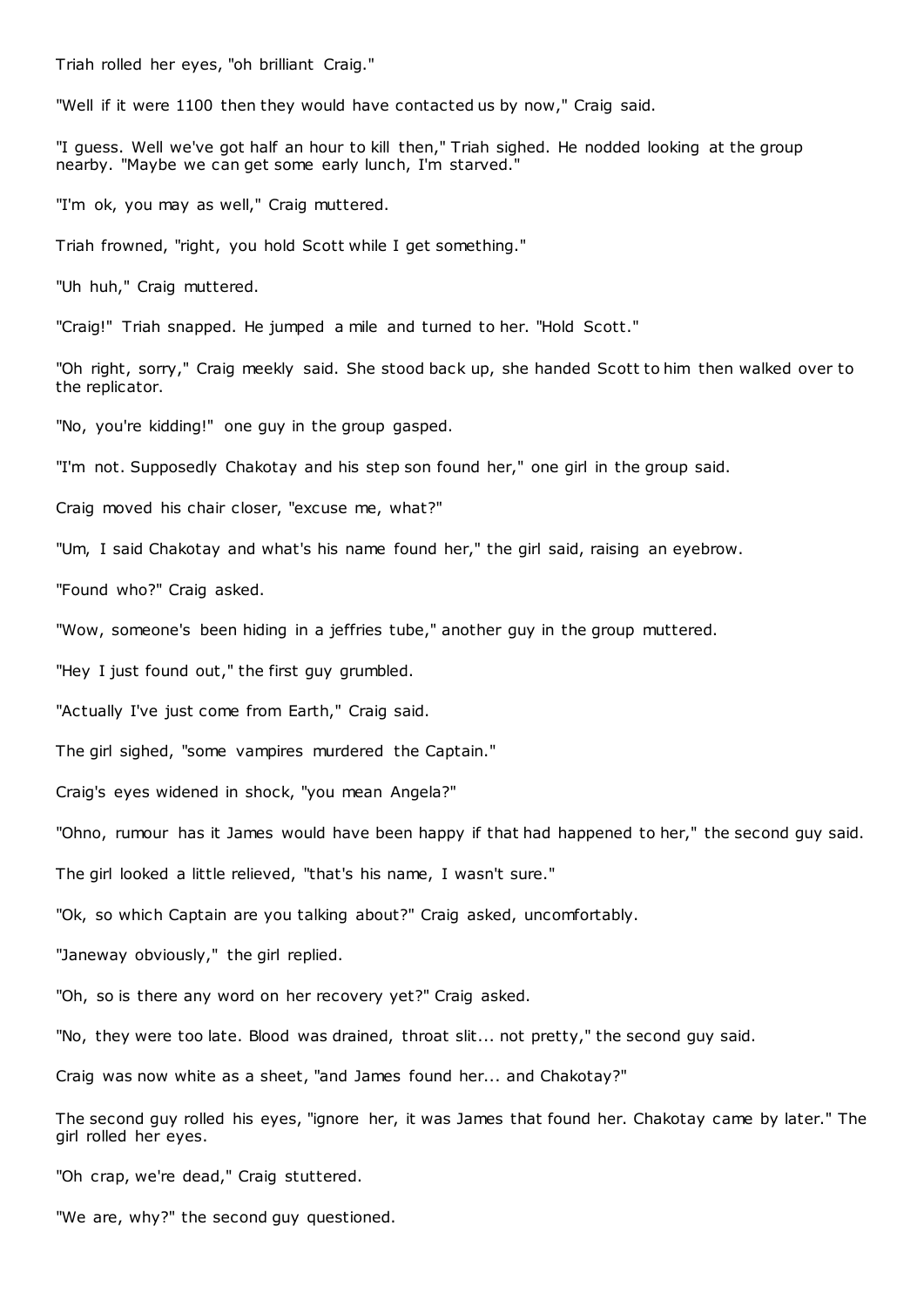"You guys thrive on rumours, you should know," Craig muttered, turning back to the table.

Triah came back over to the table holding a tray, "with all these people around, I expected a queue."

"Right, no one will want to eat at a time like this," the girl said before turning back to her group.

"Oh, you found out what's going on?" Triah questioned. Craig bit his lip nervously.

### **11:36 Eastern / 16:36 GMT**

### **North Durham Hospital**

Jessie turned the corner and rejoined James and the kids. "I found Zoe and Trisha easily, they're coming."

"What about Ali?" James asked.

"Well Zoe was visiting Trish on her ship, so I was able to get them both easily. There's loads of Alisons and well she's married, so I don't know her surname now," Jessie replied.

"So, what are we going to do?" James questioned.

"Well they'll be here soon, so we can go whenever then," Jessie replied.

"I mean about Ali, she should be here too," James said.

"They fought a lot you know, so it wouldn't be a good idea," Jessie said.

"That's exactly why she should be here. When Ali finds out it'll kill her. She needs the chance to make up with her," James said, glancing at the ground. "Believe me, I know."

Jessie sighed, "that's true. Probably Zoe or Trish know how to contact her." She eyed his badly hurt hand, "you really should get that treated."

"No it's ok. The sooner we leave, the sooner we can get the kids home. Lena and Yasmin could babysit, that way they're safe too," James said.

Jessie nodded her head, "good idea. Do they know yet?"

"I don't know. All I know is that I didn't tell them," James replied.

Jessie took a hold of the good hand, "so it's just you that knows?"

James shook his head, "Chakotay came back, he told grandma and Phoebe to go to the hospital so they'll know by now. Lena and Yasmin just got sent home."

"This is awful," Jessie groaned. "He just told them to go to the hospital without even saying why?"

"Yep, then he left. He didn't take it too well so we can cut him some slack," James replied.

"I know but..." Jessie said. Sasha tugged on her trouser leg.

"Mummy, I need the toilet," she said.

"Oh sorry sweety," Jessie said, she took a hold of her hand. "This first, then we go home." They both walked away.

Two women walked down the corridor after she had turned the corner. They stopped talking to one another before stopping nearby James. "Excuse me," the one in a Starfleet uniform said.

James turned to them, "um yeah, what?"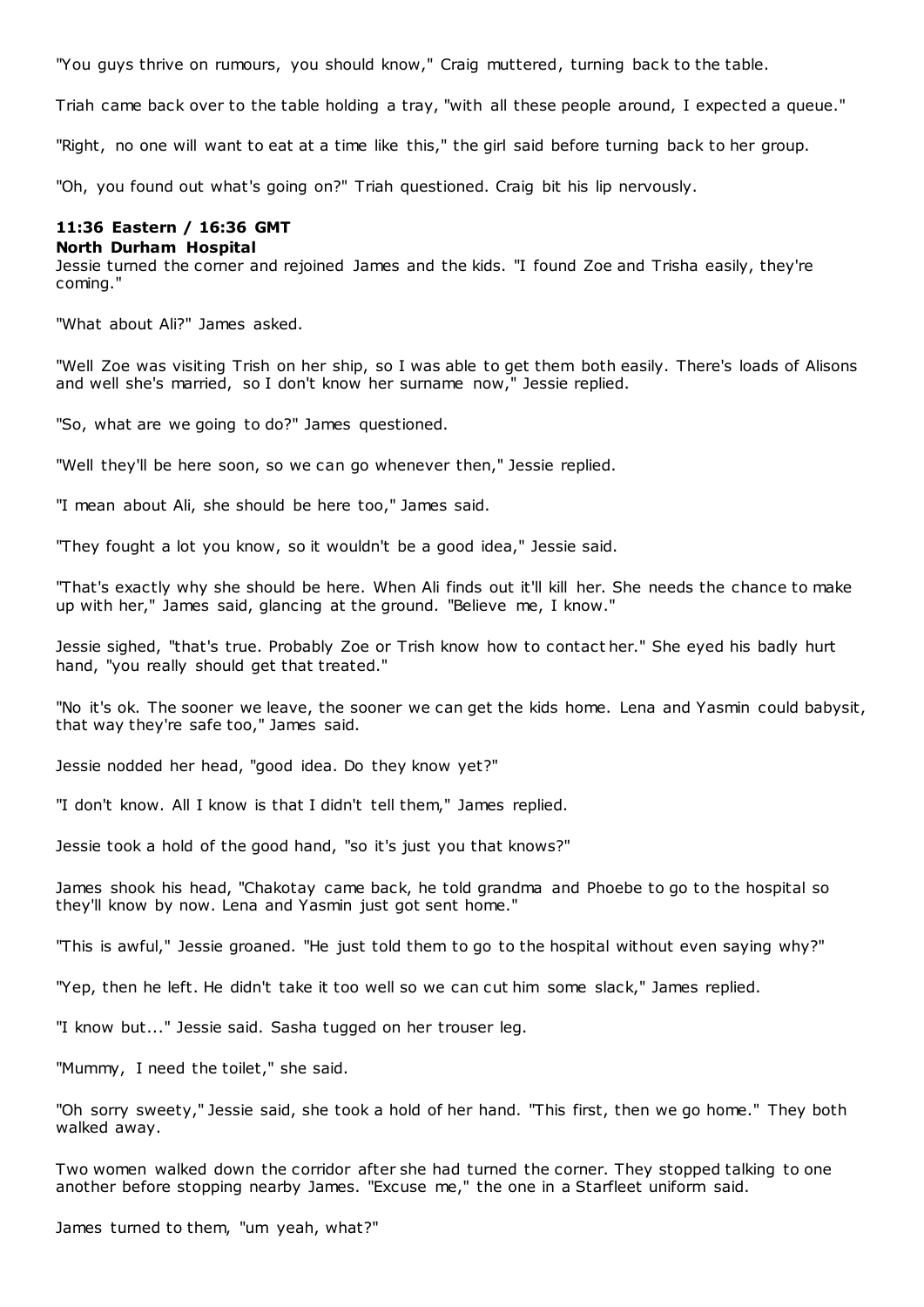"We're looking for someone, the receptionist said she'd be here," the other girl said. The Starfleet girl elbowed her. "Oh right, she's dark haired, thirty, with three kids."

James nodded, "uh huh, is she called Jessie?"

The other girl smiled, "yeah that's right, how did you know?"

The Starfleet woman ignored her and stared at him in shock. She elbowed the other girl again, "uh Zoe."

"What? Stop doing that!" the other girl snapped.

"Um, if it helps Jessie will be back in a few minutes," James muttered.

"Yeah it does," the Starfleet girl said. "Zoe you idiot, this is obviously Jessie's hubbie."

Zoe nodded her head, "yeah, that makes sense." She turned to him, "hi, I'm Zoe."

"Really?" James sarcastically said. "I'm uh, 'guessing' you're Trisha."

The Starfleet girl smiled, "yes, it's good to meet you, finally. What's your name, I'm not sure if Jessie mentioned it."

"Okay seriously, you don't recognise me?" James questioned, sounding bewildered. The two girls stared at him blankly. "Okay, I'll let you off only because Sarah didn't recognise me either, and you moved out long before I did."

"Oh," Trisha sighed. "Oh, oh... my god, James?"

Zoe's eyes widened, "really, woah. You're not James, he's only eight."

"Well people do get older you know," James muttered.

"Yeah they do," Zoe mumbled, smiling sweetly. "They do, older and cuter... hmm."

Trisha pulled a face at her, "uh Zoe, you're married and he's eight years younger than you."

James looked a little disturbed, "yeah and I'm married too."

"Oh really, cool. Speaking of which, where's Jessie's husband?" Zoe asked.

James groaned, "you're talking to him."

Zoe and Trisha stared, Zoe turned to Trisha, "lucky."

Trisha stared at her in disgust, "I'm telling her and your husband that." She turned back to James. "Ok you and Jessie together? Sorry, that's difficult to imagine. Though the last time I saw you both you were only eight."

Jessie and Sasha turned the corner. "Right, are we ready to go?" she asked.

"Not really, look who's here," James replied, still glancing in Zoe and Trisha's direction.

Jessie's face lit up, "hey, it's great to see you two." She went over to hug the closest, which was Zoe, Trisha soon joined in.

"I did see you on the computer silly," Trisha said.

"I know but still," Jessie said.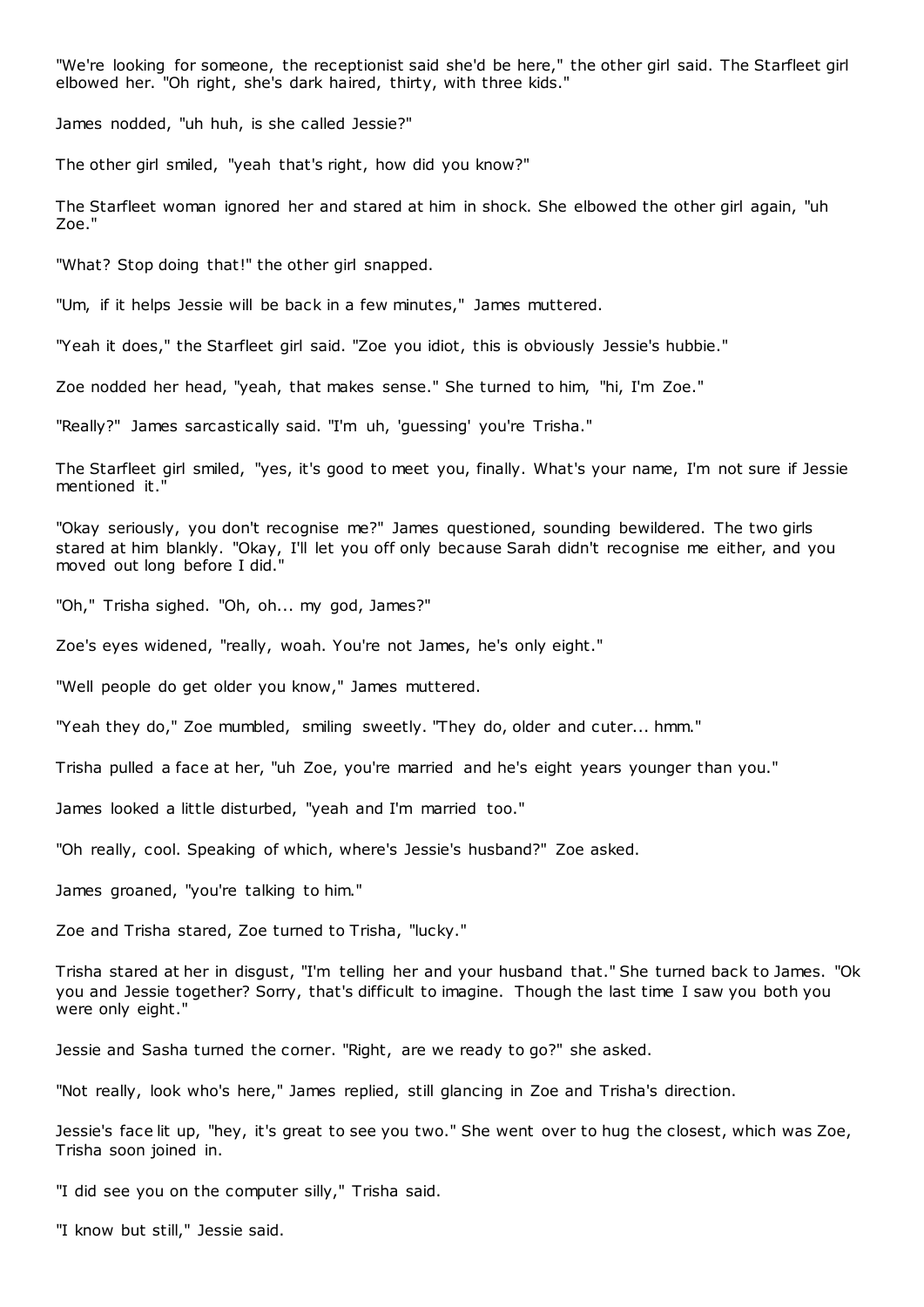"So, um is Ali coming?" James asked, looking a little uncomfortable.

Trisha was the first to break away from the hug, "yeah she is, but she won't be here for a while."

Zoe pulled away, she quickly spotted Sasha standing nearby James. "Aaaw, you're a cutie aren't you," she cooed as she knelt down in front of her.

Duncan walked over, pushing the pram in front of him. "I thought we were going to go."

"Yeah we were," Jessie said. She turned to James, "can you get the pram off him?"

"Sure I'll get it," he replied.

Jessie picked up Sasha, she held out her hand for Duncan. He reluctantly took it, they walked down the corridor.

James carefully brought the pram over to him, "we'll be back, we just need to get babysitters."

"Figured, that's what Ali's doing," Trisha said.

"Wait, aren't you forgetting something mister?" Zoe said.

"Actually yeah, I forgot to wake up this morning," James muttered.

"Oh typical," Zoe said, trying not to laugh. "Seriously, you haven't hugged us yet."

"Um, I didn't think you..." James said, Zoe interrupted him by hugging him. Trisha shook her head but joined in anyway.

# **11:52 Eastern / 16:52 GMT**

#### **New Manchester**

Sandi placed three glasses onto the table and sat down on the sofa. "So do you know why you were told to go home?"

Lena shrugged, "nope. Dad called Phoebe, she didn't look too good afterwards. I'm hoping it was coffee related."

Yasmin's eyes lit up, "coffee?"

Lena glanced at her, "yes that's what you drink all the time. Now drink your coke."

"But it's not as nice as coffee," Yasmin pouted.

"Yes it is, just think of it as a cold black coffee with sugar," Lena said.

Yasmin grinned, "mmm sounds good." She picked up the glass.

Sandi quickly downed her coke. "Ok guys, I'm going for a quick shower before patrol. One of you keep an eye on the clothes on the line." She got up just when the computer nearby the window started beeping. "First I'm checking that."

"Right but San, you do realise the washer dries the clothes too," Lena pointed out.

Sandi fiddled with the computer, "yeah, but I prefer the old fashioned way." She stared at the monitor screen for a minute. "Lena, Yasmin... you've both been volunteered for babysitting duty."

"What, Yasmin too?" Lena questioned.

Yasmin looked up from her half full glass, "will there be coffee?"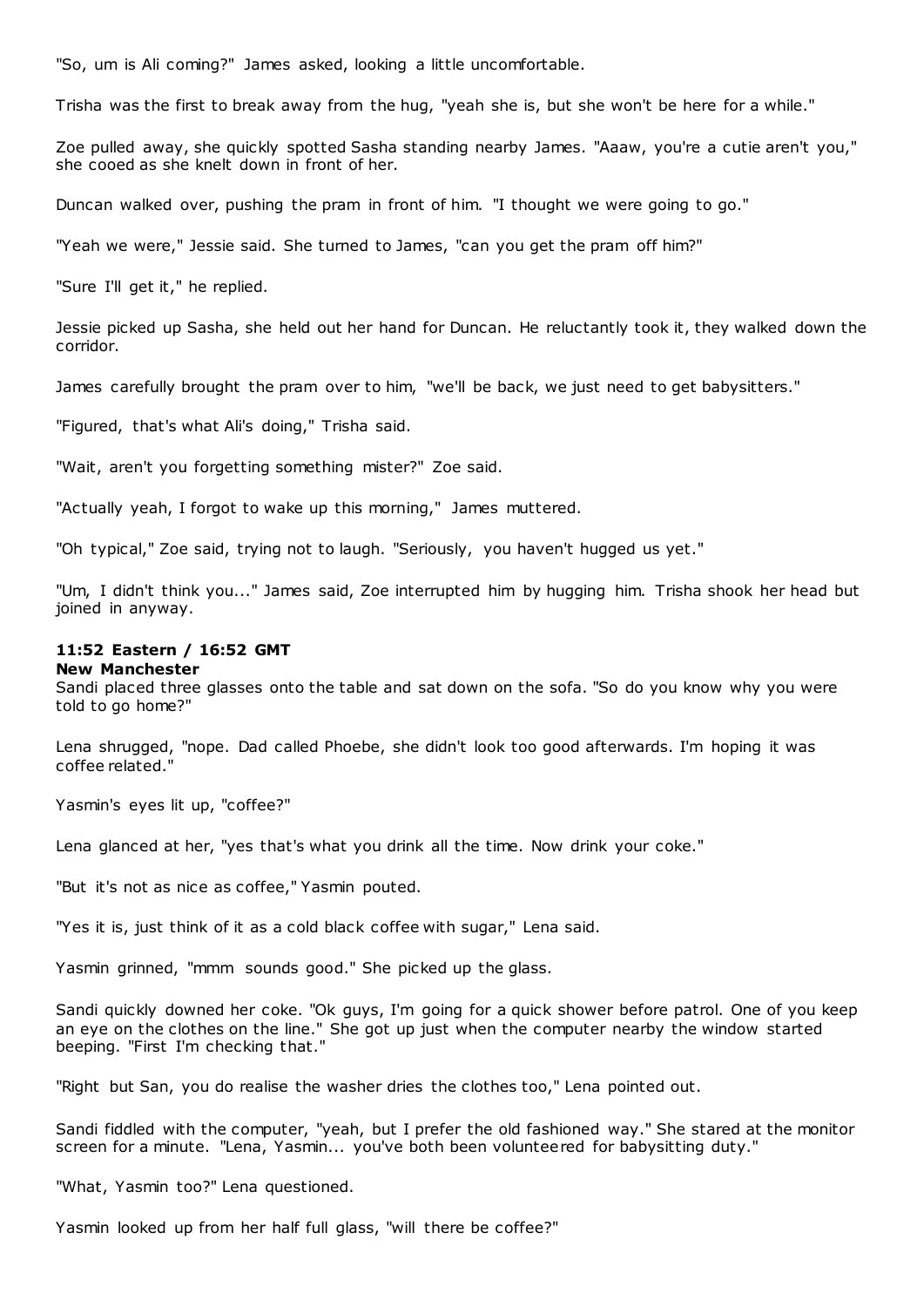Lena frowned as she glanced at her, "well if we ever lose mum in a crowd or something, we've always got a backup."

"What does that mean?" Yasmin asked.

Lena sighed, "what's the emergency?"

"That foster mum is in hospital and they both have to be there, but they want the kids home where it's safe," Sandi replied.

"Oh, sounds like we're going to their place then," Lena muttered.

"Obviously you don't remember the last time Duncan and Sasha stayed here," Sandi said.

"No I do, it's just Kevin was here the last time, Yasmin and I, no contest," Lena commented.

Sandi smirked, "don't be too hard on him, there was a lot of them."

"I know. Come on Yasmin," Lena said, standing up. "Now right?"

"Yeah, see you later ey," Sandi replied. She headed into the bathroom.

"Why do they want me there?" Yasmin asked.

"Beats me," Lena replied with a shrug.

Yasmin pouted, "hey, was that an insult?"

# **12:06 Eastern / 17:06 GMT**

### **North Durham Hospital**

"I can't believe you just let your sisters into the house, talked to them for five minutes, without even telling them about your mum," Jessie said, she and James stepped into a lift. "Floor three." The lift went into motion.

"If I'd told them they would have got upset, the kids were around so they would have too," James said.

Jessie shrugged her shoulders, "true but still, I thought you would have said something."

"I'm still hoping that somebody else will tell them," James said as the lift stopped.

Jessie took a hold of his hand as the doors opened, "ok but if nobody does, you'll have to."

"Great, and then we could both go on a date just so we can murder cute little puppies," James muttered.

Jessie pulled a face, "no, that doesn't sound like fun at all."

They turned around the corner, they almost walked into a woman holding a cup of coffee. "Oh sorry, I wasn't... wait," the woman stuttered. Her face lit up, "Jessie?"

"Oh my god, Ali?" Jessie gasped. They both hugged each other.

Alison turned to glance at James, "ok Jess, aren't you going to introduce me to your boyfriend?"

Jessie showed her, her left hand, "actually, husband."

Alison took a hold of her hand, "oh wow, I've got one of those too."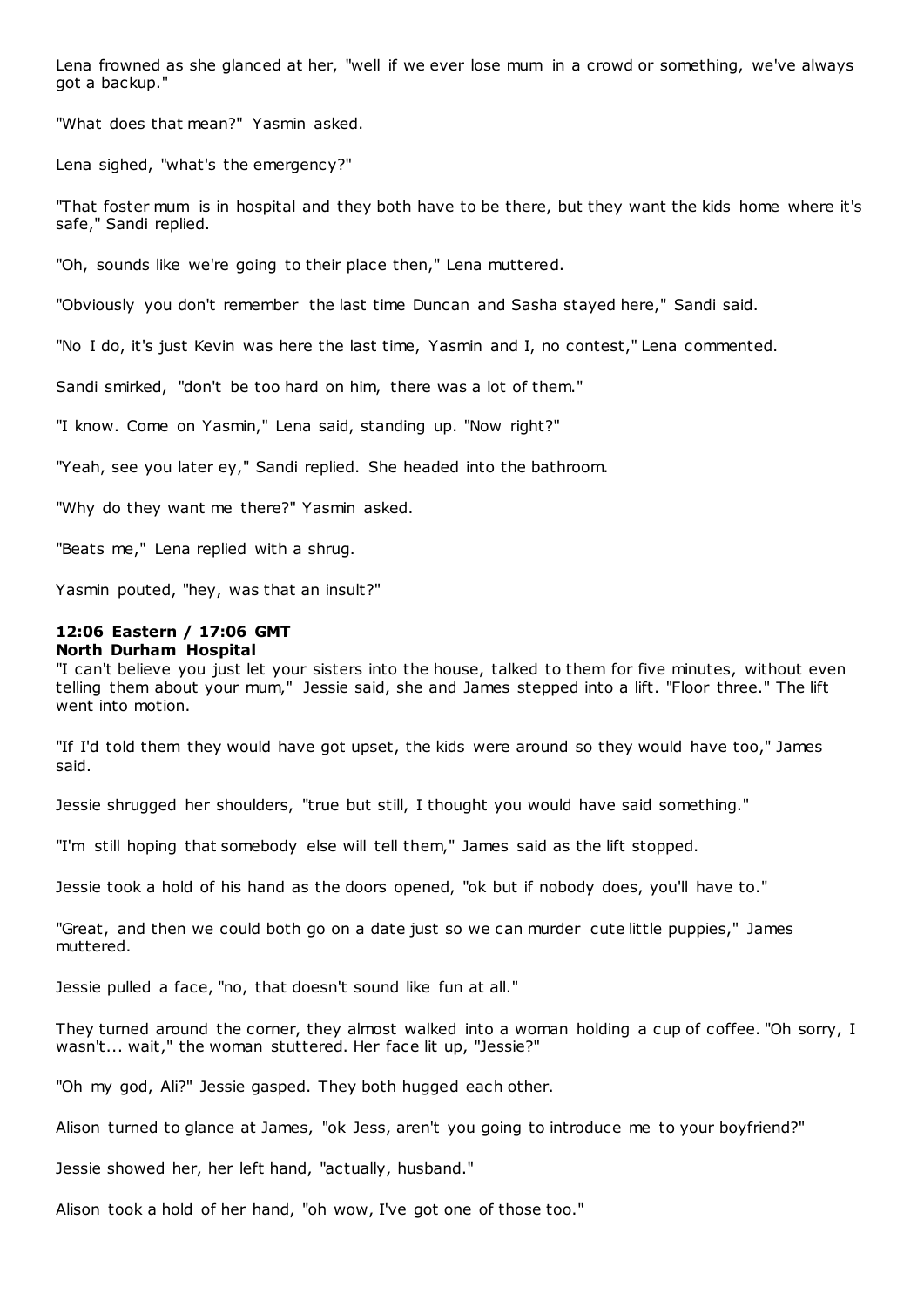"I know, Sarah said," Jessie said.

Alison grinned, "yes, his name's Sam, and we have two gorgeous little lads called Johnny and Andy. So, does the new boy talk at all?"

James glanced at Jessie looking a little helpless, "help me out here."

She just smiled, "it's ok, you did look different back then." She glanced back at Alison. "Ali, this is James."

"Oh I see, you must like that name a lot," Alison said, nodding her head. She held out her hand, "it's nice to meet you."

"No Ali, I meant this is James, you know the one we both know," Jessie muttered.

Alison blushed a little, putting her hand back by her side, "oh god sorry, that's embarrassing. So who did you marry then?"

James looked at her, looking annoyed, "what is it, am I so unmarriable or something?"

Jessie placed a hand on his arm, "no of course not."

"Oh right, maybe I should leave, come back and start again," Alison muttered to herself. She sighed, "well, this is good news..."

"At an inappropriate time," Jessie said.

Alison nodded, "yeah but still." Her face lit back up quickly, "this is great, if you have any kids we could do a play date thing sometime."

"I don't think this really is the time," James said, eyeing something behind Alison.

She turned around just as a doctor walked up to them. "I'm sorry to interrupt but I'm afraid we were wrong."

"I'm afraid is only used for bad news, how much worse can this get right now?" Alison questioned.

"If it's somebody who doesn't like you, then it's used for good news," James commented. Everyone else stared at him blankly. "I'm sorry, I can't control it."

"Still?" Alison said, raising her eyebrow.

The doctor sighed, "ok, well the doctor who told you it would be a few days, he made a small mistake."

"How small?" Jessie asked.

"We don't know exactly, but if you want to see her I'd go now," the doctor replied, looking uncomfortable. He walked passed them.

"Well that's just great, this day is slowing climbing near the top of the Crappiest Day Ever chart," James grumbled. He walked around Alison, then headed down the corridor.

"Uh huh, tell me about it," Alison said.

Jessie looked uncomfortable, "his real mother died today so, it should be number three or something."

Alison stared at her with wide eyes, "only number three?"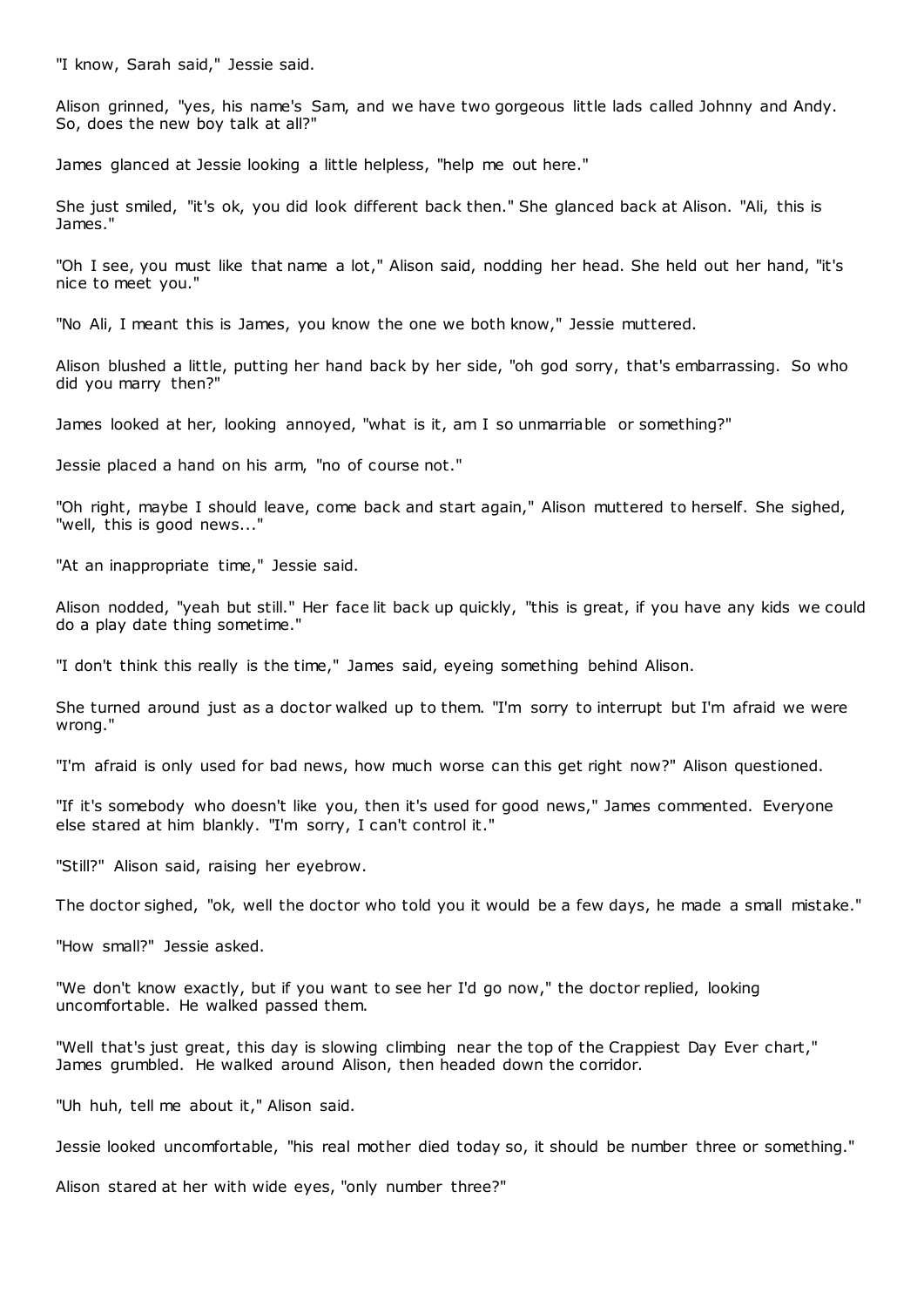"Well number one would be a tie between two of our kids dying, and number two will be stepmum Susy dying," Jessie muttered, she started to follow James.

"Right, now I'm officially scared," Alison said to herself, she turned around to follow them.

They both stopped outside one of the doors. "Actually move all them up one, yours is number one..." James muttered.

"Ok, that's even creepier," Alison said, she walked through the door.

"Maybe we shouldn't make a chart," Jessie muttered, glancing at the ground. She looked back up, "are you going in now or..."

"Not yet, that doctor who obviously talked to you first will come back sometime," James replied.

Jessie rolled her eyes and sighed, "it's not his fault this happened, don't pick a fight or anything."

"It's either that or make another hole in the wall," James said.

"Listen we don't know how long she has, don't hang around here too long," Jessie said. She stepped into the other room. The other three girls were standing around Sarah's bed, Trisha and Zoe on the side near the window, Alison on the other side.

"He does know this is not the time to do DIY, right?" Zoe said. Everyone stared at her.

"So you still make stupid jokes when you're uncomfortable?" Jessie questioned.

"Oh yeah," Zoe replied, looking a little ashamed.

Sarah tried to sit up a little, "it's ok." She took a hold of Zoe's hand.

"Mum, why didn't you tell us about this?" Trisha asked.

"I don't know, I didn't want to worry you, but at the same time I knew you had to find out anyway," Sarah replied.

"So how long is it, the doc wouldn't say," Jessie asked quietly.

"He wouldn't say cos he doesn't know, somewhere between ten minutes and half an hour," Sarah replied.

Alison shook her head while folding her arms, "how can you be so calm about this?"

"It's kind of a relief," Sarah muttered.

"How is it a relief?" Alison snapped.

Jessie stood beside her, "take it easy."

"And you too," Alison said, rolling her eyes.

Jessie glanced at Sarah, "it hurts, doesn't it?"

"Exactly, pain killers just isn't enough, and you all know how much I hate hospitals," Sarah said.

"Yeah but what about us, it's not a relief for us. Especially Jess and I, we haven't exactly been around for the last thirteen years," Alison grumbled.

"Ali, you're forgetting someone," Jessie said.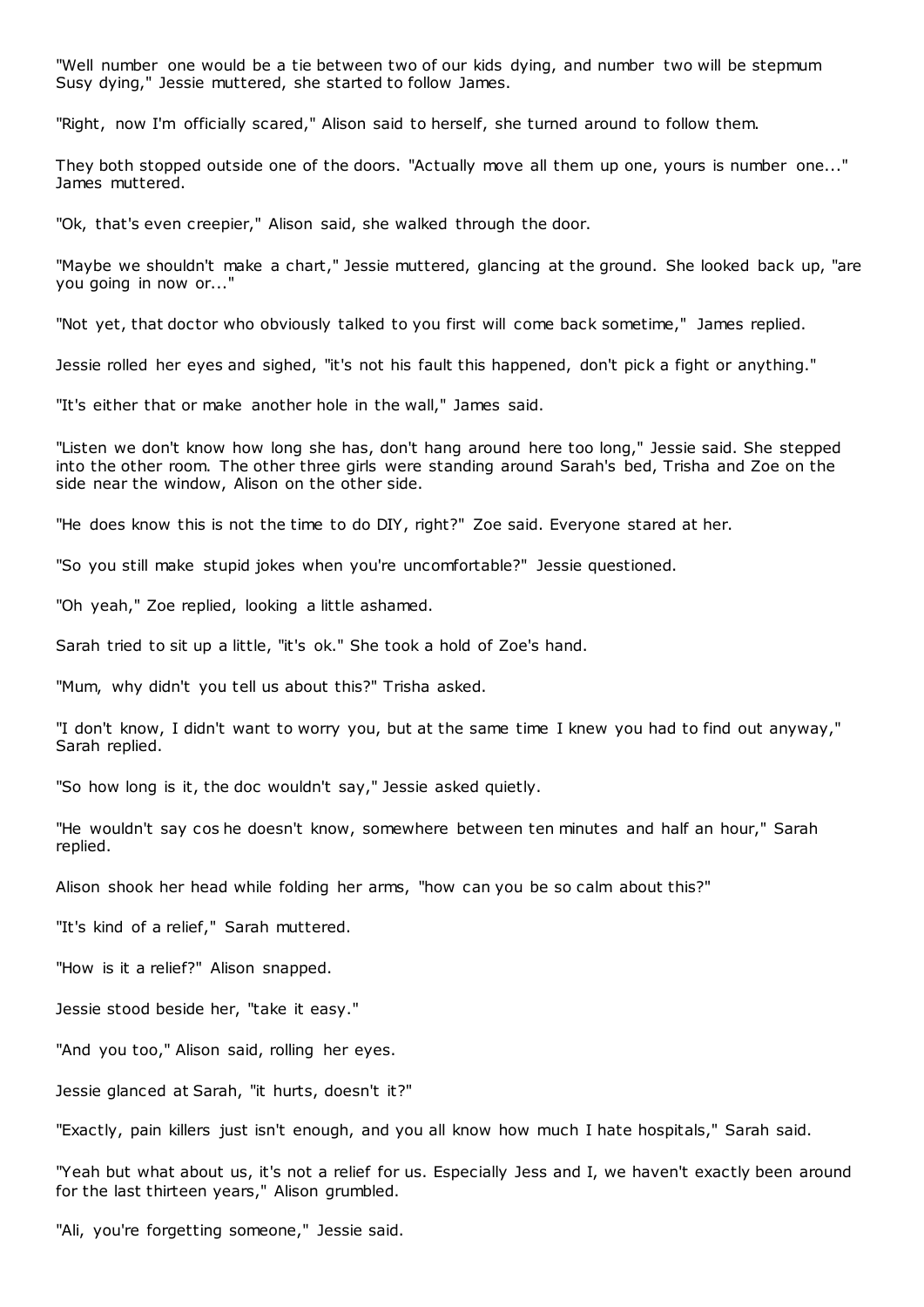Alison glanced at the doorway, "oh yeah."

"Speaking of which, why isn't he coming in?" Sarah asked.

"Because it's obviously harder for him, his mother was murdered this afternoon," Jessie replied, glancing around awkwardly.

"Someone tell me it's Friday the thirteenth," Trisha muttered.

"May 20th actually," Zoe said.

"Well that's just well, dandy," Trisha said sarcastically.

"Dandy, how did you pass the Academy?" Alison asked, raising an eyebrow.

"Ok that's enough, no arguments or insults," Sarah said. "Jessie, can you convince him to come in, please."

"Sure, I'll try," Jessie quietly said, she headed towards the door. After opening it she heard James arguing with someone. "Oh, this'll take a while." She closed the door behind her.

"I'm sorry sir but there's nothing we can do about this now," a doctor said, looking a little worried.

"But there is, my wife had the same problem and she's better now," James said.

"Yes but Miss Rex has had this condition since she was a teenager, there's too much long term damage..." the doctor said.

James rolled his eyes, "don't give me that bull, we're not in the middle ages or something."

"Um James, she wants to see you sometime, you know," Jessie said, placing a hand on his arm.

"We wouldn't be here if it wasn't for stupid doctors making stupid mistakes," James muttered.

"The doctor you're probably speaking of retired five years ago, I'm not the one you should be yelling at," the doctor said. "I really need to see my other patients, excuse me." He turned around to walk away.

"I had a feeling you'd do something like that, I said don't pick a fight," Jessie said.

"Oh please, I wasn't going to hit him or anything," James muttered.

"You probably would have if I hadn't of stopped you," Jessie said.

James turned around to face her, "what makes you think that?"

"Well this is what you do when you're this upset. Sometimes you do the normal thing and cry, but the other times you act violent to make yourself look more, 'manly'," Jessie replied.

James shook his head, "no I'm just angry."

"You can't fool me. Obviously you're angry but you just don't want anyone to see you cry or anything," Jessie said. "Come on, who knows you better than I do?"

James sighed, "fine, I'll take your word for it."

Jessie started to stroke his arm, while she put her other hand onto his shoulder. "She wants to see you one last time, you don't want to be too late again." James took a hold of the hand which was on his shoulder.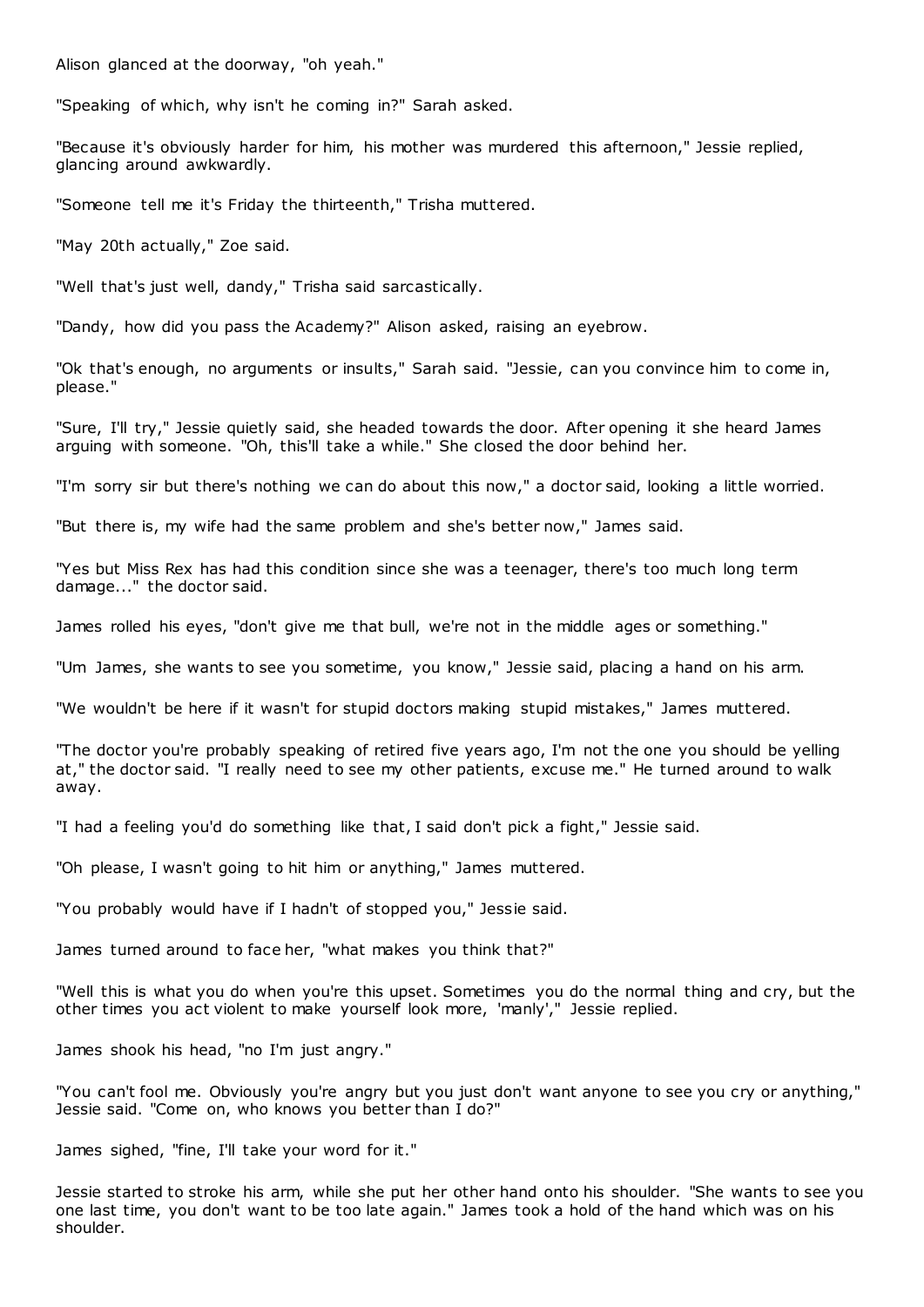# **12:31 Eastern / 17:31 GMT**

### **New Manchester**

Kevin snuck into Sandi and Lena's flat, he looked around. "Sandi, Lena?" He passed the bathroom door just as it opened. "Ok, this is weird."

Sandi pulled a face, "what is?"

Kevin jumped, then turned to face her, "nothing."

"You're here late, what took so long?" Sandi questioned.

"I can't find my favourite axe," Kevin replied.

"Oh, you'll find that it in my room," Sandi sheepishly said.

"Ugh typical," Kevin groaned, he headed back the way he came. "I just got a message from that Picard guy. He said something about an attack, I wasn't really listening when I played it."

"That's ominous," Sandi muttered. She followed him into the opposite flat, he lead her to the computer on the smaller table.

"There was no point in watching it until you were here, and it was beeping all the time so I had to play it," Kevin said, leaning over the table. He pressed one of the buttons.

Picard appeared on the screen, "I have just got a notice from Admiral Walkers who's based in London. Apparently a couple of locals have sighted vampires in several areas around the centre of the city. We've got the whole city on alert until they're sorted out. I want you and the girls to hunt them down. Contact me when you do." He disappeared off the screen.

"Hmm, he's good at answer machine messages," Sandi sarcastically said. "Looks like we're going back home."

# **15:30 Eastern / 20:30 GMT**

# **Outside one of London's many museums**

The high window inside one of the exhibit rooms opened slowly. Kevin stuck his head through it, "no one's here, are you sure?"

"They could have went into another room," Sandi's voice groaned from behind him.

He climbed through leg first, once through he jumped down to the ground. Sandi did the same.

"Why would vampires want to visit a museum anyway?" Kevin muttered.

"I don't know, maybe they're bored," Sandi said. They both headed for the nearest door, loud rough male voices echoed around in that exhibit. "Shh, they're close." They stood beside it, Sandi peeped her head around.

In the next room three guys had their back to them, surrounding a glass box in centre of the room. "This is it guys. What we've been looking for, for years," one of the guys sneered.

"I dunno, it seems pretty crappy to me," the second guy said.

Sandi frowned as she turned back to Kevin, "does one of them sound familiar to you."

"A little, but are you actually listening to what they're saying," Kevin whispered.

Sandi rolled her eyes before turning back.

"This doesn't look like something that could kill us," the third guy said.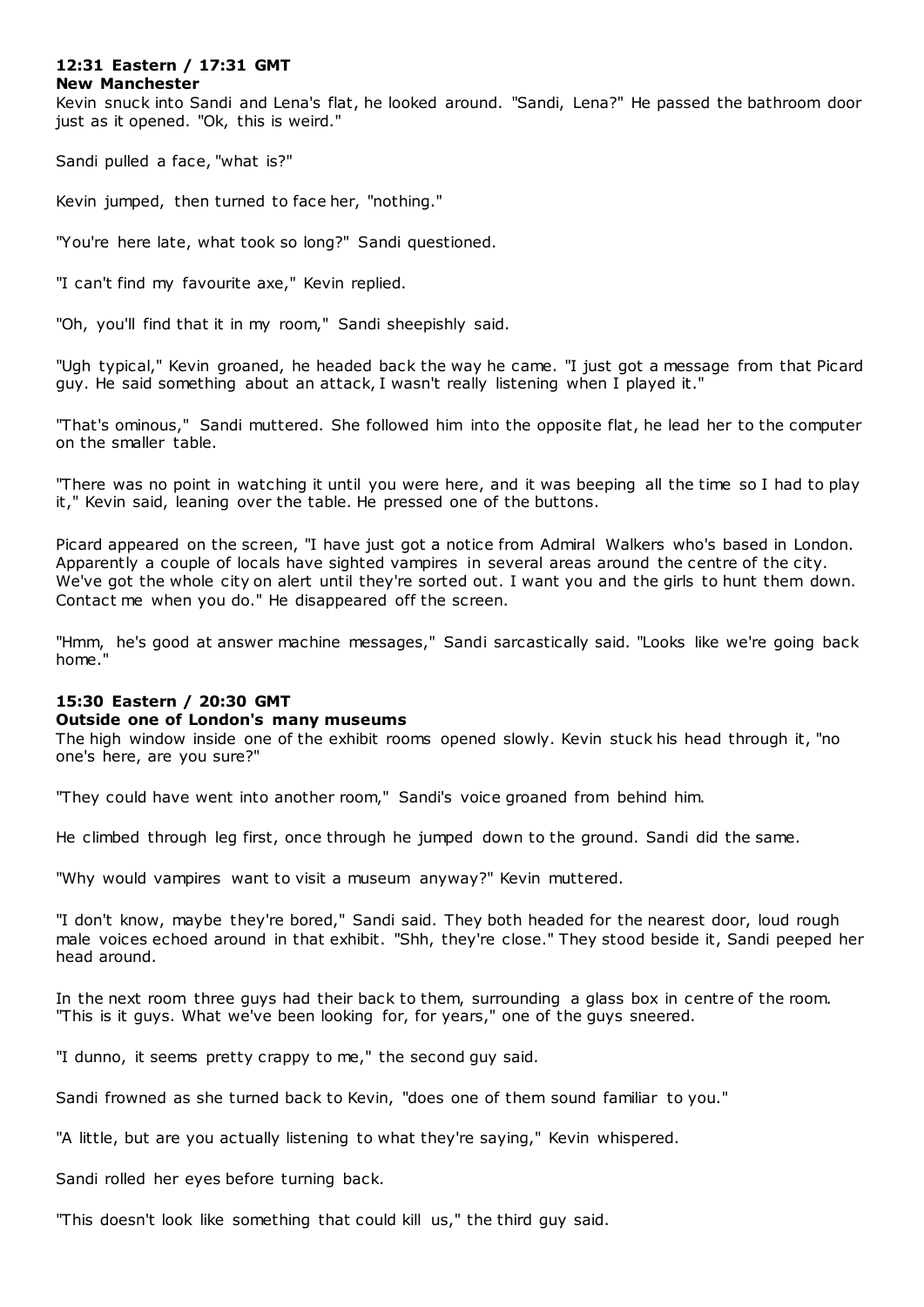"Doesn't matter. Cut the glass and we'll take it," the first guy said.

The second guy groaned, "we have to do all the work around here." He pulled out a small device.

The third guy put a hand on his arm to stop him, "hang on, there's usually alarms on these things."

"Usually, but not on Earth. They're all so gullible, they all think this place is crime free, believe me," the first guy said. He placed a hand on the glass. "See."

"Ok, let's do this thing," the second guy said. He plac ed the device onto the glass, it started to glow around the edges.

Sandi decided to go into the room, "ok boys, you do realise that the museum closes at eight?"

"That's good, they usually close at seven," the third one commented. The other two stared at him. They all turned around to face Sandi, Kevin stepped into the room just then.

"Oh look, it's the cave-Slayers," the first one sneered.

"Hey, that's... wait," Kevin grumbled. "He is familiar."

Sandi shrugged, "told you."

"What are you waiting for, go get them!" the first one snapped.

"I don't know, it hasn't been a good day for vamps," the third one muttered. The second one rolled his eyes, he dragged him forward. They were both beaten easily.

"Why do I always get stuck with the rejects?" the first one grumbled. He turned to the glass box.

"All right old man, it's your turn," Kevin said.

"Speak for yourself," the first one muttered. He glanced back and forth between the glass box and Sandi & Kevin. "Screw this," he grumbled. He rushed towards the small window, he quickly climbed through it.

"Hmm, he's a feisty pensioner isn't he?" Kevin commented.

Sandi groaned, "he is a vampire Kev. I'll go after him." She followed the first one.

Kevin glanced at the glass box, "what is this thing anyway?" He eyed the object inside it.

#### **Day Two**

# **00:09 GMT**

## **Shield Row, England**

The living room door opened. Lena and Yasmin glanced at it from the sofa. "Oh, does this mean we can't watch the rest of the film?" Yasmin moaned.

"You've seen it before," Lena replied with a raised eyebrow.

James, Jessie, Alison, Zoe and an unfamiliar guy walked in. "Ok, Zoe and hubby can have our room, but you're just sleeping in it," Jessie said.

Zoe glanced at the guy standing next to her, "who do you think we are?"

"I guess Lena and Yasmin can stay in Sarah's room," James said.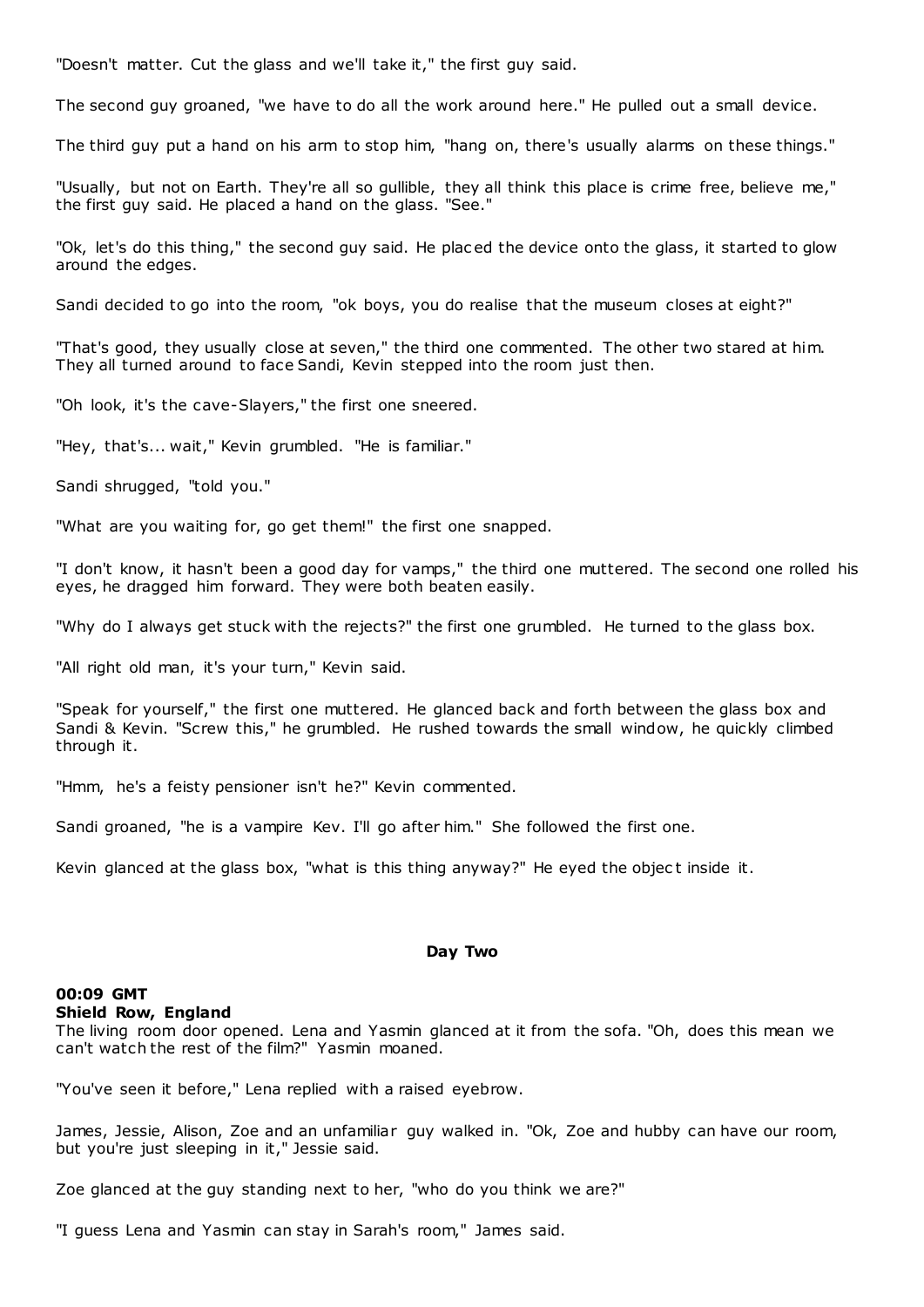"Actually," Lena said as she pulled herself off the sofa. "We'd better go. Yasmin didn't tell me that this was a zombie movie."

"It's not real Lena," Yasmin said, pouting slightly.

"You don't have to watch the movie though," James said.

Lena shrugged, "true, but it looks like it's going to get cramped here."

"Not really. Somebody can have the sofa, we have sleeping bags from the, um wedding a month ago," Jessie said.

"It's fine, it's still really early," Lena said.

"No, you're staying here tonight," James muttered.

"Um, ok..." Lena looked confused. "What for, you don't need us here anymore."

"Lena just listen to me this one time, I'll explain..." James said.

Jessie turned to him, "you will?"

"Um, are you guys sure about us staying in your room?" Zoe asked.

"Yeah, just remember," Jessie replied.

"I know, just sleep," Zoe said. She took a hold of her husband's hand, and guided him out of the room.

Alison watched them, "looks like it's going to be one of those nights."

"One of what kind?" Jessie questioned.

"You know, stay up all night," Alison replied.

Lena climbed of the sofa, "well, if it's going to be one of those nights, I'm going to bed." She headed out of the room. James watched her.

"I guess I'll have that sleeping bag, you two can take the sofa. I'm pretty sure it's a fold out one," Alison said, heading over to the sofa.

Yasmin eyed her suspiciously, "don't even think about it." She jumped off. Alison shook her head as she started to work on the sofa.

"I'd watch the movie in the morning or something, if I were you," she muttered. She stood up, "this thing won't fold out."

Yasmin raised an eyebrow, "ok." She looked at James and Jessie. "Who is this woman?"

"She's our foster sister," Jessie replied. Yasmin stared blankly. "She was adopted by the same woman I was adopted by."

"Oh, ok..." Yasmin muttered, staring at Alison who was now buried under the seat cushion. "Whatever, see you tomorrow." She walked out.

"I'll get the sleeping bags," Jessie said, trying not to laugh. She followed her.

"Aargh, this thing won't pull out," Alison's muffled voice grumbled from under the cushion.

"Why don't you let me do it?" James questioned.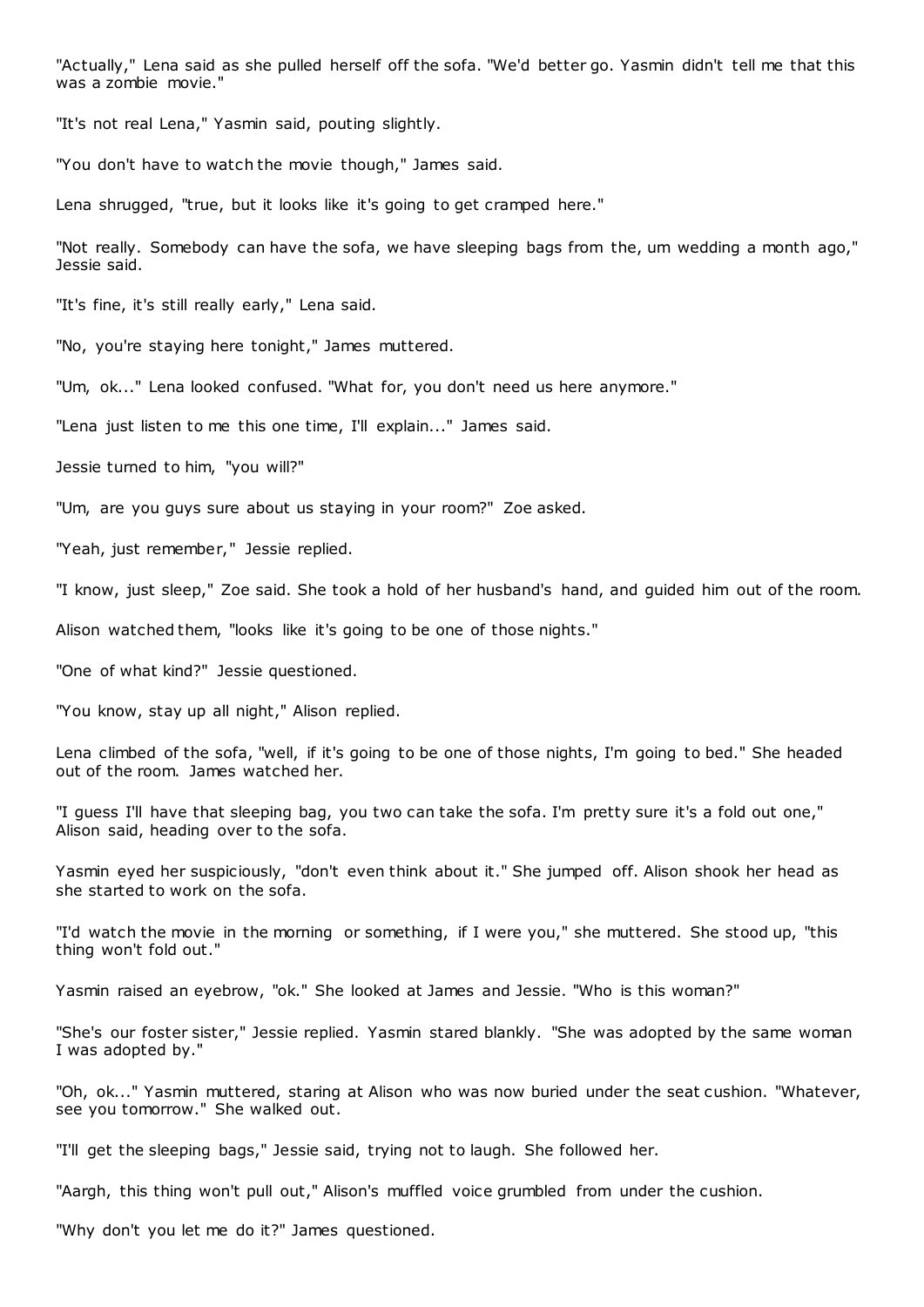Alison's head reappeared, "that could work." He walked over, knelt down in front of the sofa. She stood up, "those were your sisters, ey?"

"The first girl is my half sister, and embarrassingly enough the other is the female clone of me," James replied.

Alison raised her eyebrow, "I see the resemblance."

James looked up at her, "please tell me you're joking."

"I don't know actually," Alison muttered. "By the way you just pull that bar forward and it'll come out, but it's jammed."

James pulled the sofa extension out easily, Alison backed off a little as she wasn't expecting it. He stood back up. "No it's not."

"Well, you always were a bit strong," Alison muttered.

"Are you sure you don't want to sleep on it?" James questioned.

"Are you kidding, where would you and Jess sleep?" Alison replied.

"Well you and Jess can share the sofa, and I'll not sleep. I wasn't planning on doing that anyway," James replied.

Alison sighed, "you should at least try, it's been a rough day for all of us."

"I agree," Jessie added on, she dumped a sleeping bag, a blanket and a pillow onto the ground. She looked proud of herself, "ha, I didn't think I'd make it with all that stuff."

James walked over to her, "I thought you were just getting a sleeping bag."

"Yeah and?" Jessie commented, she knelt down to pick up the sleeping bag again. "This is yours Ali."

Alison walked over to take it off her, "thanks."

"Ok mister..." Jessie muttered as she picked up a pillow, she dumped it on the sofa. "Lie down."

James raised an eyebrow, "um, why?"

"Well normally people sleep while they're lying down, it's more comfortable. Unless the Borg got you again," Jessie replied sarcastically.

"I don't want to sleep though. After all that's happened, I'd rather keep an eye on everything," James said.

"Don't have to. Shield will work as long as I'm alive, and let's face it no vamps can get in here to disable it so..." Jessie said. She carried the blanket over to the sofa. "Get some rest, now."

"But Jess, I don't..." James muttered.

Jessie folded her arms, "one way or another, you're going to sleep tonight."

Alison tried not to laugh, "aaw, you guys are picture perfect aren't you." She put the bag down on to the ground, sat down.

"Was that a threat?" James asked, looking bewildered.

Jessie smiled sweetly, "might have been."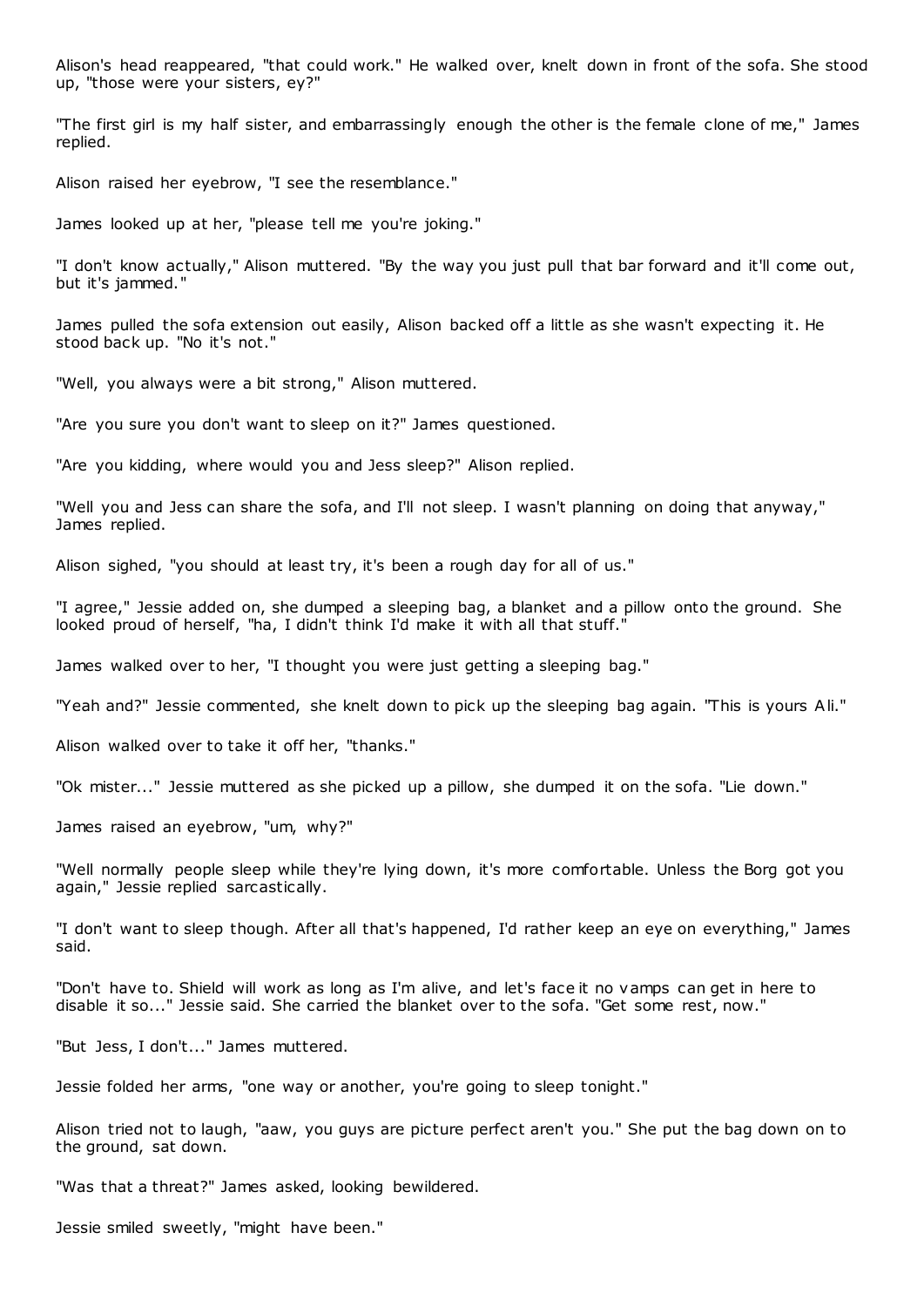"This is mutiny, but ok. Don't blame me though if I keep you up all night," James grumbled, going over to the sofa.

"Wouldn't be the first time," Jessie commented.

### **02:13 Eastern / 07:13 GMT New Manchester**

The door to Lena, Yasmin and Sandi's flat opened, letting some light into the main living room. Lena walked in, with Yasmin not far behind her.

"Well it's not my fault you kept kicking me," Lena grumbled.

"You kept going over to my side," Yasmin said.

"No I wasn't," Lena muttered, dumping her coat onto one of the dining table's chairs.

Yasmin looked around the room, "gee, what time is it?"

Lena shrugged, "I don't know, but Sandi either is in bed or patrolling. I'm guessing bed so we'd better be quiet."

Kevin stuck his head around the main door, "hey girls." They both jumped a mile. "Ha, got you that time."

They both turned around to glare at him. "What are you doing Kevin?" Lena snapped.

"Well I've been waiting for you to come back. I've got news," Kevin said.

"Do I want to know?" Lena asked.

"Yeah kinda. Some vamps escaped into London, they were trying to mug a display from a museum," Kevin replied.

Yasmin rolled her eyes, "god, they're running out of ideas." She headed for the sofa.

"London? What were they trying to steal?" Lena asked.

"I dunno, some artifact. Don't tell Sandi, but I took it instead," Kevin replied.

Lena's eyes widened, "what, you can't do that!"

"One vamp said it could kill them, so it might come in handy," Kevin said.

"Whatever," Lena groaned. She headed for the nearest bedroom.

"Um, never mind then," Kevin sighed, he left the flat in a huff. "I'll find out myself," he muttered in the hall.

#### **03:04 Eastern / 08:04 GMT Shield Row**

Alison rolled over in her sleeping bag, eyes half open. The light from the open curtains was shining right on her. She sat up, "crap, everytime."

Jessie looked over from the sofa, "you ok there?"

"No, sun's right in my eyes," Alison moaned in response. She climbed onto her feet, headed over to the curtains and closed them. "It always happens, I always forget to close curtains."

"Shhh, keep your voice down," Jessie whispered.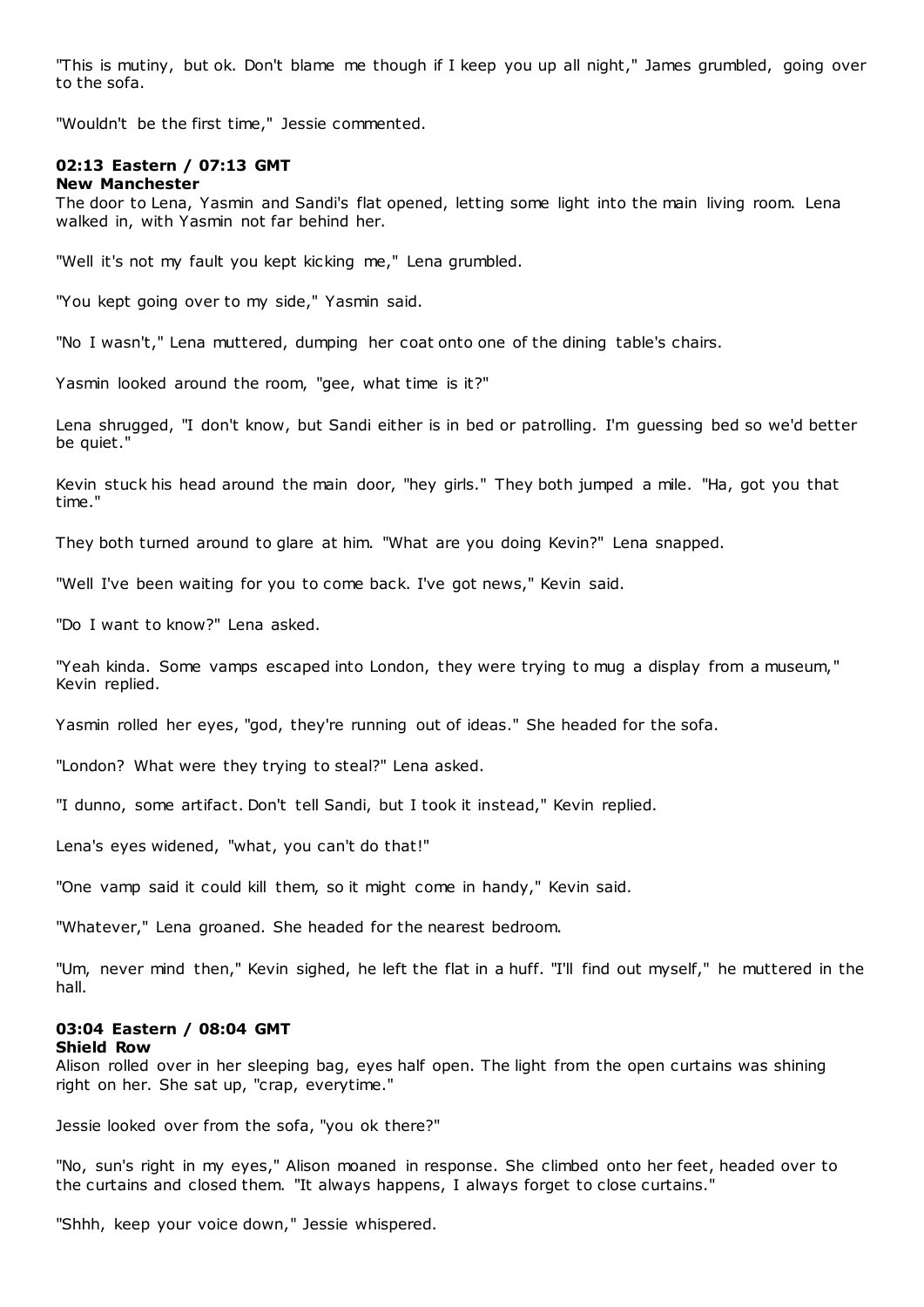Alison turned around, "what why?"

Jessie glanced over at James, he was fast asleep and resting his head on her shoulder. He also had his arms tightly around her, she kept stroking one of them with her hand.

"Sorry," Alison said quietly. "I'm usually the last one up."

"It's ok," Jessie said. "It's just he was still awake when I must have fell asleep, last time I looked at the clock it was about five."

Alison smiled as she went over to sit in the chair nearby. "Now you two are picture perfect, you look so cute."

Jessie rolled her eyes, "I'm so glad people are still saying cute to me at thirty years old."

"Yeah but you two are, always were," Alison said.

"I didn't fall asleep like this, I'm sure," Jessie said.

Alison smirked, "aaw, he probably missed you when you did."

Jessie sighed, "I need to get up, so does he... school, work. I don't want to wake him though."

"Well can you get out?" Alison asked.

"I don't wanna. I think after yesterday everyone should stay off anyway," Jessie replied.

"Sounds like a plan. I'm going to get some breakfast, you're welcome to join me if you can tear yourself away," Alison said, getting back off the chair. She headed for the kitchen.

Jessie watched James for a moment, "yeah I will, I might wake him if I don't." She gently moved his arms away from her, she climbed to her feet and followed Alison.

"So, after breakfast can I meet these kids of yours?" Alison asked as she worked at the replicator.

"Sure, I'd better get them up anyway. I can't have breakfast until they've had it," Jessie replied.

Alison smiled, "ok, lead the way."

Jessie raised her eyebrow as she shook her head, she walked back out of the kitchen with Alison right behind her.

They got to the top of the stairs, only to find Zoe and her husband talking in the passageway. "Guys, if you're planning on going downstairs, you'll have to keep it down. James is still asleep so," Jessie said.

"No problem, we were just going to go out the back. We need to get to work," Zoe said.

Alison smirked, "yeah I'm sure."

Zoe groaned, "oh shut up."

"She means our jobs," Zoe's husband said.

"For god's sake, take a day off, everyone else is," Alison commented.

"I wish it were that simple. See you again sometime, yeah?" Zoe questioned.

"Yeah, you know where we are," Jessie replied.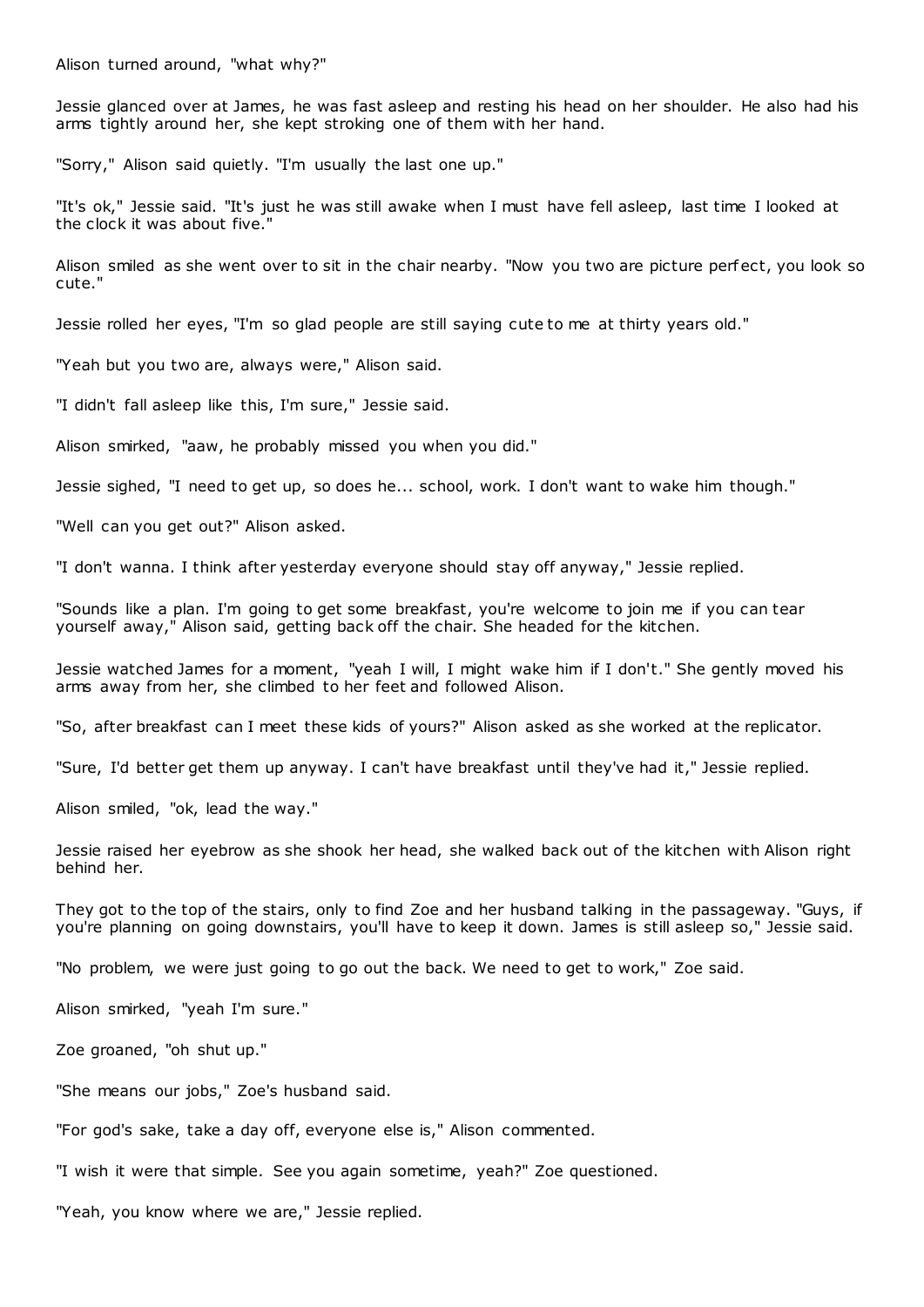Alison shrugged, "and I'll send directions sometime."

"All right, see ya," Zoe said. She and her husband headed downstairs.

"Oh by the way, we need to talk about something," Alison said.

Jessie looked worried, "about?"

"Well duh, how you two got together and the wedding, you know," Alison replied.

Jessie shook her head in disbelief, "maybe later. I'll tell you what, I'll have time to show you the wedding photos, there's some good ones."

"What do you mean you'll only have time to show photos?" Alison questioned. "Not that I'd gladly pay to see you in a wedding dress, cos that's a rarity."

"It wasn't a wedding dress," Jessie muttered. "Anyway the story of how we got together, and even the wedding are kinda long."

"Oh ok," Alison said, looking disappointed.

Jessie walked into the kids bedroom, Alison followed her. Jessie went over to Duncan's bed first, he was fully under the covers so they could only see a little lump. She pulled away the covers, he started groaning, "no mum, sleep."

"Come on, you've had a little lie in," Jessie said quietly.

"No, don't feel well," Duncan muttered.

Jessie placed her hand across his forehead, "you don't have a temperature. You're not going into school anyway."

Duncan sat up, "in that case, I'm fine."

Jessie smiled as she picked him up, "maybe I should say that every day."

Alison grinned as she walked closer to them, "oh my god, it's James Junior."

Duncan looked over Jessie's shoulder, "mum, who's this?"

"It's another aunt Duncan, last one I swear," Jessie replied. "That's another person who thinks you look exactly like your dad.

"Well then, he must do," Alison commented. She looked around the room, "so there's two others. If you have daughters, I'll be so jealous."

Jessie stared at her, "oh you're going to hate me."

Alison turned back to her, "we've been after a baby girl for a while. Don't get me wrong, we wouldn't swap our two boys for anything in the world, but you know."

"Well, prepare to be jealous," Jessie commented. She put Duncan onto the ground. "Ok, can you give us a moment, I need to get him changed."

Duncan pouted, "I can change myself."

Alison grinned, "I'll take a quick look at the girls if you don't mind."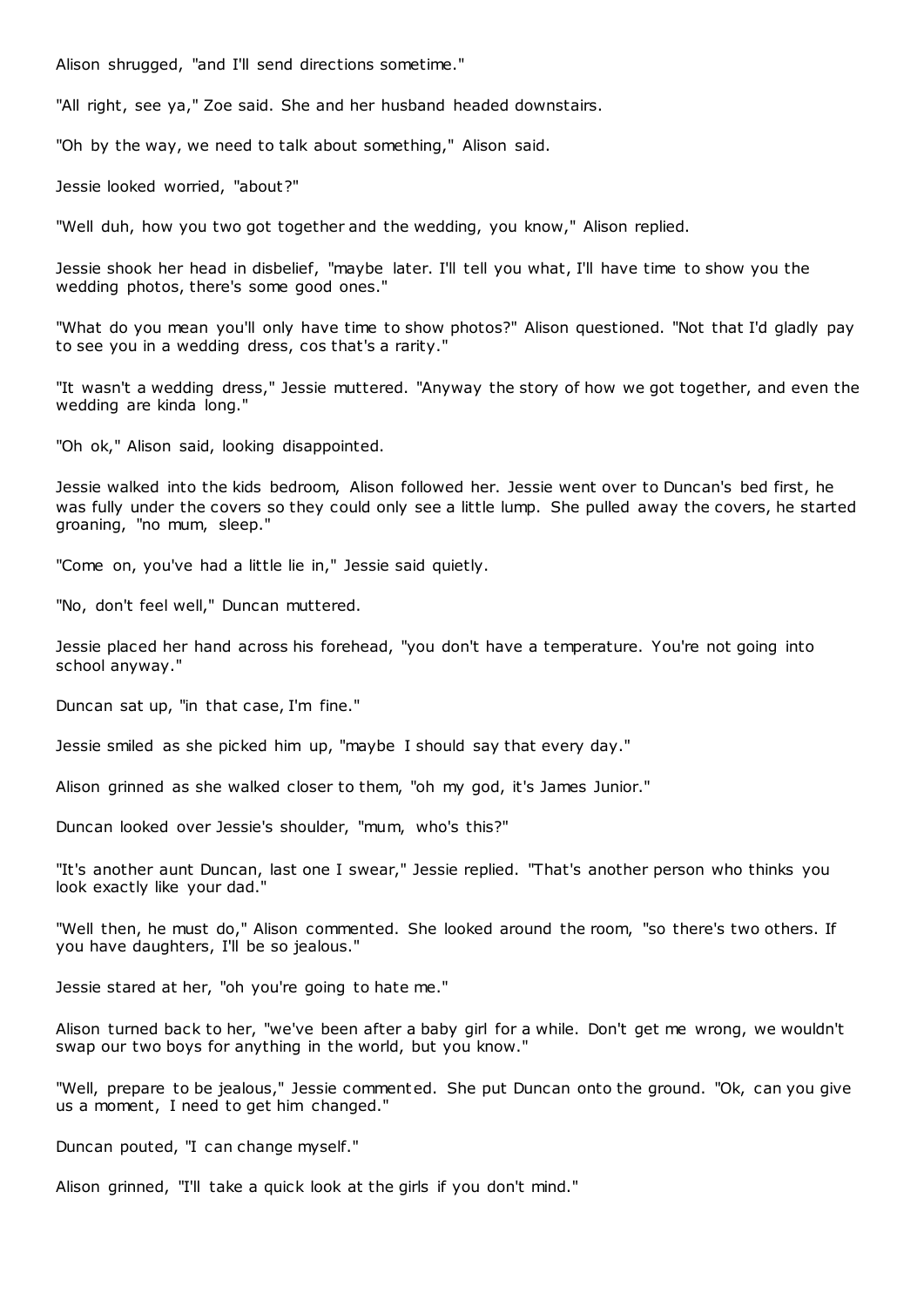"Yeah ok, I'll get the photos," Jessie said. She knelt down next to Duncan, "guard your sisters, she might try and steal them." She stood back up and left the room.

"I wouldn't do that," Alison laughed nervously. She walked over to the bassinet, which had Sarah-Amy sleeping inside. She looked inside, "oh dear." Smiling sweetly as she looked over at Duncan, "ok Junior, look away for a second will you?"

Duncan shook his head, "you don't want that one. She cries all the time."

Alison smiled as she went over to Sasha's crib. "Oh god, can I take this one?"

"Eleven ninety five," Duncan said.

"That's a cheap one, cool," Alison commented.

Jessie walked back into the room holding a book. "Ok, they better be where they were before."

Alison walked back over, "it was so tempting. They're both so cute, but for a moment I wanted to take the boy."

Duncan's eyes widened, "uh, that's a few million, billion... twenty six."

"He's priceless," Alison commented, with a smirk.

"Yeah I am, can't take me," Duncan said nervously.

Jessie tried not to laugh, "yes he is." She opened the book, started flipping through it. She pointed at one photo, "that's my dad by the way."

"Your dad? I thought since he nicked off before you were born, he wouldn't turn up," Alison said.

"He didn't, game cube took him," Jessie said. She turned another page. She bit her lip nervously, "oh that's um, James' mother and her sister."

Alison looked at the photo, which had Kathryn and Phoebe standing next to a brown cake, with big grins on their faces. "Well they seem nice, it's a shame about his mother. Which is..."

"Oh, the older one," Jessie replied.

"Oh ok," Alison said, looking down to the next picture. She burst out laughing at it.

"It better not be a picture of me," Duncan muttered as he went over to them.

"No, it's just your grandmother," Alison sniggered.

Jessie titled her head to the side, "I don't remember that." The picture had Kathryn standing next to where the cake was, with brown all over her face, trying to look innocent. "We did have to order a coffee cake especially for her and Phoebe. She claimed they didn't like wedding cakes."

"Coffee cake, ugh. What don't you remember?" Alison asked, still trying to keep a straight face.

"The picture, oh well," Jessie replied, turning the page over. "Oh, this one's a picture of the family at the time. You can probably see Neelix trying to get into it, he loves photos."

"You mean that weird alien right?" Alison nervously said.

Duncan shuddered, "I don't remember him doing that, he does have his clothes on right?"

"Yes, he didn't streak until after we left," Jessie muttered.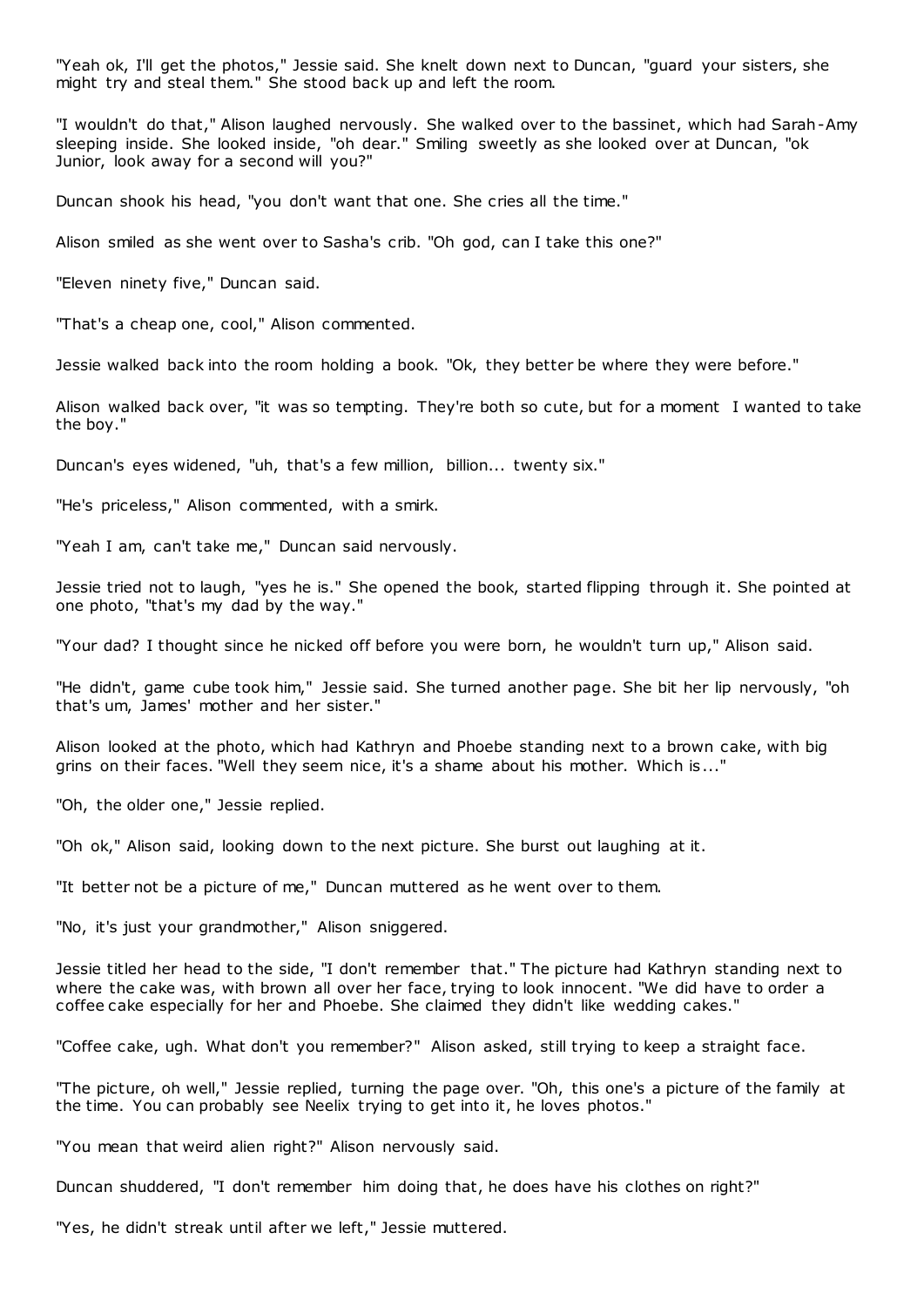Alison's eyes widened, "so glad I wasn't there now."

"He did that a lot when he was drunk," Jessie said. She handed the book to her, "you can look at them downstairs. I've got to get the kids up and changed."

"All right, thanks," Alison said, flipping through the book. She headed for the door.

Downstairs, James was in the kitchen making some coffee. Alison stepped in sniggering at one photo, "oh I wish I met her." She then spotted James, "oh er... uhoh, hey."

"Um, hey. Who are you talking about?" James questioned.

"Um er, your mother. She seems like a funny woman," Alison replied, quickly closing the book.

James eyed the book, "let me guess, the one with coffee around her mouth?"

"Yeah, nice pictures so far by the way. It just looks like somebody dressed up as a bride to make up for Jessie," Alison replied.

James shook his head as he opened a new jar of coffee, "nah, we got married the same day as another couple. Do you want a coffee by the way?"

Alison eyed the few cups on the bench, "yes please. Does it run in the family or something?"

"All the cups aren't for me. They're for everyone, speaking of, where is everyone?" James asked.

"Zoe and hubby have gone, Jess is upstairs, I'm here, and I don't know about your sisters," Alison replied.

"Oh well, I've got to take over from my mother anyway. Phoebe and Yasmin shouldn't," James muttered. He then looked like he realised something, he put one cup away quickly. "No coffee for Yasmin, almost forgot."

"She as bad as her mother?" Alison questioned.

"Just recently yeah," James replied.

There was a loud knock on the front door, that startled them both. "What on earth, isn't it a bit early to do that?"

"A little yeah," James replied. He stepped out of the kitchen and headed for the front door. As soon as he opened it, a tall thin guy barged in, not looking happy. "Oh, hi..."

"Yes hi. Aren't you supposed to be at the site? And where were you yesterday?" the man asked.

"Family issues," James replied.

"More? Jeez, what is it this time?" the man grumbled.

"Ok, I'm not one of your push over workers, so calm down will you," James muttered, trying to keep his cool. "I just lost two family members, ok. Are you happy now?"

The man softened up, "what, two?"

"My mother, and my ex foster mother," James replied.

"Oh, why didn't you call in?" the man asked.

James shrugged, "forgot to, you know how it is."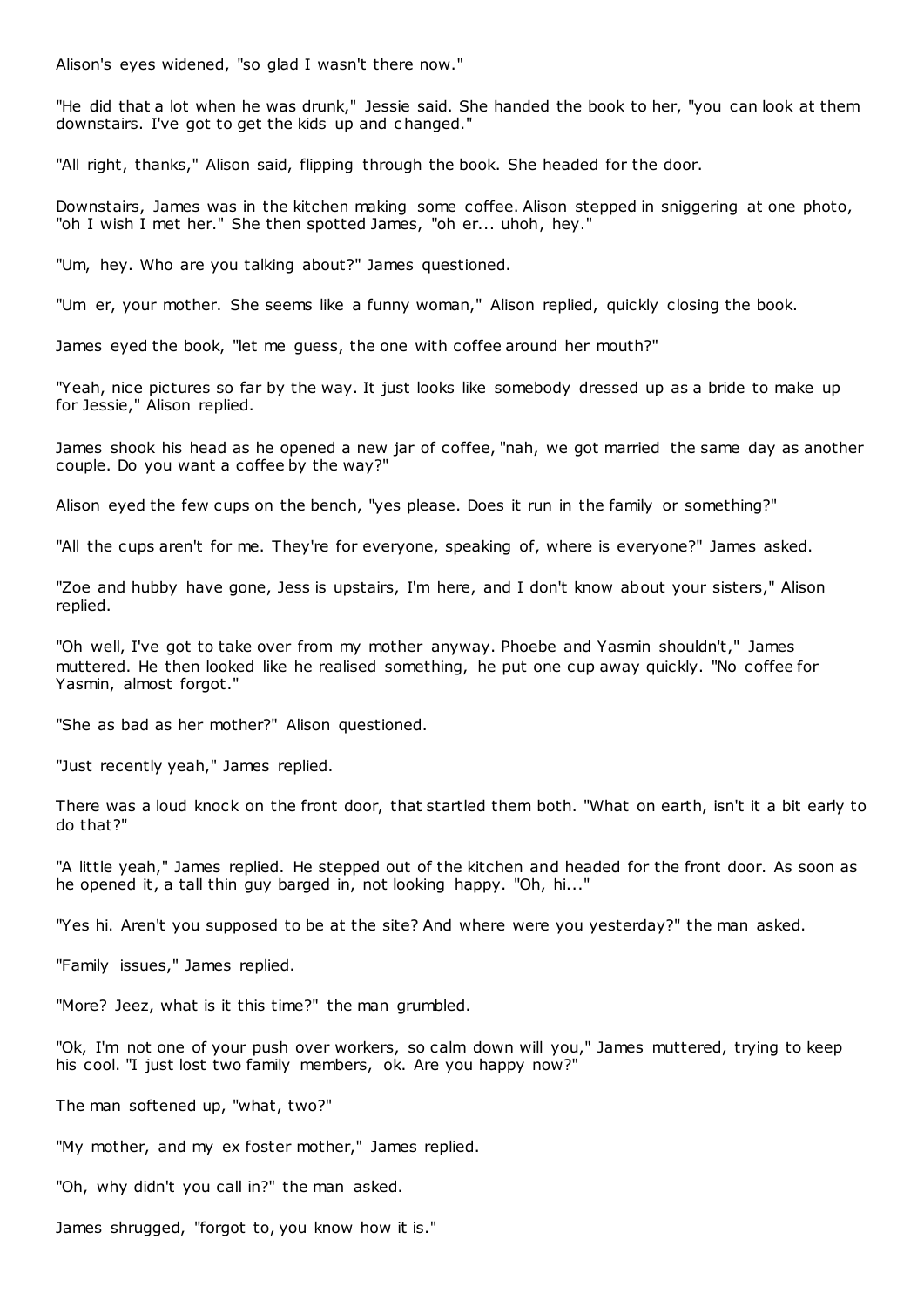"Yes I do. As long as you come in tomorrow, I'll keep all this quiet from Starfleet," the man said. He stepped back outside.

James walked back into the living room as Jessie rushed in too. "James don't panic ... ok, wait, how did I know you were awake," she stuttered.

Alison watched her from the kitchen doorway, "beats me, I found it strange too."

"Ok I'm not panicking..." James commented.

"Good. Um, Lena and Yasmin aren't in that bedroom. Their stuff's gone so they must have went home," Jessie said.

Duncan followed her into the room, Sasha was right behind her. "Ok, go to the nice lady and she'll pay me."

Sasha looked at him pouting, "I don't wanna."

James meanwhile had rushed over to the computer, and was working on it. Sandi appeared on the screen. "Hey James, what's up?"

"Is Yasmin and Lena ok?" he asked.

"Well Lena's just gone to breakfast with Daniel, Yasmin's asleep," Sandi replied.

"Can you check Yasmin please," James stuttered.

Sandi looked concerned, "James, what's going on?"

"Please, just check to see if she's ok," James said.

Sandi nodded, "ok be right back." She disappeared out of sight.

Jessie walked over to him, she put a hand on his arm. "She's probably ok you know."

"She better be," James muttered.

Sandi appeared back on the screen, "I checked her, she's talking in her sleep again but she's ok."

James sighed in relief, "thanks Sandi."

"No problem, now what's going on?" Sandi asked.

"I'll explain when I come over," James replied. He switched the computer back off.

Jessie raised an eyebrow, "you can't drag them back you know."

"No, I've got a better idea. Do you know where Juna is now?" James asked.

"Probably on Voyager or something," Jessie replied. It then hit her, "oh right... I could do it instead."

"No, it might be too much for you. I have to do the same for Phoebe and grandma," James said.

"Do what, am I missing something?" Alison asked.

Sasha started pouting, "what's going on, I'm hungry."

Jessie sighed, "fine but getting Annika's sister to do the protection spell is asking for trouble." She headed over to the kids. "What do you want for breakfast then?"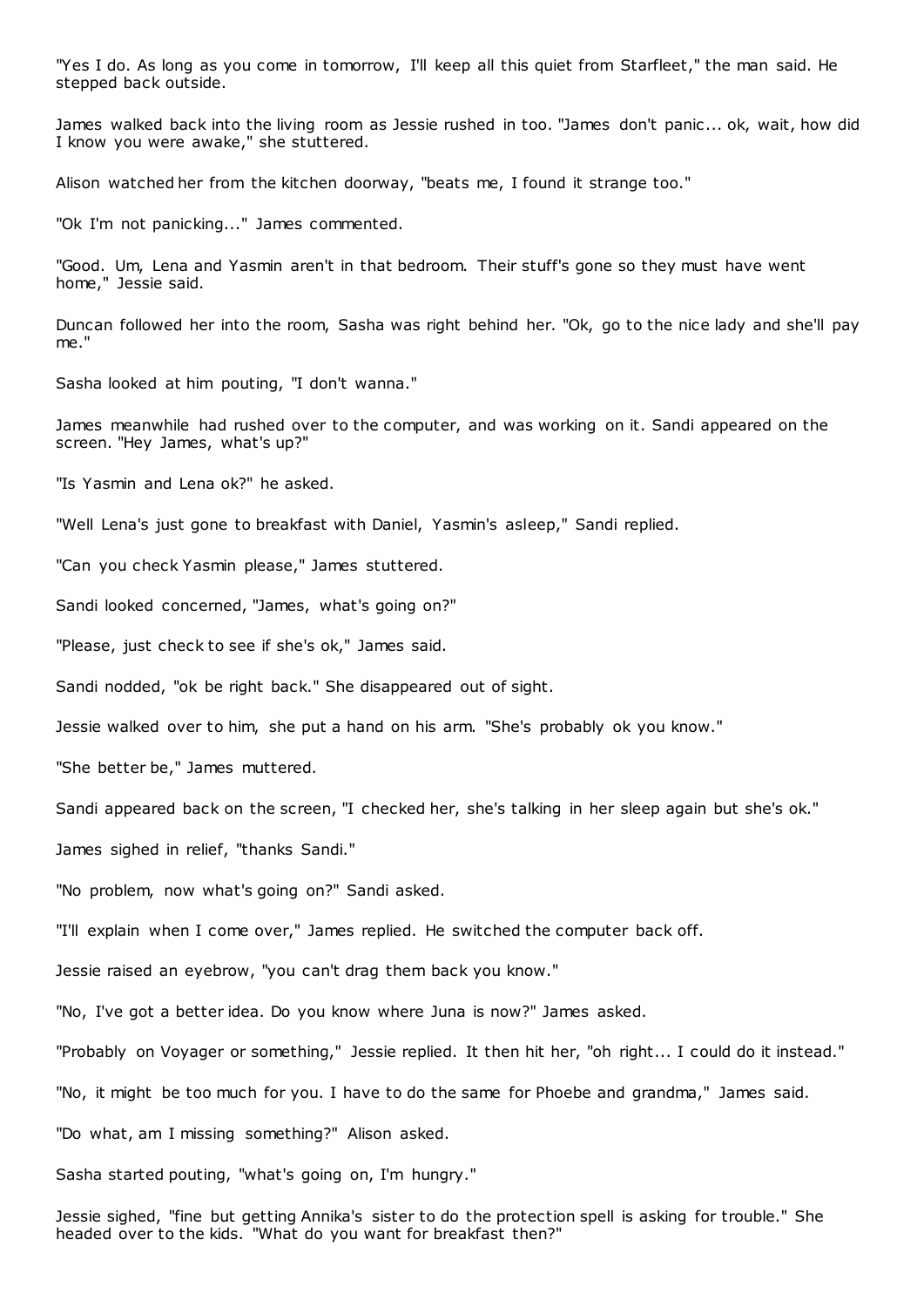"Coco pops," Sasha replied, her eyes lit up. "Oh and orange juice."

"Can I have toast?" Duncan replied.

"You mean a toasted buttie again?" Jessie questioned.

Duncan nodded, "how did you know?"

Jessie groaned, "I wonder." She headed for the kitchen, Alison right behind her.

"They're both so cute," Alison said. Her face turned serious, "protection spell?"

"It keeps out vampires," Jessie replied.

"Oh... still don't get the spell part," Alison said.

Jessie shrugged, "another long story."

#### **03:10 Eastern / 09:10 GMT New Manchester:**

James and Juna were walking up the stairs up to Lena, Yasmin and Sandi's flat.

"I've never like done it before, but it's like important, so I'll like give it a try," Juna was saying.

"Mmm hmm," James mumbled, trying not to open his mouth and say something.

"It's like really sad about your like mother. I've never like met mine," Juna said.

"Yeah, you do remember..." James muttered.

"I know like, don't like mention it to them, like I know," Juna said.

James closed his eyes, "oh god, this is a bad idea."

"Like what is?" Juna innocently asked.

"Never mind," James replied.

They stopped outside one of the flat doors. He pressed the door chime. Moments later Sandi answered. "Wow, you're the first one to use that."

"Like that's strange," Juna commented.

Sandi stared blankly at her, then at James. "What's she doing here?"

"It's about time I get the anti-vampire spell up here," James replied.

"Like I? You don't like do anything," Juna commented, she pushed passed Sandi.

Sandi managed to look annoyed, "yes you can come in."

"Sorry, I should get Lilly. Lots of people would want to kill Juna so..." James muttered.

Sandi nodded, "like me, but as long as she's far away after casting it then I'm good." She stepped out of the way. James walked in, she closed the door behind him.

"I never thought about it until well I met with her. I just figured that no vampires would know about her," he said.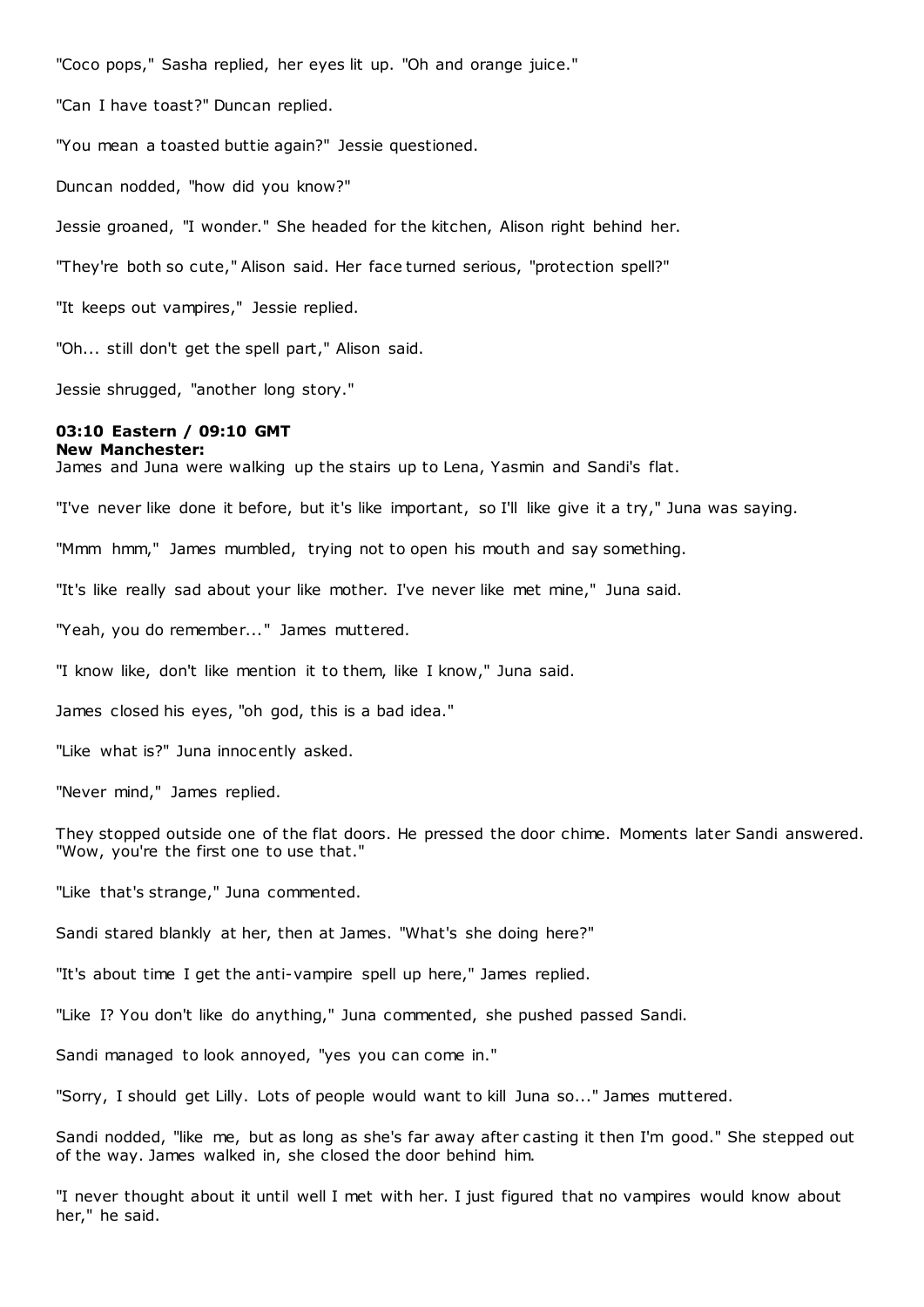"They wouldn't, no it's a good idea. I just thought that we'd never get one, you know cos Jessie might go evil if she did another one," Sandi said.

James nodded, "yeah... um is Lena and Yasmin around?"

"Yeah they are. What's going on anyway, you seemed really worried about them?" Sandi asked.

Juna gazed around the room before rushing over to them, "this like place is so much like smaller than mine, it's like surreal."

James and Sandi frowned at her. "Why don't you start the spell," he muttered.

"Like sure darling," Juna giggled. She looked around again, "where like would you consider the like centre of the like flat?"

Sandi shrugged, "the sofa maybe."

"Good like call," Juna commented. She headed over to the sofa.

"Well?" Sandi questioned, glancing back at James.

He looked uncomfortable, "um well, Frenit's been threatening to kill off my family. I thought I'd get the shield up to avoid that."

"Yeah but we're not going to be here all the time," Sandi said.

"No but I know Lena and Yasmin would be able to handle an attack outdoors," James said.

Sandi looked confused, "my flat isn't that crowded you know."

James sighed, "look, I'll tell you after I tell Lena and Yasmin, ok."

"Now I'm even more confused. Has he already attacked or something?" Sandi asked.

Yasmin walked into the room yawning, she walked straight passed Juna and sat down. She looked up slowly, frowning. "Ok, what is she doing here?"

"Doing an anti-vampire spell," James replied.

Yasmin stood back up, "ok, whatever." She headed for the kitchen, "I'm sure she could have waited until after the morning cartoons are finished."

Sandi sniggered, "it's afternoon."

Yasmin started to raid the fridge, "no, I watch the American ones. I go by American time."

"Where's Lena then?" James asked.

Sandi sighed, "she's in the shower."

Yasmin giggled as she picked out a bottle of milk, "to probably get the Daniel dirt off her." She started drinking from the bottle.

"Actually that reminds me, I'll warn her that you're here. I don't think she'd appreciate you or Juna seeing her in a towel or something," Sandi said. She headed towards the bathroom.

"Can I ask you something?" Yasmin asked, not noticing the milk mustache she now had. "Was mum mad that I didn't go to her place for her birthday? I would have but I slept in."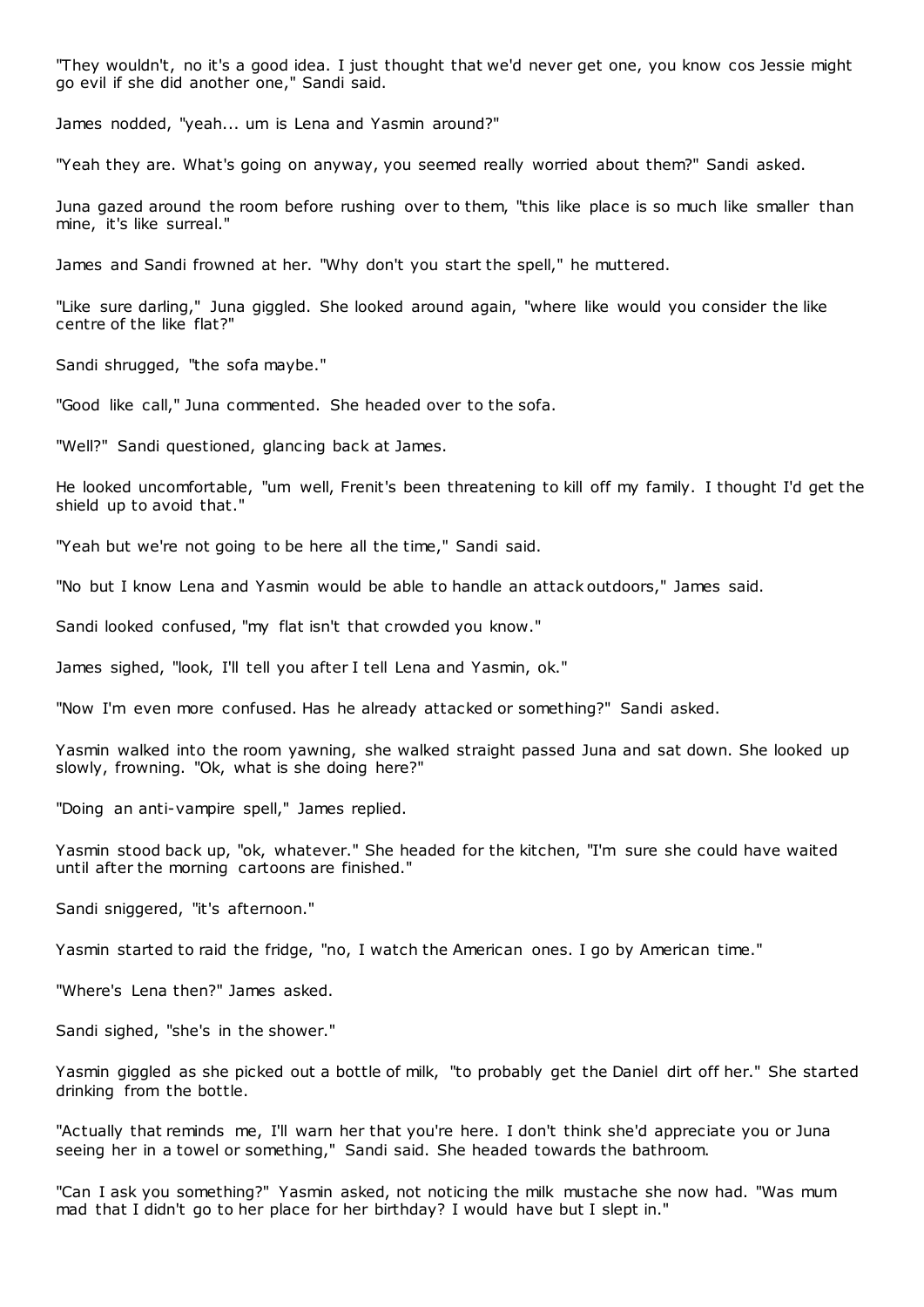"Um well..." James muttered. He then noticed the milk mustache she had, he almost sighed in relief. "You've got milk on your face."

Yasmin pouted as she wiped some of the milk off, "well?"

"Lena for god's sake, I didn't say that you're lame ok, I said James is here," Sandi snapped at the bathroom door. She rolled her eyes, "your brother and like girl is here. Just turn the shower off!"

The door opened, Lena stuck her head through the gap, "what?"

"I said that you should put on a dressing gown too when you leave. Your brother and Juna are here," Sandi replied.

"Oh James right... I thought you said lame, they rhyme kinda don't they," Lena said sheepishly. She disappeared back into the bathroom.

James tried his best not to pout too, folding his arms. Yasmin giggled, "lame James."

"Shut up," he grumbled.

She calmed down, "forget it, I forgot you weren't invited cos you fell out."

Lena walked out of the bathroom, "ok, I understand James being here, but Juna?"

"Anti-vamp spell," Yasmin said.

Lena sighed in relief, "finally, I'd love a personal one too." She disappeared into her bedroom.

"It only does buildings," James said.

"But a personal one would be good for wusses like Lena," Yasmin commented.

Lena stuck her head out of the door, "I'm not a wuss, it's just good sense ok." She disappeared again.

"She's right, that would be good sense," James said.

Sandi sighed, "yeah I bet."

Juna smiled, "like done it. Somebody like throw a dead pet like out the window like, it shouldn't like go through it."

"We don't have any pets," Sandi muttered.

"I'm sure someone in this block has a cat, I'll get one," James said.

"A dead one?" Sandi questioned.

"It will be," James replied.

"Wow, somebody's touchy," Yasmin giggled.

"What, I don't like cats," James muttered.

"I know, it's just you're in a bad mood today," Yasmin said. "And yesterday."

"I haven't broken anything, so I can't be in a bad mood," James commented.

Yasmin held out a jar, "whatever, open please." He took it off her, opened it, and passed it back. "Thanks, now can you give me a lift to mums? I got this coffee set thing for her birthday."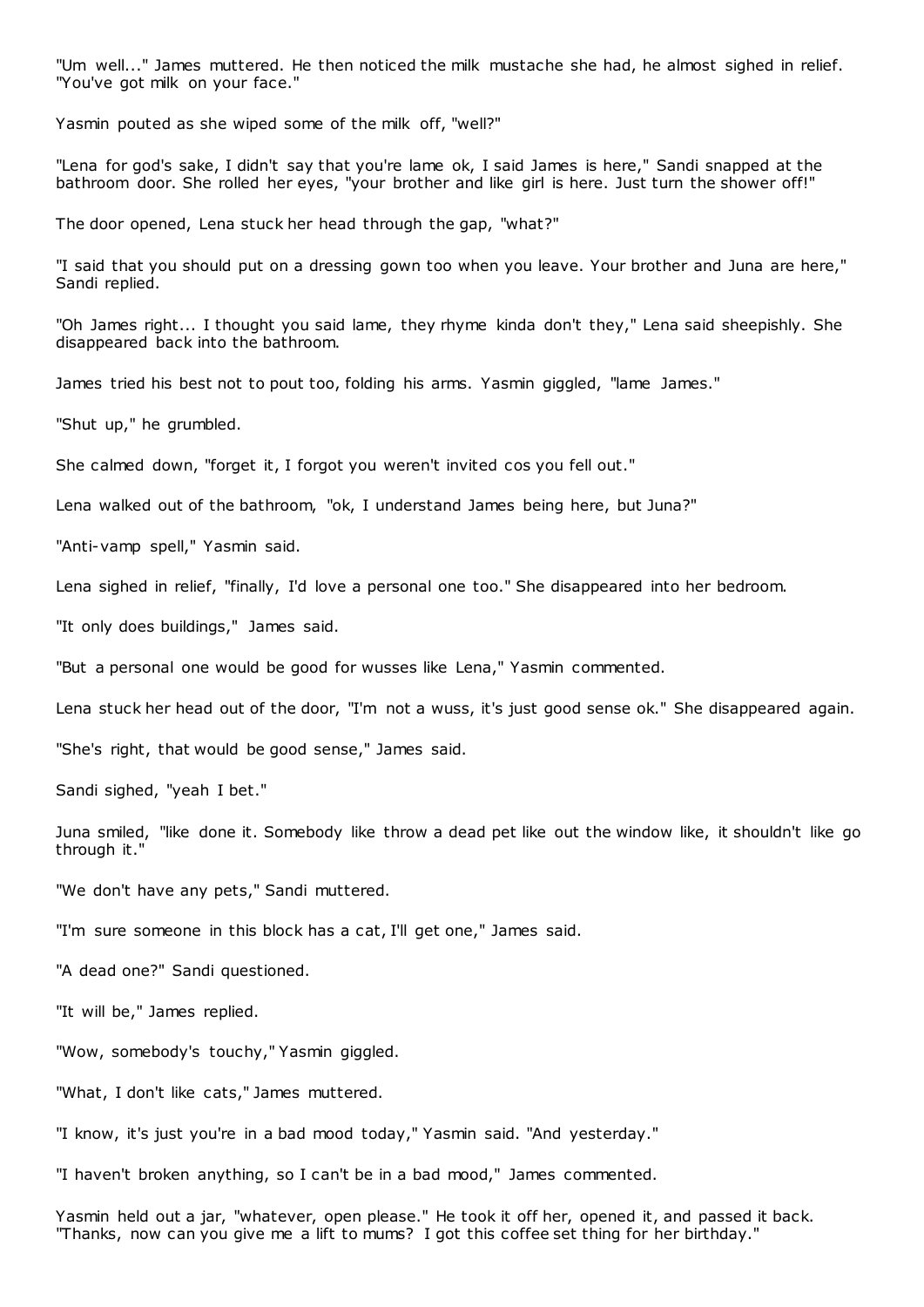James looked uncomfortable, "um, I'm going there but..."

"Oh yeah like that's where we're going like next, it's like a little late for it like though," Juna commented.

James glared in her direction, "shut up."

Juna giggled nervously, "like sorry, oops."

Yasmin stared at her, "what did she mean? I can give belated birthday presents, right?"

Juna laughed, "right, like you can't give like presents to the dead like." She then realised what she said, "like oops. Can I like have an anti-Slayer like shield?"

Yasmin turned around and stared at her, while James' glare got even stronger. "What, what are you talking about?" She turned back to James, "is this a joke?"

"Well, it looks like we'll have something dead to test the shield after all," Sandi said nervously.

"Nope, she dies, shield goes down," James muttered.

Yasmin stamped her foot, "somebody tell me what's going on!"

James sighed, "fine, but I was going to tell you later. Frenit decided to get revenge on me, and um, sent three vamps to murder her."

Yasmin stared blankly at him, "and?"

"And um, it was too late when I found her," James muttered.

"But... but, she didn't do anything," Yasmin stuttered.

"I know, but this is why the shields are getting set up now. Frenit may strike again and..." James said.

Lena stepped out of her room with a killer look on her face, "well it's a little late for that." She headed in their direction, she pulled a jacket off one chair, the force knocked it onto the ground.

"Wait, you heard?" James questioned, uncomfortably.

Lena stopped while she was passing him, she turned to him, "yes and when were you going to tell me? You had plenty of times."

"I'm sorry but I didn't want to hurt you guys," James muttered.

Despite the situation Lena laughed, "oh really, well if you had told me sooner then I would be less hurt and not angry at you." She continued towards the door, she slammed it open.

James turned around, "wait, where are you going?"

"Where do you think? I'm going to kill him!" Lena snapped back. She stormed off.

Yasmin pouted, "is she evil?"

"No, just pissed, like I was," James muttered in response.

Juna laughed nervously as she walked slowly towards the door, "ok, like I'm so glad that's like all out in the like open and like there's no like pressure. I say like we should get to like Indiana, don't you like?"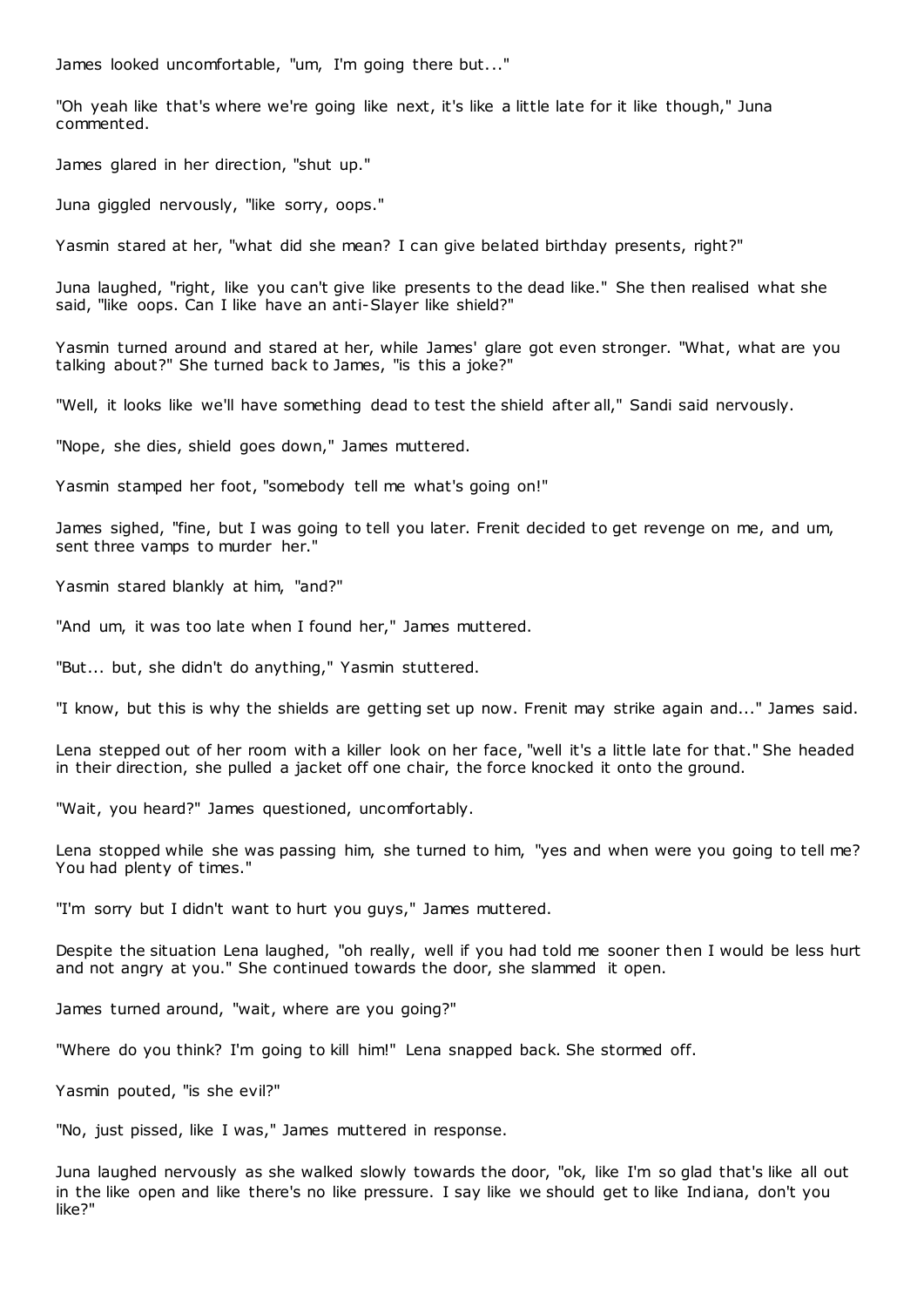"Oh, one thing Juna," James said.

She bit her lip nervously, "like I'm not like Juna... bye." She ran for the door, but he easily grabbed her by the arm. He gave her a gentle slap across the head. Then he dragged her out of the flat.

"Don't kill her, we need her!" Sandi called after them. She closed the door with a sigh, "you know what makes things better?"

"Killing?" Yasmin suggested.

"No, cakes and icecream," Sandi stuttered. She headed for the fridge.

#### **06:15 Eastern / 11:15 GMT**

#### **Indiana:**

Phoebe headed towards the front door muttering to herself, "if that's another Security officer, I'm going to slap them." She opened the door, "oh, you're Security but that doesn't count does it?"

"Um, count to what?" James asked.

"Never mind," Phoebe sighed.

"I know you probably already hate me, or will even more for not doing this sooner, but I have brought Juna," James said.

Juna waved nervously, "please like tell me she like knows already?"

James rolled his eyes, "yes she does."

Phoebe frowned, "actually I'd love you if you take her back to the toy shop you got her from."

"Like hey, like that's mean," Juna pouted.

"She's a witch Phoebe, and she can put an anti-vampire spell around the house," James said.

Phoebe stared at him, "yeah you're right, I should hate you for not doing this sooner."

"You're like not doing very like well today, are you like?" Juna asked innocently.

James tried to ignore her, "look I'm sorry I didn't, I thought the vampires were just interested in my kids. I didn't know they'd change their plans."

Phoebe sighed, "please stop that, it's ok. I can't ever hate my own flesh and blood. I just said I should."

"Right well I've already got Lena, Yasmin and Chakotay angry at me..." James muttered. "Where would you call the centre of the house?"

Phoebe looked confused, "the living room I think, why?"

"Like I need to be there for the like spell," Juna replied. She pushed passed.

"Ookay, she's nice," Phoebe sarcastically said.

"Yeah well, I don't want to risk Lilly as the vamps may know about her, and Jessie shouldn't do anymore of these spells," James said.

"I don't get it," Phoebe muttered.

"If Juna is murdered then your shield would go down," James said.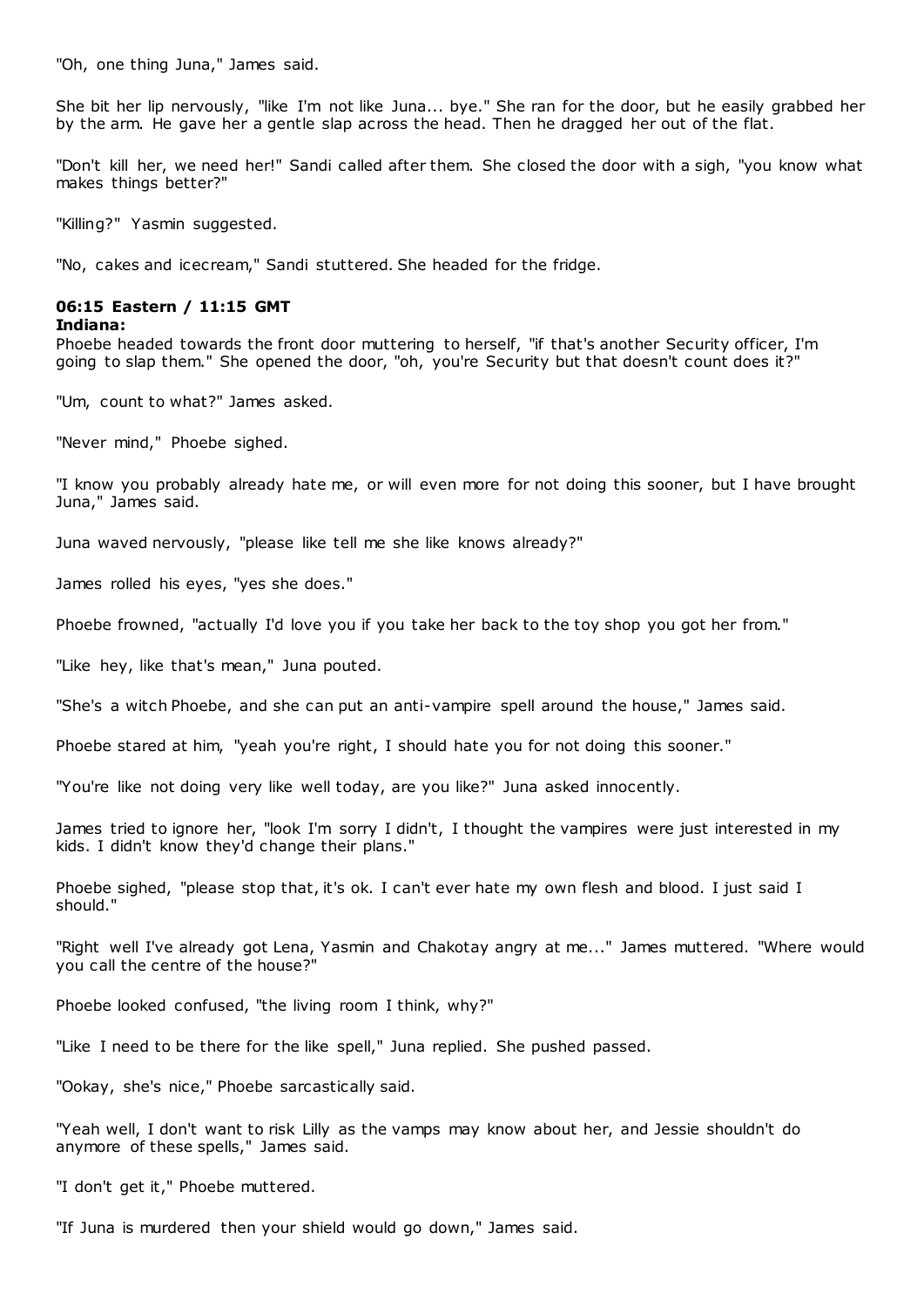Phoebe nodded her head, "right, but she's really annoying. Do you hate us?"

"She doesn't have to live with you," James said.

Phoebe cleared her throat, "ahem, James... she's so annoying a normally gentle person will end up killing her."

"I see your point, but she's the best candidate," James said.

Gretchen appeared at the doorway, "what on earth is that woman doing on my table?" She glanced at the door, her face stiffened, "you? You have some nerve coming here."

"Oh, that's four," James muttered to himself.

Phoebe looked uneasy, "mum, stop it... it's not his fault."

"Yes it is. Everything was fine until I found out about him, and probably was even better before he was even around," Gretchen snapped.

"Ok, that's a bit harsh," James muttered, looking slightly hurt.

"Good, I hope one day you'll know how it feels to have your heart ripped out and cut to shreds, like what happened to us yesterday," Gretchen said.

"Mum, stop it," Phoebe stuttered.

"Ok I do know, I know that feeling all too well," James grumbled.

"Oh really, shame... you'll not get any sympathy here so move along," Gretchen muttered.

"But I'm not here to..." James said.

"You heard me, get out of here you little leech!" Gretchen screamed at him, she slammed the door in his face. Moments later the door opened again, Juna was pushed out and she crashed into James.

"You're like welcome," she pouted.

James sighed, "ok, let's go." He headed away, leaving Juna behind. A few moments later she caught on and followed him.

## **12:30 Eastern / 17:30 GMT**

#### **New Manchester:**

Wesley and Kevin had now joined Sandi in her flat, they had all gathered around the dining table.

"That's really awful. I take it they didn't take it well," Kevin said.

Sandi sighed, "Yasmin was trying to pretend that she was ok, but you can tell she's really upset. Lena well she snapped at James and went to find Frenit."

"Well I hope she gets him," Kevin said.

Wesley sighed, "that's not likely. Frenit is almost as old as the Masters, he has killed a lot of Slayers. Lena is too angry to think straight, she'll concentrate on power, not strategy and every one of those Slayers made the same mistake."

"He's that powerful?" Kevin questioned.

"It would take one powerful Slayer to hurt him, let alone kill him with power alone. You won't survive if you don't think or plan your attack," Wesley replied.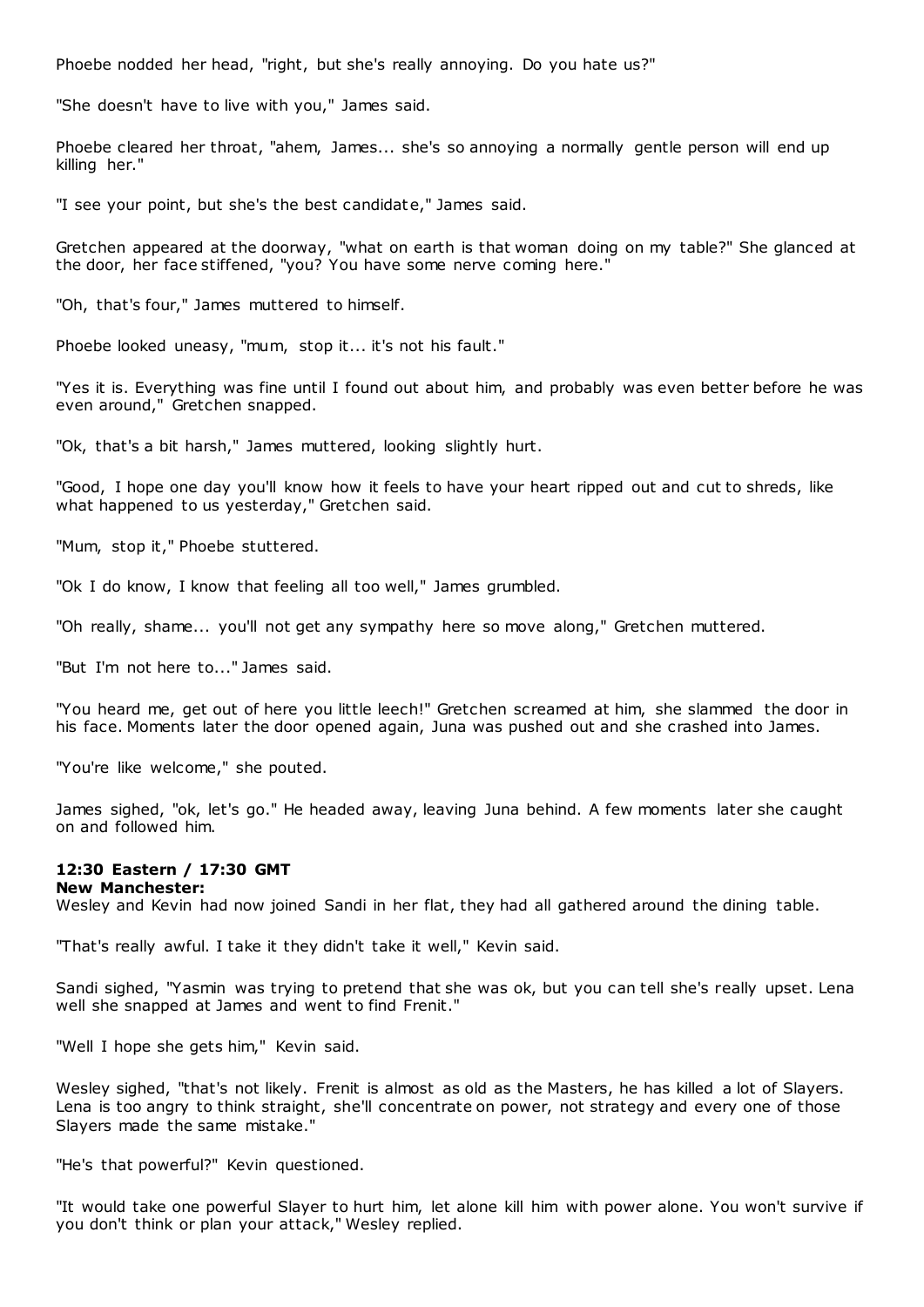Sandi frowned, "but Lena's tough, she can handle it right?"

"No I have no doubt that she'll do well, but in her current state I doubt she'll want to back down when she has to," Wesley said.

"So what do we do, find her?" Kevin asked.

"I somehow doubt that she will even find him. They keep moving hideouts don't they?" Wesley replied.

"Yes but the best time to find a vampire is during the day. Every Slayer knows that," Sandi said, with a raised eyebrow. "They can't escape and they will stay in the same place."

"Well I have a plan," Kevin smugly said.

Sandi and Wesley stared at him looking shocked. "You? Ok let's hear it," Wesley said.

"I'll ignore that," Kevin grumbled. "That thing those vamps were trying to steal from the museum, they said that it would hurt them."

"Yeah it will if we throw it at them," Sandi commented.

Kevin pulled a face at her, "very funny."

Sandi smirked, "I know, what's the plan?"

"Well I say we find out how it hurts them and do it," Kevin replied.

"I doubt the museum would just let us borrow it," Sandi said.

"Not a problem," Kevin smugly said. He pulled a small stone object out from under the table. "Look what I borrowed."

"Kevin, you can't just steal it from the museum!" Sandi snapped.

"Oh that's funny cos I think I already did," Kevin said.

Sandi sighed, "you're taking that back."

"No, this could save lives," Kevin muttered.

"Or it could be just a bit of rock," Sandi grumbled.

Wesley tried to snatch it off Kevin, but he kept a tight hold on it. "May I please?" he asked politely.

Kevin stared at him, "better." He handed it to him.

"We could research it. It could prove to be of some use," Wesley said.

The door slammed open, this time it fell off the hinges and fell down near the table. Lena stormed in looking a bit battered, she stared angrily at the others who were staring at her. "What, it's not my fault the door is so crummy." She headed straight for her bedroom.

"No I agree, how many times has it broke?" Sandi asked.

Lena slammed the bedroom door behind her, that fell to the ground too. All that could be heard were a few swear words as it was pulled back up.

"Ouch, that's not good," Kevin said quietly.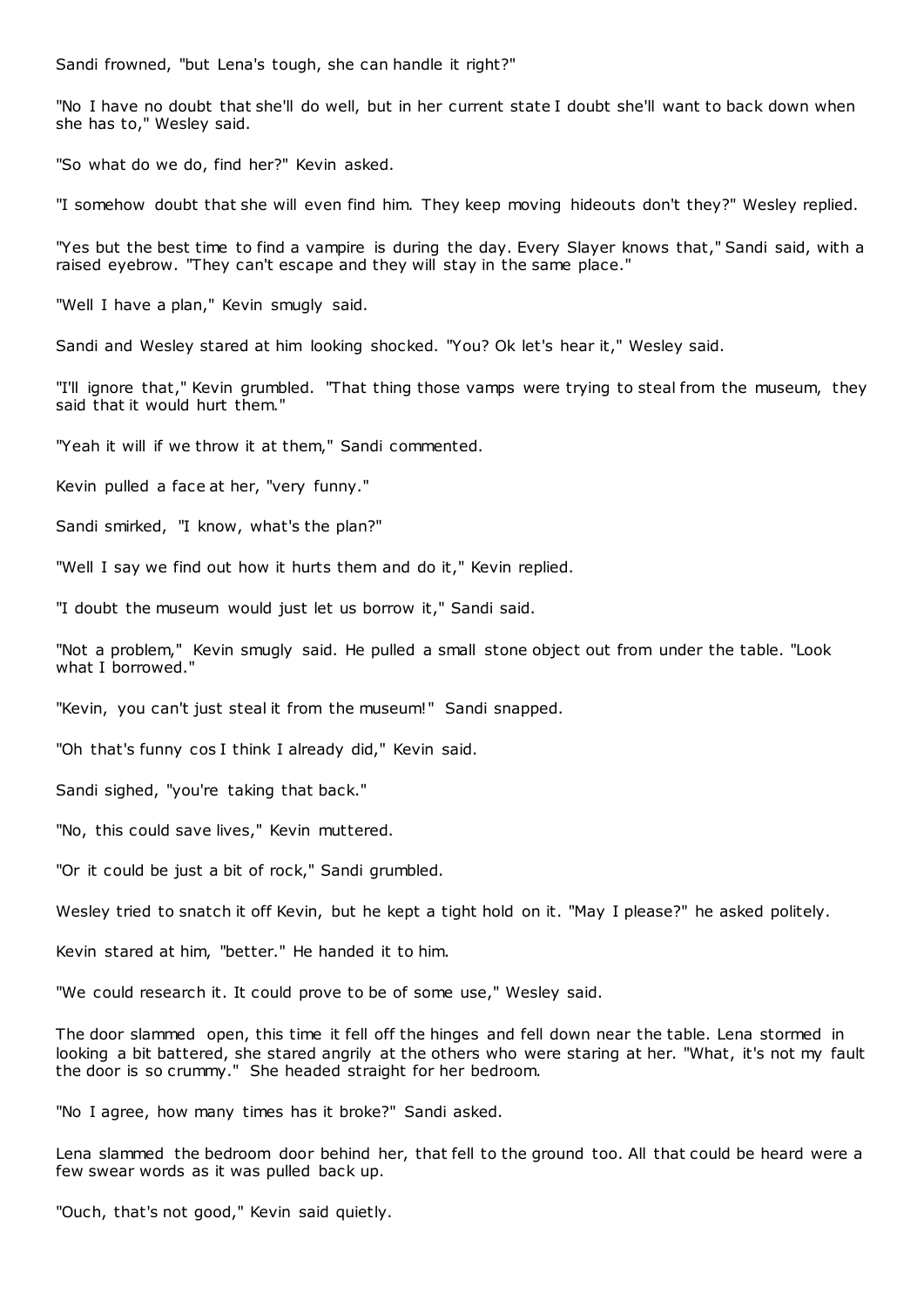"I think we should get some help," Sandi said as she climbed to her feet.

## **13:05 Eastern / 18:05 GMT**

Daniel walked in eyeing the door on the floor, "ok, another vampire attack?"

"Not exactly," Sandi replied as she walked over to him.

Daniel eyed Kevin and Wesley who were almost buried in books and a few computers. "Oh god, I'm not really good at the books and stuff."

"No we know you don't like them," Sandi said. She glanced towards Lena's bedroom. "Lena needs you."

"Why, what happened?" Daniel asked.

"Some vampires murdered her mother," Sandi replied quietly.

Daniel's eyes widened, "what, really?"

"Yeah, that's obviously why your day out was cancelled," Sandi said.

"But it was her birthday that's... ok that's just sick," Daniel muttered, looking uncomfortable.

"There's not a good enough word to describe it," Sandi muttered. "She's in a really bad mood, I thought you could calm her down."

"Ok I'll try but I'm not promising that I'll come out alive," Daniel said.

"Well we've tried from behind the door, all we got was some yelling and muttering. Well Kevin only got screamed at because he knocked on the door, which is broken so it fell over," Sandi said.

Kevin looked up innocently, "I forgot all right."

"Right so how do I get in without it falling over?" Daniel asked.

"You talk your way in, good luck," Sandi replied, patting him on the arm. She quickly sat down next to the others.

Daniel stared towards the door, "this is where my life ends." He headed towards it.

# **30 Years Ago - June 2350**

#### **Shield Row, England**

Kathryn was sitting on the sofa watching a program on the TV, resting a coffee cup on her chest.

"I didn't know Televisions were still around," she said, sipping at her coffee.

A one year old James walked over holding a bit of paper. He tugged gently on her trouser leg, "mum."

Kathryn glanced down, "what is it sweetheart?"

James handed her the paper, "I drew a picture of you."

"Aaaw, how sweet," Kathryn said, she brought the paper close to her. "Oh, you've even drew a big coffee jar. Very nice."

"Yeah but I'm so glad there is no jar that big," James said. He shuddered, "bloody scary."

"Honey, enough with the bloody ok," Kathryn sighed. She messed up his hair with her available hand, making him pout.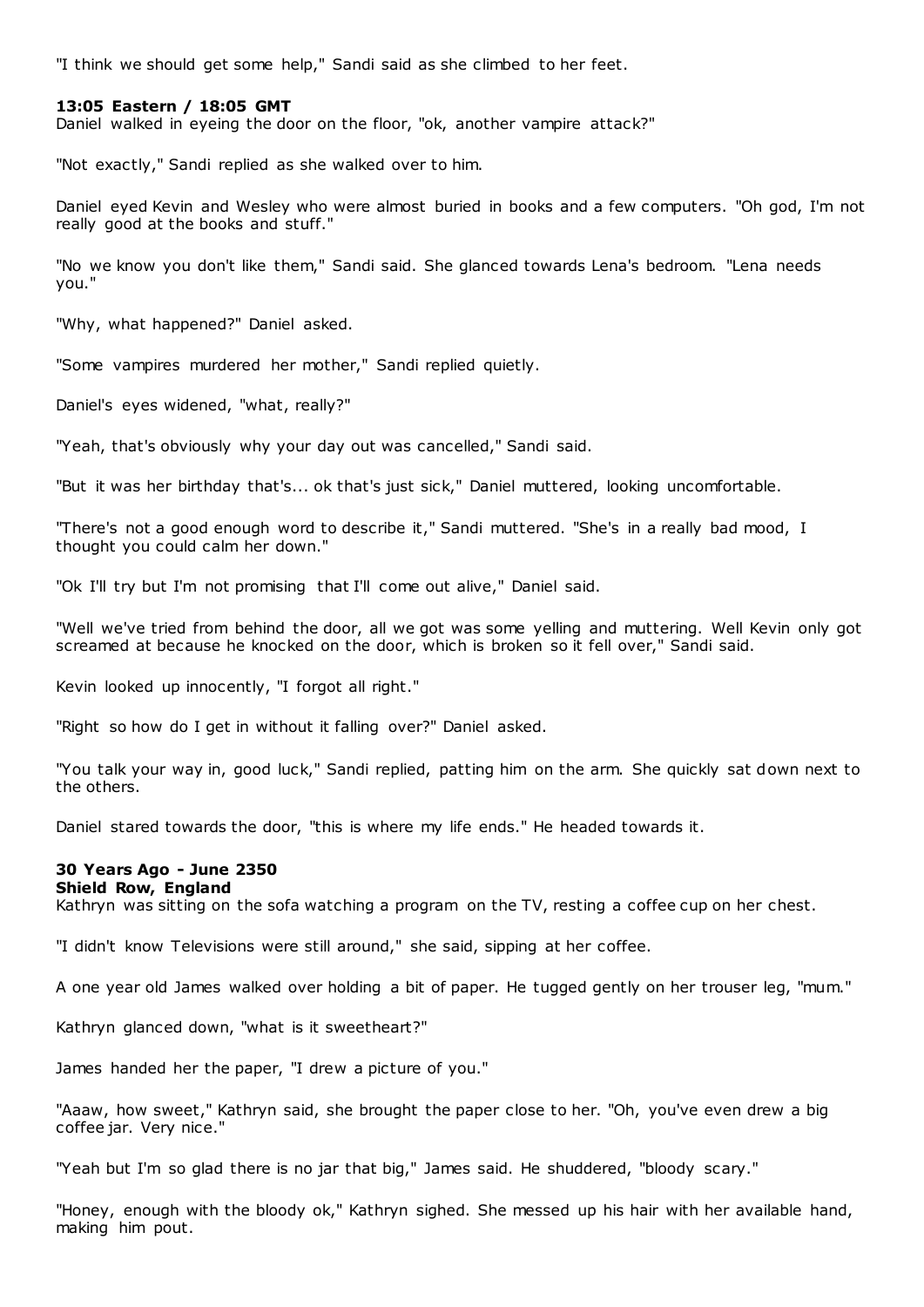Peter walked into the room, "damn I hate that Fluffy."

"Yeah me too. What did that hissing furball do now?" Kathryn asked. James looked up at Peter, he quickly climbed onto the sofa beside her.

"It knocked a few things off the bench, and Susy isn't around to clean it up," Peter replied.

Kathryn rolled her eyes as she gathered James up in her arms, she placed him onto her lap. "Let me guess, men don't clean things either."

"Well sometimes, but I thought you would considering one of the things were a coffee jar," Peter said, smiling sneakily.

Kathryn's eyes widened, "what? Is it ok?" She quickly put James back where he was before, and rushed for the kitchen.

"Works every time," Peter said. He walked up to the sofa, "so what useless thing are you doing now?" He snatched the paper from the sofa, he laughed as he looked at it. "That's cute, I like the way you drew the coffee jar bigger than her."

James looked up at him with fear in his eyes, "it's just, she's thinking it."

"Yeah I get that, don't care. Stop looking at me like that all the time," Peter snapped.

James looked away, "sorry." He climbed off the sofa, then headed for one of the doors.

Peter reached out and grabbed him by the arm, "where are you going? Don't you want to watch that crazy mum of yours eating coffee off the floor?"

James tried to pull away, "no."

"Stop being a baby," Peter grumbled. He gently slapped him across the back of the head, then roughly pulled him back towards him. "Come on, it's funny to watch it." James started to cry, making Peter groan, "for god's sake, why must you cry at every little thing!" He let go and stormed out of the room.

Kathryn came back in from the kitchen, "that damn cat, one jar wasted. I..." She spotted James nearby the sofa picking up the paper, still crying. "Oh sweetheart, what's wrong?" She rushed over to gather him up in her arms. She used one hand to wipe away some of the tears, "it's ok, I'm here." He smiled weakly as she brushed away a few strands of his hair. "Now, you tell mummy what's wrong."

## **Day Three**

#### **03:05 GMT Shield Row**

Jessie stood nearby the bedroom window, she pulled the curtains apart and peered out of it. She watched for a while, her eyes lit up slightly. She turned away from the window after closing the curtains again.

A little while later the door opened slowly, James quietly stepped inside without realising Jessie was watching him. He closed the door as quietly as he could, then turned back, he spotted Jessie after he did. "Jess, what are you doing up?"

"Waiting for you. I figured you'd be back sooner," Jessie replied.

"Sorry, didn't notice the time," James said quietly. He took off the jacket he had on, revealing a few cuts and bruises on his arms.

Jessie walked over to him, "what happened, did you find him?"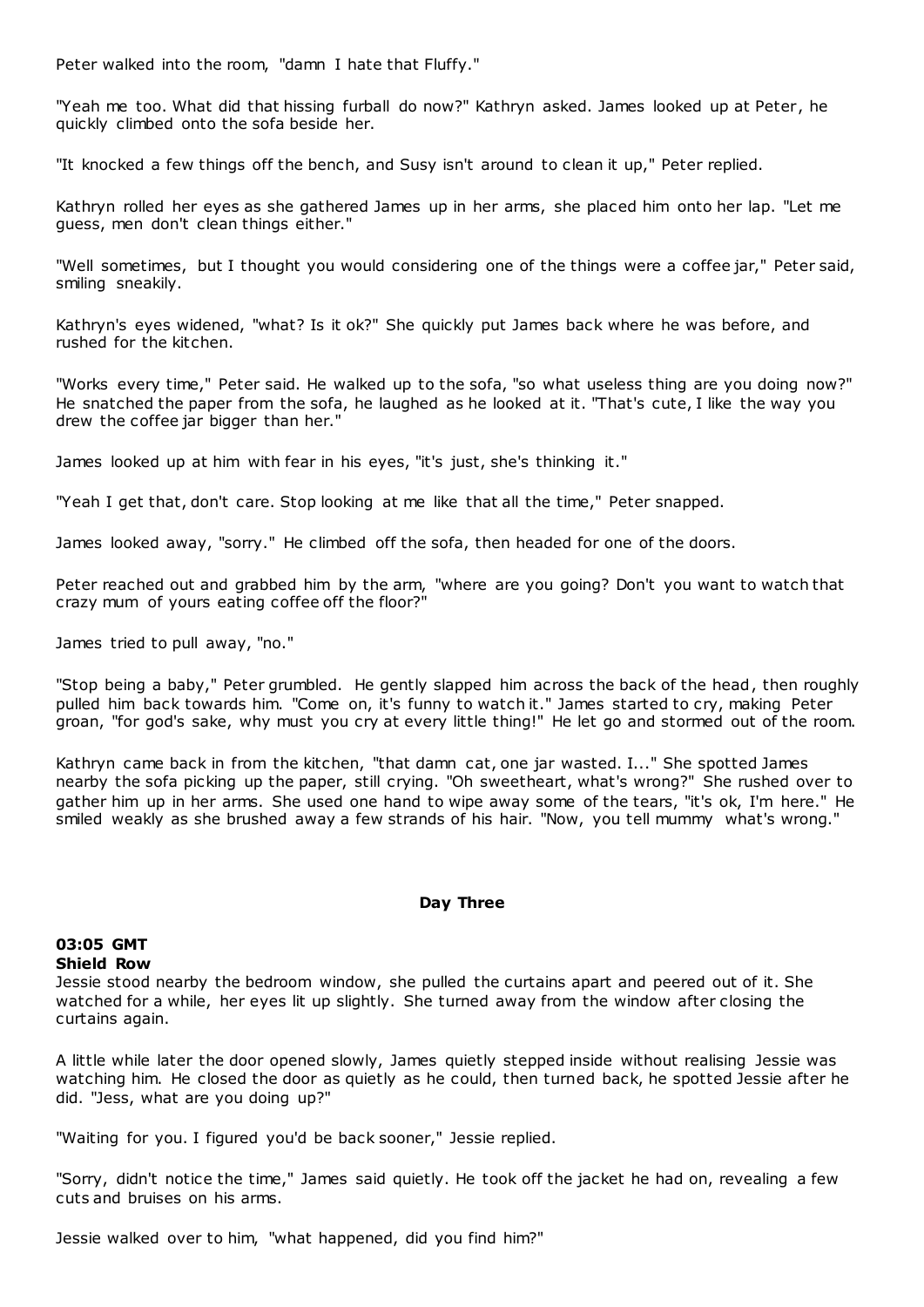"No, but I found a lot of vampires," James replied, turning to her.

Jessie sighed, "you should have called or something. After what's happened lately, I couldn't help but be worried sick."

"I'm sorry but I wanted to find Lena, but I couldn't. Things got a bit out of hand, I lost track of time," James stuttered, sitting on the bed. He covered his face with his hands, then looked back up at her. "Please, I don't want you to be mad at me too, I'm sorry."

Jessie sat down beside him, she took a hold of one of his hands. "I'm not mad, I was just worried."

"Good because this has already been a hard enough day, with people snapping at me and stuff. Not that I don't deserve it or anything," James muttered.

"I take it you're talking about Phoebe and Gretchen when you visited them," Jessie said.

"Phoebe was ok, so was Yasmin..." James said.

"Oh god, you told Lena and Yasmin?" Jessie questioned.

"No Juna decided to blurt it out, I had to tell Yasmin the rest as she was in the room. Lena overheard from her room," James replied.

"Oh, that's not good. Lena's mad at you then? Why?" Jessie asked.

"Because I didn't tell her earlier," James replied.

Jessie sighed, "right. She'll calm down eventually."

"I know but she went to find Frenit and she's never fought him before. I don't know if she found him or not," James said.

Jessie bit her lip nervously, "it's ok, Sandi left a message for you saying she was home. I thought she sent it so you could keep tabs on her, not because of this."

"Well at least she's home and behind that shield. As long as no one attacks Juna, they'll all be ok," James said. He glanced at her, "but I should have done this ages ago. That's obviously why everyone's mad at me."

"No, don't blame yourself. It's not your fault at all. No-one expects you to organise these kind of things," Jessie muttered.

"Well grandma thinks I do. Just because I married a witch, doesn't mean that I boss them all around I know, but it should have oc curred to me sooner," James said.

"I think it slipped everyone's mind," Jessie said. "Listen it's not your fault at all. If people want to use that excuse to blame you, they may as well blame themselves too."

"I should have killed Frenit years ago Jess. I had plenty of times to do that, but I never did," James muttered. "This is my fault."

Jessie shook her head, "I disagree. He is a strong vampire, you said he was harder to fight than the Masters. I think if you really had a chance to kill him, you would have."

"I can't help but feel responsible though," James said. "Will this always happen? I mean, if someone I love dies it always feels like it's my fault. Will it happen the next time, and the time after that?"

"I don't know. But you have to remember, not one person you love died because of you, unless you count your dad," Jessie said.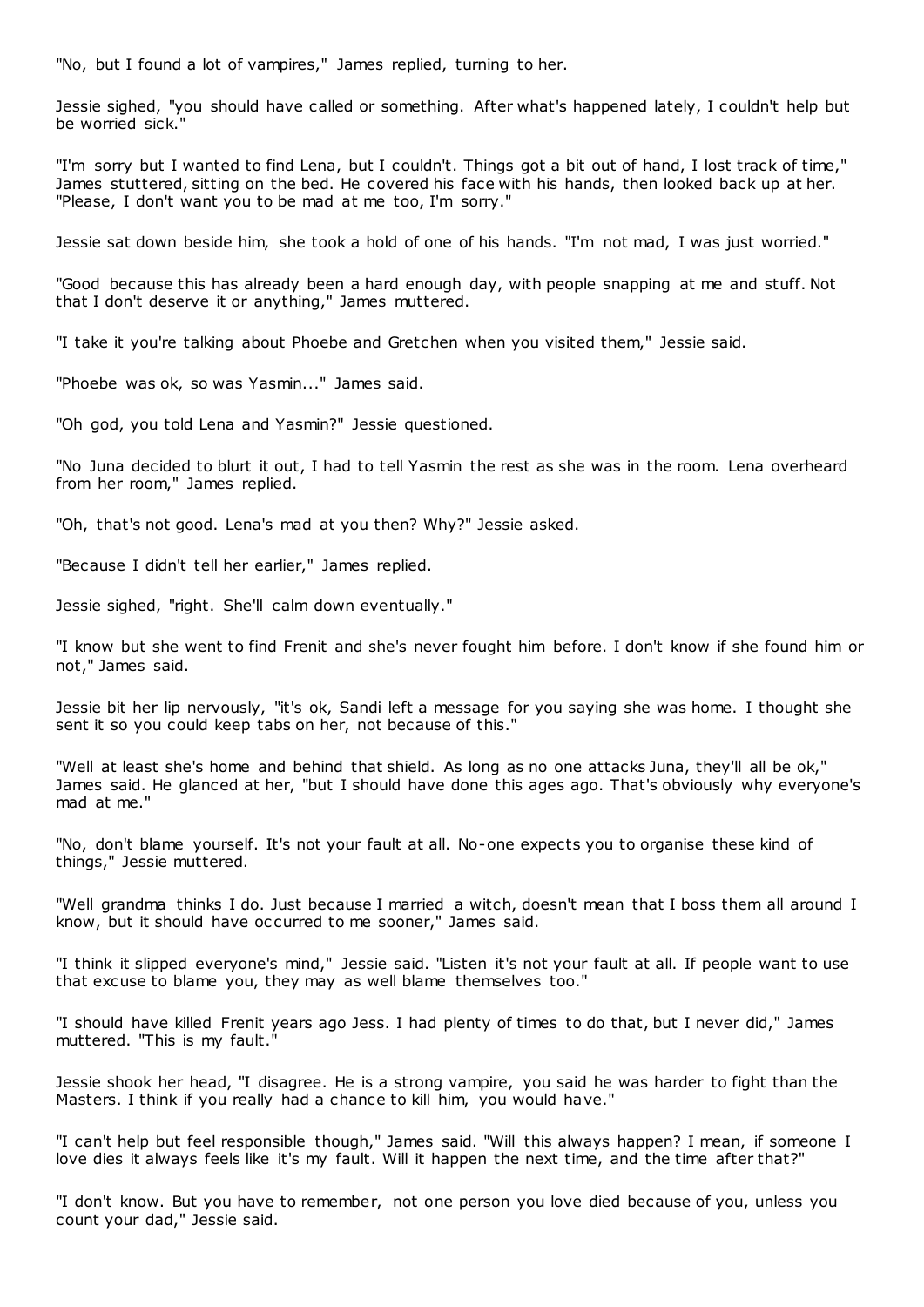James raised his eyebrow, "I suppose I do count him, that was definitely my fault."

Jessie smiled slightly, "technically it was Unu's for killing me, and his because he's an ass."

"No you can't take that one away from me, I did kill him in cold blood," James said.

Jessie smirked, she stroked the side of his face, "if you insist, but you were evil. I doubt you would have done that like you are now."

"What makes you so sure? I seem to be getting worse with each death," James questioned.

"No you're not, because of your training. You're not evil are you?" Jessie replied.

"I may as well be. Yeah I killed my father, and put my mother in a coma the last time. Don't get me started on Claire and Threepwood. But this time, you should have seen me when I killed those vampires. I didn't just kill them quickly like I did with my dad, I made sure they went through a lot of pain first," James muttered. "I'm sure I was more evil as myself before than I was when you died."

Jessie shook her head, "no you're not evil. They were vampires, already dead. If they were alive, you wouldn't have done the same thing."

"How can you be so sure? You didn't see it," James said.

"Because I know you. Evil people don't have a conscience, or at least very much of one. You have a bigger heart than anyone I know," Jessie said.

James shook his head, "yeah right."

"James you wouldn't have killed those vampires like that if you didn't," Jessie snapped, she quickly softened back up. "Your mother left you when you were two years old with a monster of a father. You had a hard life because of that. She then came back into your life, trying to be the mother again but without even telling you..."

"I'm over that Jess, why are you..." James butted in.

"Let me finish," Jessie said. "I can't keep count of how many times she was cruel to you when Lena came aboard. You used to hate her for intruding in your life and everything. Despite everyt hing she put you through, you let her into your life eventually like she did nothing to you. I must admit, I would never have given my real mother the same chance."

"That's because my mum tried to get into my life and yours didn't," James muttered.

"Yes but if she did, I wouldn't let her anywhere near me," Jessie said.

James shook his head again, "if I'm such a good person, then why do I feel like a monster?"

Jessie stared at him with wide eyes, "you don't really feel like that..."

"I do. Other evil Slayers, witches whatever, they only kill and torture people when they're actually evil. They're fine when they're not. But I'm worse when I'm not," James said.

"You're no monster, Frenit is the monster," Jessie said.

"Maybe I wasn't one, once upon a time. But right now, I'm turning into somebody different, and I don't like him at all," James mumbled.

Jessie shifted herself closer to him, "you'll always be the same man I fell in love with, so don't ever think that. You're just going through a rough time."

"Then I must be always going through a rough time," James said.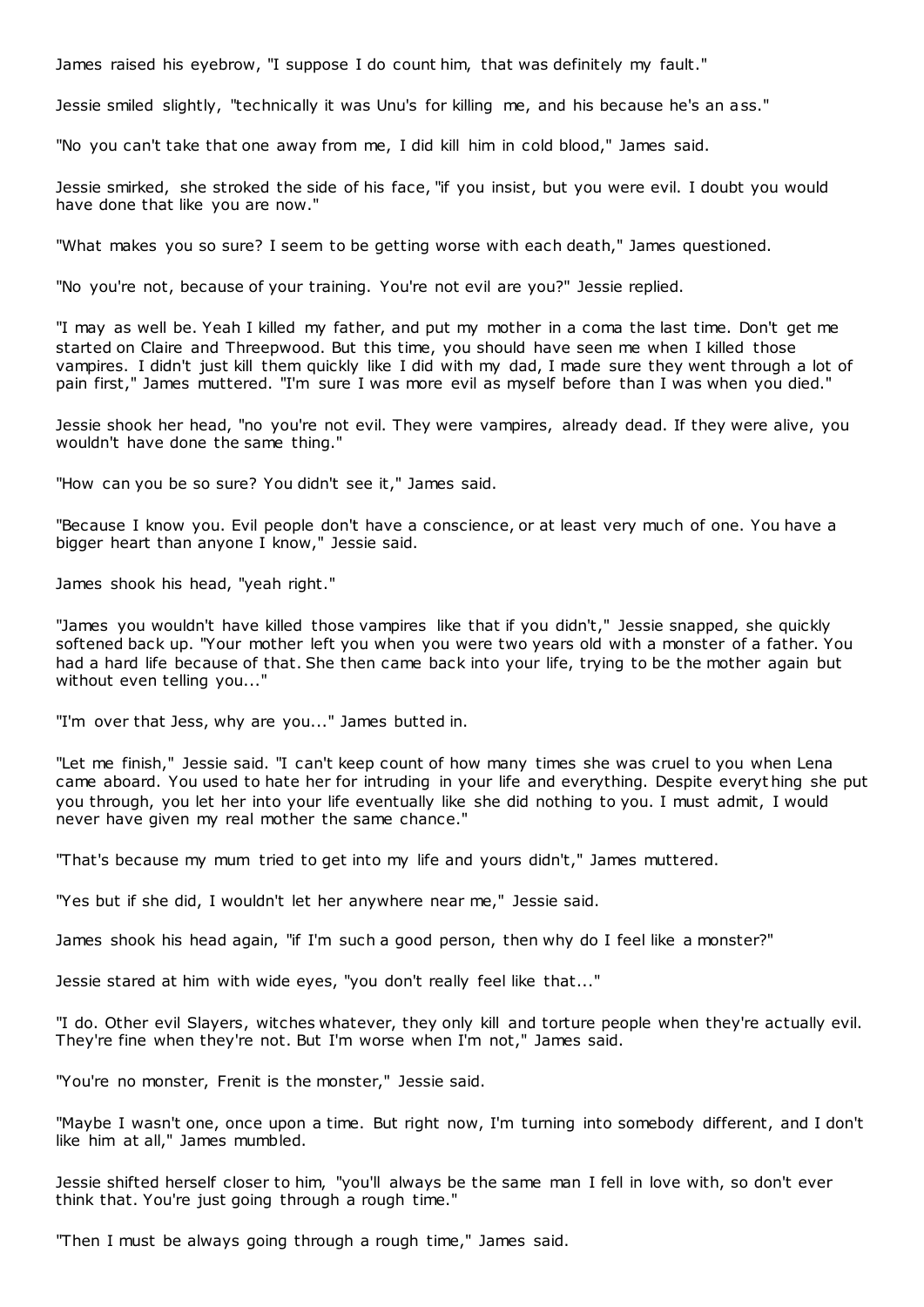"Look you're not a different person. Yes you've changed over the years, but not in a bad way and you're still James," Jessie said. Her hand moved to the back of his neck. "Would I still be here with you, if you were a monster? Me of all people come on, remember I am, was the man hater."

"I'm still changing aren't I? You don't want to be with the end result," James said.

"Yes I would, even if you did turn into one, but you won't. Don't you know me at all after all these years? Nothing can tear me away from you, hasn't the last ten years taught you anything?" Jessie said.

James smiled weakly, "you always know what to say, don't you? How do you do that?"

"Well I've had lots of practise," Jessie smiled sweetly.

## **Day Three - 04:20 GMT**

Duncan jumped and quickly sat up in his bed. He heard a scratching noise coming from the window. "Sasha... Sash, wake up."

He heard a groan come from the crib, "no, don't wanna."

"Do you hear that?" he asked, the scratching continued.

Sasha moved the cover off her as she sat up, "oh yeah, I did."

Duncan pulled himself out of the bed, he slowly headed towards the window. The scratching stopped just as he got to it.

"Shields up, can't be anything dead right?" Sasha stuttered.

"Can't be, no," Duncan replied. He pulled the curtains open. "Ookay, it must have been a cat or something."

"Daddy said they're nasty," Sasha muttered.

Duncan turned to her, "I doubt they can get through the window though."

Sasha's eyes widened, she pointed towards the window. "What?" He turned back around, "nothing there."

"There was, she moved," Sasha stuttered, shaking. She tried to get through the wooden bars on the crib.

"Are you sure you're not just half asleep," Duncan muttered, glancing back at her. He looked back, then he found himself face to face with a woman's face, pressed against the window. Startled he backed away from the window. "Oh god..."

"What is it?" Sasha stuttered.

Duncan backed into the crib with wide eyes. "I don't wanna know." He glanced back at her, "for crying out loud." He pulled off one of the bars, Sasha climbed out of it. She rushed to the door, while Duncan just stared at the bassinet nearby it.

Sasha opened up the door, then ran into the door opposite. "Mummy, daddy..." she cried, running towards the bed.

"Sasha, what's wrong?" Jessie asked as she sat up. James also sat up.

"There's something outside the window," Sasha replied.

James climbed out of the bed, "it better not be that damn cat again."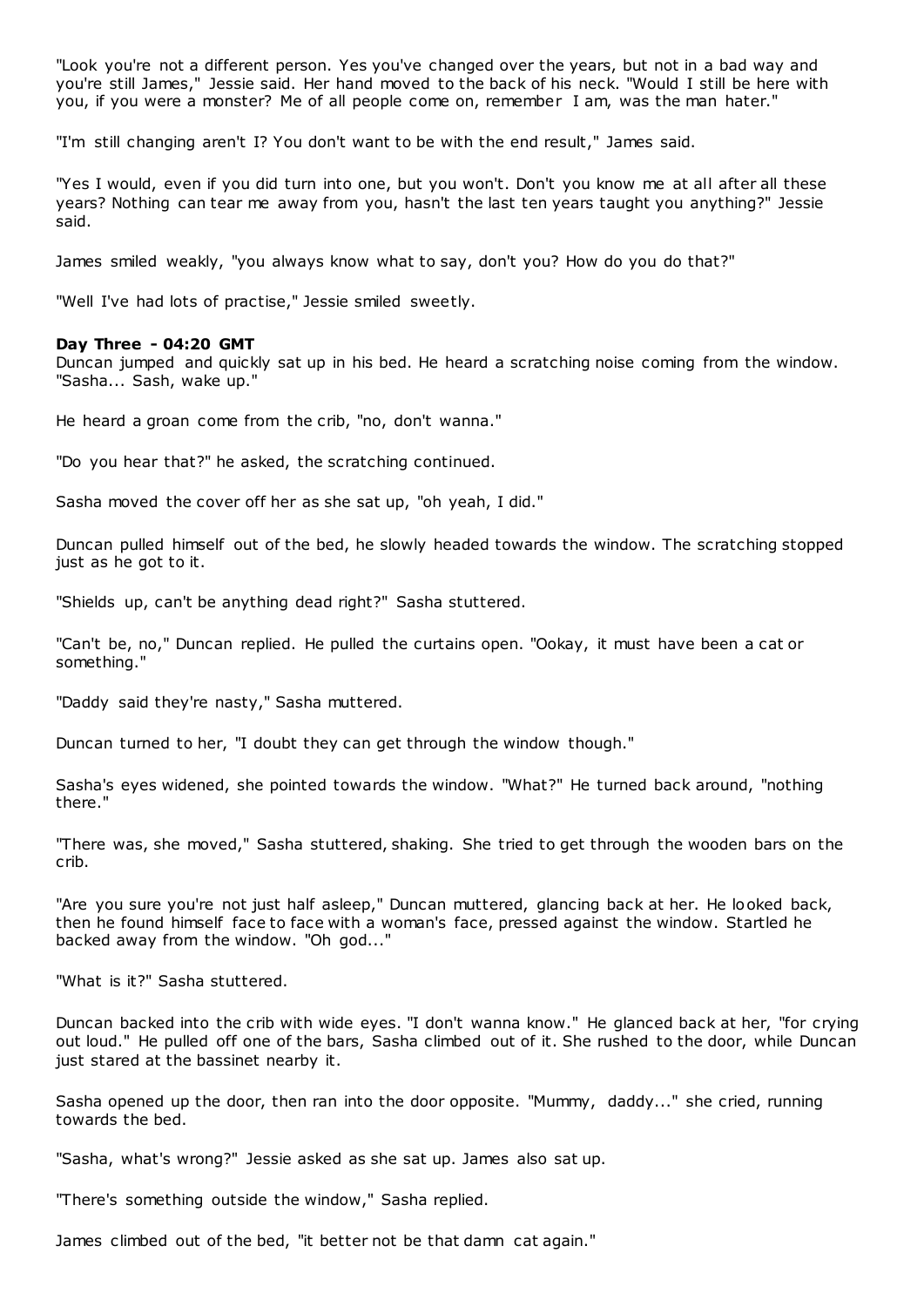"No it's a woman, very creepy," Sasha stuttered.

"Ok ok, wait outside, I'll get something," James muttered, kneeling down next to the bed.

"Ok," Sasha quietly said. She rushed back out but ran straight into Duncan, who was holding the baby.

"She's still there," he stuttered.

James and Jessie stepped out of the room, he handed her a knife. "Just in case, you take this."

"This is your favourite one right?" she asked, looking bewildered.

"Yeah," James said, turning to the kids. "Stay with your mum." He went into the other bedroom.

Jessie sighed as she walked over to the window. She looked through the gap in the curtains. "Oh crap."

"What, creepy woman?" Sasha questioned.

"No, it's ok... that shield is up," Jessie replied.

James stepped back out into the landing, "all right, here's the deal. There is a gang of vampires behind the shield, and a pale looking woman on the roof."

"Is she a vamp?" Duncan asked.

"It's not possible," James replied. "I'm going to go and get rid of them, just in case. Jess, you remember the plan we made before the shield?"

"You mean they hide, I guard the room one?" Jessie muttered.

"Yeah. The woman joined the gang so they must be working together. Also I'd prefer that you all hide during this," James said.

Jessie pulled a face, "I'm perfectly well enough to guard. I'm not the hiding type."

"Fine, the weapons I have are on our bed, so help yourself," James muttered, he rushed down the stairs.

"Ok, you heard him. Duncan you keep a hold of Sarah, both of you hide somewhere," Jessie sighed. She gently pushed them into the bedroom.

"But mum, the vamps can't get in," Duncan muttered.

"The other woman can," Jessie quietly said.

#### **Meanwhile, outside:**

"I'm telling you, that's what this is about," Frenit said to the group.

"Ok ok, we get the picture. There's nothing we can do yet so quit..." one vamp said, muttering slightly after catching Frenit's glare. "Sorry sir."

One other vamp looked behind him, "when is she going to get on with it?"

"Probably now," Frenit said, watching the front of the house. He watched as James walked through the front door. He walked through the bushes, he stopped at the fence. "Slayer, glad you made it."

"I live here, you stupid pile of crap," James muttered.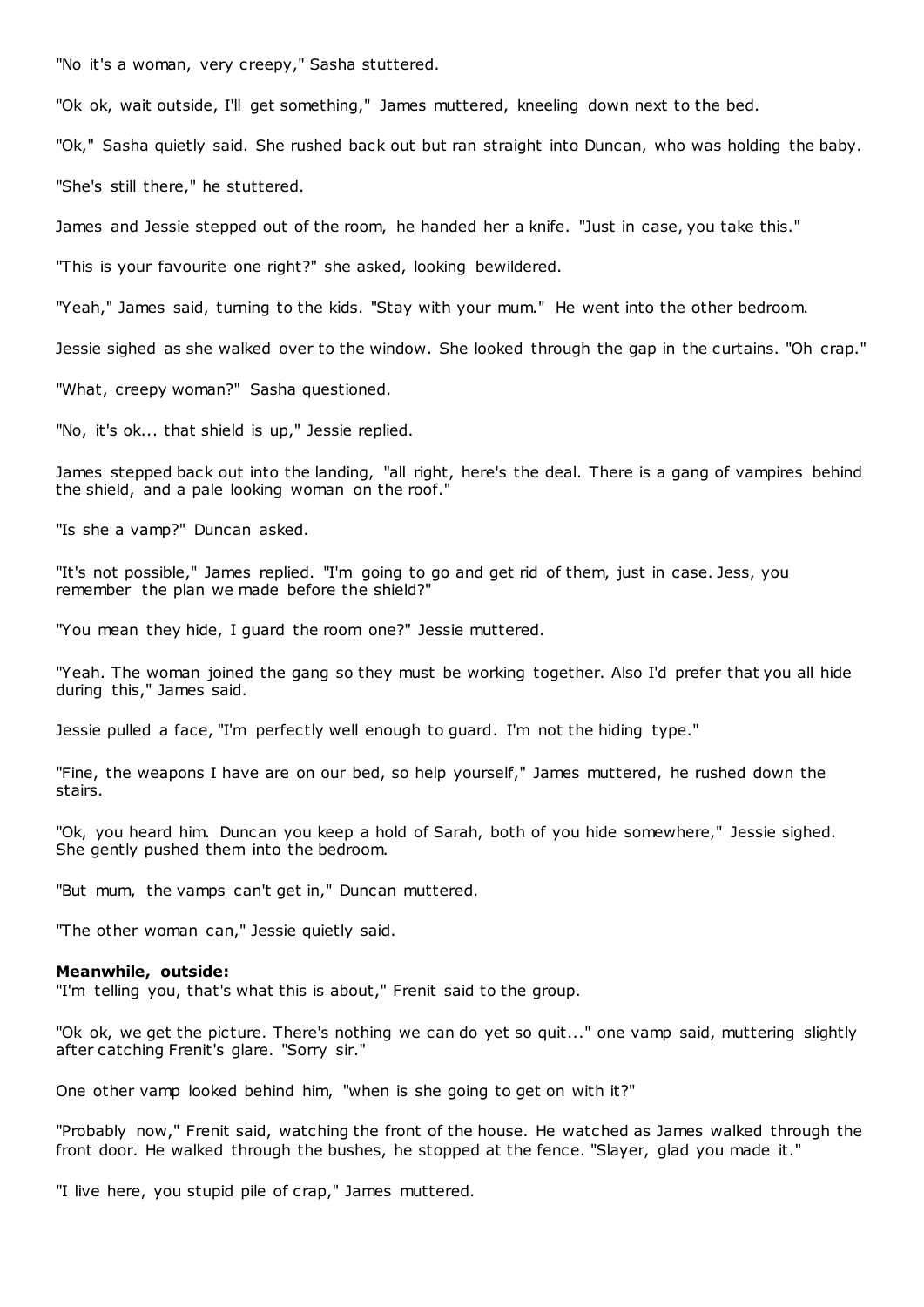Frenit pretended to look offended, "aaw ouch. What did I do to... oh right, I killed your mummy didn't I?"

"Ok," James pulled another knife out. "Tonight it ends."

"What does exactly?" Frenit frowned.

"The unbelievable cheesiness of you," James replied, he kicked the gate open, it went through a shield.

"Ok that one hurt," Frenit muttered, glancing back at his minions. "I'm cheesy?" They all nodded backing away. "Ok, this time you'll die and then you'll share your mothers grave."

#### **Meanwhile:**

Jessie took a deep breath, pacing the room nearby the door, fiddling with the knife. Drumming on the window made her jump, she turned to the window raising the knife. The drumming stopped, she backed away as a light scratching sound came from the window, followed by a loud bang.

A loud smash from the other room startled her. "What the..." She walked over to the door and slowly opened it far enough to look outside.

The woman stood up whilst pushing a ripped curtain off her. Jessie went through the door and closed it behind her. The woman turned to face her, "ok let's make this quick."

"If you insist," Jessie shrugged, raising the knife again. The woman kicked her below the knee, making her drop the knife, it skidded towards the window. She hit her right back. The woman stumbled back, Jessie went to hit her again, she grabbed her arm as she pulled it back. She pulled her closer and grabbed a hold of her neck. Jessie kicked her again but she didn't loosen her grip.

#### **Meanwhile:**

Frenit stumbled to the ground, he just laughed. "You haven't changed have you?"

"So I've been told," James muttered, kicking him hard.

Frenit tried to pull himself back up, but James kicked him back to the ground again. He laughed again, "you seem to have this obsession with me, don't you?"

"What do you mean?" James asked.

"Well every time you forget what you're supposed to do, and go for me. It's quite cute actually," Frenit laughed.

James' eyes widened as he glanced back at the house, he noticed the broken landing window. "No..." he stuttered, he kicked Frenit in the face and ran back towards the house.

#### **Meanwhile again:**

Jessie managed to push away the woman, she crashed into the wall where the window was. She walked over carefully as the woman pulled herself back up, holding something behind her back. The woman made the first move and leapt for her. Jessie got knocked to the ground nearby the stairs.

She started to pull herself back onto her feet, the woman put her arm around her neck and helped her back onto her feet. Jessie struggled to get out of it but couldn't. The woman raised the knife Jessie had before, she plunged it into her chest. She smiled deviously while looking down at the bottom of the stairs, where James was.

"Hey, catch," she sneered before pushing Jessie down the stairs. He managed to catch her half way down, he carried her down to the bottom. The woman laughed, "say goodbye to your children too Slayer." She blew him a kiss, and continued to laugh.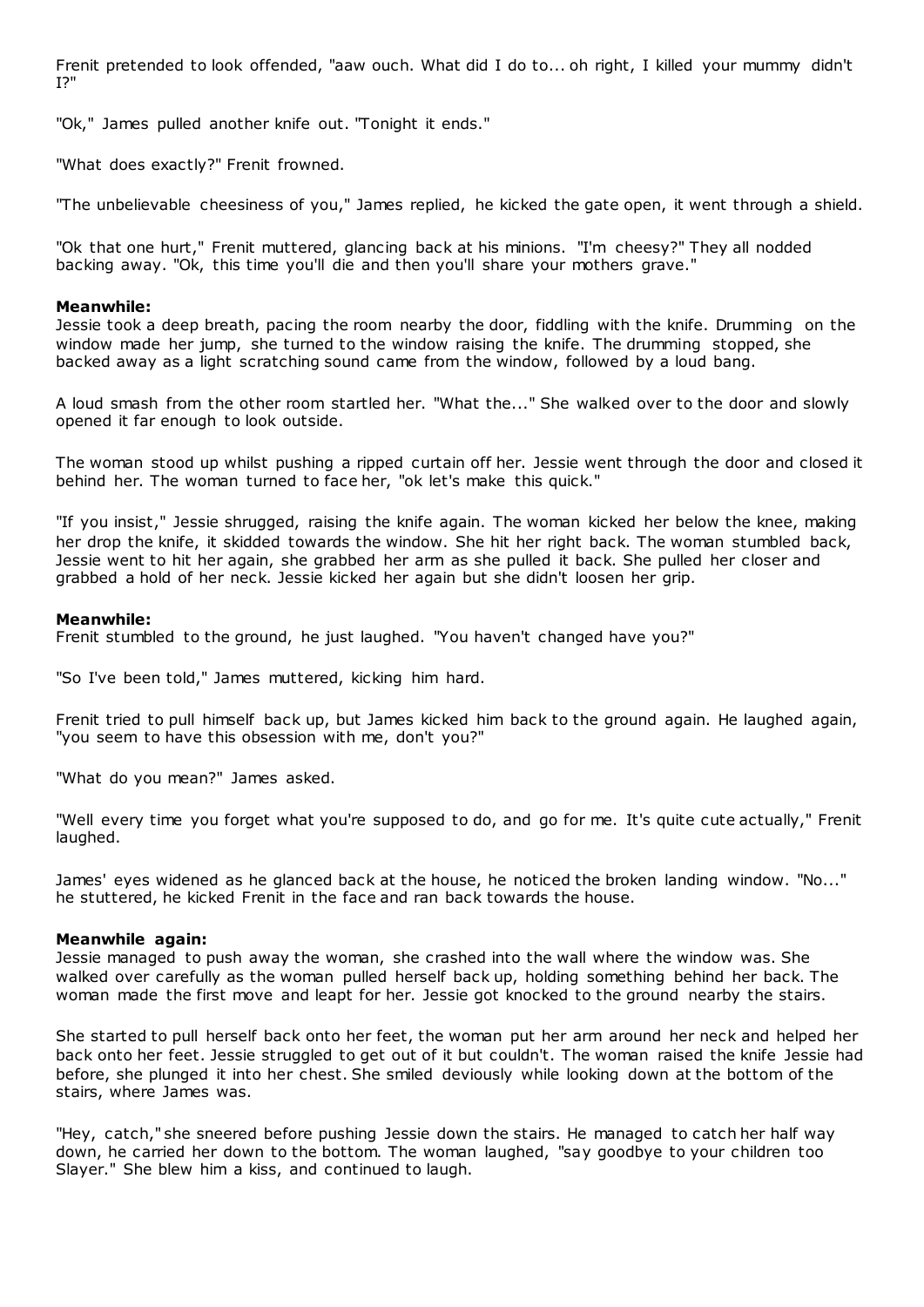#### **Meanwhile again:**

Frenit was still lying on the ground while two vampires talked nearby. "Do you think Frenit sent the Slayer in too late, the witch may not have had enough time to kill his witch."

"Which witch is which?" the other vampire asked.

"His witch obviously means the Slayers witch, the other witch is ours you idiot," the first one groaned.

Frenit looked up at them, "would you two just test it and go through?"

"Nah, I think you sent him in too early," vampire 2 said.

"And I think you shouldn't have at all. He's really going to kill us for this," vampire 1 said.

"So what, just do as your told!" Frenit snapped, he tried again to get up, the pain brought him back down.

"Woah... and the Slayer isn't even evil yet. I'm really scared now," vampire 2 said.

"Don't be a wuss. How bad can it be?" vampire 1 rolled his eyes.

They both heard a scream come from the house. The woman had been thrown through the window, she landed right on the fence and turned to dust.

"Very bad," vampire 1 stuttered. "That was a good shot."

"Try the shield," a more braver vampire said.

#### **Meanwhile again, again:**

James put down one of the computers next to him, while trying to cradle Jessie's head with his spare hand. A woman appeared on the screen, "what's the emergency."

"My wife's been stabbed in the chest, get someone here now," James stuttered.

"Ok, is she breathing?" the woman asked.

"Yes just do it!" James snapped.

"Ok ok, calm down. I've got help coming now. Try and put pressure on the wound, keep her head upright," the woman said. "It'll be five or so minutes." She disappeared off the screen.

James quickly put his other hand on the wound. "Oh my god, Jess I'm so sorry..."

Jessie looked like she couldn't breathe very well, "James... it's ok."

"No, I can't believe I let this happen again," James stuttered.

"At least this time..." Jessie said. "This time I get to..."

"Jess, if you're having trouble breathing, you shouldn't talk, it makes it worse," James said.

Jessie weakly took a hold of the hand that was on the wound, "I have to. It's really bad..."

"No it's not, you're going to be fine," James stuttered.

"I'm sorry... don't want to hurt you, again," Jessie said in between breaths. "Tell the kids, that I love them."

"No... you can tell them yourself," James said, tears forming in his eyes.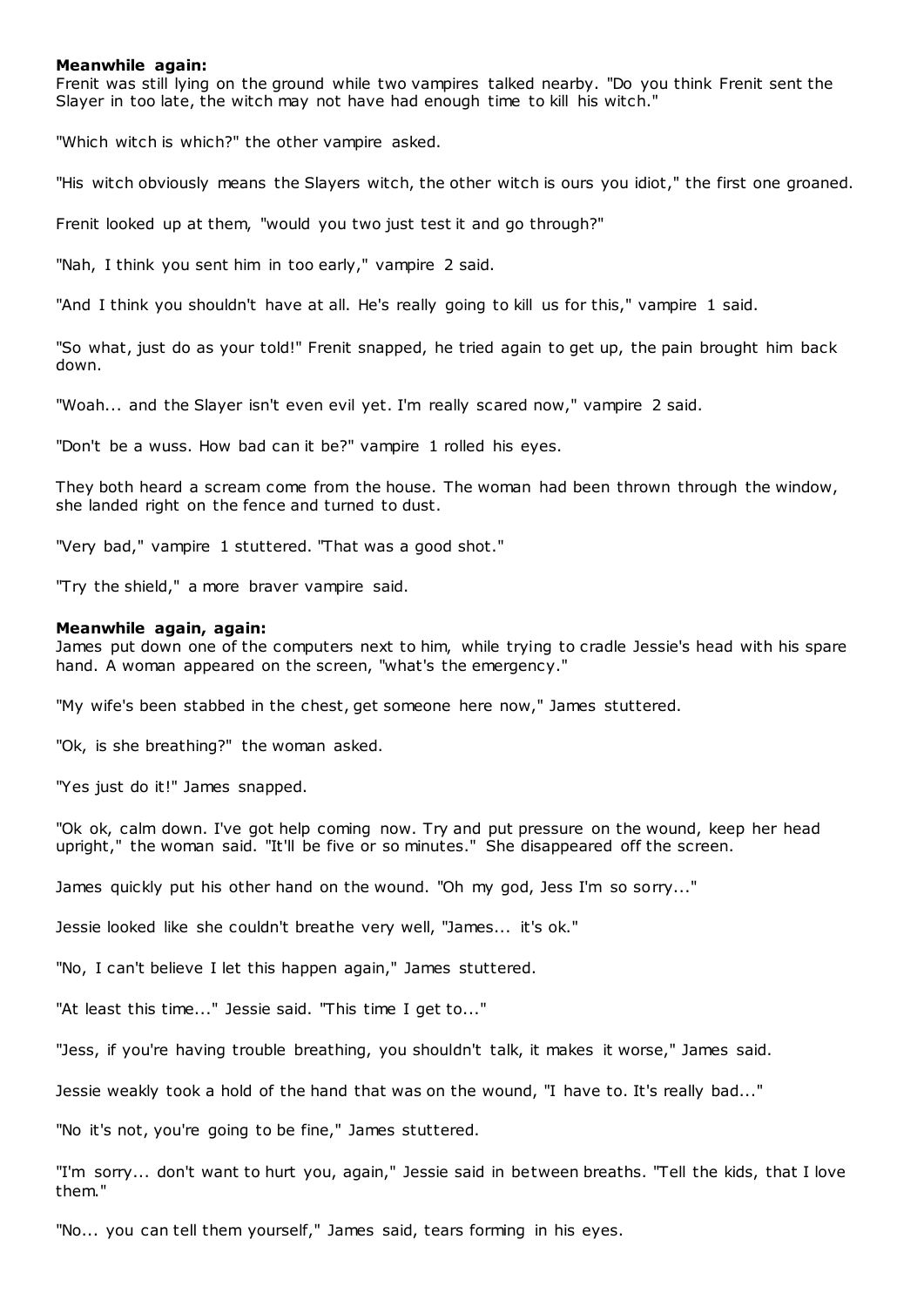"I'm sorry," Jessie said quietly. She closed her eyes tightly. "I will always, love you..." she whispered. She then fell limp in his arms.

His eyes widened, "no... no come back, Jess?" He shook her lightly, "Jess, please don't do this to me again. Come back, no." He brought her closer to him, and started crying into her shoulder, "no, Jess... don't, I love you."

"Aaaw, that's so pathetic," vampire 3 sneered from the doorway.

"What are you doing?" vampire 2 stuttered.

"Yeah," vampire 1 grumbled.

"Oh come on, what's he going to do, use us as a hanky?" vampire 3 asked.

"Um," vampire 1 stuttered.

James gently placed Jessie onto the ground, he got onto his feet. A strange rumbling noise could be heard from upstairs, this made all the vampires a little nervous.

"What's that?" vampire 1 asked.

"A spaceship?" vampire 2 shrugged.

"Uh," vampire 4 pointed at the stairway. A lot of weapons like axes and knives were flying down the stairs on their own, heading James' way. At the last second they stopped right in front of him. He slowly turned around now with red in his eyes.

"Uhoh," vampire 1 said.

Vampire 2 slapped vampire 3, "look what you did!"

The weapons floated around James so they were in front of him, they then suddenly flew forward in full force and hit every vampire in the right place. They all turned to dust seconds later. The weapons all collapsed onto the floor afterwards.

Frenit walked in, "ok boys, let's get..." He looked around, "where is everyone?"

James stepped forward. He wiped some dust off the chair nearby, "what do you think?"

Frenit looked around again, "oh, I'm impressed. Telekinesis is very advanced, good. Now is that going to happen to me?"

"No. I want to hurt you," James replied.

Frenit laughed, "oh really. Well you have become a very challenging opponent, I'd be lying if I said you weren't. Now let's see if you're a match for me now."

James closed the gap between them, more or less. "Ok," he said with a shrug. He swung a fist at him, he fell hard onto the floor. Blood started pouring down his face. "Am I, or aren't I?"

Frenit smirked as he wiped away some of the blood, "this is more like it. I can stop holding back." He jumped back onto his feet. He then attacked him, but James didn't seem hurt by any of his attempts. He grabbed a hold of him by the throat, and pushed him right into the wall.

"What's wrong Frenit, are you getting on in your old age?" James said.

Frenit struggled to get free but failed, "you can talk, you should have been dead and buried eight years ago."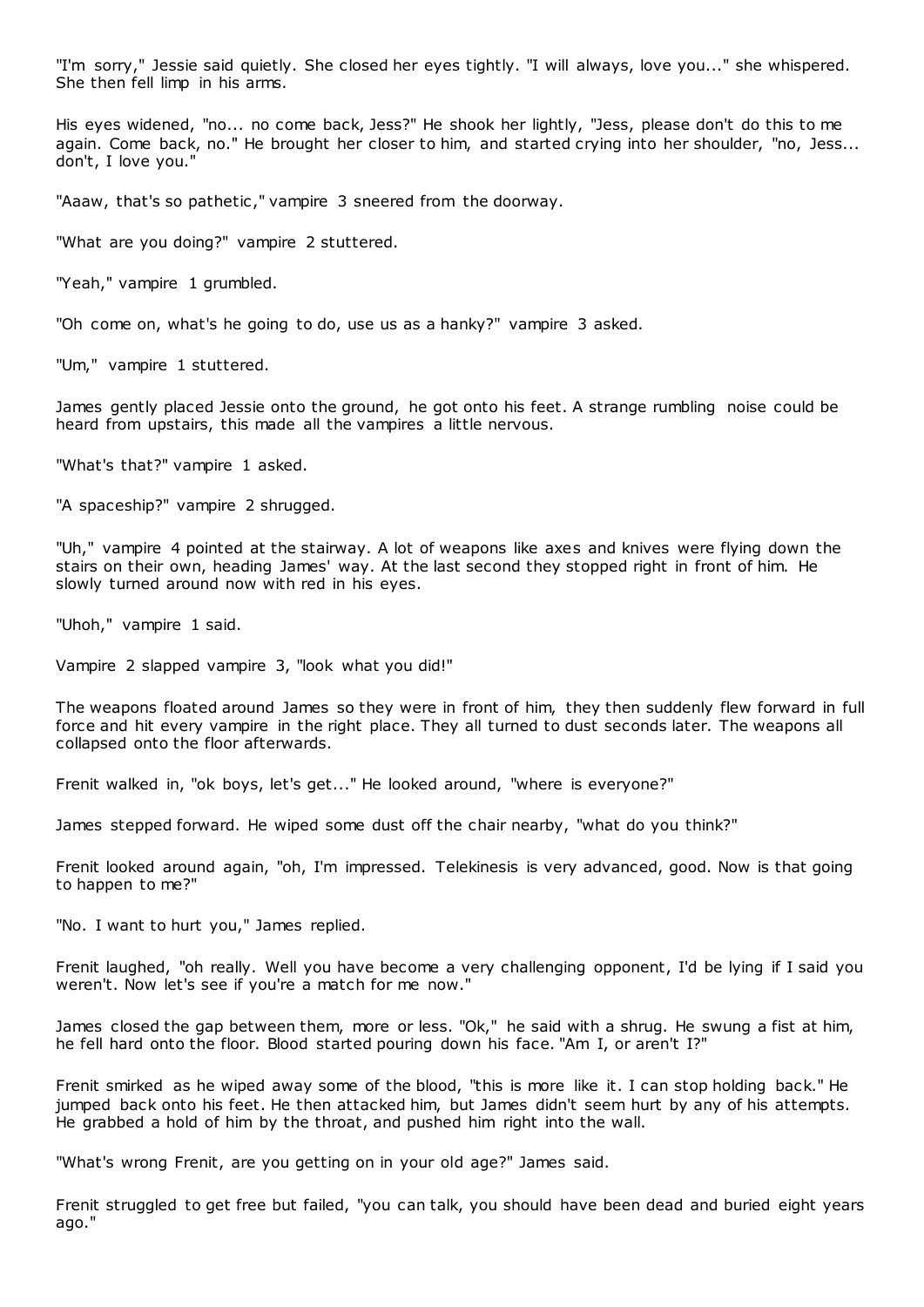"Yeah, I've heard it all before," James muttered. "You know, I'm getting bored of this." He pulled him away from the wall, and backed away himself. He then literally threw Frenit back towards the wall.

Frenit groaned as he pulled himself up a little, "woah, I feel like I've just went through a brick wall." He looked back and saw he was now outside, and there was a gaping hole in the wall. "Oh I have."

The front door burst open, several medical officers ran in to the room. James turned to them, scaring the crap out of most of them.

One turned to another, "you know the procedure." He nodded and ran back out.

"What are you gawking at, treat her," James muttered, beckoning his head in Jessie's direction.

They rushed over to her, they got out tricorders and regenerators. James meanwhile headed for the hole in the wall, Frenit caught him by surprise by jumping through it. He just managed to knock him onto the ground. James pushed him away easily, he got up as he grabbed a hold of Frenit by the neck again. He tightened his grip and Frenit turned to dust.

"Vampire good, doesn't count," one medic whispered, turning back to the patient.

They all were too focused on what they were doing to notice James coming up to them.

One guy shook his head, "it's too late, her lung is too badly damaged. She's gone."

"Really?" James said. He put his hand across the side of the guy's head, and pushed it. He collapsed onto the ground, everyone stared in shock. "Now he is," he said, his eyes turned from red to black.

"We can take her to the hospital to revive her," one medic said quickly.

"Right," another medic said. One of them set up a stretcher.

"Daddy," Sasha's voice called from the stairs. She climbed down the last one, she started hugging James' leg. "Daddy, they came in and took them. They're gone."

"What? They're all dead, how did they..." James muttered.

"Came through window," Sasha said quietly. She looked over at the medics, she turned a little pale. "Mummy?" She rushed over to Jessie as the medics put her onto her stretcher.

"Sorry sweetheart, we're taking her to the hospital," one medic said carefully.

One medic eyed James briefly, then turned to Sasha, "would you like to come?"

"She's staying with me," James said coldly.

Sasha looked up at him, she backed away with fear in her eyes. "Daddy, what's wrong?"

"He's not your father, not anymore," one medic said, holding out a hand for her.

"Sasha, you know I won't hurt you... and of course I'm your dad," James said.

Sasha backed away again, she took a hold of the medics hand. He quickly rushed her out while the medics carried Jessie and the other guy out too.

"No," James said as he followed them out of the house. He was then greeted by a few dozen Security Officers surrounding him, all pointing rifles at him.

A familiar Security officer stepped out from the crowd, "it's on kill by the way. After your last rampage we know how to stun you."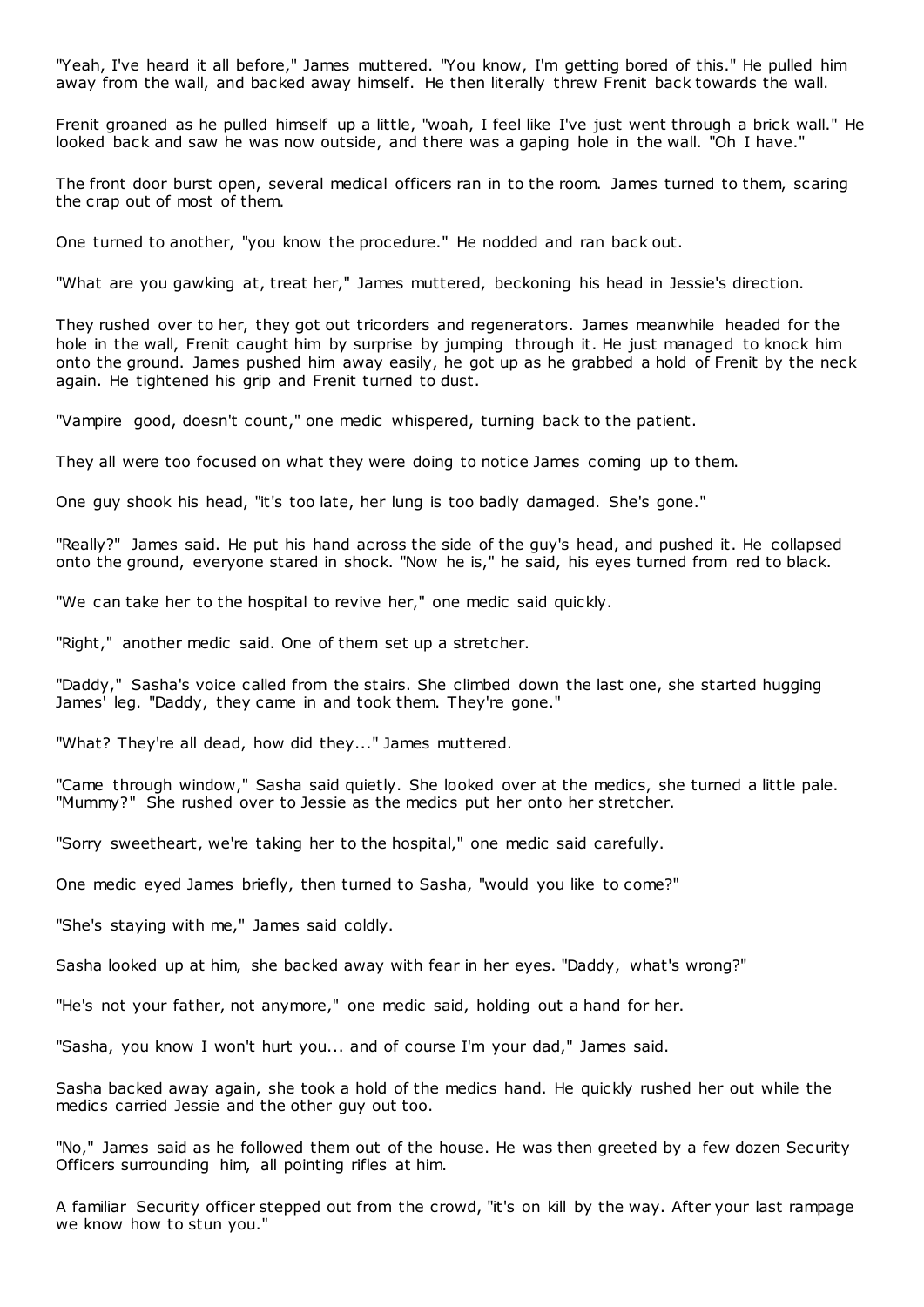James watched as the medics got Sasha and Jessie into one of the shuttles. "That won't stop me."

"No? It'll do for now," Craig said.

"Then why don't you do it?" James asked in a cold voice.

"Because violence has never worked in the past, why should it now?" Craig replied. "I know a lot of crap has happened lately, and Jessie being stabbed was the final straw, but this is not the way to go."

"Oh please, you should know by now that the cure is to either tell me you love me, which you don't thankfully, or take the power away from me. Speechifying me doesn't," James said.

"I'm only trying to make you understand. The last time you did this, you hurt a lot of people, and I'm not talking about the ones you killed," Craig said. "You hurt your family, Lena, Duncan, your mother. "

"Well that's simple, they're not here so I won't," James said.

Craig looked confused, he turned to one Security guy, "that's a point, I just saw Sasha go into the shuttle. Where is Duncan and the other one?"

"The vampires I killed were a distraction, others took them. Now, will you be a good little Slayer Groupie and get out of my way," James said.

"Out of the way of what? Killing people, that's not the way," Craig said.

"Whoever's in my way will get it," James said.

"Oh right I see, that's typical. Only caring for yourself, that didn't take long did it?" Craig muttered.

"What are you talking about?" James asked, rolling his eyes.

"Isn't it obvious? You remember how you felt when you found your mother murdered in her bed, or when you saw Jessie get murdered, twice even?" Craig questioned. He bravely took a few steps forward to get closer, "you're not the only person who feels like that you know. Imagine what the families of that man you killed will feel when they find out.

"You're not a bad guy, and I know you really care for your family. But this isn't going to bring them back. Your kids need you now, now more than ever. Jessie believed in you more than anyone, I'd imagine she'd be pretty disappointed in you right now."

"Why don't you imagine something for me then. Your whole family either murdered, taken away from you or hates you. That's simple enough for you isn't it?" James said.

Craig closed his eyes, "I know this is very hard, but you don't get it. We'll all get search parties looking for your children, nobody has to die to get them back."

James stepped closer, leaving them only a foot apart. "You know what?"

Craig now looked pretty nervous but stood his ground, "what?"

"I'll make a deal with you. Now you take me to that hospital, you keep out of my way when I look for my children. In return, I'll not kill anyone, excluding vampires of course," James said.

"You won't kill anyone, how do we know you'll keep your word?" Craig asked carefully.

"Because if you take me to the hospital, I might be able to cure myself," James replied.

Craig then got it, "ohno, what if it doesn't work? I thought it only works if you're evil for a while."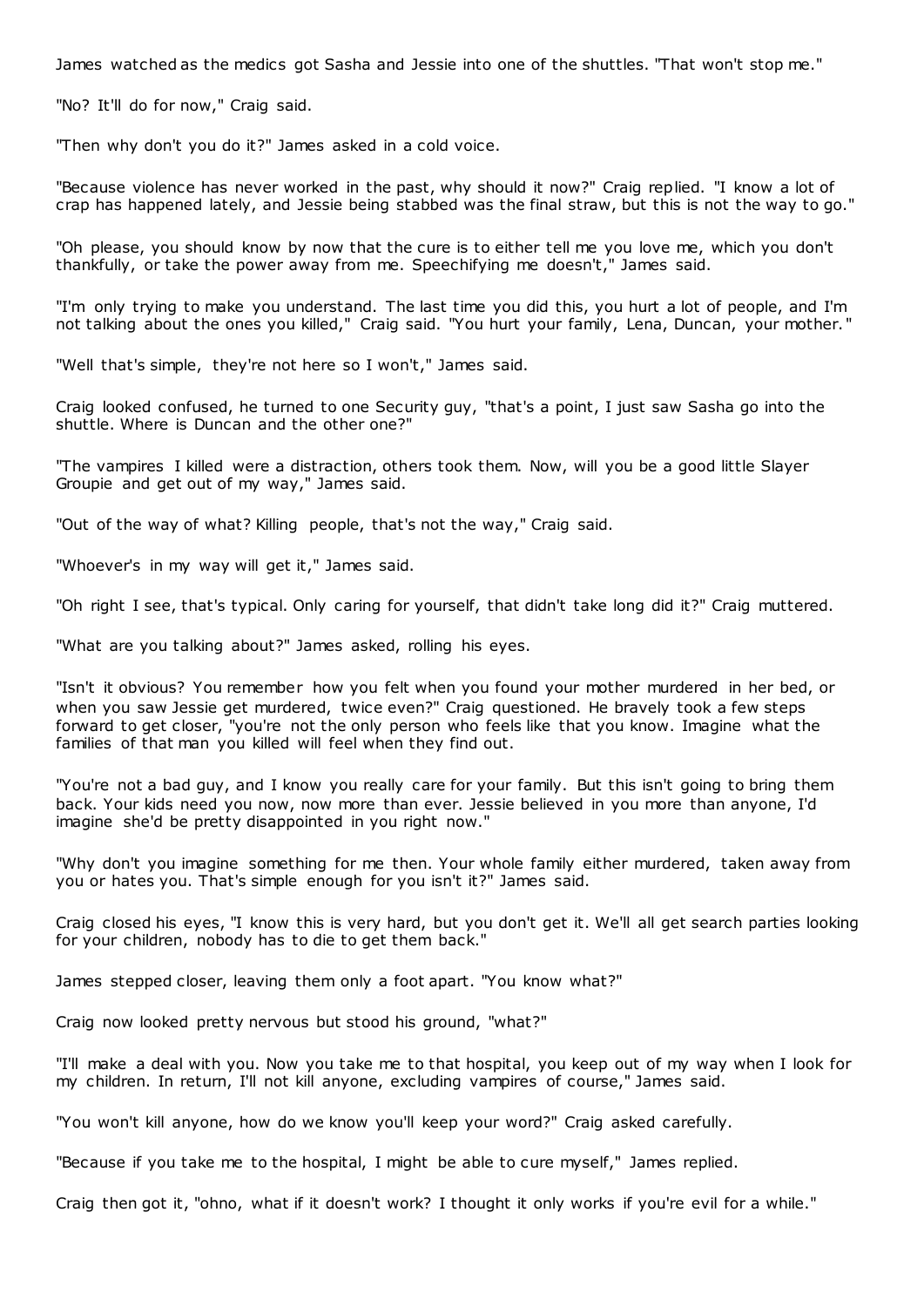"It will, I'm more experienced than I was back then," James replied. "If it doesn't, I'll still keep my word as long as you don't send anyone after me, like the other Slayers for example."

"You can't trust him," one Security guy said.

Craig sighed, "no I think we can. He only wants his kids back after all."

## **00:20 Eastern / 05:20 GMT**

**New Manchester:**

"How bad is it?" Kevin asked.

Sandi shrugged, "beats me, we've never seen him like this."

"I dunno, I have briefly. He turned himself evil to help us escape," Kevin said, shrugging. "That's why I figured he'd always have control of it."

"It's not surprising considering what's happened," Sandi said. "Craig told us we're only back up though. If we needlessly attack we could risk lives."

Emma and Zare walked through the empty doorway. "What happened to your door?" Emma asked.

"Lena broke it," Kevin replied.

"We only got a brief message, anyone like to explain what's going on?" Zare asked.

Sandi turned to Kevin, "the brief message should have told you, what did it say?"

"Go to Sandi's," Zare replied.

Sandi groaned, "great. You two shouldn't really do this, it will be dangerous for even Kevin, Lena and I so..."

Lena pushed her bedroom door to the ground, "this better be good, I had plans."

"James is evil," Sandi sighed.

Emma's eyes lit up, "yeah, that's cool, I missed it last time."

Lena stared at Emma oddly as she walked over to the group. "Took his sweet time, well he has took his time about everything, right?"

Zare looked confused, "hang on, wasn't he trained so he wouldn't? And what happened?"

"Well after losing a baby, then your mother, then the love of your life and finally two of your kids get kidnapped, wouldn't you flip out?" Kevin commented.

"What? Nobody told me about Jessie and the kids!" Lena snapped.

"It just happened, ok," Sandi said nervously.

"So what's the plan?" Zare asked.

"Supposedly Craig's took him to the hospital, something about a Chosen power that he has that should help Jessie. We're back up in case it doesn't work," Sandi replied.

Lena raised an eyebrow, "well we'd better get there now, James can't do that."

Sandi looked confused, "he's done it before."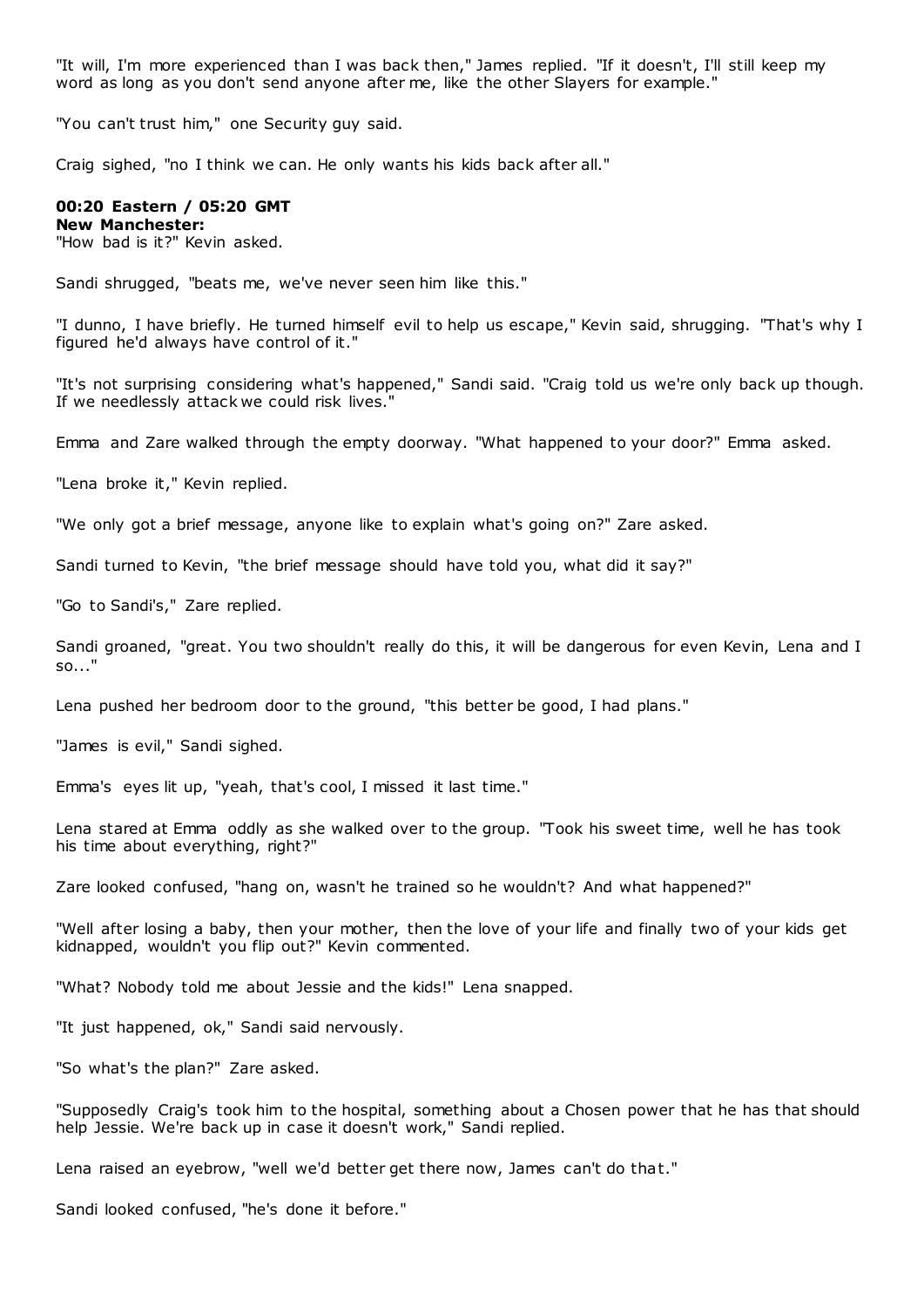"Yeah with me, and I was still alive. We're talking about the same power, but enhanced to revive the body after treatment," Lena said.

"Twice Lena," Sandi said.

Lena frowned, "oh right, Sasha... she didn't have any wounds to treat."

"And?" Emma said.

"And she was still a foetus, I'd imagine a full grown woman with some sort of wound..." Lena muttered.

"Stabbed in the lung," Kevin added on.

Lena stared at him, "well there you go. That would take up a lot of his energy. Normally he'd get that mid thirties, and it would be fine, but being evil will have tapped into powers he's not used to."

"Ok let's get there then," Zare muttered.

# **00:45 Eastern / 05:45 GMT**

## **North Durham Hospital**

A couple of Security officers burst into a waiting area, one of them went over to reception.

The other Security guy at reception leaned over the counter, "ok, procedure nineteen."

The reception woman nodded nervously, she and the other nurses headed into the back room.

"Ok everyone," another one said loudly, clapping his hands. "We've got a bit of a situation here, so unless you've got a death wish, I'd move into the other waiting room."

Everyone in the waiting room looked around at each other nervously before doing as they were told. A female Security officer who was already there with Sasha looked worried. She looked down at her, "we should do that too." She picked her up, and carried her away.

"It had to be my shift, didn't it?" one Security guy muttered.

"Yeah, we'd better get out of the way," the one at Reception said.

The Reception woman came back, "are you sure this is the right place? Wouldn't the morgue be the right one?"

"No, the medics had no choice but to try and revive her. One guy got murdered for refusing," the Security guy replied.

"Right, which patient?" the woman asked.

"Stuart," the guy replied.

The woman sighed, "oh, good luck. That's operation room two." She walked back into the back room. Every Security guy spread out around the room, while the Reception one remained where he was.

The doors burst open again. Craig, James and several nervous Security guys and girls came through them.

"It's room two," the Reception Security guy called.

Craig sighed, he glanced at James. "Ok, but remember the deal. If it doesn't work and you start attacking, we've got permission to start firing, ok?"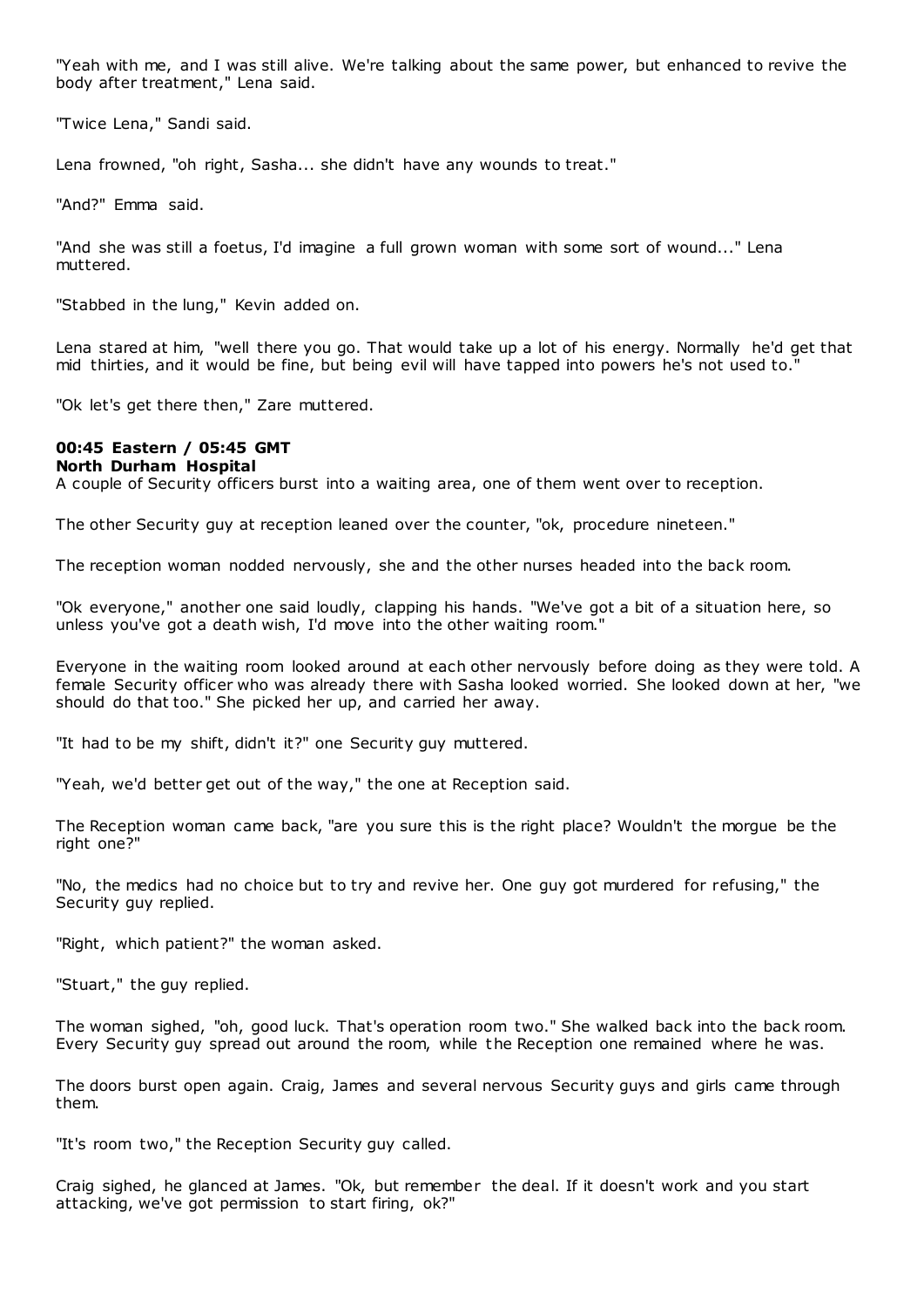James turned his head to stare at him, "fine but you remember, if someone purposely gets in my way or even looks at me funny..."

"Yeah yeah," Craig muttered. "Nobody can help but look at you either funny or be terrified, so get used to it."

"Tell me, when did you become a bigger ass?" James asked. He headed for the nearby corridor.

Craig tried his best not to pout, "ok, that was uncalled for." He slowly followed him, t wo others did the same.

Meanwhile inside one of the operating rooms, several doctors and nurses were trying to treat Jessie.

One doctor shook his head, "it's no use. The lung is too badly damaged. She probably died as soon as this happened."

Another doctor nodded, "we'd better get her out of here before..."

The door opened, James walked in, followed by Craig and co. "Ok guys, step back," Craig carefully said.

"What, you brought him here?" one doctor asked.

"Please don't say stuff like that," Craig muttered under his breath. He walked up beside James, "ok, you're on."

He headed over to the biobed, the doctors and nurses quickly got out of the way.

Craig stepped closer, "ok, this better work."

One of the consoles next to the biobed started beeping. One doctor slowly walked back over holding a tricorder. He opened it up and started to scan. "This is strange, it's healing."

Craig sighed in relief, "good. Come on Jess."

James glanced at the doctor, "what have you done?"

The doctor looked worried, "what do you mean? We tried to heal her."

"What exactly did you do?" James asked.

Craig swallowed hard, "what's with the questions?"

James turned around, "it's not working, you prat."

"Hey, that's not my fault," Craig muttered. "You probably don't know how to do it."

The doctor did another scan, "the lung is damaged still, the area around it is healed completely."

James glanced at him, "it should have fully healed, you must have done something."

"Um... I don't understand what you did enough to tell you," the doctor stuttered.

Craig took a step backwards while raising the rifle he had, the others did the same. "Ok I'm sorry James, but remember..."

James sighed, "ok." He rushed over to the window, and jumped through it.

"Uhoh, what do we do?" one Security guy stuttered.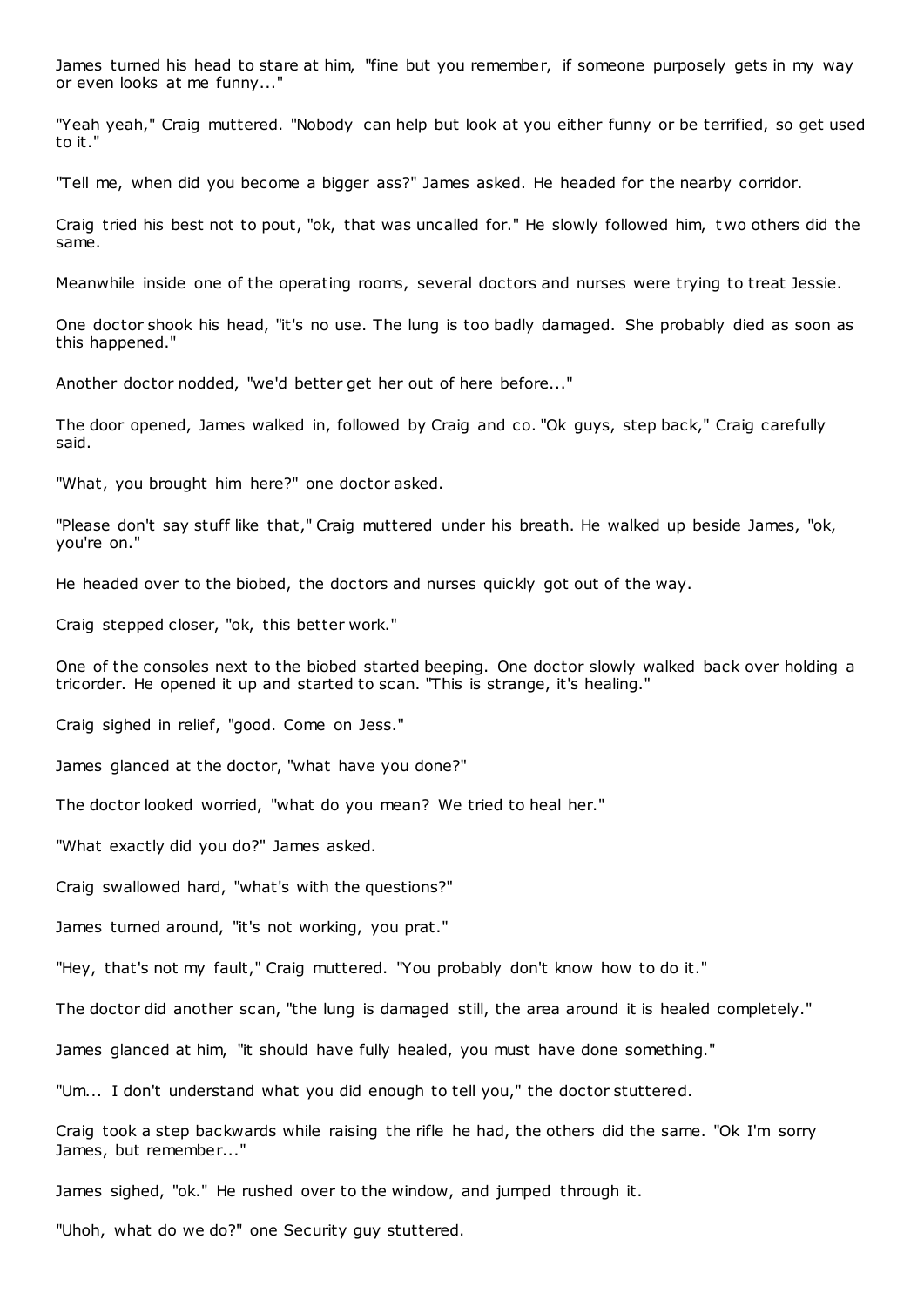Craig stared at the window blankly, "um, learn how to fire rifles quicker?" He tapped his commbadge.

#### **Meanwhile, onboard Lena's shuttle:**

In: "Anderson to Janeway."

Lena tapped the commbadge lying on the console, "this better be good."

In: "It didn't work. Luckily no one got hurt, but he escaped."

"How did he escape without hurting anybody or getting stunned?" Zare asked.

In: "He's fast ok, leave me alone."

Lena groaned, "I'll contact Voyager, they may be able to locate him. We'll go after him when they do."

#### **North Durham Hospital:**

Craig was now walking into a different waiting room, "no offense Lena, but I think the others should do that. You should come here."

In: "What are you talking about? None of the others have ever handled James like this, I have!"

"I don't think telling him you love him and stuff is going to help this time," Craig muttered. He stopped nearby Sasha. "Besides, your niece needs babysitting and I can't do it."

In: "Craig, you're not the boss of me. I'm sure one of these guys can watch her. He's my bloody brother ok, I have to help him."

"He'll be expecting you Lena, it won't work the same way. You've been through enough and Sasha has too, you two should stick together," Craig said.

Sasha looked up at him, she tugged on his jacket. "Craig, where's my mum?"

Craig looked uncomfortable, "like I said, I can't look after her."

#### **The shuttle:**

Lena groaned into her hand, "all right, I'll come." She tapped the commbadge again.

"It's ok Lena, we'll be able to handle it," Sandi said.

Lena slammed her hand on the console, startling the whole shuttle. "Damn it, I should have found him before he got to Jessie." She folded her arms on the now broken console, "I can't do anything right."

Zare put a hand on her shoulder, "it's not your fault Lena."

"Somebody transport me to the hospital. At least there I can't screw up," Lena muttered.

Kevin looked over from the neighbouring chair, "don't beat yourself up, in a way we all screwed up."

"Please, if Sasha gets told about her mum it'll kill her. I may as well be with her, I know how it feels," Lena said.

Sandi glanced at Kevin, he nodded his head and turned back to his station. He keyed in a few commands, Lena beamed away.

Emma sat down in Lena's chair, "I don't mean to worry everyone but, how are we going to stop James anyway?"

"We don't. We just follow him to see what he does. If he tries anything drastic, we'll either help or stop depending on what it is," Sandi replied.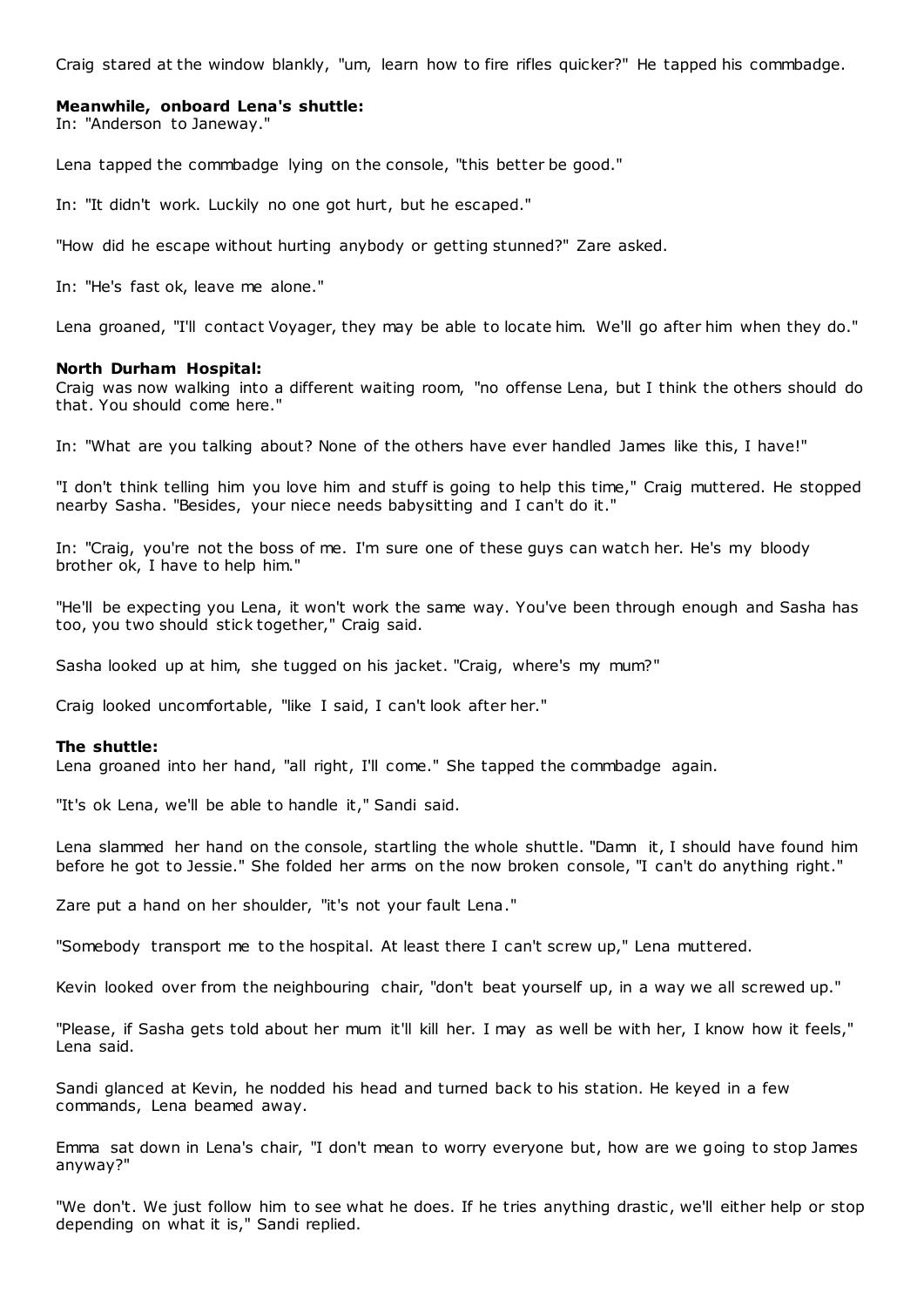"In other words if he kills, we attack, or if he attacks an entire horde of vamps guarding his kids, we help," Kevin said.

Zare raised an eyebrow, "really? I thought it was the other way around."

Sandi shook her head, "contact Voyager, they will have better sensors than us to track him."

"Aye aye," Kevin said, typing in new commands.

# **01:15 Eastern / 06:15 GMT**

# **North Durham Hospital**

Lena and Craig stood by the doors in the waiting room, Sasha sat nearby.

"It feels all surreal to me you know," Lena muttered.

Craig glanced at her, "what does?"

"This whole thing. It hasn't really sunk in that mum is gone, but I still manage to feel annoyed about it. And this whole thing with Jess and James, it just seems too much to happen at once," Lena replied.

Craig nodded, "yeah, I guess any Slayer in his position would have flipped too, training or no t raining. I know I would."

"I thought I did when I found out about mum," Lena said.

"Yeah, I remember the day when my mum died," Craig muttered. She glanced at him. "I didn't believe it but I spent the whole day snapping at people. When it finally sunk in I cried for ages, it's not a nice thing to happen, I know." He turned to her, "I'm sorry."

"Don't be, I should be. All I've been is angry, I haven't even cried at all," Lena said. "I bet mum is watching thinking 'well at least James cared enough to go evil eventually, and be mopey about it. Even Yasmin cried in her room for god's sake'."

Craig frowned, "no I doubt that. You don't know how James reacted, he probably did the same as you. As for Yasmin, she's only a kid in a way. Your mother's probably glad that you didn't cry."

"Yeah, she probably would be," Lena muttered. She glanced over at Sasha. "I don't want to see how she'll react when someone tells her. As for Duncan, he's already been through it. At least they'll not remember her in twenty years, that way it won't hurt as much."

Craig sighed, "sorry Lena, but I say it's worse for them. James is never going to be the same again now, he's proved that before, and those kids aren't going to grow up right because of that. They'll always be reminded of what they lost because of the way he'll act. Also I think Duncan won't forget her that easily."

Lena stepped forward, she turned around to face him. "I don't want to tell her, you do it."

He stared at her blankly, "me? I have no right."

"You expect me to do it or something? I can't, I'm still mad at James for telling me about mum," Lena questioned. She placed her hands over her face, "I shouldn't be I know, it's just..." She started to cry into her hands, "she's only a kid, I don't want to make her cry or anything."

Craig stepped up and put his arms around her. She moved her hands so she could cry into his shoulder, and put her arms around him. "Don't worry, it's going to be ok."

Lena looked back up at him, "wait... yeah, everything's going to be ok."

"Erm, I expected that to be harder than that," Craig said, looking confused.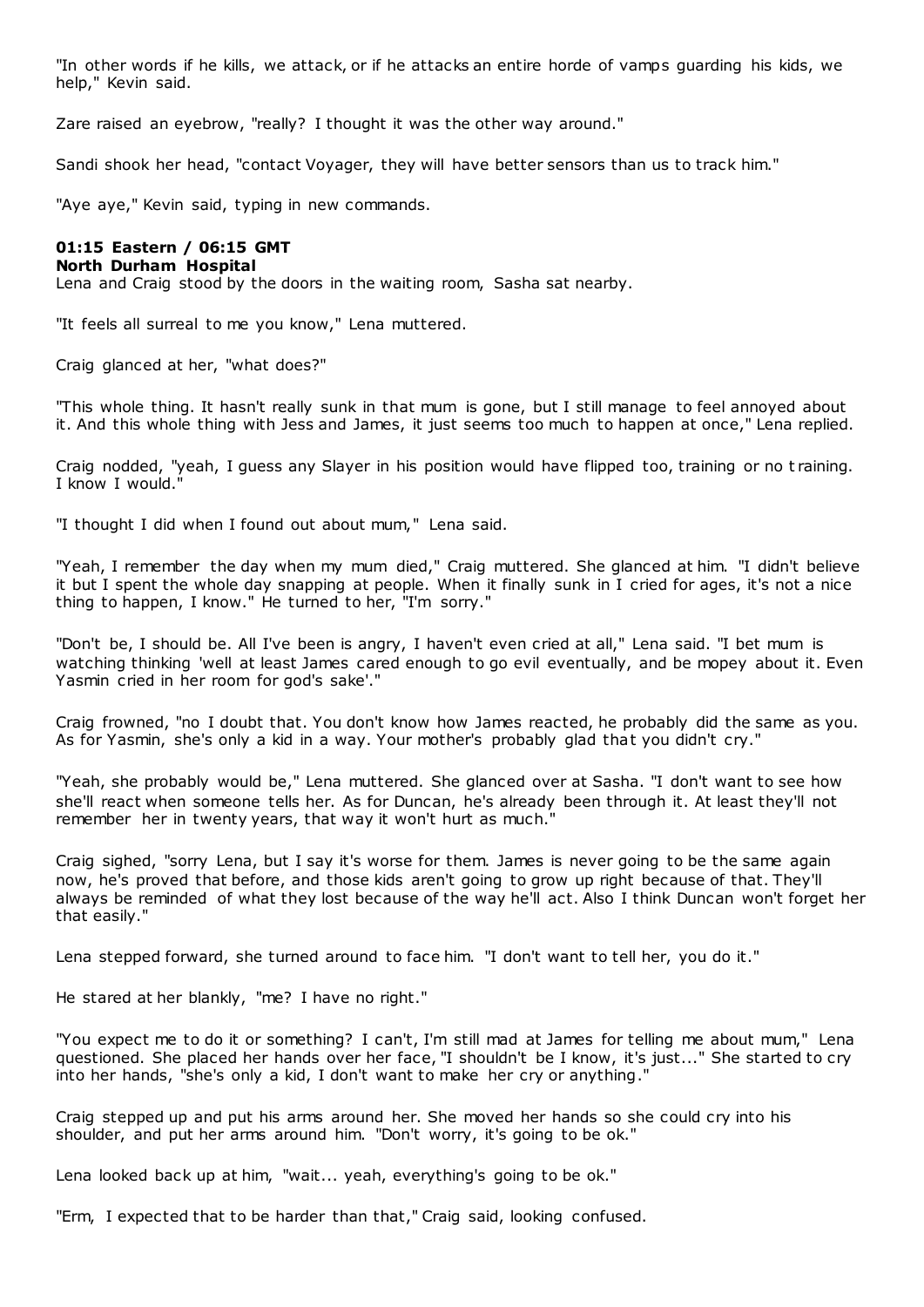"No I just thought of something. I know how to get Jess back," Lena said.

Craig raised both of his eyebrows, "how exactly?"

# **01:25 Eastern / 06:25 GMT**

**The shuttle**

Andrea was on the small monitor screen on Kevin's station, while the others had gathered around his chair.

"He's obviously not lost his old skills. After we gave you the scan results we noticed a delay in the readings. He somehow managed to tap into our scanners, and delayed them by ten minutes," Andrea was saying.

"Meaning that he's ten minutes ahead of us," Zare muttered.

"No, it's ten minutes behind us," Kevin sarcastically said. Zare glared at him, he ignored her.

"It's not a total loss," Sandi said. "He must have access to a shuttle or something."

"Well that would explain how he got to a museum in the city, which is a good half an hour walk from the hospital, in a few minutes," Kevin said.

"He could have ran, fast," Emma pointed out.

"Still, it would have took longer and he had to hack from somewhere," Sandi said.

Zare frowned, "am I missing something here?" Everyone glanced at her. "Why would James want to go to a museum? Doesn't he have kids to find?"

"Good point, what kind of museum was it?" Sandi asked.

Andrea sighed, "a twenty first century ammunition museum."

Emma's eyes lit up, "ooh, do they have chain-saws in there?"

"It's not ammunition," Kevin said.

Emma pouted, "damn it."

Sandi shook her head as she walked away, "damn it, he must have gone there to st ock up on weapons."

"But wouldn't there be phasers in the shuttle?" Kevin pointed out.

"They're useless against vampires," Sandi groaned into her hand.

"They can hurt a vampire good in the right hands," Kevin said.

Sandi shook her head, "no, he went to get some of the most brutal weapons in history. Those would never kill a vampire, but they'd hurt them like hell."

"And what kind of weapons are those?" Zare asked.

Sandi turned back, "guns."

Emma pulled a face, "nah, the most brutal weapon is a chain-saw."

"It's not supposed to be a weapon, get the point," Kevin said.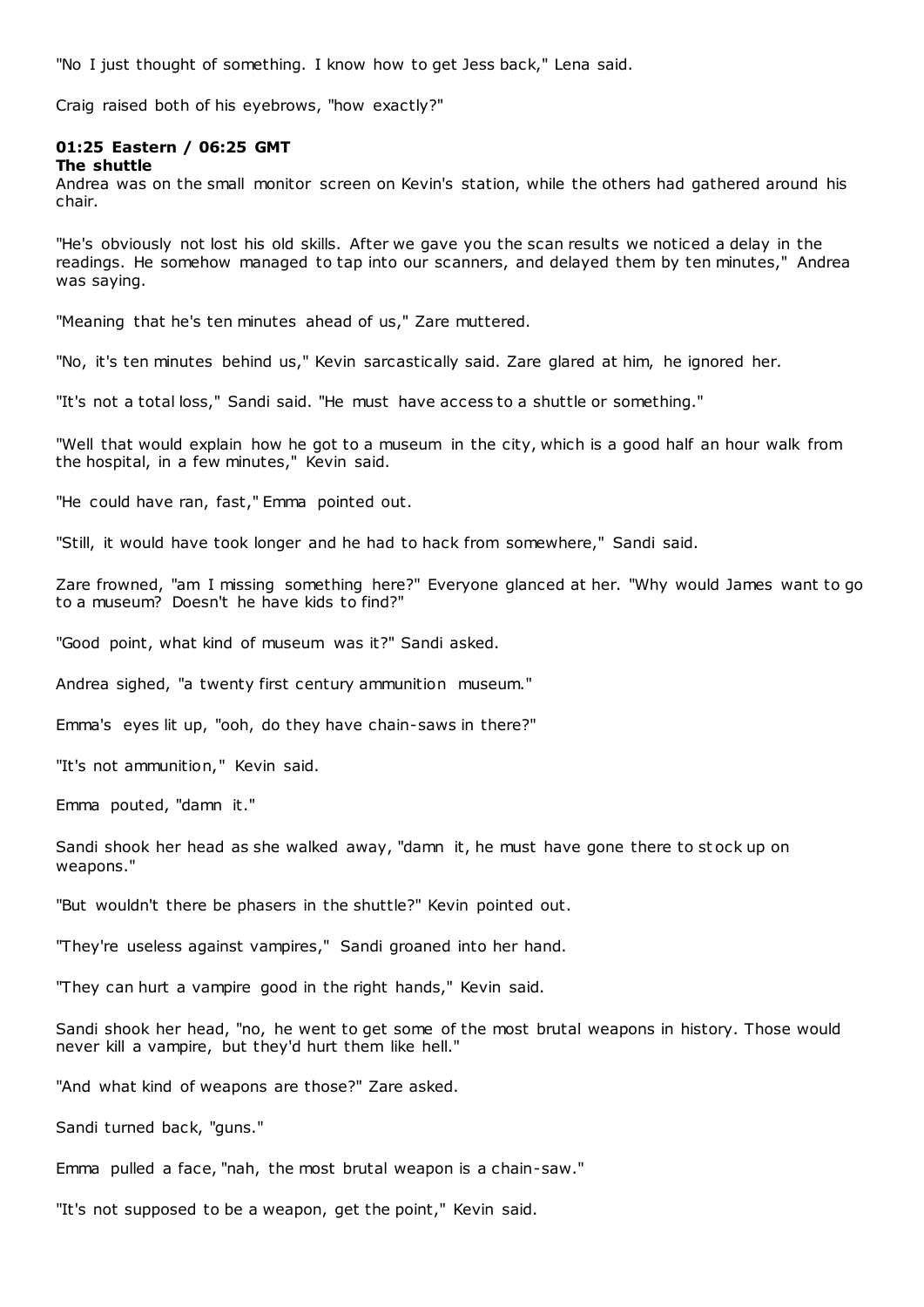Emma glared at him, "I'll give you the point in a minute."

"Andrea, start searching for a shuttle he may have taken. We'll do the same," Sandi said.

Andrea nodded, "will do." The monitor turned to black.

#### **North Durham Hospital:**

Lena was now inside the operation room Jessie was in. She was fiddling with a station, while Craig watched from the doorway. He kept looking back into the waiting room every now and then.

"Are you sure this'll work?" he asked.

"I'm sure of it. This'll help get James back, and he won't do something too drastic to get his kids back," Lena muttered in response. She glanced at Craig, "it won't bring my mother back but it'll have to do."

Doctor Jones appeared in the middle of the room. "Please state the nature of the medical..." He looked around the room, "this isn't right."

"Hey doc, we've got an emergency here," Lena said.

"Ok, what is it?" Doctor Jones asked.

"Look behind you," Lena replied.

Doctor Jones turned around, he gasped when he spotted Jessie on the biobed. "Oh no."

"Yeah and you've obviously already guessed that James is evil now," Lena said.

"As expected," Doctor Jones muttered. He picked up a tricorder and started to scan. "I don't know what you expect me to do."

"It's ok, I have a plan. You just have to help me with it, none of the other doctors would," Lena said.

"What is it?" Doctor Jones asked.

"Well Jessie's an ex Borg, all we have to do is re activate any remaining nanoprobes in her system. They should treat the rest of her wounds, and we can revive her," Lena replied.

"There's a flaw," Doctor Jones said. "Re-activating so few nanoprobes when she's already dead is a bit of a waste of time. She doesn't have enough, and we'd have a lot of trouble re-activating them."

Lena shrugged, "not if you donate some of mine."

Craig and Doctor Jones' eyes widened in horror. "Ohno, you know what always happens when you donate nanoprobes," Craig stuttered.

Lena rolled her eyes, "you know how to disconnect us if it happens."

"True, but I don't like this idea," Doctor Jones said.

"It'll work," Lena said.

Doctor Jones sighed, "fine, but it may be too late. Please accept that if it doesn't work."

"Try telling that to Sasha outside," Lena muttered.

Doctor Jones looked uncomfortable, "fine, I already agreed you know."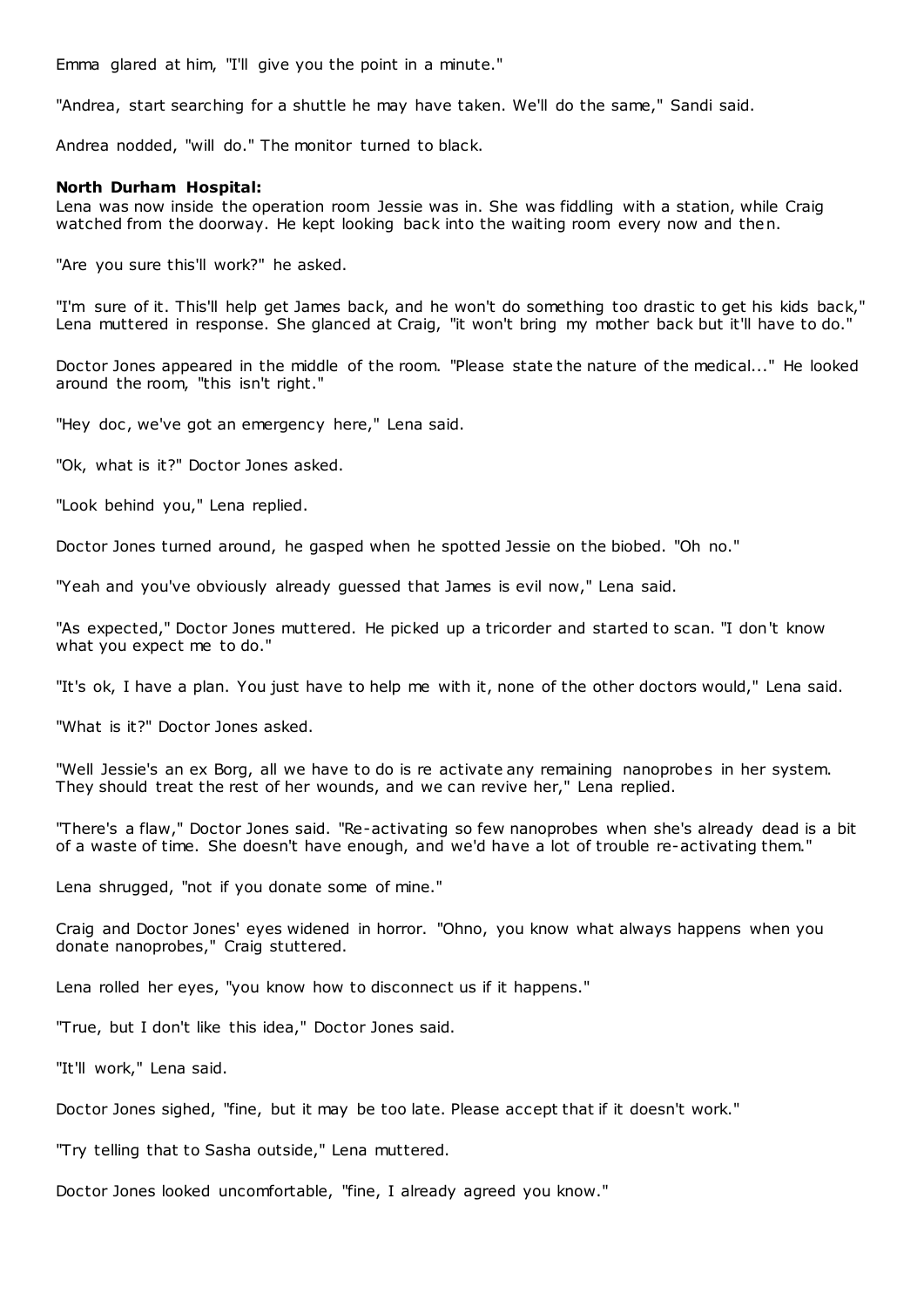#### **02:28 Eastern / 07:28 GMT**

"Ready?" Doctor Jones asked as he looked up at Lena.

She nodded, "as I'll ever be." She pushed a hypospray into Jessie's neck.

Doctor Jones placed a large device on her chest where the wound is. He started to scan, "her nanoprobes are not reactivating."

Lena sighed, "hopefully mine will do the trick alone then."

Doctor Jones' tricorder started beeping, "it's not working Lena."

"Can she survive with just one lung?" Lena asked.

"In theory yes, but..." Doctor Jones replied.

"But what?" Lena snapped.

"We don't have time to remove it. Her cells are already starting to decay, she's been dead too long already," Doctor Jones stuttered.

"We can try, there's nothing else to do," Lena muttered.

"There was obviously a reason why the other doctors didn't do this for her before," Doctor Jones said.

"She was already dead when they brought her in here. Obviously doing that would have been against the rules or something," Lena said.

Doctor Jones frowned, "no, that's not what I meant."

Lena started glaring, "do it or I'll reprogram you to do it."

Doctor Jones sighed, "all right, but don't say I didn't warn you."

"The nanoprobes will repair her cells anyway, so stop moaning," Lena grumbled.

## **3 Years Ago - December 2377**

## **Voyager, James/Jessie's Quarters**

James walked out of one of the bedrooms holding a PADD, "you know we could just manage through Christmas and New Year, if we cut down on, everything. Maybe we should give alcohol a miss one year."

"Uh huh," Jessie mumbled, not paying attention.

James looked up from the PADD. He found her hovering near the baby carrier, which a very young Duncan was lying in asleep. He headed over to her, "so, you a little more used to him now?"

She looked at him, "huh, what?"

James smirked, "you're obviously getting used to Duncan."

Jessie shrugged, "I guess." She leaned over to stroke Duncan's cheek with her finger. "I can't believe that he causes so much bother for Tom and B'Elanna. He's so peaceful and behaved with us."

"He probably knows who we are," James said, putting an arm around her waist. "I doubt it'll stay that way anyway."

"Yeah, maybe so," Jessie sighed. "How long do we have him today?"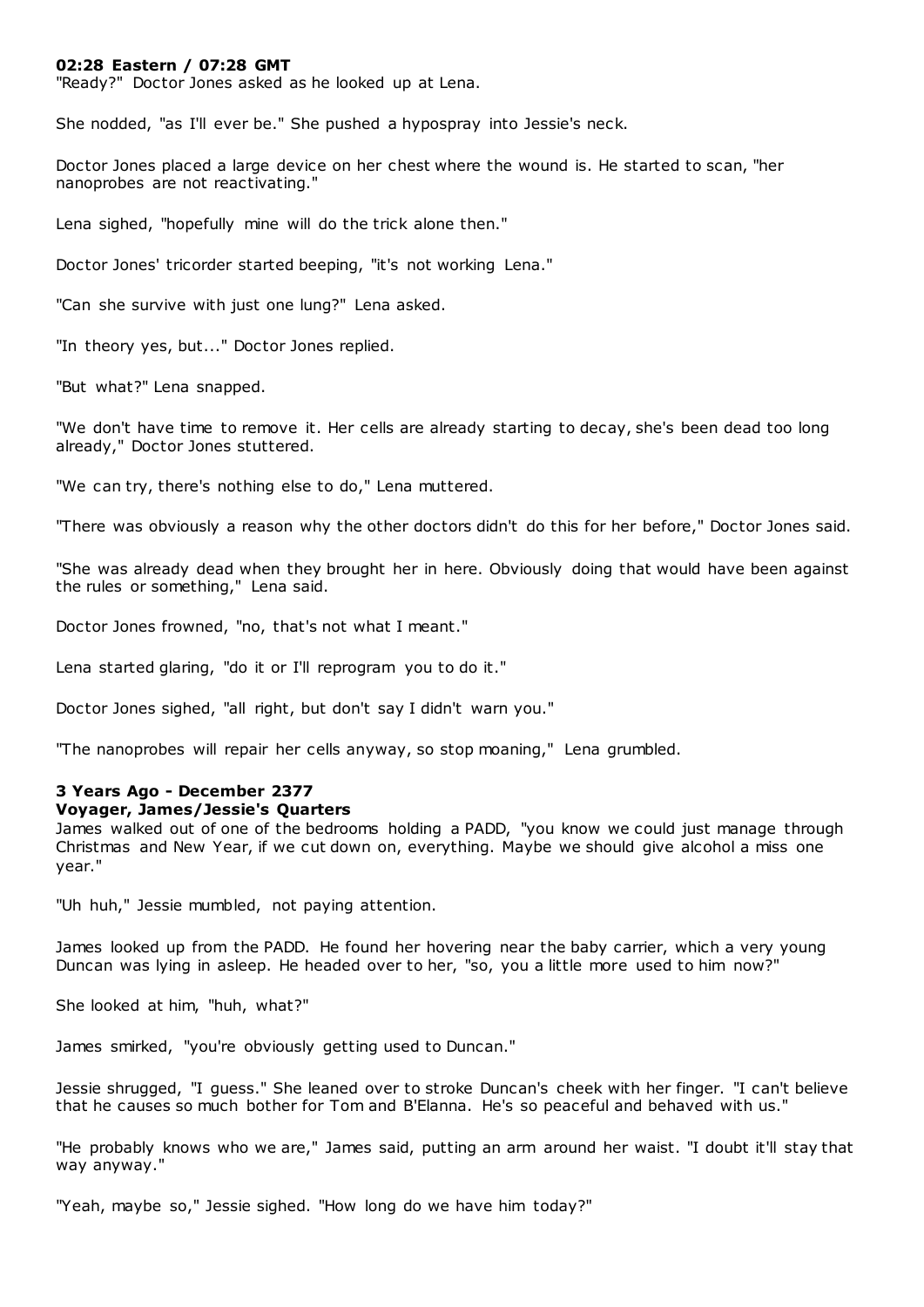"A few hours while Tom and B'Elanna go on the holodeck," James replied.

"Hmm, they forgot about Bryan quickly," Jessie said with a smirk planted on her face. "Be right back." She headed for the closest bedroom.

Duncan opened up his eyes and looked up at James. He leaned over to pick him up. "So, you have any plans for today?" Duncan grabbed a hold of one of his fingers, smiling innocently. "Huh, I take that as a no then."

The door chimed, he headed over to it. Tom strolled in once the door opened. "Hey," he said cheerfully.

"Tom uh, did you forget something?" James questioned, looking confused.

"No, we've just cancelled the date. Thought we'd spend some time with the boys," Tom replied.

"It's ok you know, we're good. You and B'Elanna have fun ok," James said.

Tom smiled, "nah, we cancelled it cos we want to, not have to. I want to spend as much time as I can with him, you understand." He frowned, "no you wouldn't. Maybe one day you will." He took Duncan away from him, he immediately got restless. Tom got as far as the doorway when he started crying loudly. "Don't cry, it's ok," he whispered, walking out.

Jessie stepped back into the room, she looked around the room all confused. "Um, how long was I in there?"

"Tom changed his mind," James muttered.

"Oh, that's nice," Jessie said, shaking her head.

James turned to her, "we've got to do something."

"About?" Jessie questioned.

"This. Doesn't it hurt you a little when Tom or B'Elanna take him away?" James asked.

Jessie looked a little uncomfortable, "a little but..."

"There really shouldn't be a but," James cut in.

"But there's nothing we can do yet. We're not ready," Jessie said.

"I bet all parents feel like that, but they have no choice. Tom's already attached to Duncan, the sooner we tell him the better," James said.

"Right but this'll kill him. Yes I hate him, but I wouldn't enjoy hurting him like this," Jessie muttered.

"We have to, we can't have Duncan raised by people who aren't even his parents," James said.

"I know that," Jessie snapped. "I'm not ready yet, and that's not good for him. I'd rather not hurt anyone until we are."

"You should have already noticed that Duncan prefers to be here with us," James said.

Jessie shook her head, "you're not making it any easier."

"It's not meant to be hard at all. I'm tired of pretending to be somebody I'm not, and giving my own son to someone I don't like," James muttered, slowly getting tears in his eyes. "If we tell him we'll hurt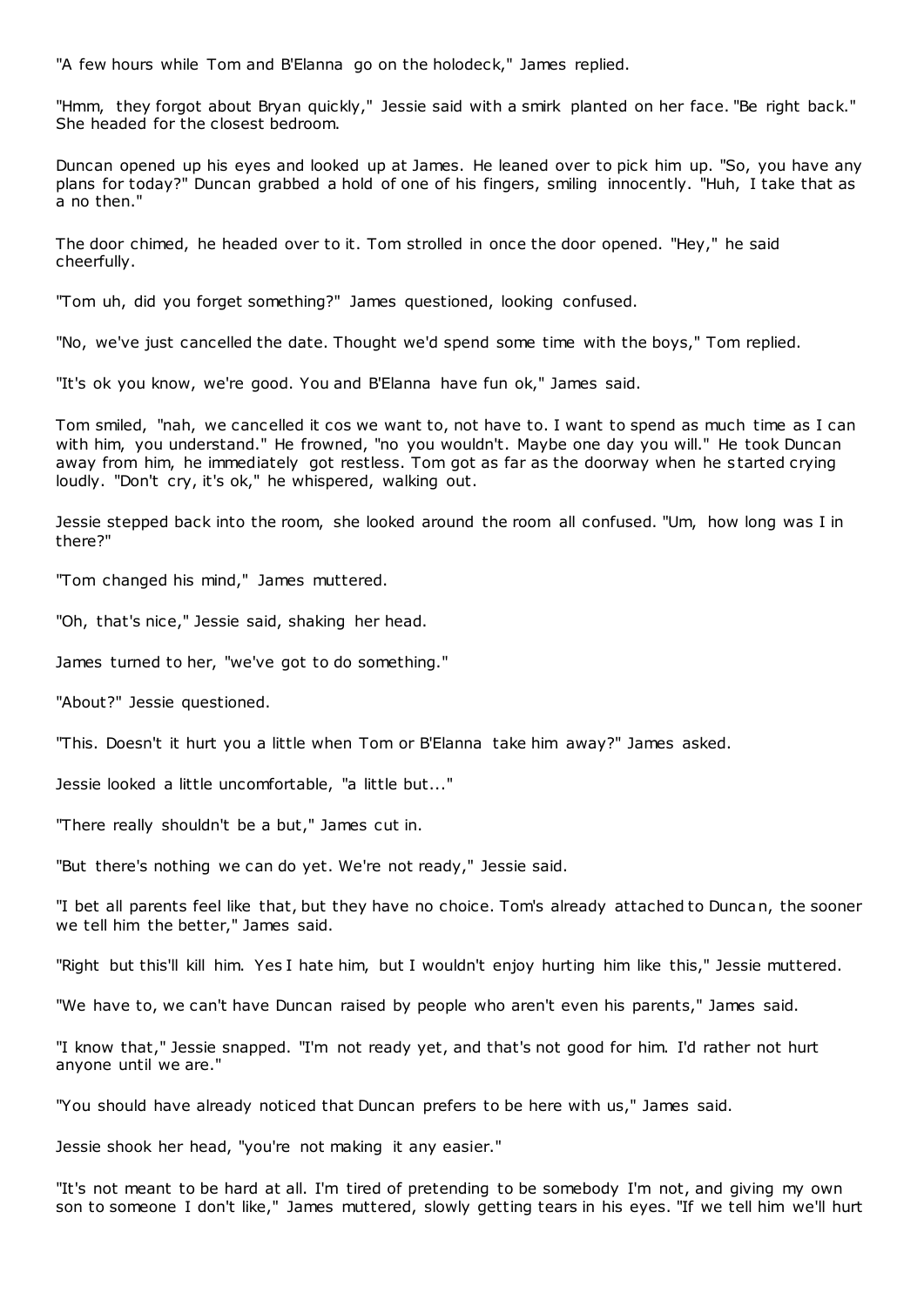one person. If we don't we're both to get bashed every time he leaves, it's going to hurt Duncan most of all."

Jessie stepped closer to place a hand on his arm, another hand went up to his shoulder. "James don't, we're just not ready for him. Yes it hurts me too to see him that upset, but it can't be helped."

"Jess, your mother wasn't ready for you and your sister, so she abandoned just you. You've never forgiven her for it," James said.

"No, this is different," Jessie stuttered.

"I'm sorry, but it's natural to feel like this. All we can do is give it a try, and that's what I want to do. You want to do it too," James said.

"I do but..." Jessie said.

"The sooner we do this the better it will be for everyone," James said.

"What if he doesn't know, and he hates us for lying to him?" Jessie muttered.

"He knows. He's a smart kid, and I think on some level, every kid would be able to pick their parents out from a crowd," James replied.

"But will he hate us though?" Jessie asked carefully.

"Nah, but it was never about him, was it? We weren't afraid of him, we were afraid at what would happen," James replied.

Jessie smiled, "yeah, and it didn't. I don't think I could have lost another child, it was painful enough the first time." She pulled a face, "I hope I didn't just jinx it."

"I wouldn't worry about it. As long as at least one of us still around, nothing will happen to him," James said. "You know we'd both risk our lives for him, if we had to. Well actually I hope you won't, ever..."

Jessie tried not to laugh, "ditto to you, but someone has to."

## **02:40 Eastern / 07:40 GMT**

#### **Old Manchester City Centre**

Three vampires had gathered around nearby the centre of a shopping centre. Sarah-Amy was busy wailing nearby from the floor. Duncan lay nearby unconscious, hands tied to a fountain wall with chains.

"But we need that, they'll find out now what it's for," one vampire stuttered.

"No worries, we'll be long gone before they do. They are rather distracted you know," the vampire from the museum sneered.

The last vampire covered his ears, "will that baby ever stop crying? She's doing my head in."

"She's just like her father. She can't help it, she's a natural moaner," the lead vampire said.

"When will the Game arrive?" vampire 1 asked.

"About ten minutes," the lead vampire replied.

Duncan groaned as he woke up, "ow my head." He looked around, still a little bit dazed.

The lead vampire smiled at the others, he walked over to stand right beside Duncan. "Glad you could join us."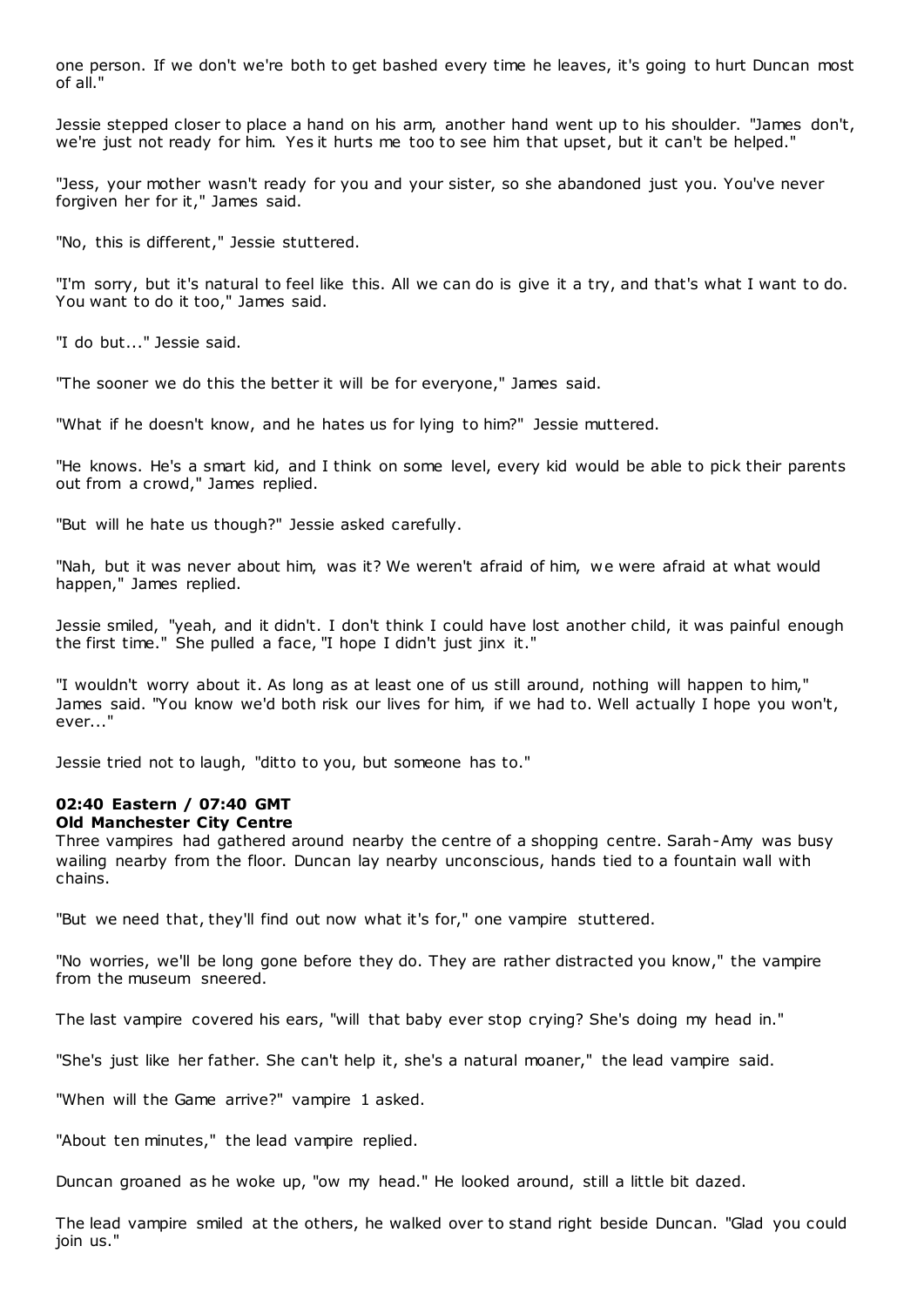He looked up at him, then he noticed the chains. "No, not again," he groaned as he tugged on them. "Where's that Frenit guy?"

"Dead, finally," the lead vampire replied as he knelt down beside him.

The other two vampires glanced at each other in disbelief. "What, how did you know that?"

The lead vampire shook his head, "because I saw it happen."

"Good, so why am I here?" Duncan grumbled.

"Because I'm in charge now and our circumstances are still the same as before," the lead vampire said.

"What are they?" Duncan asked.

"I'm not explaining big words to you, kid," the lead vampire muttered.

"I know what it means," Duncan muttered.

"Oh I see, you want to know why we keep trying to capture you," the lead vampire questioned. He stood back up, "you'll find out soon enough."

Vampire 2 glanced at his watch, "in about eight minutes."

"No, the game will take up a good half hour, idiot," the lead vampire snapped.

"Game, what game?" Duncan asked nervously.

"The game that'll take us away from this dump," the lead vampire said. He knelt down beside him again, "and that's when your training will begin."

"Training, huh?" Duncan said.

"Isn't it obvious? This generation of Chosens and Naturals are going to be on our side for once. Once we're finished here we're going to a planet called Hetaria to pick up the next Natural," the lead vampire said.

"I won't be on your side, I don't like you," Duncan grumbled.

"Oh you will, your sister will be easy too," the lead vampire said.

"F\*\*\* you," Duncan muttered.

The lead vampire smirked before slapping him across the head. "You're just as bad as your dad, never mind that'll change, kind of."

"Kind of?" Duncan said.

"Well you'll be evil after training so that's the only thing you'll have in common with him," the lead vampire said.

"What he is? Do you think the game will beat him here?" vampire 1 asked.

Duncan looked confused, "why would dad be like that again?"

"I did warn him about your mother Duncan, but he would never listen to me. Now look what she's done to him," the lead vampire sniggered in the other vampires direction.

Duncan pouted, "what do you mean?"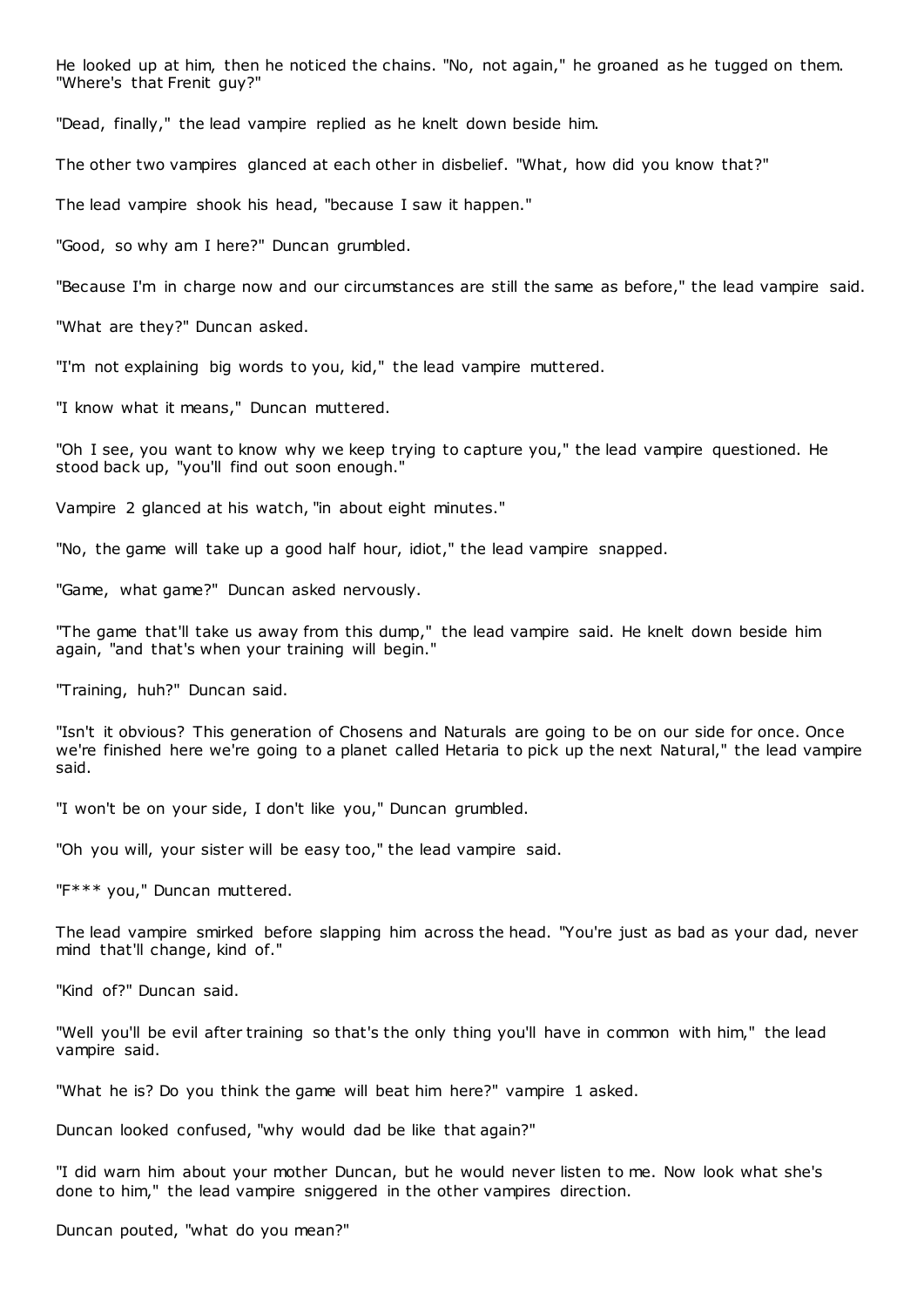"Well I suppose training could start while we wait," the lead vampire said. The others smirked. "Mummy's dead, somebody stuck a knife into her and she died in front of your dad."

"I don't believe you," Duncan grumbled.

"I don't have time to pick up the body to prove it to you," the lead vampire said. "Why do you think I was able to capture you on my own? Your dad was too busy going psycho on everyone downstairs to even notice me sneaking in upstairs, while your mother lay dead on the ground."

Duncan shook his head, getting tears in his eyes, "no, she can't be. She's tough."

"Well she can't be if she keeps getting stabbed, ey boys?" the lead vampire laughed. The others joined in.

"Shut up!" Duncan snapped at them. They ignored him and continued to laugh. "St op it," he muttered, before bursting out crying.

"Aaaw, poor Duncan... twice before you're even five. That's so sad," the lead vampire sniggered, standing up. "He's never going to see daddy again either, so that's a bonus." The others continued to laugh.

## **2 Years Ago - June 2378 The Enterprise, James' Quarters**

Lena walked in with Duncan beside her, she looked around the room. "Hello? Anyone home?"

James walked in from behind her, they both stared blankly at each other.

"Where have you been?" Lena asked finally.

"Somebody threw something at the door, so just down the corridor," James replied.

Lena looked nervous, "did you catch them?"

"No," James replied with a shrug. He knelt down next to Duncan, "so did you have fun with Aunt Lena?"

"Yeah, we threw coffee balls at grandma, and then Yasmin got chased for eating the icecream, and then..." Duncan replied.

Lena quickly covered Duncan's mouth, "and then we behaved ourselves."

James looked up at her suspiciously, "what did you do?"

"Lena spilt her coffee all over her desk and wrote her a message, for when she got back from chasing Yasmin," Duncan blurted out.

"That was me, yeah," Lena muttered.

"Lena, I don't care if he did. She deserves all she gets," James said, looking back at Duncan. "What did you write?"

He started fidgeting a little, "Lena wrote it daddy, she wrote 'all coffee, RIP'."

"That's nice," James said, not looking too sure.

"I was going to put 'coffee bitch's desk'," Duncan said.

"I thought it wasn't you," James said.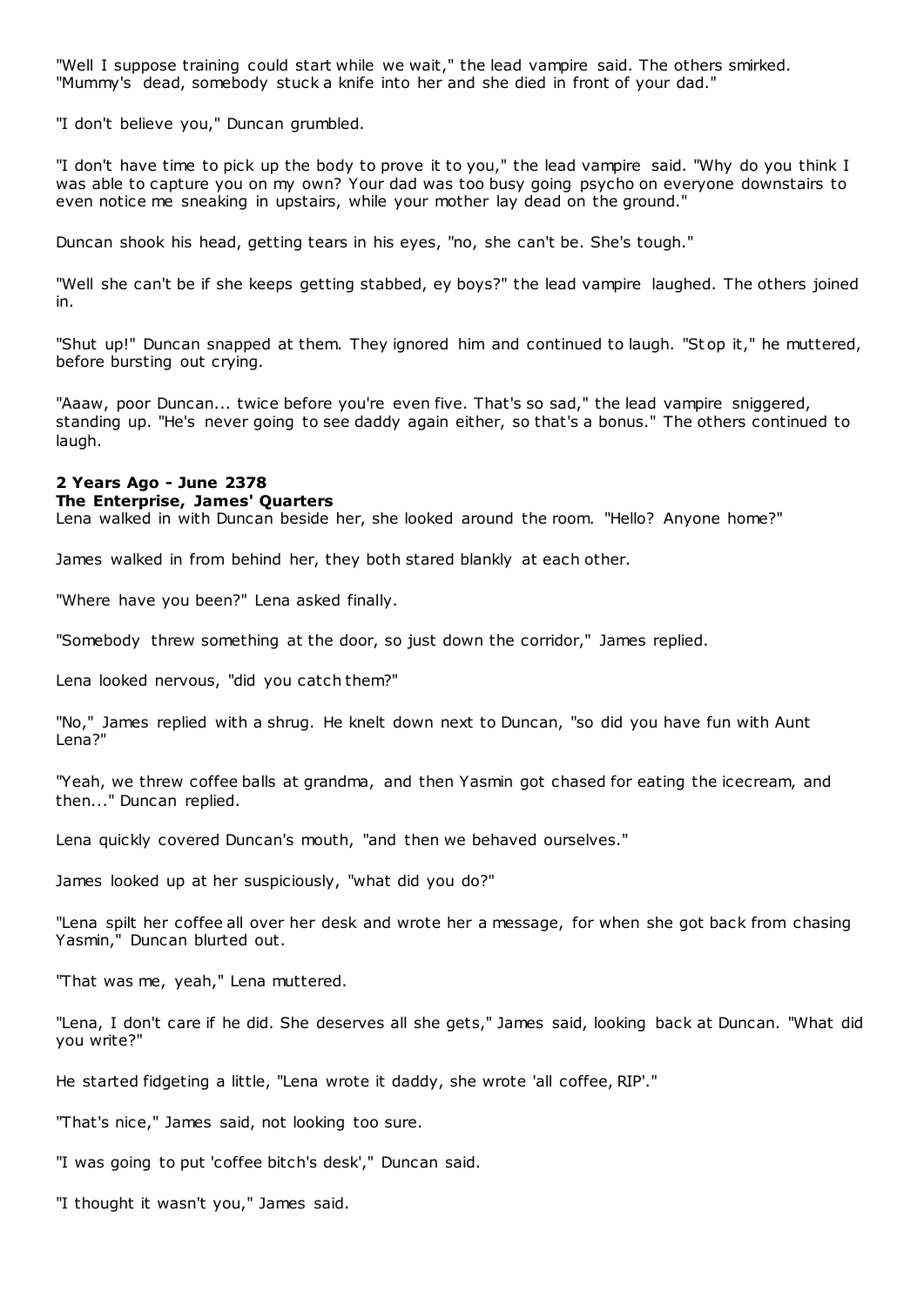"Oh... aaw," Duncan moaned, pouting a little.

"No it's ok, I probably did worse to her anyway. Hope so anyway," James said.

"So yes we did have fun. We should all hang out some time, it'll do you some good too," Lena said.

"Nah, I'll only just ruin it," James sighed, standing up. "But we can arrange something just for Duncan again. What do you say?"

Duncan nodded, smiling, "yes please."

Lena smiled, "good, tomorrow then." She messed up his hair, making him pout. "See you usual time Dunc ." She headed back out.

"Sorry Duncan," James muttered as headed for the sofa.

"Why?" Duncan asked.

"Well I'm just going to spoil your mood. Maybe we should tell Lena to extend the sessions," James replied, sitting down. "Maybe you can have a sleepover or something."

Duncan pouted again, "why don't we both go, it's fun annoying grandma."

"Sorry, anyone who shares the room with me either winds up depressed as hell or de... um, scrap that," James muttered. "That's why I send you to Lena, Duncan, I don't want you to be unhappy, it was nice to see you like that before."

Duncan sat down nearby, he started playing with the toys he left there, "ok."

James closed his eyes and groaned, "god, I'm doing it again. Just ignore me."

Duncan looked up at him, he held out one of his toys, "do you want to play?"

James shook his head, "no, you'll have more fun without me."

Duncan looked back down at his other toys, "ok." He gathered some up in his arms, "I'll play in my room." He pouted as he rushed to his room.

James watched him. He rolled his eyes after he disappeared into his room. "Idiot, that's parenting your dad'll be proud of." He pulled himself to his feet and headed to the room Duncan went into. He walked inside to find him lying on his bed crying, with the toys he had scattered, some broken on the floor.

He went over to sit beside him, "Duncan I'm sorry. I didn't mean..." He reached out to stroke his hair, "I do want you around, I do. I hope you don't think. It's just I don't know what I'm doing sometimes."

Duncan lifted his head off his pillow to look at him, his face damp with the tears. "But you don't, you avoid me."

"Why would I do that?" James asked carefully.

"Because it was my fault. Mum's not here and it's my fault," Duncan cried, rubbing one of his eyes.

"No, don't ever say that. It wasn't your fault. She was murdered, no one but the one who did it is responsible," James said. He moved his hand so he could wipe away a few tears. "And I do want you around. I wish I could have you around all the time, but I don't want to bring you down with me, like I'm doing now, you see."

"You do? So why don't you act that way?" Duncan asked.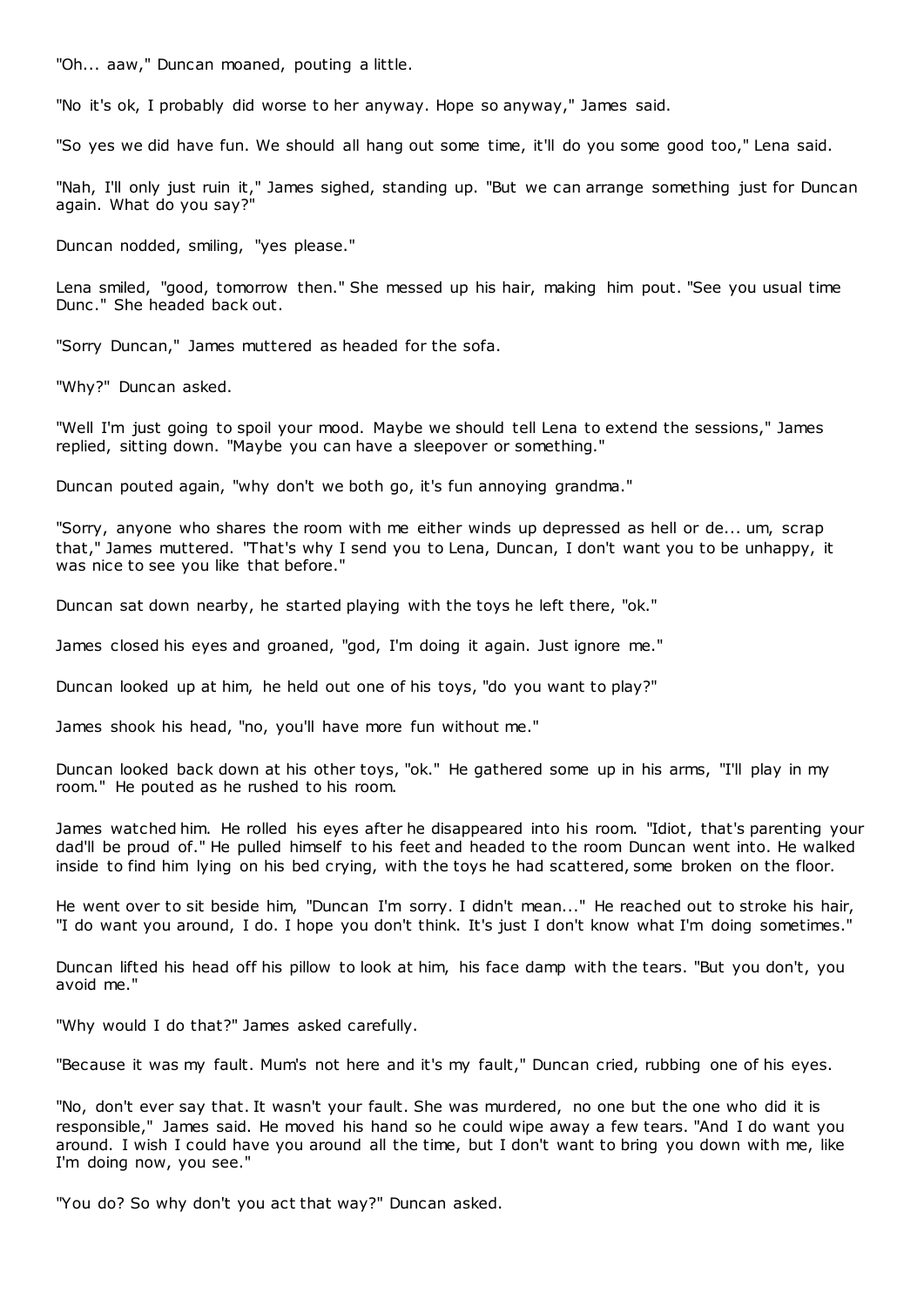"Because I'm just a miserable, and bitter sod without your mother around. If my step mum was alive, she'd tell you the same thing," James replied. "It's not about you, I'm sorry. I don't want you to be like me at all, you've got your whole life ahead of you. I'm the one who's stuck."

Duncan sat up, "do you think she'll miss us, wherever she is?"

"I'd be lying if I said no," James replied.

Duncan rubbed his other eye, "I miss her more you know."

"You wanna bet?" James said, raising an eyebrow.

Duncan nodded, "she was a cool mum, probably the coolest." He started playing with his blanket. "I'll never ever see her again, will I?"

"I don't know, I hope so," James replied with his eyes closed.

"What?" Duncan said.

James shook his head, "sorry, it's just your future brother or sister, they'll never ever meet her. They won't know who she was, and how incredible she was. I just hope you'll remember when you're older, you are very young now so..."

"I won't forget mum that easily," Duncan said.

James sighed still with his eyes closed, "you'd think my mum would be memorable enough. But I barely remember her being around when I was little, and I was two when she left. You might forget her." Duncan watched him with wide eyes. "I don't know, she doesn't deserve to be forgotten, and not known by her own children. It can't be helped though." Tears started forming in his eyes, "I don't know if I can bare to do this, I can't."

Duncan put his own hand on his, "dad, I don't want to. We can tell the newbie everything, show pics and stuff. It'll remind me too."

James reopened his eyes, "sometimes I forget you're only one. The most intelligent thing I ever said at your age must have been the F word, placed before something like cat."

"I said mum was cool didn't I? You said incre... increwible, you are too," Duncan said.

"Well when your brother or sister arrives, we'll see about that," James said.

## **02:45 Eastern / 07:45 GMT**

#### **The shuttle**

Kevin's console started beeping, he turned to it, "um guys. Craig's just left us a message."

Sandi, Zare and Emma walked over. "What is it?" Sandi asked.

"Somebody else has stolen a shuttle from the hospital shuttle park," Kevin replied.

Emma shook her head, "hasn't anybody ever heard of console locks and passwords."

Zare smirked, "nope obviously not, but one thief was a hacker."

"Whatever," Emma groaned.

"Ok, who?" Sandi asked, ignoring the other girls.

## **Meanwhile**

**Tanfield, England**

Inside the old comprehensive school, the main door to the assembly hall opened up. James walked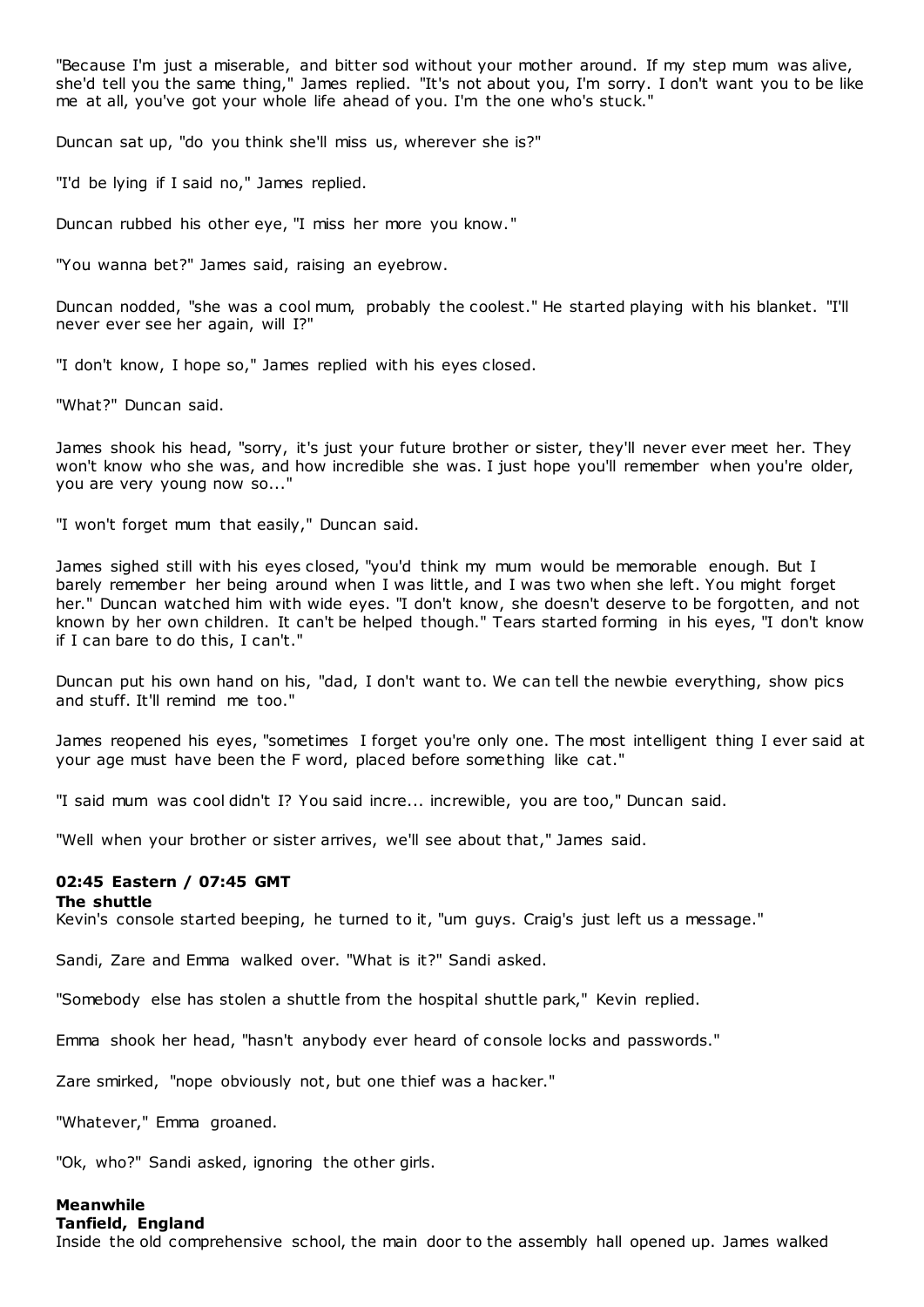inside, his face fell as he glanced around, and found nobody inside. He walked further into the hall, and stopped in the centre nearby a couple of tables. Angrily he kicked one of them, then leaned on another one. He closed his eyes tightly, and put one hand over his face.

The main door opened up again, somebody stepped through it. "James," a familiar voice said softly.

James opened his eyes again and stopped leaning on the table. He turned around, eyes widening in shock or maybe disbelief. "Jess, that really you?"

Jessie took one step closer, "yeah, it's me."

James headed over to her. As soon as he was close enough, he put his arms around her, she did the same. He buried his head in her shoulder, "you've got to stop doing this."

Jessie smiled weakly, moving one hand over to the back of his head. "What, dying or coming back?" Her only response was him crying into her shoulder. She stroked his hair, "shh it's ok, I told you it was hard to tear me away from you."

## **03:20 Eastern / 08:20 GMT**

#### **Old Manchester**

The lead vampire was busy pacing while the other vampires watched. "What is taking them so long?"

"They're never on time, sir... it depends on the Matrix remember," vampire 2 said.

"I don't like to be kept waiting," the lead vampire said.

"I wouldn't worry sir, it'll be here soon," vampire 2 said.

"It better be. I don't know how long I can stand that baby crying," vampire 1 muttered.

#### **Meanwhile, in another part of the centre:**

"God it's been a while," Jessie commented as she looked around. She stared at one shop they passed, then turned to James, "remember that place? I used to be in there for ages."

"How could I forget, I was the bag carrier remember," James said.

Jessie smirked, "well things sure haven't changed then." She quickly linked arms with him, "do you really think those lifesigns are Duncan and Sarah-Amy?"

"No one else should be here," James replied.

"You know, I think that Susy's ghost will be in here somewhere, still looking for those red shoes she wanted," Jessie said, giggling a little.

"Tell me, did the doctors give you drugs after you were revived?" James asked.

Jessie shrugged, "I don't know, why?" She then got it, then slapped his arm. "Aren't you supposed to stop being evil after I come back?"

James frowned, "do you hear that?"

"Oh yeah, shut me up..." Jessie muttered. She then heard some voices echoing down the corridor. "Oh I do." They both stopped nearby the top of one of the escalators. James slowly walked over to the banister, and looked over it. There he could see the vampires and the kids. He quickly came back over to Jessie's side.

"Ok, we should backtrack and beam that torpedo nearby that shop of yours," he said.

"It's not my fault they had good clothes," Jessie said, pouting slightly. James smiled as he reached out to stroke the side of her face. She smiled nervously, "what?"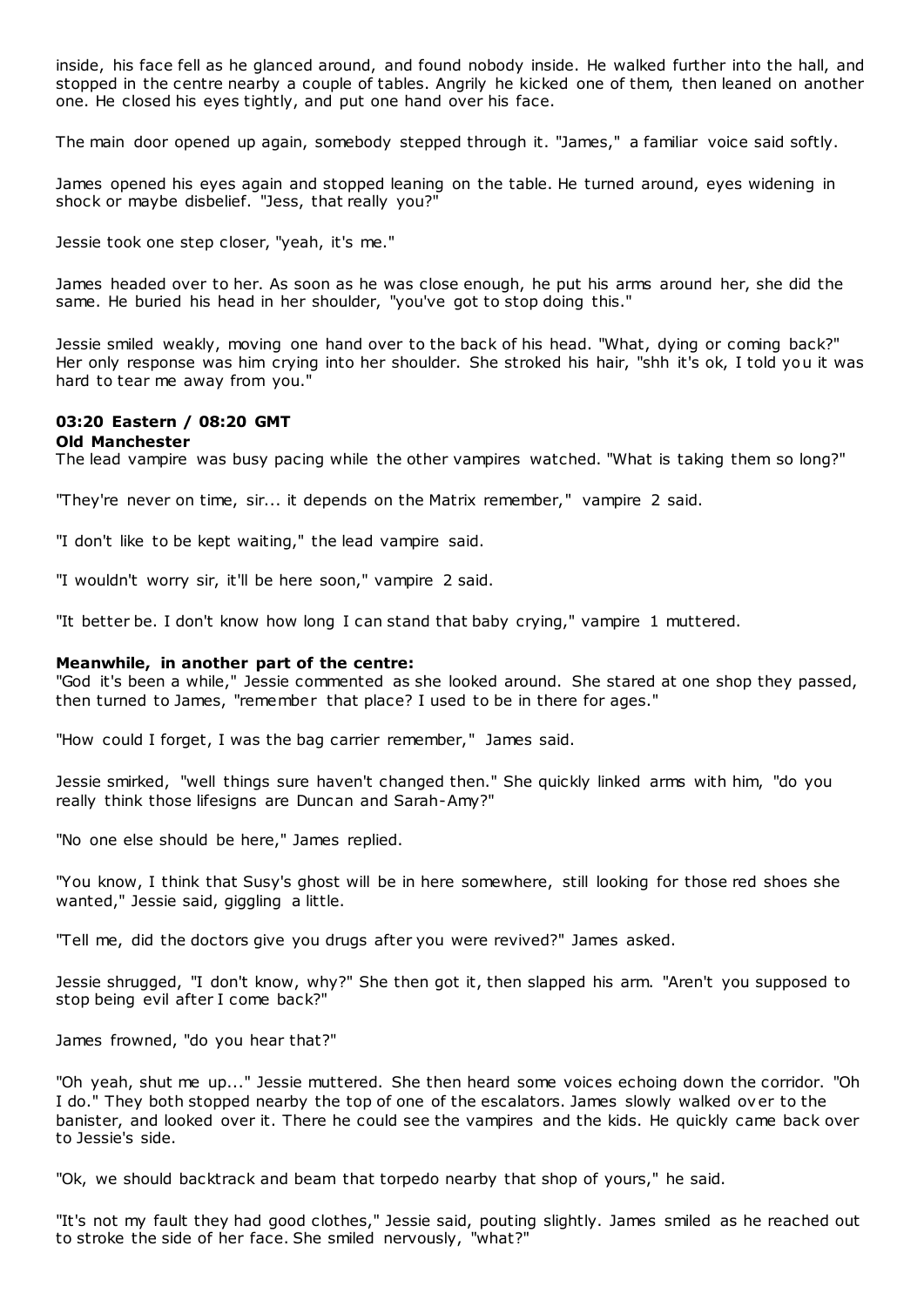"Nothing," he said. "Here's the plan, you transport that torpedo there and set it up. Timer for twenty minutes, once you've done that you run to the shuttle, and get the damn thing prepared for take off."

"What? I really don't like that plan at all," Jessie muttered.

"Ok, twenty one minutes," James said.

Jessie raised an eyebrow, "that didn't take you long."

"What do you mean?" James asked.

"You know what I mean. That sarcastic attitude didn't take long to resurface," Jessie replied, folding her arms and pouting again.

James smirked, he leaned in to kiss her briefly. "You know you bring it out in me." He walked away.

Jessie continued to pout, "ok, I still don't like the plan." She walked off in another direction muttering to herself.

Meanwhile the lead vampire was standing still, looking really annoyed now. "I don't hear 'incoming game'," he grumbled.

"Maybe cos we're indoors," vampire 1 said jokingly. The lead vampire slapped him hard.

"I'm not in the mood for jokes!" he snapped. He stormed over to where Duncan was sitting. "Ok you, why isn't the game here yet?"

"How the hell would I know," Duncan muttered in response, turning his head away. "Maybe it's idiot proof."

"Oh you are too much like your father," the lead vampire grumbled, now fuming. He grabbed a hold of him and held him up into the air. "And that I don't want to put up with again."

A loud bang startled everyone, especially vampire 1 who screamed in pain. He fell onto the ground, cradling his head.

"What the..." the lead vampire muttered. Another bang interrupted him, vampire 2 screamed and stumbled to the ground, cradling his leg.

"That sounded really painful. Maybe pain killers will help," James' voice said from nearby. He stepped out of the shadows holding an old rifle.

Duncan's eyes lit up, "dad..."

The lead vampire groaned, "oh great, now there's two of them."

"You'd better put him down, or you'll end up with more metal in you than organs and bones," James muttered.

The lead vampire turned around, "I don't think so, you might hit your little brat."

James' eyes widened in shock, "what, John? What are you..."

The lead vampire smiled deviously, "oh you do recognise me then. It has been a while since I looked this young."

"But you said they wouldn't sire you," James stuttered.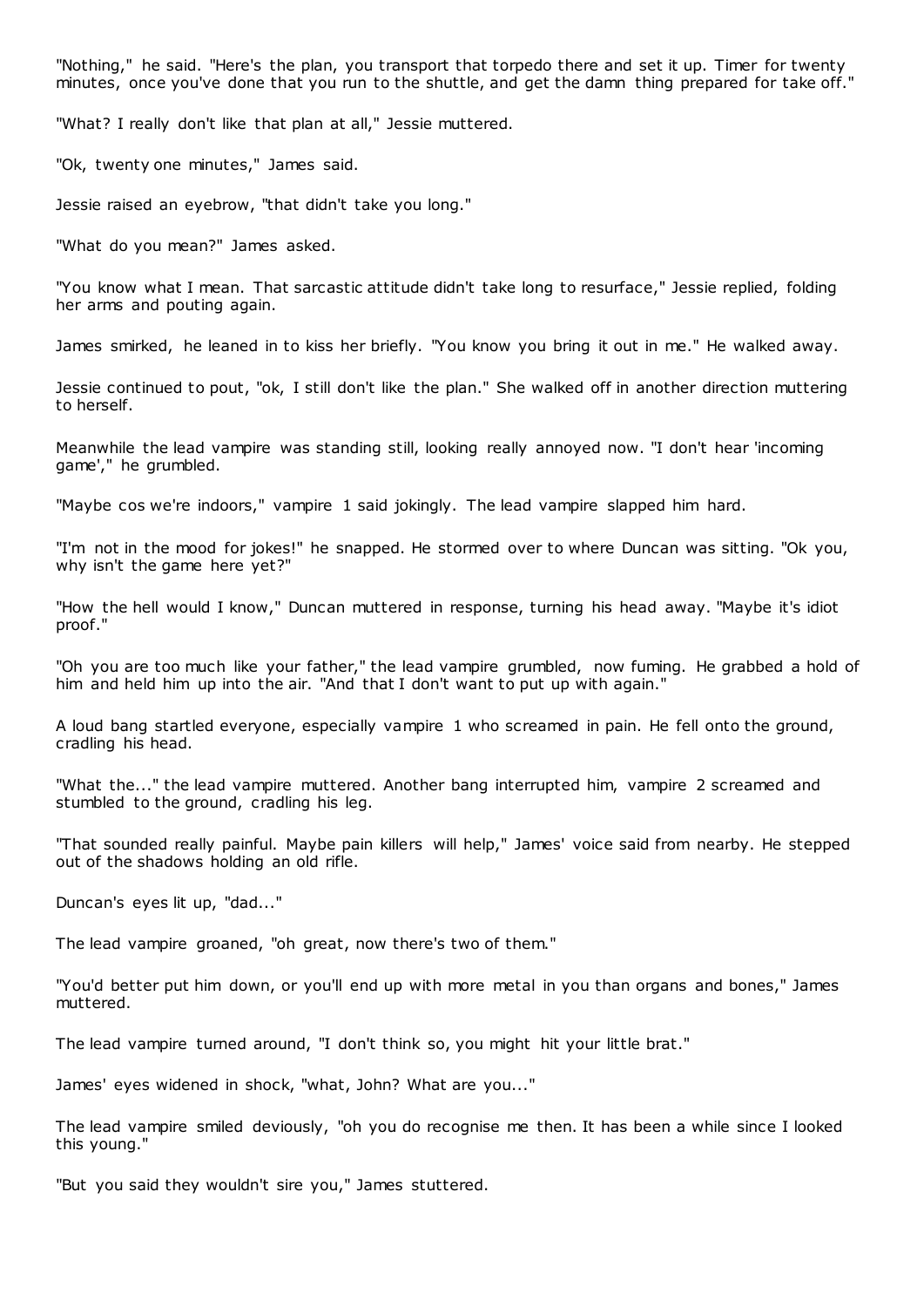"Oh but they would to get the shield password to Manchester," John said, shaking his head. "Silly boy, you never did have any brain cells in that big head of yours."

"That's how the vamps got out," James said quietly.

"Bingo," John said, smirking a little. "All those people that have died," he said, stepping forward. "Your mother, that slut of a wife... that's all your fault."

James shook his head, "no, it was, you said..."

"Yes it was, and now because of you, your two annoying children will work on the side of the Softmicron. How about that," John said. "I bet you're proud of them."

James reloaded the rifle he had, "put him down."

"Hmm, no," John said. He tutted while shaking a finger at him, "you wouldn't want to hurt your little boy, would you?"

"Oh I see. You're so cowardly that you use a three year old as a shield. Same old John," James muttered.

John narrowed his eyes, "I'm no coward. I'll put him down if you put the rifle down."

"It gets better," James commented, managing to look amused.

"Fine," John grumbled. He threw Duncan back onto the ground, he quickly moved out of the way but still managed to get shot in the leg. He stumbled nearby Duncan.

"Aaw, you're not fast enough old man," James said, walking closer to him.

"You call me the coward," John muttered while trying to pull himself up. "Some Slayer you are, using a gun as a weapon."

James shook his head, "you'll have to do better than that."

"It's true you know. You're probably the weakest excuse for a Slayer there is. If you had of listened to me, instead of eyeing up that girl of yours, you wouldn't be so weak," John said.

"Wrong," James muttered. He swung the rifle into his face, knocking him back over. "Shows what you know."

John smiled as he got back up, "there's the rifle again..."

"Oh give it a rest," James muttered. He hit him with his fist instead after throwing the rifle to the ground, John then hit him back. They both started to battle it out while the other vampires struggled to get up.

"Holy crap, what a headache," vampire 1 groaned, rubbing the back of his head.

Vampire 2 managed to get to his feet, he spotted the rifle lying on the ground.

James managed to knock John to the ground, "sorry, haven't got time ok." He went over to Duncan, and knelt down. "Are you all right?" he asked. Duncan nodded his head as James started to remove the chains.

His eyes widened, then he pointed behind him, "dad!"

Another bang echoed around the room. Vampire 2 shrugged from right behind him, "damn thing moved, what kind of crappy weapon is this."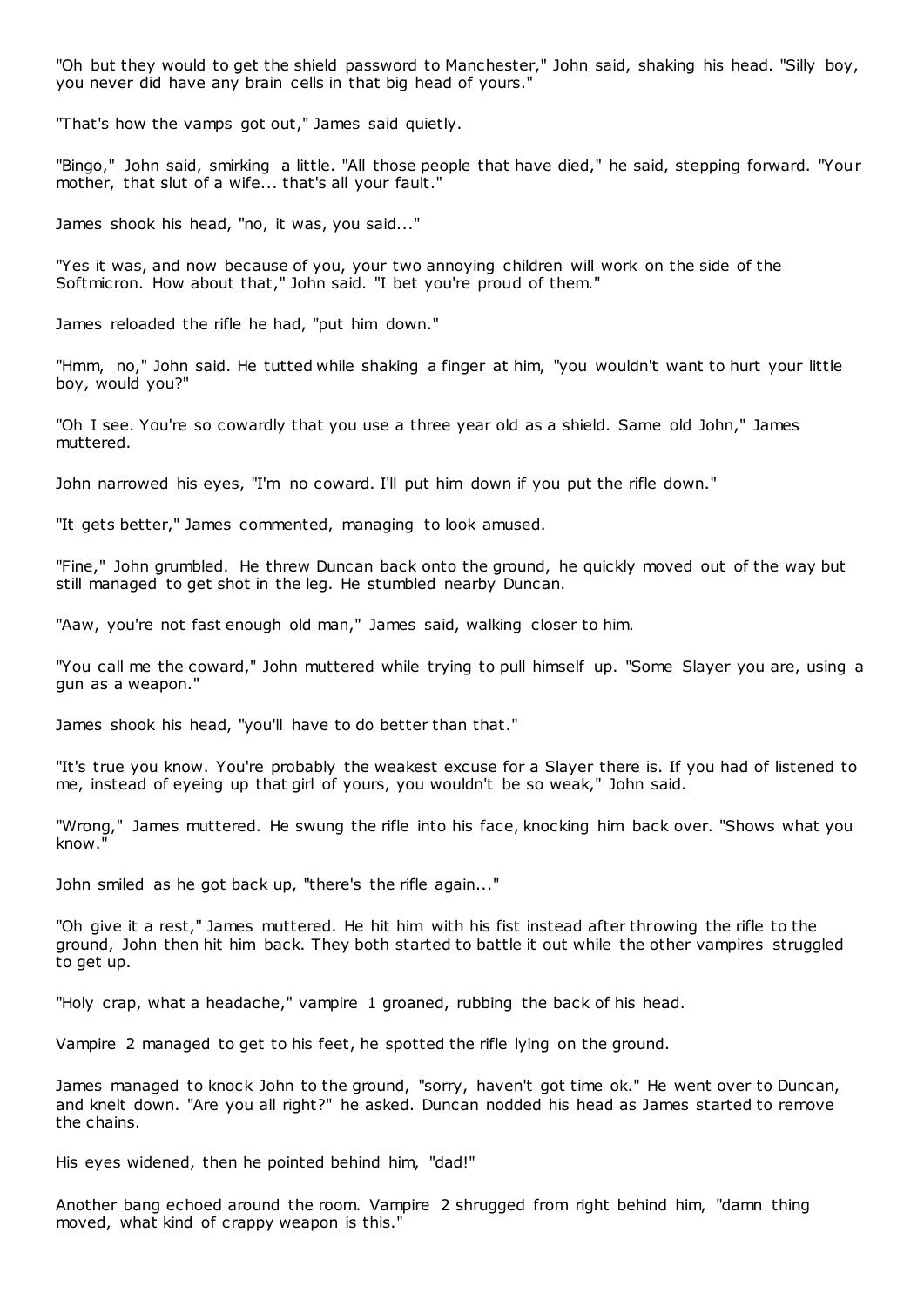James stood back up, holding his arm. He moved his hand away, and found blood on it. "Ok, you guys are really starting to piss me off." He grabbed a hold of the rifle, and pushed it backwards, it hit vampire 2 in the stomach, making him stumble backwards. James managed to keep a hold of the rifle. He noticed vampire 2 about to fall nearby Sarah-Amy. He quickly went forward to push him in another direction, he fell to the ground nearby.

John quickly grabbed a hold of Duncan again just as James turned back their way. He tutted again, "you're not handling the parent thing very well. Maybe we should go and leave you with one."

James narrowed his eyes, "Duncan, close your eyes."

Duncan did as he was told, "ok why?"

"You don't want to see this," James replied. He fired the rifle at John, taking him by surprise. He bit his lip to stop himself from screaming, he dropped Duncan onto the ground.

Vampire 2, who was just about to attack James from behind when he shot John, stared in horror. "Oh my god, you'd do that to your own dad... that's sick."

James glanced back at him, "step dad." He knocked him onto the ground easily. Duncan got onto his feet and ran over to James, and started hugging his leg. After he let go, James went over to pick up the baby. "Come on, we haven't got time." He headed back out, Duncan followed him.

### **Meanwhile:**

Jessie was running down a street in the middle of the city, she stopped to lean on a lamp post. "Oh god," she said, trying to get her breath again. "I can't run with just one lung. Stupid plan." She looked around, "I hate this city." She then headed for one of the alleys, there a shuttle was parked.

She didn't notice the clouds above the city turning a slight shade of purple and blue. The usual voice started speaking, "warning... incoming game."

Jessie opened the shuttle doors, then she looked up in the sky. "Ohno, not now."

She climbed into the shuttle and rushed over to one of the stations. Sitting down she keyed in a few commands. "Computer, locate any human lifesigns."

"Three lifesigns are one hundred and fifty two metres away and closing," the computer responded.

"Good, how long until they get here?" Jessie asked.

"Three minutes," the computer replied.

"How long until the game lands?" Jessie asked.

"One minute," the computer replied.

Jessie slammed her hand on the console, "crap. Computer close the shuttle doors." The doors closed on their own, while she worked fast at the station she was at. The shuttle started to raise from the ground. "Computer, transport those lifesigns to the shuttle."

"Unable to comply. Game Cube radiation is interfering with the alignment sensors," the computer said.

"Will you be able to if we get closer?" Jessie asked.

"Affirmative, within twenty metres," the computer replied.

"Twenty? Oh brilliant," Jessie muttered. She continued working, "I'm crap at flying shuttles too."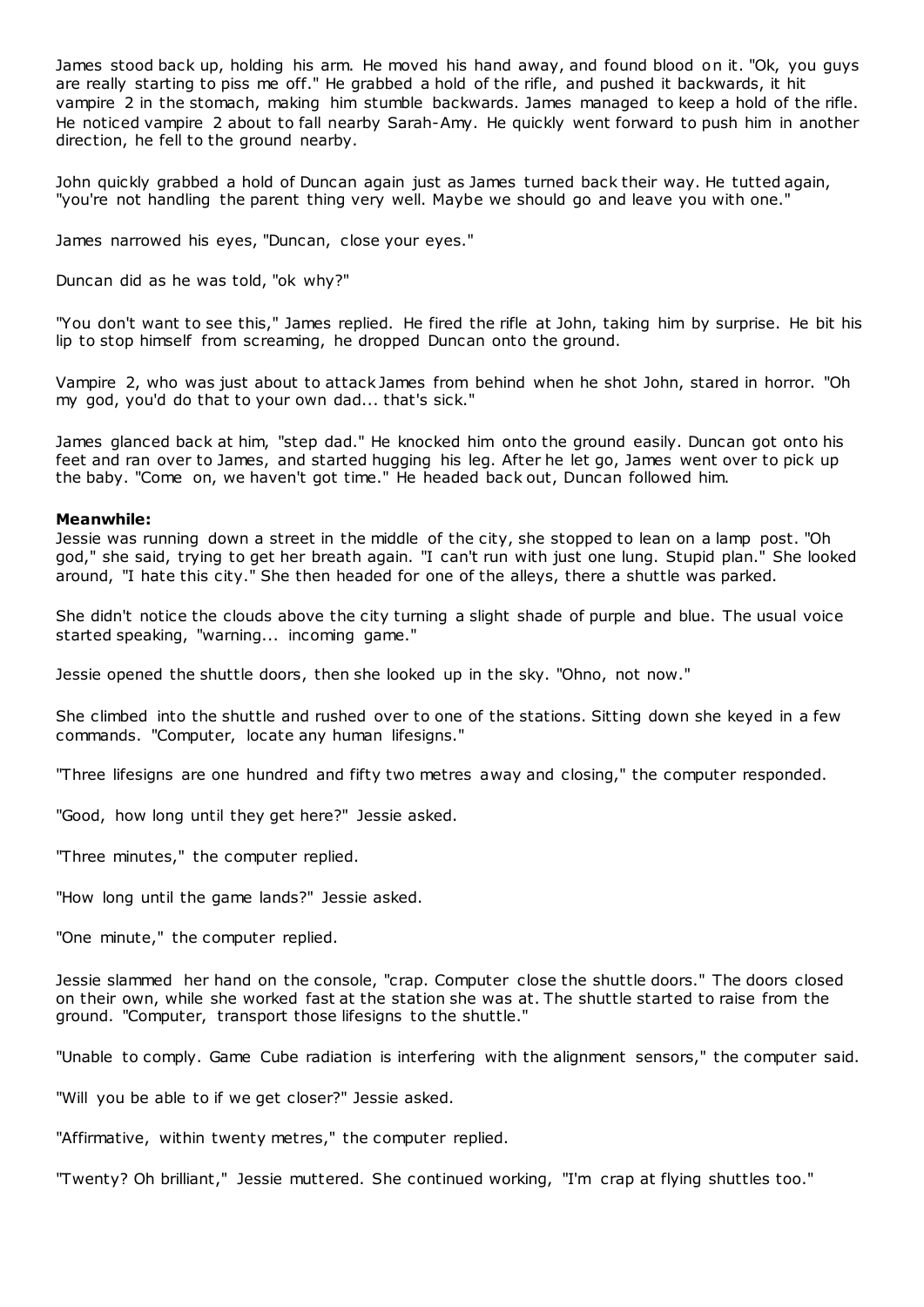## **Meanwhile again:**

James and Duncan went down one street, and ended up in a dead end. "Crap, I always get lost in this city," James groaned.

Duncan looked up at him, "what do we do?"

James knelt down to pick him up with his spare arm. "You just hold onto me tightly, we're going over the wall." Duncan nodded, he put his arms tightly around his neck. He moved his arm away as he walked up to the wall.

Not far away the shuttle was flying low but a little too fast. The shields grazed one building, knocking it slightly to the side.

"Warning, shields down to 90%," the computer said.

"So what. Can I get a lock on them yet?" Jessie asked.

"Negative," the computer replied.

"Let me know when I can," Jessie muttered.

Outside, James jumped down from the wall. He looked around, confused again. "Crap, where now?" he asked himself.

Duncan looked up at the sky, the Game Cube was just touching the tallest building and was coming down fast. "Dad... it's coming."

They heard a loud crashing sound, James turned in the direction it came from. The shuttle had just flown through a large window in a tower block. "Holy crap, what's she doing," he muttered. They all dematerialised, and rematerialised inside the shuttle.

"Phew, hope the shields go back up after that," Jessie commented, glancing back at them. "Everyone ok?"

"Yeah we are," James replied as he put the kids down on the chairs at the back. He rushed over to her, "let me take over."

Jessie stared at him, "I can fly it fine." She turned back to the station. "Hold on tight."

"Warning, Game Cube has now surpassed the safety range," the computer said.

"Great, looks like we'll have to fly through more buildings," Jessie muttered. She keyed in a few more commands, James quickly sat down in the other chair.

"Duncan, hold onto your sister ok," he said.

Duncan frowned, he leaned over to pick up Sarah-Amy.

"I wonder if warp would work," Jessie muttered.

James stared at her, "please be joking."

"I am don't worry," Jessie said, shaking her head. "Going to impulse though, raising shields." The shuttle lurched forward, and shook madly as it went through more towers, and around some other buildings. "Ok, we're clear of the game... going up."

The shuttle picked up speed as it flew into the air nearby the game. The game was not far from the ground when the old shopping centre suddenly exploded. A huge shockwave emerged from the area the Game Cube was, it collided with the shuttle, sending it flying towards New Manchester. The Game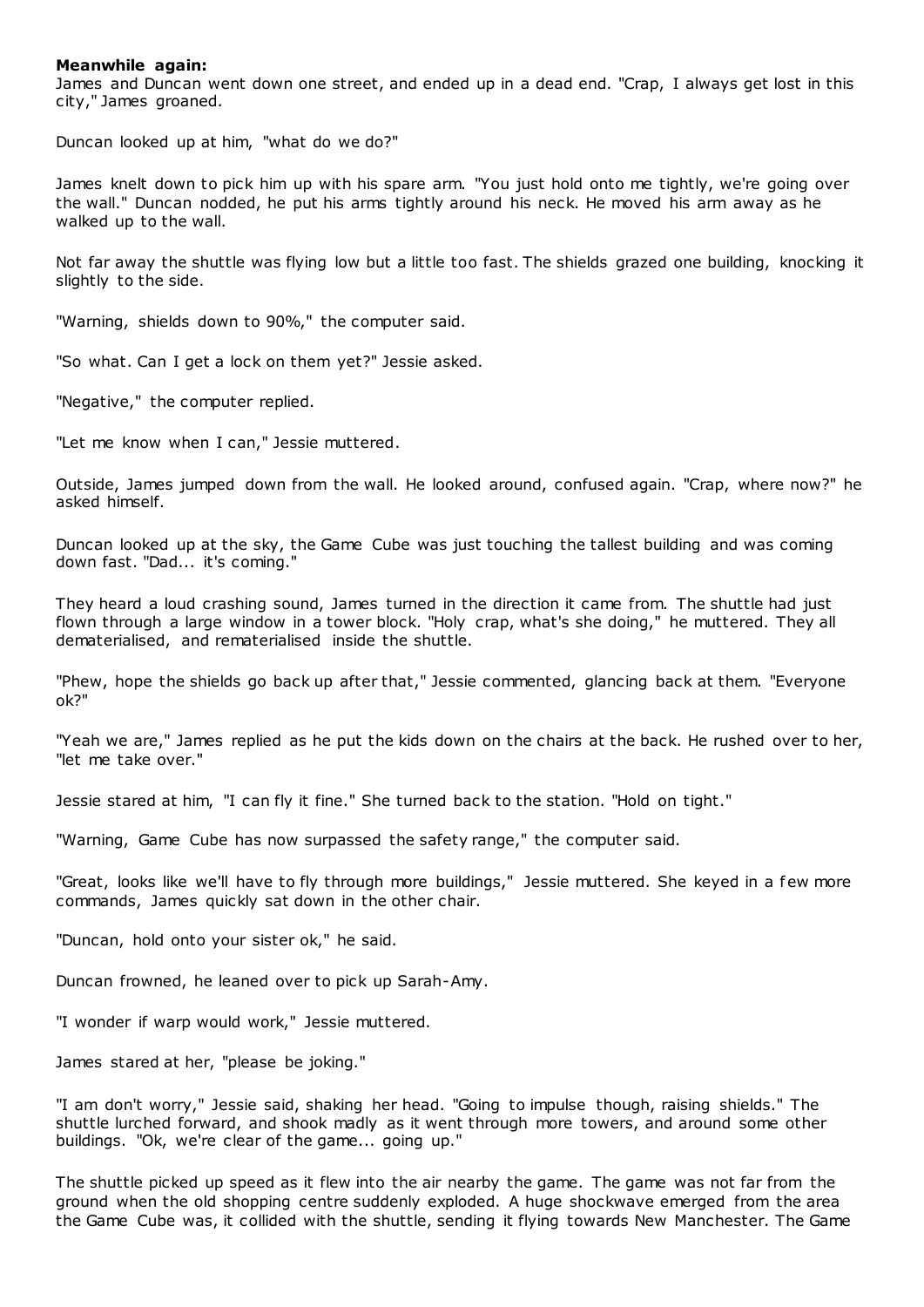Cube stood, with sparks going around it, it then lifted back up and headed back for the clouds, leaving a massive crater filled with fires. Buildings around the crater started collapsing to the ground.

Another shuttle flew over New Manchester, it locked a tractor beam onto the other shuttle to stop it.

Jessie raised her head off the beeping console, complete with a nasty scar on her forehead. "Ok, what happened?"

James moved out of his chair, he eyed the scar on her forehead, then looked back at the kids. Duncan had fell onto the ground, but still had a hold of Sarah-Amy, who was busy crying loudly. He rushed over to them and knelt down. "Are you all right?"

"Yeah think so," Duncan muttered in response.

Jessie glanced back, "what about Sarah?"

James took Sarah-Amy away from Duncan, "it's ok, she's just a little scared. Don't blame her."

"Yeah, it was quite scary when the area exploded," Jessie commented, turning back to the console.

"No, I think I was talking about your mother's flying," James said to Duncan. He sniggered.

Jessie glanced back at them, "hey what?" She turned back with a frown on her face, "we're being hailed, another shuttle saved us from crashing into something."

James walked back over to sit beside her, Duncan followed and stood in between them. "Who is it?"

Jessie pressed a few commands into the station. Kevin and the others appeared on the screen. "Hey guys, looks like we got here just in time," he said.

"Just. Thanks," Jessie said.

"We'll tow you back to Durham, Lena and Craig aren't too happy with you Jess," Sandi said.

James glanced at Jessie, she tried to look innocent. "Ok, I wasn't allowed to leave that soon, but what are you going to do?"

"Obviously a lot of people are more mad at you though James," Sandi commented.

"So what else is new," James muttered.

"Yeah well, at least you're both back now. Or should I keep quiet," Kevin said, eyeing Duncan.

"Doesn't matter, too late now," James said.

Kevin laughed nervously, "yeah, ok shuttle um, Lena's shuttle out."

"Next time, I fly ok," James said.

Jessie shrugged, "fine, but it wasn't my fault. I did warn you that it was a bad plan."

"I suppose you did," James sighed.

Jessie glanced at him, "ha, I win again." She then noticed the wound on his arm. "Hey, what happened?"

"One of the vamps nicked one of my guns," James replied.